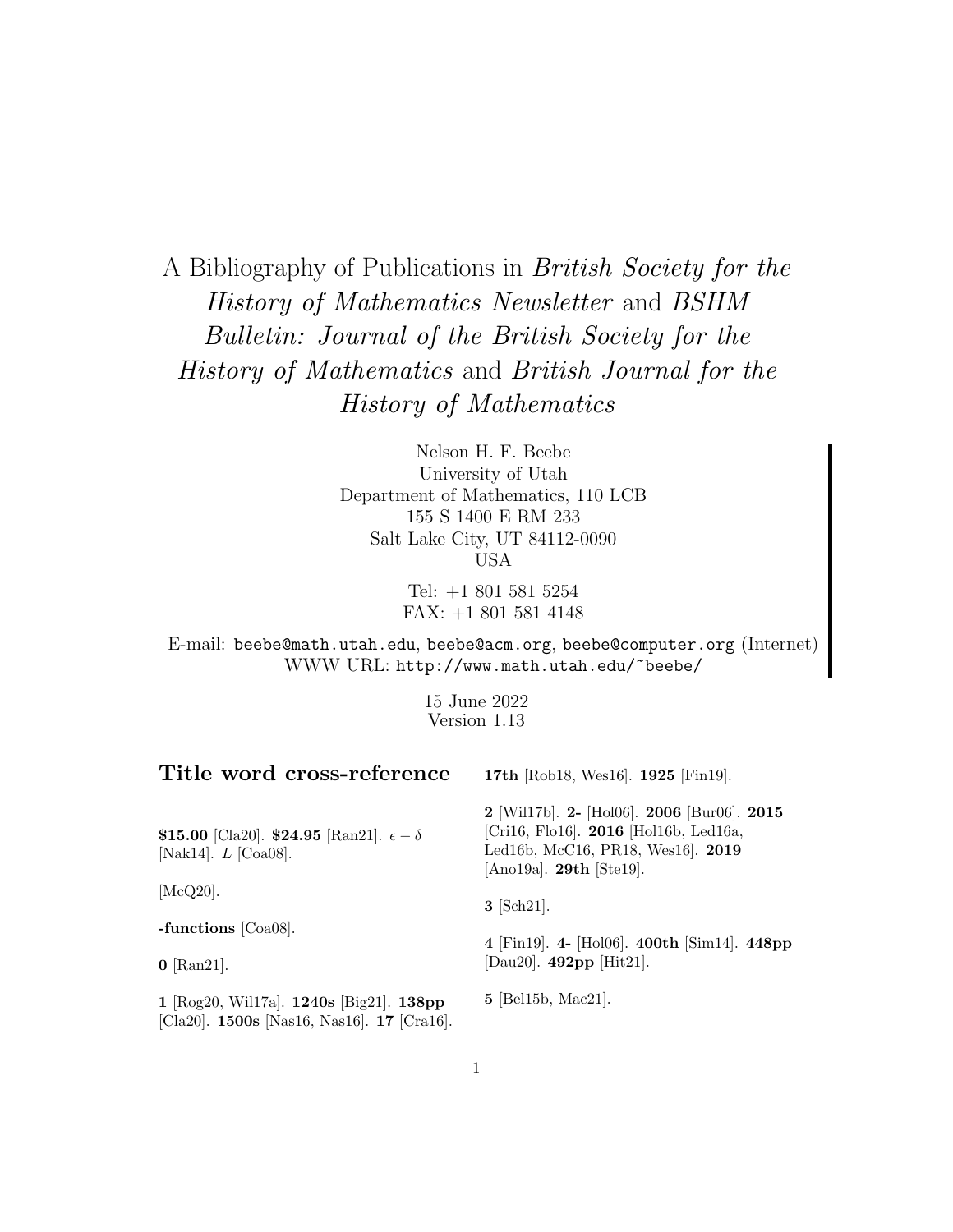**6** [Hit21].

**7** [Cri20a, McQ20].

**8-square** [Hol06].

```
9 [Cla20, Dau20]. 978
[Cla20, Cri20a, Dau20, Fin19, Hit21, Mac21,
McQ20, Ran21, Sch21]. 978-0-19-885224-7
[Cri20a]. 978-0-19027-185-5 [Mac21].
978-0-1987-3311-9 [Dau20].
978-0-6911-9172-0 [Ran21].
978-1-4704-4889-9 [Cla20].
978-1-64327-189-7 [McQ20].
978-1-78205-290-6 [Hit21].
978-2-7288-0603-4 [Fin19].
978-3-03001-071-3 [Sch21]. 99 [Tan20].
9th [RK19].
```
**Abeles** [Law18]. **abelian** [Sør13, Sør13]. **abstract** [Hol14]. **Academician** [Hol18b]. **account** [BBE<sup>+</sup>21, Man10]. **accounting** [CR08]. **Acheson** [Fea18]. **Achilles** [Law18]. **acquisition** [Sat21]. **activities** [Zel19]. **activity** [Rek19, Row15]. **actuary** [Big22]. **Ada** [Flo16, HMR17]. **Addendum** [GG14a]. **addresses**} [Cra12]. **adornment** [dB09]. **adult** [Kay06]. **advancement** [Bee17]. **adventure** [Bel10, Fea18, Law16]. **Africa** [Mac20]. **African** [Cla20]. **after** [Rod18]. **age** [Wes22, Daw18]. **al** [Hol18a]. **Alex** [Fal20b]. **Alexander** [Car18, Fal20b]. **algebra** [BK22, Fre13, Gag17, Hol16a, Jan14, Rau16, Ric16]. **algebraic** [Par17]. **algebras** [Par17]. **Alice** [Ken12]. **alterations** [Bee20]. **Altro** [Gui18]. **altum** [Cra17]. **Amatino** [Smi08]. **America** [Den15]. **American** [Cla20, Abr20, DeC16, Kas07, Abr18]. **Americans** [Zel19]. **Amirouche** [Law18]. **Analyse** [Bra13]. **analyses** [Ala20]. **Analysis** [YO17, ADD16, BK22, Bur06, EMSS22]. **analyticae** [Sel08]. **analytical**

[Cra20b, Pad17]. **anamorphic** [HS15]. **Anast´acio** [Dom14]. **Ancient** [Car18, CR08, Cla10, Cuo12]. **Andrew** [Ric14, War07]. **Andrews** [Ams08]. **Anglo** [PR18]. **Anniversary** [Sim14]. **Annual** [CK07]. **Anstice** [AC13b]. **antecedents** [BBG<sup>+</sup>20]. **Anti** [Hol15]. **Anti-Semitism** [Hol15]. **Antikythera** [Car18]. **antiquity** [Nas16, Ric16]. **Anton** [Hol09]. **Apollonius** [Kun07]. **apologia** [Cra17]. **appearance** [Bra15]. **applied** [MG11, Rau16]. **appreciation** [GG14b]. **approach** [Pet15, Rog20]. **approaches** [Sør17]. **appropriations** [Sør17]. **April** [Poo15]. **aqua** [Cra17]. **Arbuthnot** [DB21]. **Archimedes** [Bur06, Lee13]. **Architecture** [Nas16, Nas16]. **archive** [Ald21]. **area** [Atz15, Mag12]. **argument** [Mok18]. **Arianrhod** [Mac21, Opi16]. **arithmetic** [Big09, Cag19, Mas07, Wes12]. **Arithmetical** [Den06]. **arithmetization** [Hol16a]. **art** [Gra20]. **Arte** [RVME18]. **Arthur** [Cra06]. **article** [Ano07d]. **Artin** [Sch15]. **Artis** [Sel08]. **arts** [PO13]. **Ashley** [Sat21]. **associated** [CO11]. **Asteroid** [Bus18]. **Astronomer** [Rob18]. **Astronomia** [Rec21]. **Astronomy** [Dau20]. **asymmetry** [Neu08]. **Atlas** [Hil14]. **Aubin** [Fin19]. **Audin** [HG12]. **August** [Emi12, PR18]. **authority** [Dau20]. **automation** [MG11]. **Avoiding** [Wes12, Nak14]. **Award** [Man10]. **away** [ACO19].

**B** [NB21, NB21]. **Babbage** [Bow15, Pad17]. **'Baby'** [And09]. **Bache** [Ken12]. **back** [Mac20, Rau13]. **Bad** [Man10]. **Bagatelle** [Pri06]. **Ball** [McD18]. **ballistic** [Bar09]. **balls** [Man12]. **Baron** [Cra12]. **barriers** [Tha10]. **Bartering** [Mas07]. **based** [Law06, Rog20]. **Bath** [PR18]. **Batterson** [Abr18]. **be** [Emi12]. **Beating** [Cri20b]. **Beaud** [Sta15]. **beautiful** [Woo19]. **beauty** [KS17]. **became** [Ast20, Big19, Cri18b].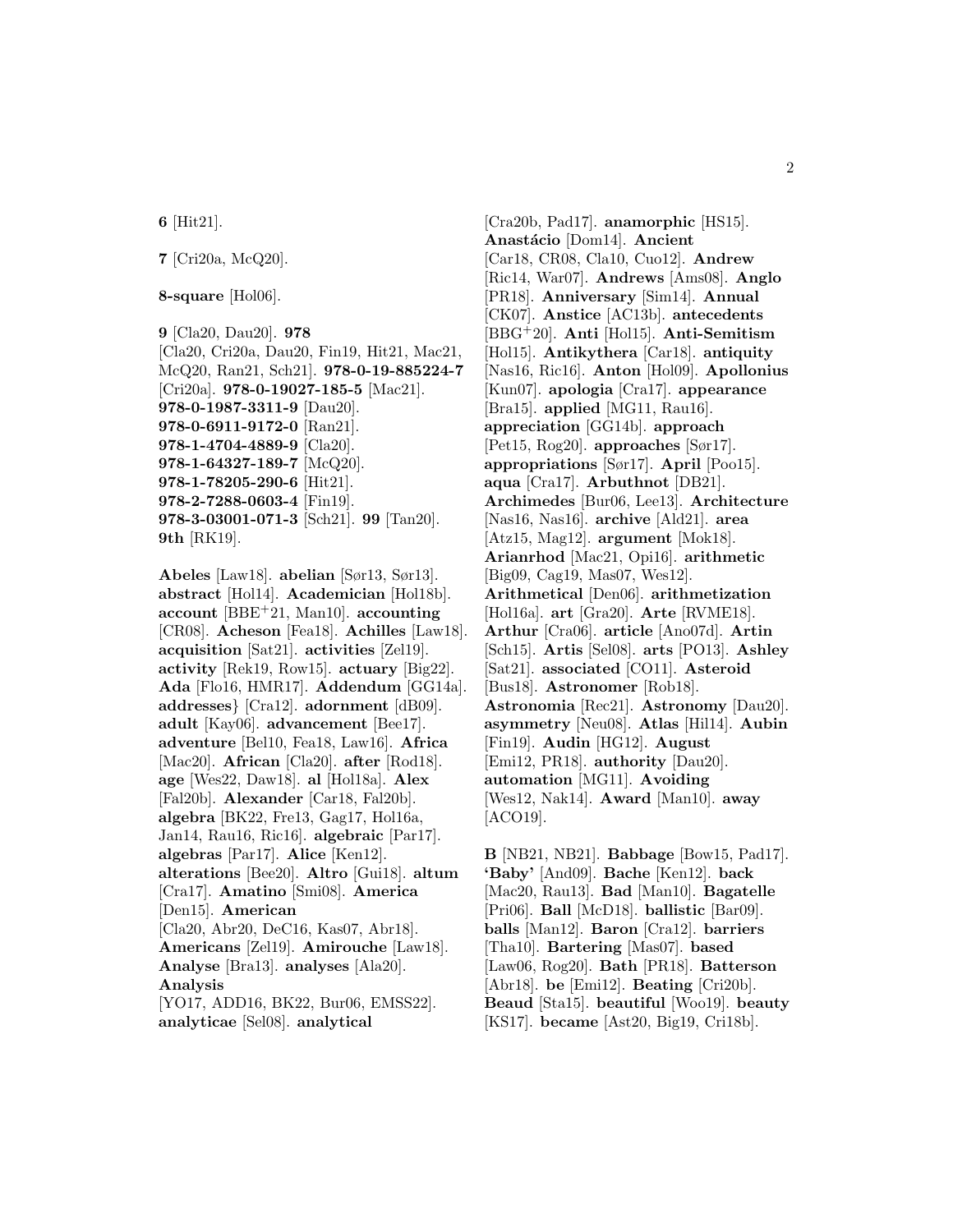**Beeley** [Poo15]. **began** [Bow15]. **beginnings** [Fri16]. **Belfast** [Tur15]. **bell** [Man10, Hol16a]. **Benjamin** [Bar09]. **Berlinski** [Sia15]. **Bernardi** [Rob18]. **Bernoulli** [Ala20, Bra13]. **Bernoullian** [Tou19]. **Bernt** [Chr09]. **Berry** [Sen16]. **Bertrand** [Gau10]. **Between** [PO13, BBG<sup>+</sup>20, Bru20, Fri19, Pis16, Pri08, Prz09, Rod17b, Tay11]. **beyond** [HG12, Hol20, McD18, Sen16]. **Bibby** [Bur06]. **Bicentenary** [Flo16, AC13b]. **bigger** [SW17]. **Biography** [Hol17, Pad17, Sch21]. **biology** [Led19]. **Birkbeck** [Hol16b]. **Birkh¨auser** [Sch21]. **Birmingham** [Cri16]. **birth** [Spe19, Law16]. **bisection** [Rec21]. **blanks** [vB10]. **blind** [BWH22]. **Blundeville** [Son17]. **Board** [Ano14c, Ano15]. **Bolzano** [BBG<sup>+</sup>20]. **Book** [Abr18, Big19, Bow15, Bus18, Cal18, Car18, Cla20, Cra15, Cri18a, Cri20a, Dau20, Daw18, Den15, Fea18, Fin19, Hig19, Hit21, Hol15, Hol18a, Hol18b, Jes15, KJB11, Law16, Mac21, Man15a, McD18, McQ20, Nas16, Opi16, Pec20, Poo15, Ran21, Ric14, Ric16, Rob18, Rod18, Rog20, Sch21, Sch15, Sen16, Sia15, Sim18, Son14, Spe19, Sta15, Tan20, Van19, Wag18, Wil18a, Woo19, Bas20, Sat21]. **booklet** [Rod17a]. **Books** [Seg20, Agg07, Law11, Mas07, Sat21, Den15]. **Boole** [Mok18, Mur16, Sim08, Hit21]. **Boolean** [Jan14]. **Boran** [Hig19]. **Boris** [Hol18b]. **Bouk** [Big19]. **bounded** [PCMA15]. **Brahmagupta** [Atz15]. **braid** [Fri19]. **Brain** [Row14, CK07]. **Branch** [Wil15e]. **Brass** [Row14]. **Breaking** [Tha10]. **breakthroughs** [Cra16]. **Brechenmacher** [Hol18a]. **Brian** [Cri18a]. **bridges** [Mal08]. **brief** [McD18, Per15]. **Briggs** [Jag06, Son17]. **bringing** [vB10]. **Britain** [DB21, Dom14]. **British** [AH08, Ald21, Ano19e, Dav18, Gra06, Par06, Ric06, Sim14, Wil15a]. **Brown** [Jes15]. **Brummelen** [KJB11]. **BSHM** [CK07, Flo13, Man15c, Ric15a, Wil15g,

Ano06a, Ano06b, Ano06c, Ano07a, Ano07b, Ano07c, Ano08a, Ano08b, Ano08c, Ano09a, Ano09b, Ano10a, Ano10b, Ano11a, Ano11b, Ano12a, Ano12b, Ano13a, Ano13b, Ano14a, Ano14b, Ano18a, Ano19b, Ano19c, Ano20a, Ano20b, Ano21a, Ano21b, Ano22a, Cri15, Cri16, Fal18, FC20, Flo16, Ram11b, SPR09, SW12, Tur15, Wal14, Wee10, Wes18, Wil13, Wil15b, Wil15e, Wil18b, WF21]. **BSHM/Gresham** [Ric15a, Flo16]. **BSHM/Institute** [Tur15]. **BSHM/Lewis** [Wil18b]. **Bulletin** [Ano05a, Ano05b, Ano05c]. **bush** [Rau13]. **C** [Jes15, Sch21, Ver16]. **C.** [Wil18b]. **Calculation** [Fro15]. **Calculus** [Fea18, Ote21, BBE<sup>+</sup>21, Ber21, Cal18, Jes15, Nak14]. **Calinger** [McQ20, Wil18a]. **Cambridge** [Cra20b]. **came** [Rau13]. **Canadian** [Man15c]. **Canonis** [Sim14]. **cap** [Har09]. **capacity** [MM19]. **Capecchi** [Spe19]. **Caramuel** [CRPH19]. **Career** [Ano19a, Ano20d]. **Carroll** [Law18, Pec20, Wil18b, Law18, Mok18]. **Carrollian** [Law18]. **cartoonist** [Pad17]. **case** [Fad15, Fri19, Gra06, Hol18b, Jes15, RB16a, RB16b, Zel19]. **Cassini** [Rob18]. **catalogues** [Mok18, Sat21]. **catching** [Abr18]. **Cauchy** [BBG<sup>+</sup>20]. **Cédric** [Law16]. **Celebration** [Flo16, Hol17, Sim14]. **central** [Den15]. **Century** [Wes16, Agg07, Big09, Big17, Big22, BK22, Dec11, Dom14, Edw06, Gag17, Gra06, Jen10, Kar07, Kle07, KS15, Krü10, Lor12, RVME18, RK19, Seg20, YO17, Zel19, dB09, Ano18a, Rob18, Ric16]. **Cerd`a** [Ber21]. **Ceres** [Bus18]. **Chˆatelet** [Opi16]. **chalk** [TCP19]. **chance** [Pri08, Cri18a]. **chancery** [Big21]. **changed** [Cra16, Sim18]. **character** [Nak14]. **Charles** [Pec20, War17]. **charm** [Ast20]. **charts** [MG11]. **chicken** [Rau13]. **Children** [Cra06]. **China** [Dau20]. **chorograph** [Cra10]. **Chris** [Ano07d]. **Christmas** [Cri16, Wil15b]. **Christoph** [Poo15, GG14b].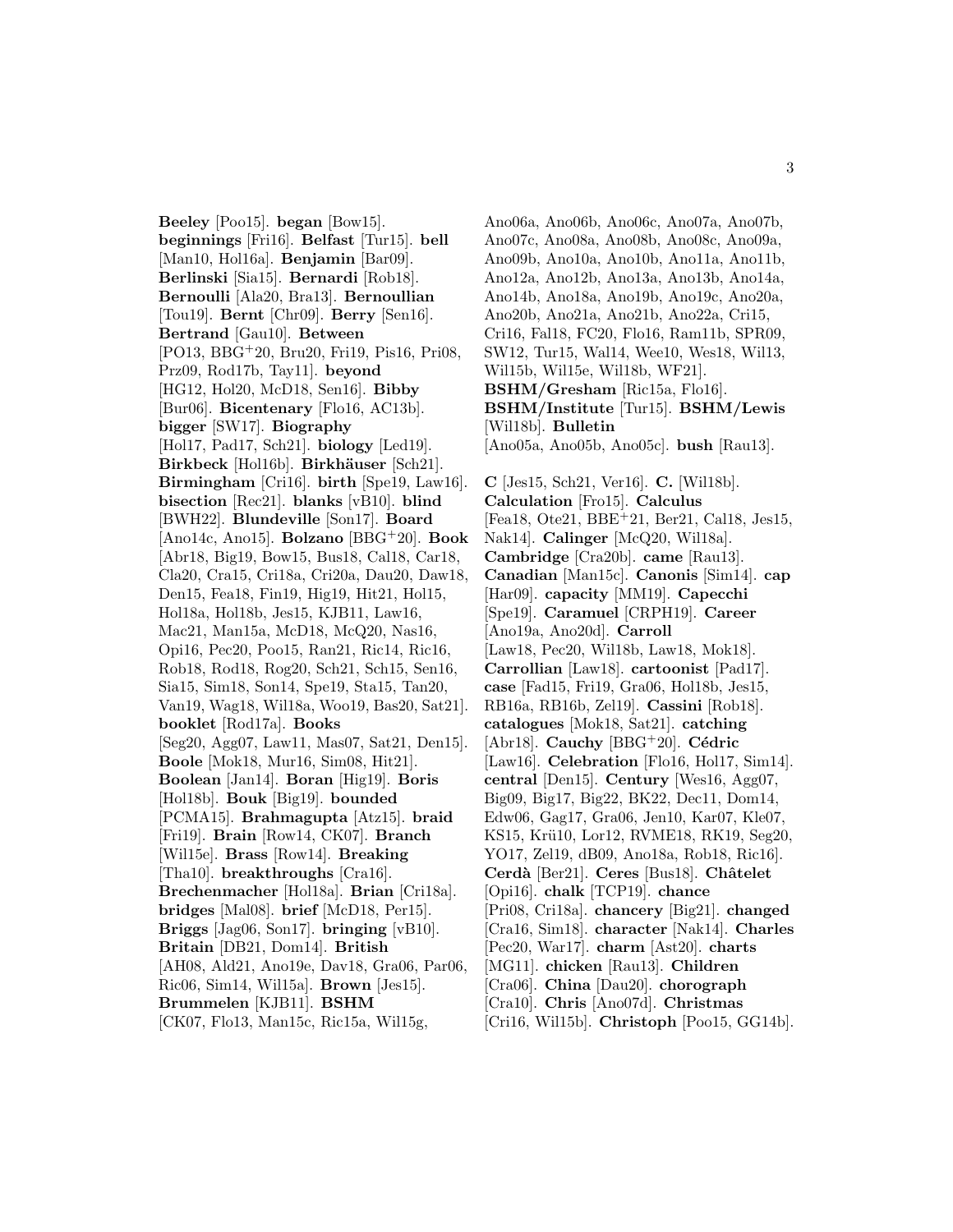**Christopher** [Dau20]. **Chronicle** [Sen16]. **ciphers** [Not20]. **circle** [Bee20]. **circuits** [Jan14]. **cities** [Min09]. **city** [dB09]. **claim** [Hol14]. **classmate** [Cri18b]. **classroom** [Cag19, CR08, vB10]. **Claude** [Law16]. **Clavius** [Par17]. **Claypool** [McQ20]. **Clements** [Den15]. **Clerk** [Flo13, McC11, Ric14, Sim14]. **Clifford** [Bus18]. **Codes** [Ano19d]. **Cofman** [Sch22]. **Cohen** [Hit21]. **cold** [Ran21, Led16a]. **Colin** [Bru20, Wes20]. **College** [CK07, Flo16, McC16, Ric15a, Flo16]. **collinearity** [RB16a, RB16b]. **Collins** [Bee17]. **Colloquium** [Ano19e]. **colonial** [Mac20, WT12]. **columns** [Zel19]. **combinatorial** [Wil08]. **combinatorics** [Wil14]. **common** [Led19]. **Communication** [Led16a]. **Commutativity** [RB16a, RB16b]. **compendii** [Cra15]. **complex** [Lew12]. **compounding** [Bel15b, Big13]. **Computation** [Daw18, FR14]. **computer** [Bow15, SW17]. **concerning** [Pri08]. **conference** [PR18, Ste06, Whi15]. **Congress** [Emi12]. **conjectures** [Bur13]. **Connecting** [Cla10]. **construction** [PCMA15]. **constructions** [Lor12]. **contemporaries** [Wes20]. **contemporary** [Mal08, Man12]. **contents** [Rod17a]. **continued** [Gra09]. **Continuity** [BBG<sup>+</sup>20, Har16]. **continuous** [Big13]. **contribution** [And09]. **contributors** [Zel19]. **contrivance** [Bra15]. **Cooke** [Hol18b]. **copy** [Mok18]. **Cork** [Hit21]. **Correspondence** [Poo15]. **Cosmos** [Car18]. **count** [Cla20]. **Counting** [Fro15, Per15]. **counts** [Wil14]. **course** [Dew17, dB09]. **Craik** [Fal20b]. **created** [Whi14]. **creating** [Dav17]. **creation** [And09]. **Cryptography** [Ano19d, Wes16, Jan08]. **CSHPM** [Wil15g]. **Cuisenaire** [Cag19]. **Cullen** [Dau20]. **culture** [Hee19, PO13, Wes12]. **Cunha** [Dom14]. **Cunningham** [Bus18]. **curious** [Cra16]. **currency** [Big09]. **curriculum**

[Kr¨u10]. **curve** [Led19, SK18]. **curves** [Ber21]. **cyclic** [Atz15]. **cyphering** [Den15].

**D** [Fal20b]. **Dan** [Big19]. **Dana** [Cra16]. **Danesi** [Cri20a]. **Daniel** [Tak17]. **Danilo** [Spe19]. **Danish** [PR18]. **darkest** [Son17]. **Darwin** [Led19, Ste09]. **Dasgupta** [Bow15]. **David** [Fea18, Sia15, DB21, Fin19]. **Davis** [Ald21]. **Day** [Wil15c, Cri15]. **days** [Big19]. **deaths** [Man15b]. **Debate** [Sta15]. **DeBevoise** [Law16]. **December** [Cri16, Ric15b]. **decline** [AH08]. **Decoding** [Big21, HS15]. **Dedekind** [Haf19]. **Deduction** [Daw18]. **deductive** [Pet15]. **Dee** [Law11, Ram11a]. **Defining** [Har16]. **definition** [Hol14, Nak14]. **deification** [Bel14]. **Dello** [Mar06]. **delusions** [Mur16]. **Demidov** [Hol18b]. **demonstrativa** [Cra17]. **Denisova** [McQ20]. **derivation** [Rec21]. **derivative** [PCMA15]. **Descartes** [Dea11]. **Descriptio** [Sim14]. **description** [Per15]. **Descriptive** [Gra20]. **design** [Kr¨u10]. **Desmond** [Hit21]. **Details** [Pis16, PB16]. **detective** [Ams08, Gra09]. **development** [BK22, DB21, Par06]. **devices** [TCP19]. **Devlin** [Sim18]. **Diaconis** [Cri18a]. **diagonal** [Bra15]. **diagram** [Edw06]. **diagrammatic** [Fri19]. **Diagrams** [vM06]. **Dicuil** [RK19]. **Did** [Mok18, Nak14, ACO19]. **differential** [Ber21, Nak14]. **Digital** [Daw18, Ast20]. **Dirac** [CH16, Cri18b]. **Dirichlet.** [Sch21]. **Discovery** [Bus18]. **discrete** [Ast20]. **discussion** [Row15]. **discussion-led** [Row15]. **Dispelling** [Gra07]. **diverse** [Seg20]. **documents** [CO11]. **Dodgson** [Pec20, Wil18b]. **Domenico** [Rob18]. **done** [Man12]. **drawings** [Huy15]. **drove** [AC13a]. **drums** [TCP19]. **Dualgruppen** [Haf19]. **d'Ulm** [Fin19]. **duplication** [CC13]. **during** [Bai21, Led16a, Per15]. **dynamic**  $[Cag16]$ .

**e-book** [Sch21]. **E.** [Hol16a]. **Earle**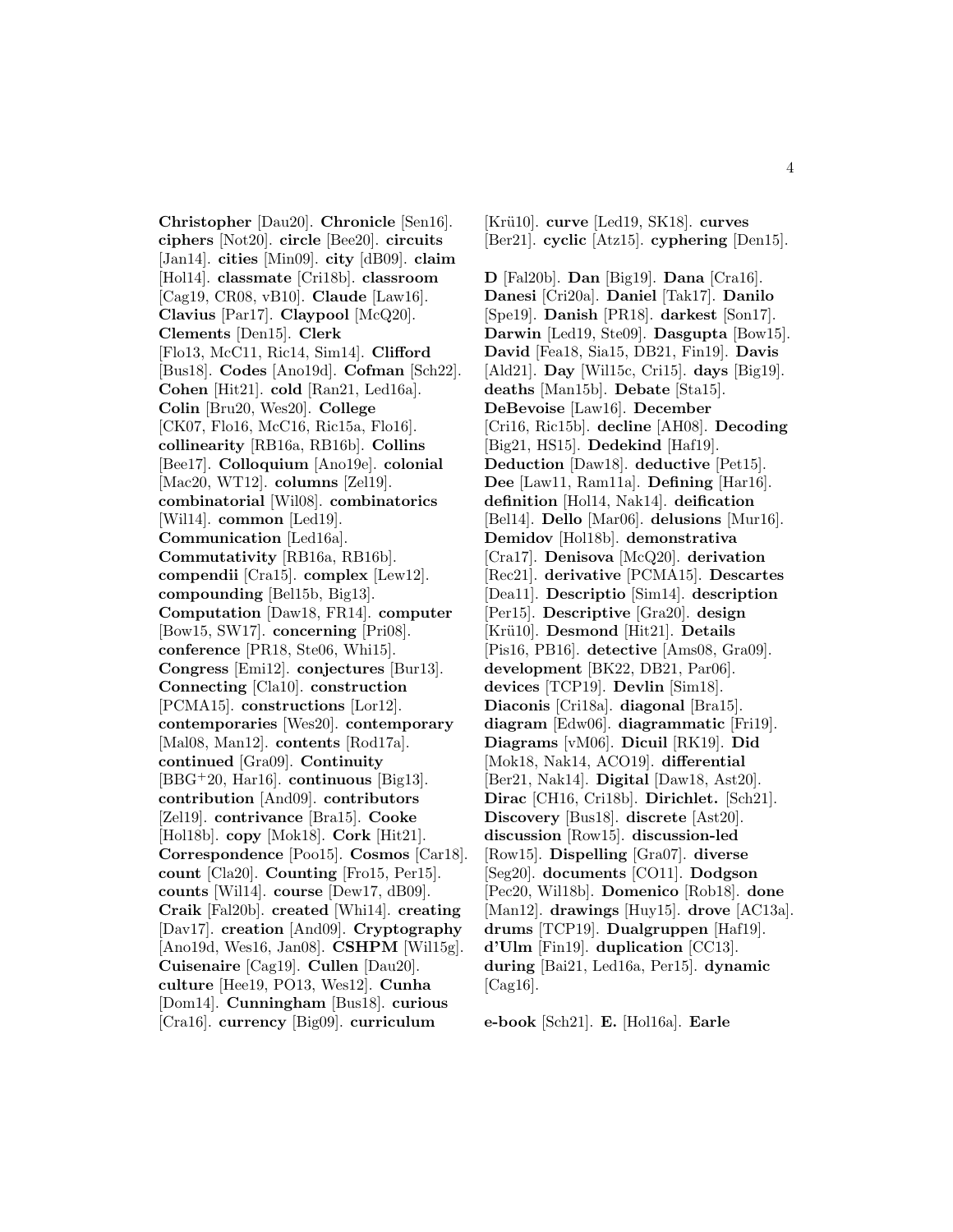[Man16b]. **Early** [Ano19a, Ano20d, Bur16, Bee20, Bel15a, Bur13, Cal18, Cra17, Dau20, DB21, Hee19, Hig19, HMR17, Jam11, Jen10, Kar07, KJB11, Krü10, MG11, Per15, Ric16, Sat21, Tou19, War14, YO17]. **earth** [KJB11, Rec21]. **ed** [Sch15]. **Edinburgh** [Har09]. **edited** [Law18, Nas16, Poo15, Sch15]. **editing** [Rob15]. **edition** [PB16]. **Editions ´** [Fin19]. **Editor** [Bur15, Dru16]. **Editorial** [Ano06d, Ano14c, Ano15, Ano17a, Fal20a, Har21, Man13, Man14a, Man14b, Man15b, Man15d, Man15c, Man16a, Man16b, Man17, Ste06, Ste08, Ste10a, Ste10b, Ste10c, Ste13, War18a, War18b, War22]. **editors** [Man15a]. **Edmund** [MM19]. **eds** [Hig19, Hol18a, Ric14]. **Education** [PR18, ADD16, Bal15, Bar09, Dav18, Har09, HMR17, Kar07, Kas07, WT12, YO17]. **educational** [Row15]. **Educator** [BG10]. **Edward** [HS15, SK18]. **effectiveness** [Jan14]. **eighteenth** [Dec11, Big22]. **eighteenth-century** [Dec11, Big22]. **Ekaterina** [McQ20]. **electrons** [Ran21]. **Elementary** [Cla10]. **Elements** [Sia15, BG06, Bel15b, Ram11a]. **Elena** [McQ20]. **eleventh** [Edw06]. **eleventh-century** [Edw06]. **Eliot** [Bal15, Lee16]. **Elizabethan** [Ram11a]. **Elizabethanne** [Hig19]. **Ellerton** [Den15]. **Ellis** [Ver14, Ver16, Ver18]. **Elwes** [Cra16]. **Emerging** [Ano17b, Man17]. **Emerson** [Gow06a]. **Emil** [Sch15]. **Emilie ´** [Opi16]. **empiricist** [Ver14]. **encounter** [Pri08]. **encyclopedia** [Cra06]. **end** [Big09]. **Engine** [Pad17]. **engineers** [Bar09]. **England** [Bee17, Jam11, Jen10, War07]. **English** [BG06, Bel15a, Hil14]. **Enlightenment** [Bai21, Led16b, Rod18, Wil18a]. **environment** [Cag16]. **episode** [Rau16]. **episodes** [Kar18]. **epistemology** [Spe19]. **equation** [Woo19]. **equations** [Cra16]. **Erdos** [Rek19]. **essays** [Led19]. **Euclid** [Rod18, Sia15, BG06, Bel15b, Ram11a].

**Euler** [McQ20, Wil18a, Atz15, Bar09, BG10, BWH22, Coa08, Gra08, Tou19, Wil08, Wil14, Woo19]. **Eulerian** [Mal08]. **EUR** [Fin19]. **Europe** [Not20, Par17, War17, Abr18, Hig19]. **Eustis** [Cla10]. **event** [Tur15]. **events** [Ano06h, Ano06i]. **ever** [KS17]. **everything** [Ram11a]. **evidence** [Bur13]. **evolutionary** [Led19]. **excerpts** [ME17]. **exchange** [Big09]. **exchequer** [CC13]. **expectations** [Rob15]. **Exploring** [Cag16, Cuo12]. **exprimenda** [Cra17].

**F** [Law18, Ver16]. **facile** [Cra17]. **fair** [Sat21]. **family** [Led19]. **famous** [EMSS22]. **fascism** [Hol18a]. **Father** [CC13]. **Fatou** [HG12]. **February** [McC16]. **Feingold** [Hig19]. **Feke** [Van19]. **Fenny** [Man15a]. **Ferreirós** [Wag18]. **Festival** [Wil15a]. **Fibonacci** [Sim18, Par17]. **fiction** [Bel10, Gau10, Man10, Man12]. **fifty** [WF21]. **figurate** [Bee09]. **figures** [vM06]. **Filling** [vB10]. **Film** [Wil15c]. **finding** [Son17, Sim18]. **findings** [Mac20]. **First** [Bus18, Emi12, KS17, Wil17a, WF21, YO17]. **fistulas** [Cra17]. **Flemish** [dB09]. **Flood** [Ric14]. **Flora** [Har09]. **Florence** [Mag12]. **Florentia** [Tha10]. **Florida** [CH16]. **flow** [MG11]. **fluid** [Tou19]. **fluxion** [Ber21]. **focus** [Sel08]. **Folding** [Sha16, Fri16]. **Folkton** [TCP19]. **footsteps** [Wil14]. **forgotten** [Bra15, Rod17a, Sim18]. **Formal** [Daw18]. **formalization** [Fri19]. **formula** [Atz15]. **Formulating** [Bee09]. **forward** [AC13a]. **Foundation** [Sim14]. **Fountoukli** [Tha10]. **frameworks** [BBE<sup>+</sup>21]. **France** [Hol18a, KS15]. **Francine** [Law18]. **Francis** [Ano19a, Ano20d, Gow06a, Led19, Pri08]. Frankfurt [Sat21]. Frédéric [Hol18a]. **Freguglia** [Cal18]. **frequentism** [Ver14]. **Frigyes** [Rod17b]. **fruit** [Bal15]. **function** [PCMA15]. **functions** [Coa08, Har16]. **funding** [Row15]. **Funicularia**} [Ala20]. **future** [Nas16, Nas16].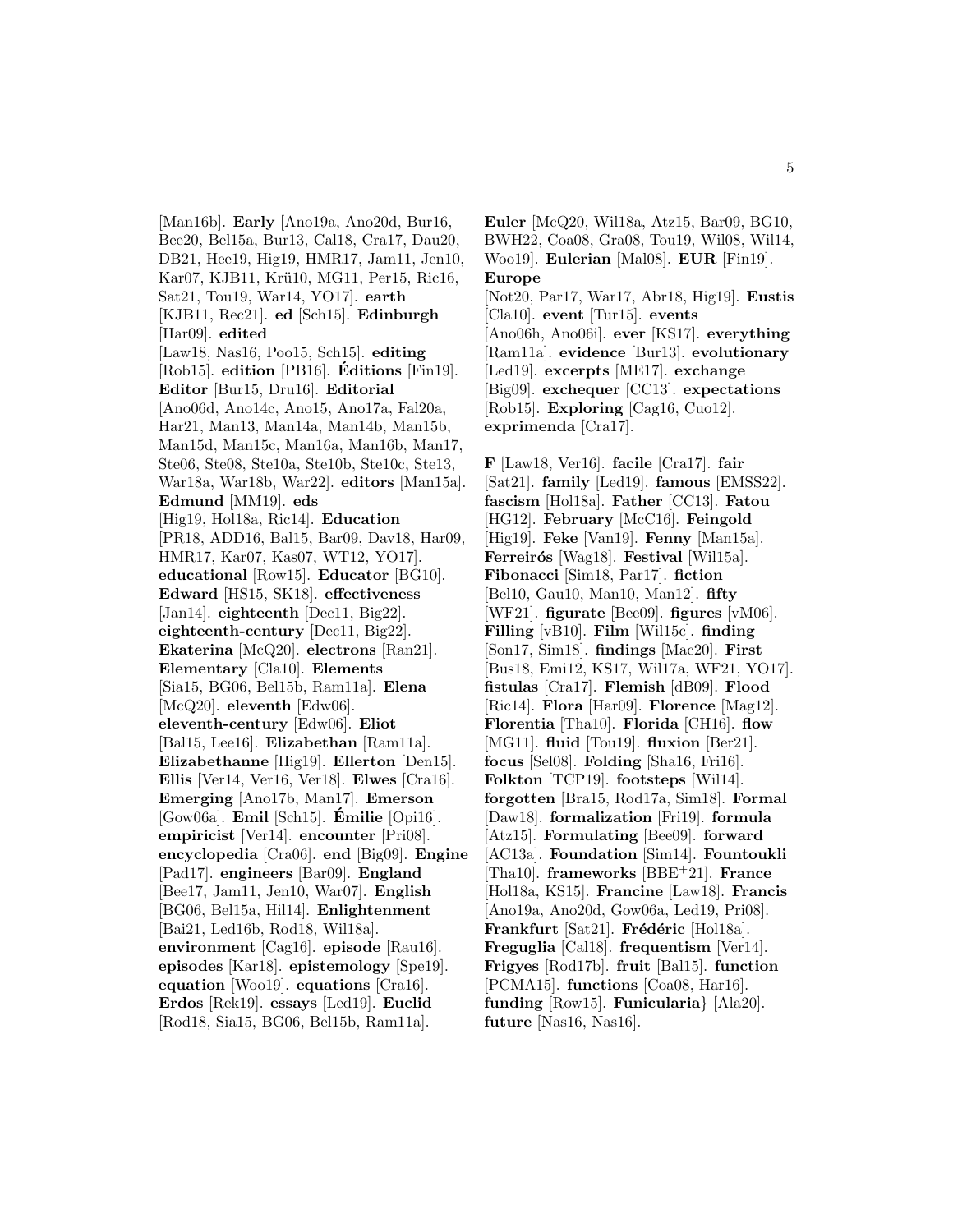**G** [Lew12, Lew16]. **Gabriella** [Rob18]. **Galilean** [Spe19]. **Galileo** [PO13]. **Gallery** [McC18]. **Galton** [Ano07d, Led19, Pri06, Pri08]. **Game** [Big18, CRPH19]. **games** [Sil11]. **Gareth** [Man15a]. **Gaspard** [Gra20]. **Geddy** [Cra15]. **Gems** [Ote21]. **genesis** [Bow15, Bra13, Haf19, Not20]. **Geneva** [PB16]. **genius** [Sim18, Wil18a, vWW18]. **Geometric** [Bur07, Rod18]. **geometrical** [Lor12]. **géométrie** [Dea11]. **geometry** [Bee20, Cag16, Cra20b, Fri16, Gra20, Tay11, Wil17a, Wil17b]. **George** [Hit21, Bal15, Cra20a, Gow06b, Led19, Lee16, Mok18, Mur16, Sim08, Ste09]. **German** [McQ20]. **Giaquinta** [Cal18]. **Giovanni** [Rob18]. **Glen** [KJB11]. **gnomons** [NT16]. **go** [MM19]. **Goals** [Lee13]. **goes** [Bar09]. **Goldbach** [Rod17a]. **Gongard** [Law16]. **Good** [Sch15, Law06]. **gossiped** [vWW18]. **got** [Har09]. **Göttingen** [Hol20]. **Gould** [Ken12]. **Grande** [Fin19]. **graph** [Big18, Mag12]. **graphics** [Mag12]. **Grattan** [Ric15b, Man15b, Man15d]. **Grattan-Guinness** [Ric15b, Man15b, Man15d]. **Great** [Daw18, Bee20, Cri18a, DB21, HG12]. **greatest** [War17]. **Greek** [Cuo12, Kas07]. **Gregory** [Ams08, Cri20b, DB21]. **Gresham** [CK07, Flo13, Flo16, Ric15a, Flo16, Wil17a, Wil17b]. **group** [Fri19, Rau16]. **groups** [Sør13]. **Guerre** [Fin19]. **Guinness** [Ric15b, Man15b, Man15d]. **Guy** [Sta15]. **H** [And09, Ver16]. **Hamilton**

[Cra20b, Sim08, vWW18]. **handsome** [KS17]. **Hans** [GG14b]. **Hard** [Bay07]. **hardback** [Sch21]. **Harriot** [Mac21, Big13, GSttmoJS17, Sel08]. **hb** [McQ20]. **health** [Jen10]. **Heavenly** [Dau20]. **heavens** [KJB11]. **held** [Emi12]. **Henri** [Mun12]. **Henry** [AC13a, Cra20b, Jag06]. **her**

[Ano17b, Har09, Man17]. **heritage** [Mun12]. **Hermann** [ACO19, Fri16]. **Hertfordshire** [AC13b]. **higher** [Har09]. **Hill** [Ste09]. **Hippocrates** [Cag16]. **historical** [BGI11, BGI14, Dav17, Gra07, Gui18, Jan14, RB16a, RB16b]. **histories** [Cra16]. **histories/A** [Cra16]. **historiography** [vB10]. **History** [Ano17b, Ano19d, Ano19e, CC13, Hol16b, KT10, Man15c, PR18, Ric15a, Sim14, Sta15, Whi15, Wil15c, Ano07k, ADD16, Cag19, Cla10, Cra16, Den15, EMSS22, Fad15, Hol06, Jan08, Kay06, KJB11, Law06, Law11, Man12, Man17, McD18, McQ20, Neu08, Ric16, Rog20, Son14, Sør17, Ste19, Wil15d]. **Holliday** [Gow06a]. **Holmboe** [Chr09]. **Hong** [WT12]. **Honoring** [Cla20]. **honour** [dB09]. **Hot** [Ran21]. **House** [Led16b]. **humour** [War07]. **hundred** [Wil17a, Wil17b]. **Hunger** [Ric16]. **hunt** [Min09]. **Hutton** [War17]. **hydraulics** [Cra17].

**Ian** [Cra16]. **Iceland** [Sch15]. **iconography** [Mag12]. **idealist** [Ver14]. **ideas** [Cri18a, ME17, RB16a, RB16b]. **identities** [Hol06]. **II** [Nas16, RB16b]. **ill** [Law16]. **Ilona** [Hol15]. **IMA** [Wil15e]. **Images** [Hol18a]. **imagination** [Rod18]. **impact** [Row15]. **imperial** [Dau20]. **implications** [Row15]. **inalienable** [Abr20]. **incommensurabilities** [NT16]. **India** [Agg07]. **individual** [Big19]. **industry** [Bel15a]. **Inference** [Law18]. **infiniment** [Bra13]. **Infinite** [Sia15, MM19]. **infinitesimal** [BBE<sup>+</sup>21]. **infinity** [Rau13]. **Influence** [Ano17b, Man17, Smi08]. **influences** [Cra20a, Tou19]. **informal** [CH16]. **Insight** [Haf19]. **inspiration** [Pri06]. **Institute** [Led16a, Wes16, Tur15]. **instrument** [Cra10]. **insurance** [Bel15a]. **integrable** [PCMA15]. **Intellectual** [Sta15, Mun12]. **interconnection** [RB16a, RB16b]. **interconnections** [BK22].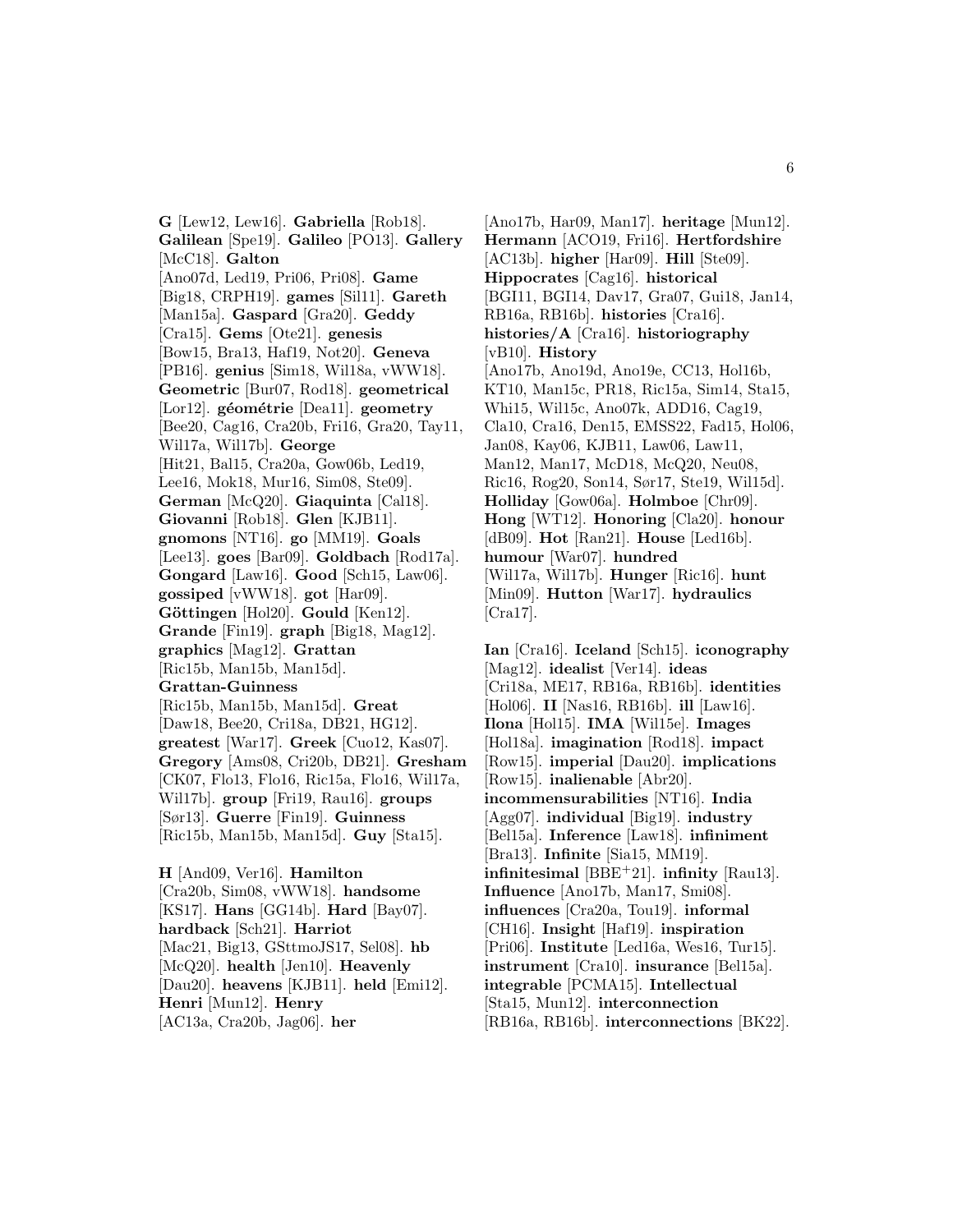**International** [Prz09, Emi12]. **interplay** [Pis16, Wag18]. **interpretation** [Gui18, Ver14]. **introduced** [Ric19]. **Introducing** [Ber21]. **introduction** [Lew12, Per15, Son14]. **invariants** [Par06]. **inventioni** [Seg20]. **Investigating** [Hol14]. **investigation** [Dea11, Dew17]. **investigations** [CH16]. **Ireland** [Flo06]. **Irish** [Whi15]. **Isaac** [Bee20, War10]. **ISBN** [Cla20, Cri20a, Dau20, Fin19, Hit21, Mac21, McQ20, Ran21, Sch21]. **Ishango** [Mac20]. **Isles** [Ald21, Dav18]. **issue** [Law18]. **issues** [BBG<sup>+</sup>20]. **Italian** [Hol18a, Cri20b]. **Italy** [PO13]. **Italy/Galileo** [PO13]. **IV** [Poo15]. **I've** [KS17]. **Ivor** [Man15b, Man15d, Ric15b]. **J** [Nas16, Poo15, Ric16, Sen16]. **Jackie** [Ano17b, Man15b, Man15d, Rob15]. **Jacob** [Ala20]. **Jacqueline** [Son14, Van19]. **Jakie** [Man17]. **James** [Cri20b, Flo13, McC11, Sim14, Ric14]. **Jan** [Daw18]. **jar** [Man10]. **Jean** [Sta15]. **Jean-Guy** [Sta15]. **Jean-Pierre** [Sta15]. **Jesuits** [dB09]. **Jitsuro** [Tak17, Tis13]. **Joel** [Cra16, Fai17]. **John** [Poo15, Whi14, AH08, Bee17, Cra15, DB21, Gow06a, Hil14, Man16b, Pri08, Ram11a, Sim14, Ver14, Wes16]. **Johnny** [McD18]. **Johnston** [Sen16]. **Joint** [Man15c, Sim14, Wil15e, Wil15g, Ric15a, Tur15]. **Jones** [Cla20, Car18]. **José** [Wag18, Dom14]. **Journal** [Sch15, Law18]. **journals** [Prz09]. **Journey** [Fro15]. **Juan** [CRPH19]. **Judita** [Sch22]. **Julia** [HG12]. **July** [Led16a]. **June** [Led16b, Ric15b, Wes16].

**Kaliningrad** [Mal08]. **Kant** [Ver16]. **Kaplan** [SK18]. **Karen** [Ric16]. **Karin** [Sch15]. **Katya** [McQ20]. **Katz** [Ric16]. **Kazimirovich** [Hol09]. **Keith** [Sim18]. **Kelvin** [Cra12, Row14]. **Ken** [Den15]. **Kepler** [Rec21]. **key** [Cra16, Jan08]. **Kim** [Nas16]. **King** [Cra15, Sia15]. **Knight**

**Kong** [WT12]. **Kovalevskaya** [KS17]. **L** [Pec20, SK18, Wil18b]. **lady** [KS17]. **Largs** [Cra12]. **late** [Bee20, PO13]. **later** [Bur13]. **Latin** [Hol18a, Ric19]. **latitude** [Son17]. **Lattice** [Boa07]. **lattices** [Haf19]. **Lavant** [TCP19]. **Laws** [Mok18]. **learning** [Fad15, Wes12, NK15]. **Lecture** [Bur06, Flo13, CK07]. **lectures** [Cra12, Ste09]. **led** [Row15]. **legacy** [Gra20, Tak17, Tis13, Cri20a]. **Leibniz** [ME17]. **Leibnizian** [Jes15, BBE+21]. **L'Elite ´** [Fin19]. **Leonardo** [Huy15, Pis16]. **Leonhard** [Bar09, BWH22, Tou19, McQ20, Wil18a]. **Leslie** [Ver14, Ver16, Ver18]. **Lessons** [Krü10, Law11]. Let [War10]. Letter [Bur15, Dru16, Ano07d, Ver18]. **Letters** [Gow06a, McQ20]. **L¨evshin** [Hol18b]. **Levy** [Cra16]. **Levy** [**?**]TheCrampin:2016:NSR. **Lewis** [Law18, Pec20, Wil18b, Law18, Mok18, Wil18b]. **l'Hôpital** [Bra13]. **liberated** [Abr20]. **Life** [Gow06b, Man15a, Bel15a, Gra08, Kar18, Mac21, McC11, Ric14, Van19]. **light** [Hit21]. **limit** [Nak14]. **limit-avoiding** [Nak14]. **limits** [Bur06]. **line** [Ams08]. **Linear** [BK22]. **lines** [vM06]. **literature** [ADD16, Rod18]. **lives** [Sør17]. **LMS** [Cri15]. **Local** [CC13, Cla10, Wes20]. **location** [BGI14]. **Logan** [Ver16]. **Logarithmorum** [Sim14]. **logarithms** [Bur16, FR14, Whi14]. **logic** [Opi16]. **London** [Flo16, Fai17, Sat21]. **long** [Rod18]. **look** [FR14]. **looks** [Kun07]. **Lord** [Row14]. **lost** [Min09]. **Louis** [Fai17]. **Lovelace** [Flo16, HMR17, Pad17]. **Luca** [Huy15, Pis16, Smi08]. **Ludlam** [Dec11]. **lunar** [Ste09]. **lunes** [Cag16]. **Luzin** [Hol18b].

[Cra13]. **knowledge** [Bal15, Bee17, Wag18].

**M** [CH16, Cla20, Den15, Hol21, And09]. **MacHale** [Hit21]. **machine** [Ast20].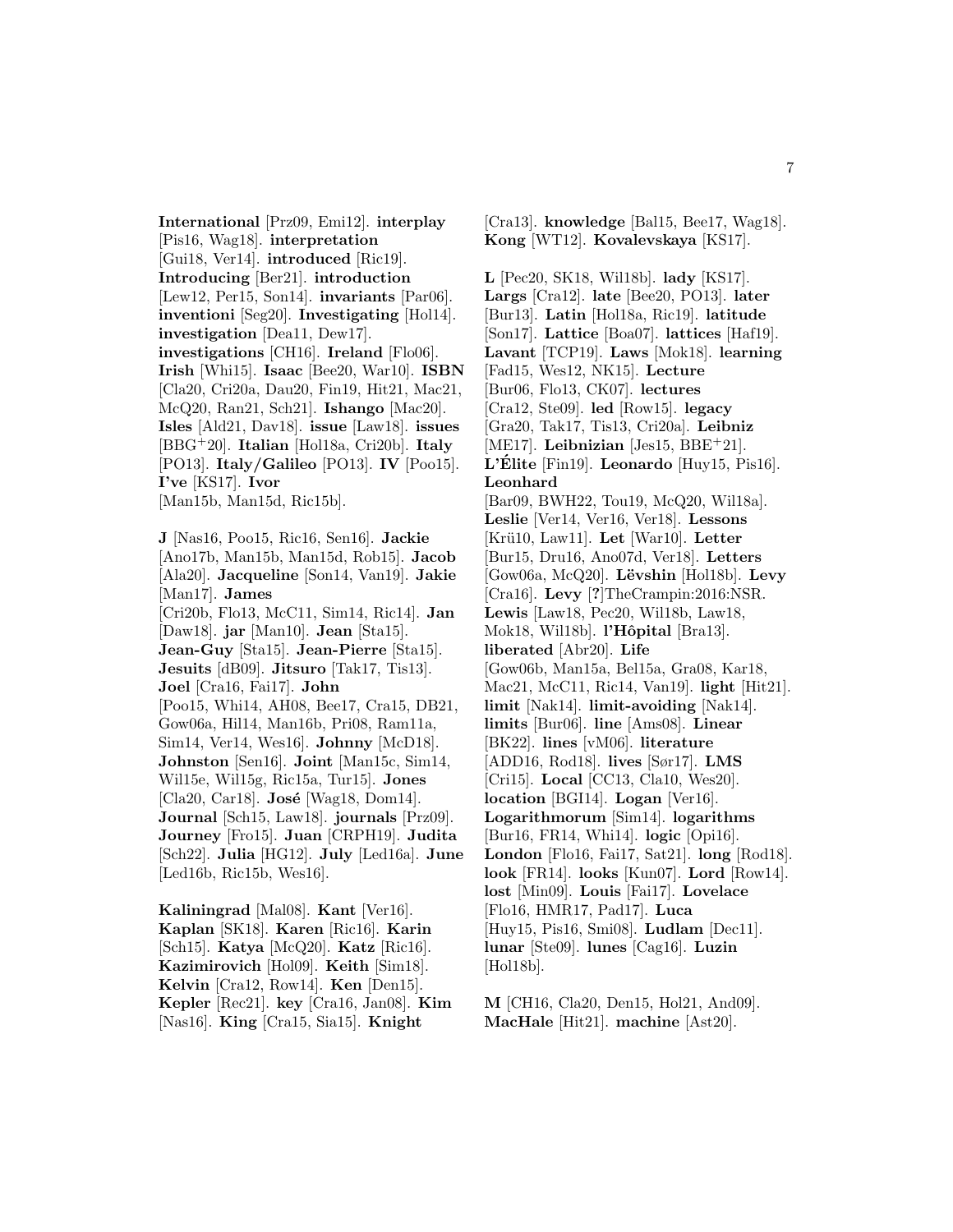**Machinery** [Daw18]. **Mackenzie** [Cra16]. **Mackenzie** [**?**]17Crampin:2016:NSR. **Maclaurin** [Bru20, Wes20]. **MacMahon** [Wil14]. **MacTutor** [Hol17]. **main** [RVME18]. **Making** [Mar06, Hol16a, MM19]. **Malcolm** [Law16]. **Malfatti** [Lor12]. **man** [MM19]. **Manchester** [And09]. **manifest** [McC18]. **manipulatives** [Cag19]. **Manucci** [Smi08]. **manuscripts** [GSttmoJS17]. **Marcel** [Cri20a]. **March** [Ano17c]. **Mariano** [Cal18]. **Mark** [Ric14, Kar18]. **marriage** [Rau16]. **Mary** [Opi16]. **material** [Wes12]. **math** [Kle07]. **mathematic** [Row15]. **Mathematical** [Agg07, Ald21, Ano19e, Cla20, Dav17, Fea18, Fri19, Led16a, Mus10, Sat21, Wes16, Wil18b, Bar09, Bas20, Bee17, Bla08, CH16, Cra10, Cra16, Dav18, EMSS22, Gui18, Hil14, HG12, Hol16a, HMR17, Jes15, Kas07, KS17, Law16, Mag06, Mar06, ME17, Pad17, Pec20, PO13, Pet15, Pis16, Prz09, RB16a, RB16b, Sch21, Sil11, Sim18, War07, Wil18a, vM06, Hol17, Led16a, McD18, Wag18]. **Mathematicall** [Ram11a]. **mathematici** [Cra15]. **Mathematician** [Dav18, AC13a, Big22, DeC16, Dec11, Ken12, Man15a]. **Mathematicians** [Bel15a, Emi12, Tur15, And09, Gra07, KS15, Law06, NK15, Ric19, War17, Cla20]. **mathematicisation** [Bai21]. **Mathematics** [Ano17b, Ano18a, Ano19f, Bar09, Bel10, Big09, Flo06, Flo16, Fro15, Hol15, Hol18a, Jen10, Led16b, McC18, PR18, Whi15, Wil15c, Wil15f, WT12, Abr18, Abr20, AH08, Ano07k, ADD16, Bal15, Bra15, Cag19, Chr09, CR08, Cla10, Den15, Dew17, Fad15, Gau10, Gra06, Hee19, Hol20, Jan14, Kar07, Kay06, KJB11, Krü10, Law06, Law11, Lee16, Mac20, Man10, Man12, Man17, Mon11, MG11, MF22, Nas16, PO13, Ram11a, Rek19, Ric06, Rog20, Sch22, Son14, Sør17, Ste19, Van19, War14, Wes12, Wes22, Wil08, Wil14, Wil15d, YO17, Zel19, dB09, vB10, Man15c, Sim14, Ste06, Wes16, Man17, Cra16, Woo19, McC18].

**math´ematiques** [Fin19]. **Maths** [Law06, Gra07, Cra16]. **matter** [Gra07]. **Matthew** [Rod18]. **Maxwell** [Flo13, Ric14, Sim14, McC11]. **May** [Hol16b]. **Maya** [Mon11]. **Mayor** [RVME18]. **McCartney** [Ric14]. **me** [Man12]. **meandered** [Kar07]. **Measuring** [TCP19]. **mechanics** [Seg20, Tou19]. **Mechanism** [Car18]. **medieval** [Per15, Not20]. **Mee** [Cra06]. **Meeting** [Ano19b, Ano20a, Ano20b, Ano21a, Ano21b, Ano22a, Man15c, Sim14, Wil15b, Ano18a, Cri16, Flo16, Ric15a, Wil15e, Ano19c, Wil15g]. **Meetings** [Ano09b, Ano10a, Ano10b, Ano11a, Ram11b, SPR09, War09, War11, Wee10, Ano06a, Ano06b, Ano06c, Ano06g, Ano06h, Ano06i, Ano07a, Ano07b, Ano07c, Ano07h, Ano07i, Ano07j, Ano08a, Ano08b, Ano08c, Ano08g, Ano09a, Ano10f, Ano10g, Ano11b, Ano12a, Ano12b, Ano12d, Ano13a, Ano13b, Ano13d, Ano14a, Ano14b, Ano14d, Fal18, SW12, Wes18, Wil13]. **Meier** [SK18]. **memories** [Rob15]. **men** [BG06]. **Mengoli** [ME17]. **mental** [Jen10]. **meridian** [Ams08]. **Merry** [War07]. **Merzbach** [Sch21]. **metabiographical** [Sør17]. **Methodi** [Cra15]. **Methods** [Sen16]. **Michael** [Chr09, Nas16]. **Michèle** [HG12]. **mid** [KS15]. **mid-twentieth** [KS15]. **middle** [Law11]. **Mielke** [Sen16]. **milestone** [McQ20]. **military** [Bar09]. **Mirifici** [Sim14]. **misconception** [Son17]. **Mistakes** [Pri08]. **mitraille** [Fin19]. **models** [Lew16]. **Modern** [Rob18, BBE<sup>+</sup>21, CR08, Fre13, Hee19, Hig19, Jam11, Not20, Per15, Sat21, Spe19, War14]. **module** [Jan08, Jan14]. **modules** [Haf19]. **Moktefi** [Law18]. **molecules** [Ran21]. **Monge** [Gra20]. **monochord** [Bel15b]. **Montel** [HG12]. **Mordechai** [Hig19]. **Mordell** [Fai17]. **Morgan** [Cri15, McQ20, Big22]. **Moscow** [Hol15]. **most** [Woo19, vWW18]. **MR3169973** [GG14a]. **Much** [BG06]. **multiplication**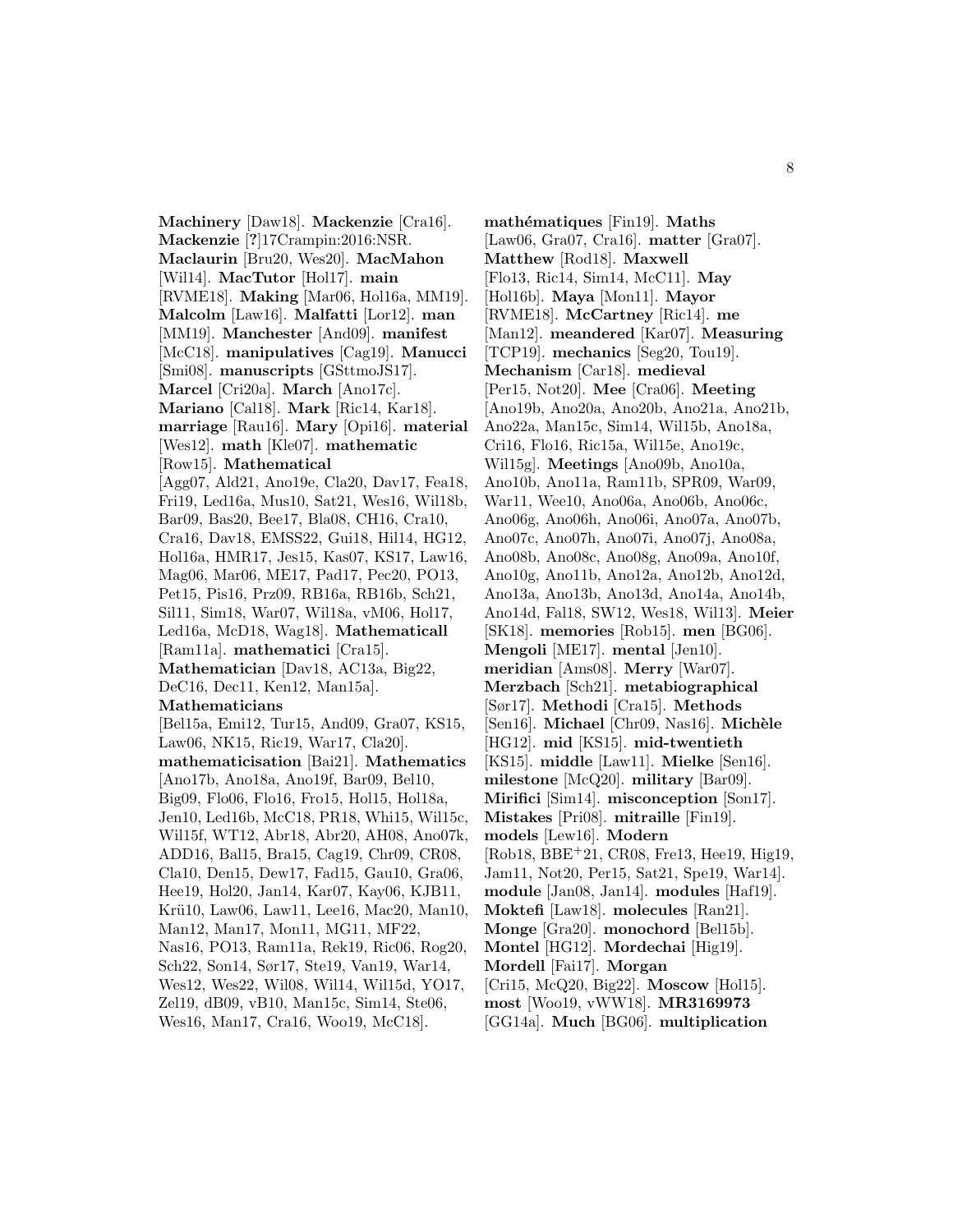[Boa07]. **multivariate** [BK22]. **muse** [PO13]. **Museum** [McC18]. **Music** [Wes16]. **musings** [vB10]. **Mutio** [Mar06, PO13]. **Mysticism** [Hol15]. **myth** [Hol16a, Not20]. **myth-making** [Hol16a]. **myths** [Gra07].

**N** [McQ20]. **Nagura** [Tak17, Tis13]. **Nahin** [Ran21]. **Napier** [FR14, Sim14, Whi14]. **natural** [Bur16]. **necessary** [BG06]. **neglected** [Cra20a]. **Neil** [Bur06]. **Nepal** [Bas20]. **Nerida** [Den15]. **networks** [Big17]. **Neumann** [Hol21]. **never** [Rau13]. **Newman** [And09, NB21]. **News** [Ano06e, Ano06f, Ano07e, Ano07f, Ano07g, Ano08d, Ano08e, Ano08f, Ano09c, Ano09d, Ano10c, Ano10d, Ano10e, Ano12c, Ano13c, Ano17c, Ano19b, Ano20a, Ano20b, Ano21a, Ano21b, Ano21d, Ano22a, AFGM09, FC20, Led21, Mar14, Ste14]. **Newton** [Hig19, Bee20, Bel14, PB16, War10]. **Newtonian** [Opi16, Bru20, PB16]. **next** [Wil17b]. **night** [Son17]. **Nightingale** [Mag12]. **Nikolaevich** [Hol18b]. **Nikolai** [Hol18b]. **nineteenth** [Agg07, Dom14, Gag17, Gra06, Jen10, Kar07, Lor12, Zel19, Ano18a]. **nineteenth-century** [Gag17, Jen10, Lor12]. **Non** [Wil15f, PCMA15]. **non-Riemann** [PCMA15]. **Non-Western** [Wil15f]. **nonconstant** [PCMA15]. **normal** [Led19]. **normaliens** [Fin19]. **North** [Den15, Wil15e]. **North-West** [Wil15e]. **note** [Cra16, Dav18, Rau13, Man15b]. **notes** [Kar07, PB16]. **Notices** [Ano09c, Ano06e, Ano06f, Ano07e, Ano07f, Ano07g, Ano08d, Ano08e, Ano08f, Ano09d, Ano10c, Ano10d, Ano10e, Ano12c, Ano13c, AFGM09, Mar14, Ste14]. **Nourse** [Gow06a]. **Nova** [Rec21]. **novels** [Bal15]. **Novembertagung** [Ste19]. **Number** [Ano05a, Ano05b, Ano05c, Hol16b]. **numbered** [Big19]. **numbers** [Bee09, Cag19, Dau20, Dej14, Jam11, Lew12, McD18, RK19, Sta15]. **numeracy**

[Cuo12, Kay06].

**OBE** [Hol21]. **Obituary** [Ric15b]. **Observations** [Huy15]. **October** [Flo16]. **Oddi** [Mar06, PO13]. **Old** [Fre13, Dej14, Llo12]. **one** [War17, Wil17a]. **opening** [Dav18]. **orbit** [Rec21]. **ordinary** [Zel19]. **Origins** [Daw18, Jes15]. **Ostwald** [Nas16, Nas16]. **Ostwald/Architecture** [Nas16]. **Other** [Ano06g, Ano06h, Ano06i, Ano07h, Ano07i, Ano07j, Ano08g, Ano10f, Ano10g, Ano12d, Ano13d, Ano14d, War09, War11]. **Oulipo** [Bel10]. **our** [Big19, Emi12, Kar07]. **Overstating** [Gra06]. **own** [Mok18]. **Oxford** [Cri20a, Dau20, Led16a, Led16b, Mac21, McC16, Gag17, Wes16].

**P** [Sen16, Lew12, Lew16]. **Pacioli** [Huy15, Pis16, Smi08]. **Palimpsest** [Lee13]. **pamphlet** [Cra17]. **Paolo** [Cal18]. **paper** [Tak17]. **papers** [CH16, Hil14]. **Paradox** [Law18]. **Parr** [Cra20b]. **Parshall** [Ric16]. **Part**

[Cra13, RB16a, RB16b, Wil17a, Wil17b]. **partial** [Man10]. **participation** [MF22]. **partisanship** [Kle07]. **pass** [ACO19]. **Passedix** [CRPH19]. **passing** [Man15d]. **past** [Sør17]. **path** [Spe19]. **paths** [Cri20b]. **patron** [NK15]. **Patronage** [Ano19f]. **Patterson** [DeC16]. **Paul** [CH16, Cri18b, Rek19]. **pb** [McQ20]. **pedagogical** [Dea11]. **Pell** [Hil14]. **pentagon** [Sha16]. **Perceptions** [Ano07k]. **period** [Cal18, Hee19, Per15]. **Permutation** [Sen16]. **Persi** [Cri18a]. **perspective** [ADD16, BGI11, BGI14]. **Perspectives** [Ric14]. **pestalozzianism** [Kas07]. **Peter** [Hol21]. **petits** [Bra13]. **Philip** [Poo15]. **Philosophy** [Man15c, Bai21, Van19]. **Physicists** [Tur15]. **physics** [McQ20, Tur15]. **picture** [Hol20]. **Picturing** [Pad17]. **Pierre** [Sta15]. **pilot** [Cla10]. **pioneering** [Woo19]. **Plath** [Man10]. **Plato**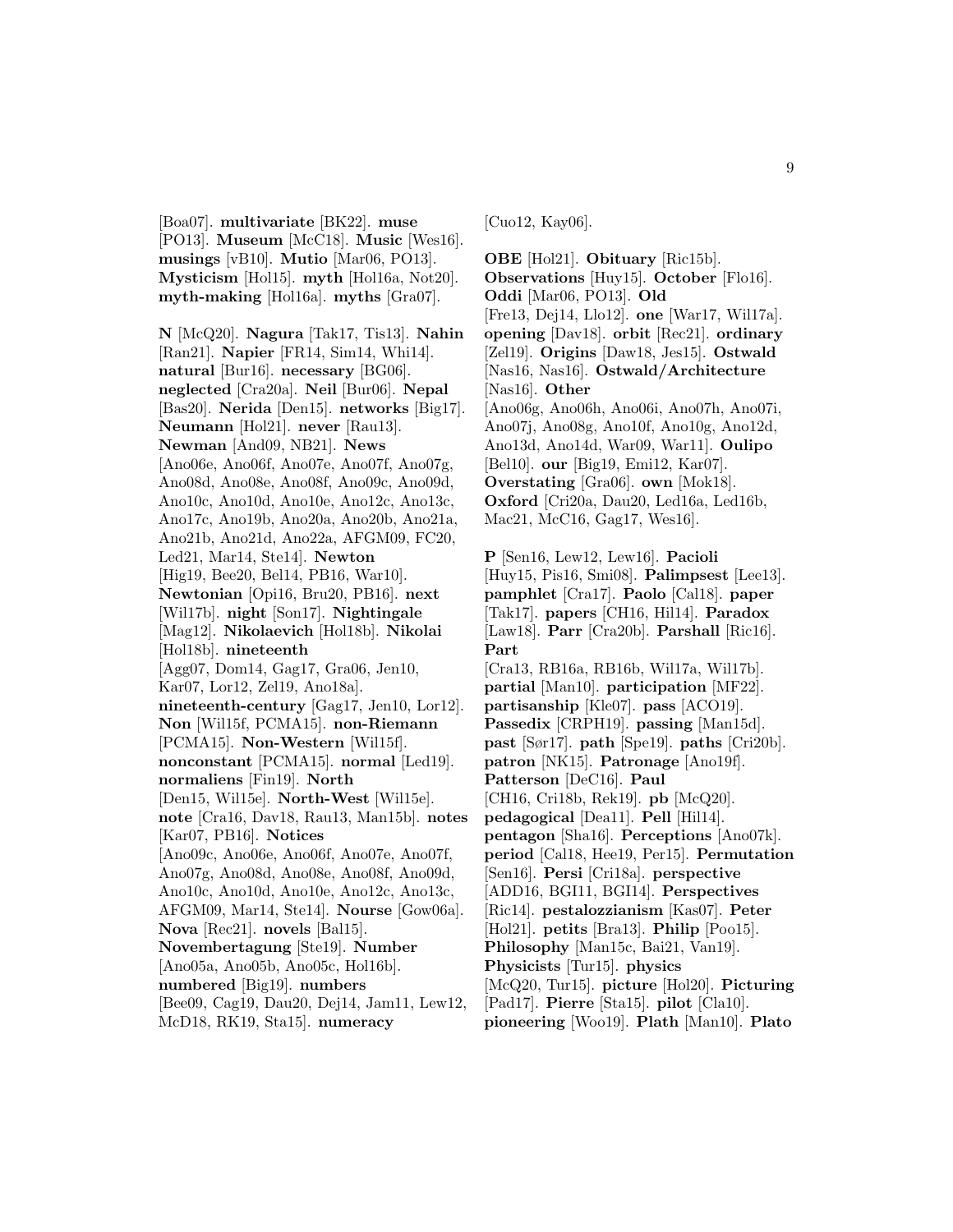[Daw18]. **Platonic** [Llo12]. **Playfair** [AH08]. **plumbeas** [Cra17]. **plurality** [Par17]. **pneumatics** [Cra17]. **poetic** [McC11]. **poetry** [Bas20, Bel10]. **Poincaré** [Mun12]. **point** [Fad15]. **points** [vM06]. **Poland** [Prz09]. **polar** [Mag12]. **Political** [Sta15, Kle07, YO17]. **Polyakhova** [McQ20]. **polygonal** [Cag19]. **polytechnic** [Gra20]. **Poor** [War07]. **popular** [Cra12]. **Portable** [Car18]. **portrait** [Dec11, HS15]. **portrayals** [KS17]. **post** [Spe19]. **post-Galilean** [Spe19]. **postulating** [Abr20]. **pp** [Cri20a, Fin19, Mac21, McQ20, Ran21, Sch21]. **Practical** [Fro15]. **Practice** [Ano18a, Bru20]. **practices** [Wag18]. **praeface** [Ram11a]. **praxis** [Sel08]. **Pre** [Fad15]. **Pre-service** [Fad15]. **prediction** [Row14]. **prehistoric** [Man12]. **prerogative** [Abr20]. **present** [Bra15]. **Presente** [Gui18]. **Press** [Cri20a, Dau20, Hit21, Mac21, Ran21]. **Prévost** [Sta15]. **primary** [Law11]. **Princess** [McQ20]. **Princeton** [Ran21]. **Principia** [PB16]. **Printing** [War14]. **priority** [BBG<sup>+</sup>20, Hol14]. **Pritchard** [Ano07d]. **Prize** [Ano19a, Ano20d, HG12]. **Prizes** [Ano19g, Ano20c, Ano21c, Ano22b]. **probability** [DB21, Ver18]. **problem** [Ala20, Kun07, Lor12]. **problems** [BGI11, BGI14, EMSS22, Mas07, Pet15, YO17]. **Procedures** [BBE<sup>+</sup>21]. **product** [Ber21]. **Professor** [Fal20b]. **Professors** [Wil17a, Wil17b]. **Progress** [Ano18b, McC16, Smi15, Wal14]. **progression** [Den06]. **progressions** [Bur07]. **project** [Cla10]. **promoting** [Gra07]. **promotion** [Bee17]. **proof** [Tan20]. **proofs** [NT16, PB16]. **Propositions** [Bel15b]. **prosopographical** [Dav18]. **Protection** [NK15]. **Ptolemy** [Min09, Van19]. **Public** [Sta15, Jan08]. **public-key** [Jan08]. **publication** [Sim14]. **Publications** [Ano09f, Ano06j, Ano06k, Ano06l, Ano07l, Ano07m, Ano07n, Ano08h, Ano08i, Ano08j, Ano09e, Ano09g, Ano10h].

**publike** [Bee17]. **published** [Prz09]. **publisher** [Gow06a]. **put** [War10]. **puzzle** [Bja09, Zel19]. **Pythagora** [Cri20a]. **Pythagoreans** [Hol15].

**quadrature** [Ber21]. **quadrilateral** [Atz15]. **Quantifying** [Bai21]. **quarter** [Kle07]. **Queen** [McC16]. **Quesiti** [Seg20]. **quest** [Sim18]. **Quincunx** [Ano07d, Pri06].

**radical** [Big22]. **rank** [SW17]. **Raphael** [PO13]. **rare** [Cra10]. **ratios** [Bel15b]. **Raymond** [Ric14]. **reactions** [Cra20a]. **readers** [Cri20b]. **Reading** [Jam11, Hig19]. **real** [Bur06, Har16, YO17]. **really** [SW17]. **reason** [Tay11]. **reasoning** [Fri19, Pet15, vM06]. **Recorde** [Man15a]. **records** [Big21]. **recreational** [Zel19]. **rediscover** [Sim18]. **rediscovered** [Rod17a]. **reflections** [YO17, Gra06]. **refugee** [NK15]. **regular** [Sha16]. **reinterpreting** [Spe19]. **remark** [Tak17]. **Remarks** [Ver14]. **Renaissance** [Ano18a, PO13]. **repercussion** [Dom14]. **reports** [Ano19c]. **Research** [Ano18b, Ano19a, McC16, Smi15, Wal14, War14, ADD16, Row15, Sch22]. **resembling** [Bur16]. **resource** [Fre13]. **resources** [Dav17, Law06]. **response** [Ano07d]. **Restoration** [Bee17, War07]. **Rev** [Ver16]. **Revealing** [Car18]. **Review** [Abr18, Big19, Bow15, Bus18, Cal18, Car18, Cla20, Cri18a, Cri20a, Dau20, Daw18, Den15, Fea18, Fin19, Hig19, Hit21, Hol15, Hol18a, Hol18b, Jes15, KJB11, Law16, Mac21, Man15a, McD18, McQ20, Nas16, Opi16, Pec20, Poo15, Ran21, Ric14, Ric16, Rob18, Rod18, Rog20, Sch21, Sch15, Sen16, Sia15, Sim18, Son14, Spe19, Sta15, Tan20, Van19, Wag18, Wil18a, Woo19, McC18]. **Reviews** [Ano06m, Ano07o, Ano07p, Ano07q, Ano08k, Ano08l, Ano13e, Ano14e, Ano14f, CMBV12, GDR<sup>+</sup>11, MCC<sup>+</sup>09,  $MGW^+10$ , MH11, MMP<sup>+</sup>09, OHL12, PHN<sup>+</sup>09, SR13, TMIvM10, WM10].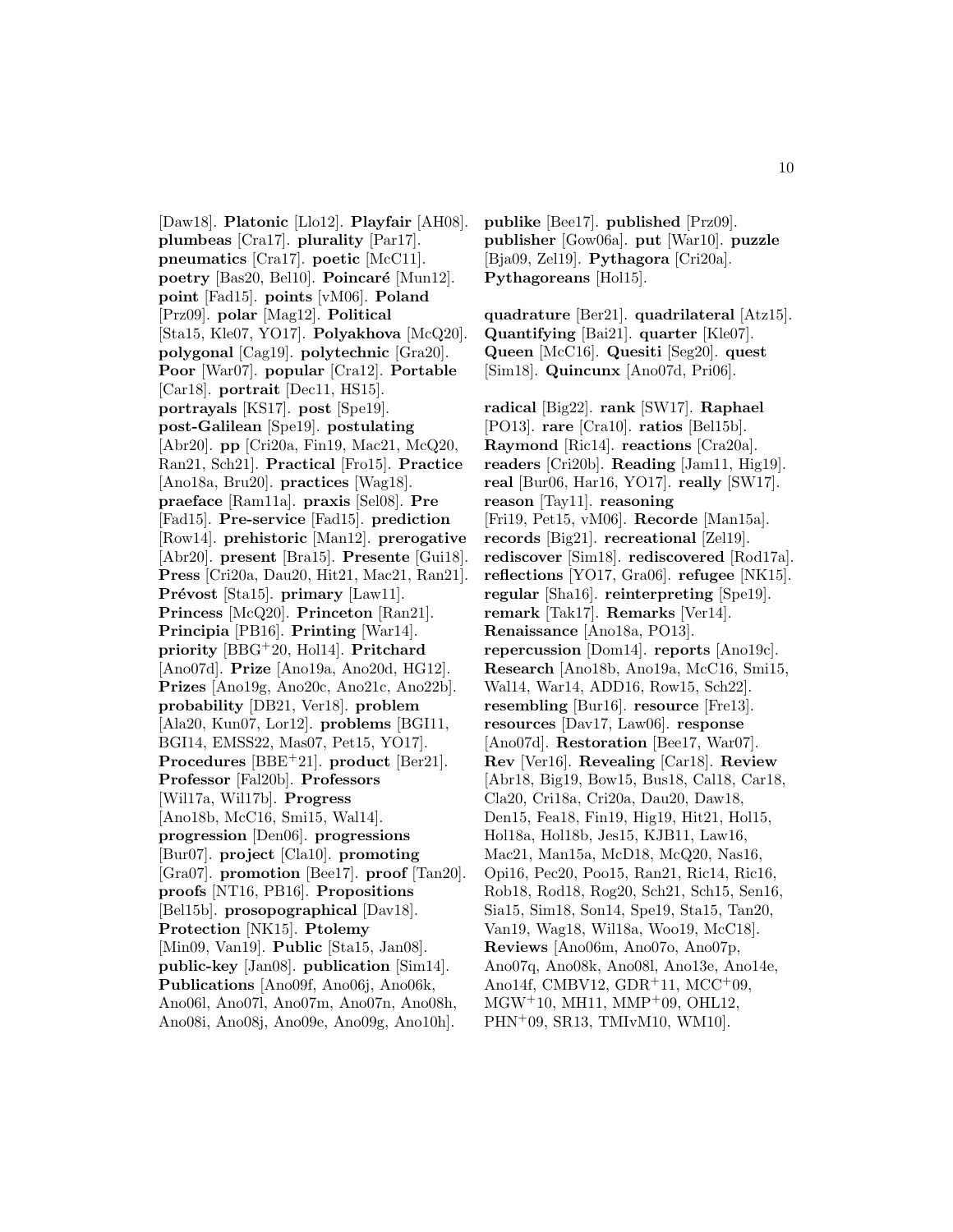**revisited** [Cra06, FR14, Per15]. **revolution** [Jes15, Opi16]. **revolutionary** [DeC16]. **Rewley** [Led16b]. **Rewriting** [Den15]. **rhyme** [Bja09]. **Richard** [AC13b, Cra16, Jes15]. **richer** [Hol20]. **Riemann** [PCMA15]. **Riesz** [Rod17b]. **rinded** [Bal15]. **ring** [Hol14]. **rise** [Bee20, Big19]. **risk** [Big19]. **Risorgimento** [Hol18a]. **Robert** [AC13b, DeC16, Sat21, Ver14, Ver16, Ver18, Man15a]. **Roberts** [Man15a]. **Robin** [War07, Woo19]. **Robins** [Bar09]. **Robyn** [Mac21, Opi16]. **rods** [Cag19, Mac20]. **Roger** [Hol18b]. **role** [Bai21, Den15, KS17, MG11, Ver16]. **roles** [DB21]. **Roman** [Cuo12]. **Ronald** [McQ20, Wil18a]. **Root** [Bur13]. **Routing** [BGI11]. **Row** [Fri16]. **Rowan** [Sim08, vWW18]. **Royal** [Hil14]. **RSA** [Jan08]. **Rue** [Fin19]. **rule** [WT12]. **Russell** [Gau10]. **Russian** [Hol15, Hol18b, Hol14, Kar07].

**S** [Hol18b, McQ20, Wil18a]. **Said** [Law18]. **sale** [Mok18]. **Salmon** [Gow06b]. **sample** [Pet15]. **Sanskrit** [Pet15]. **satanic** [Not20]. **scale** [Bra15]. **scholar** [Kar18]. **scholarly** [Dew17]. **School** [Cla10, Den15, Law11]. **schoolboy** [Lew12]. **schooling** [Kar07]. **Science** [McC18, NK15, Wil15a, Seg20, Bow15, Mac21, Spe19]. **sciences** [HG12]. **Scientific** [Car18]. **scientists** [SW17]. **scope** [Lee13]. **Scotland** [MF22]. **Scottish** [Rod18, Bai21, Bee20, Cra17]. **Scriba** [GG14a, GG14b, Poo15]. **Scrots** [HS15]. **search** [CH16, Cra13, Ken12]. **Seduced** [Opi16]. **seen** [KS17]. **Selections** [Seg20]. **Semitism** [Hol15]. **senses** [Tay11]. **Serbs** [Dej14]. **Sergei** [Hol18b]. **service** [Fad15]. **set** [Big18, Lor12]. **seventeenth**  $[Big17, Kr\ddot{u}10, dB09].$ **seventeenth-century** [Big17]. **several** [Kar18]. **Sex** [Man10]. **shade** [War10]. **shall** [Emi12]. **Shandy**} [Gau10]. **Shannon** [Jan14]. **Sheet** [Ano17c]. **Shelly** [Cla20].

**short** [Gra08, Son14, vB10]. **should** [Gra07]. **Sieve** [Tis13, Tak17]. **Sinclair** [Cra20a]. **Sir** [MM19, vWW18]. **sisters** [Hol18a]. **sive** [Cra15]. **sixteenth** [RVME18, Seg20]. **Sixth** [Man15c, Wil15g]. **Skyrms** [Cri18a]. **Slavs** [Dej14]. **Smith** [Man15a]. **Smyrna** [Cag19]. **Social** [Sta15, Rek19, Tha10, YO17]. **Society** [Cla20, Man15c, Sim14, Ano21d, Hil14, Led21, NK15, Wil18b]. **Sofia** [KS17]. **solids** [Llo12]. **solve** [Sch22]. **solving** [EMSS22]. **Some** [CO11, Cra20a, Cra16, EMSS22, vM06]. **Somerville** [Opi16]. **sortes** [BG06]. **source** [Rog20]. **source-based** [Rog20]. **sources** [RVME18]. **sous** [Fin19]. **Spa** [PR18]. **Space** [Sia15]. **Spain** [Ber21, RVME18]. **Spanish** [CRPH19]. **special** [Coa08, Law18]. **spelling** [NB21]. **spirit** [Abr20]. **spread** [Gra20]. **squadro** [Mar06]. **square** [Hol06, RK19]. **squares** [Ric19]. **St** [Ams08]. **stage** [War10]. **stamps** [Wil15d]. **State** [CH16, Sta15]. **Statistical** [Sen16, Big19, Lew16, Mag12]. **Statistics** [Ric15a, Bay07, BK22, KT10, Led19, Mag06, Sta15]. **steam** [Wes22]. **Stedall** [Man17, Ano17b, Man15b, Man15d, Son14]. **Steve** [Abr18]. **Stewart** [Cra16]. **Stewart** [**?**]MathsCrampin:2016:NSR. **stone** [Lor12]. **Stonehenge** [TCP19]. **Story** [Fea18, Ams08, Gra09]. **student** [KT10]. **study** [Bra15, Fad15, Fri19, Jes15, RB16a, RB16b, Zel19]. **Studying** [Sør17]. **style** [Nak14]. **Subrata** [Bow15]. **Subverting** [Rob15]. **Sundara** [Fri16]. **Supplement** [Ano04]. **Surrey** [Bla08]. **Survival** [SK18]. **Suschkewitsch** [Hol09]. **Svetlikova** [Hol15]. **Sylvia** [Man10]. **Symbolism** [Hol15]. **Symbols** [Wes22]. **symmetry** [Neu08]. **symposium** [War14].

**T** [Hol16a]. **table** [Per15]. **tables** [Bur16]. **Tait** [Lew12, Lew16]. **tale** [Hol16a, PB16]. **Taming** [Ric16]. **tangency** [Kun07]. **tangled** [Jes15]. **Tartaglia** [Seg20]. **Tate**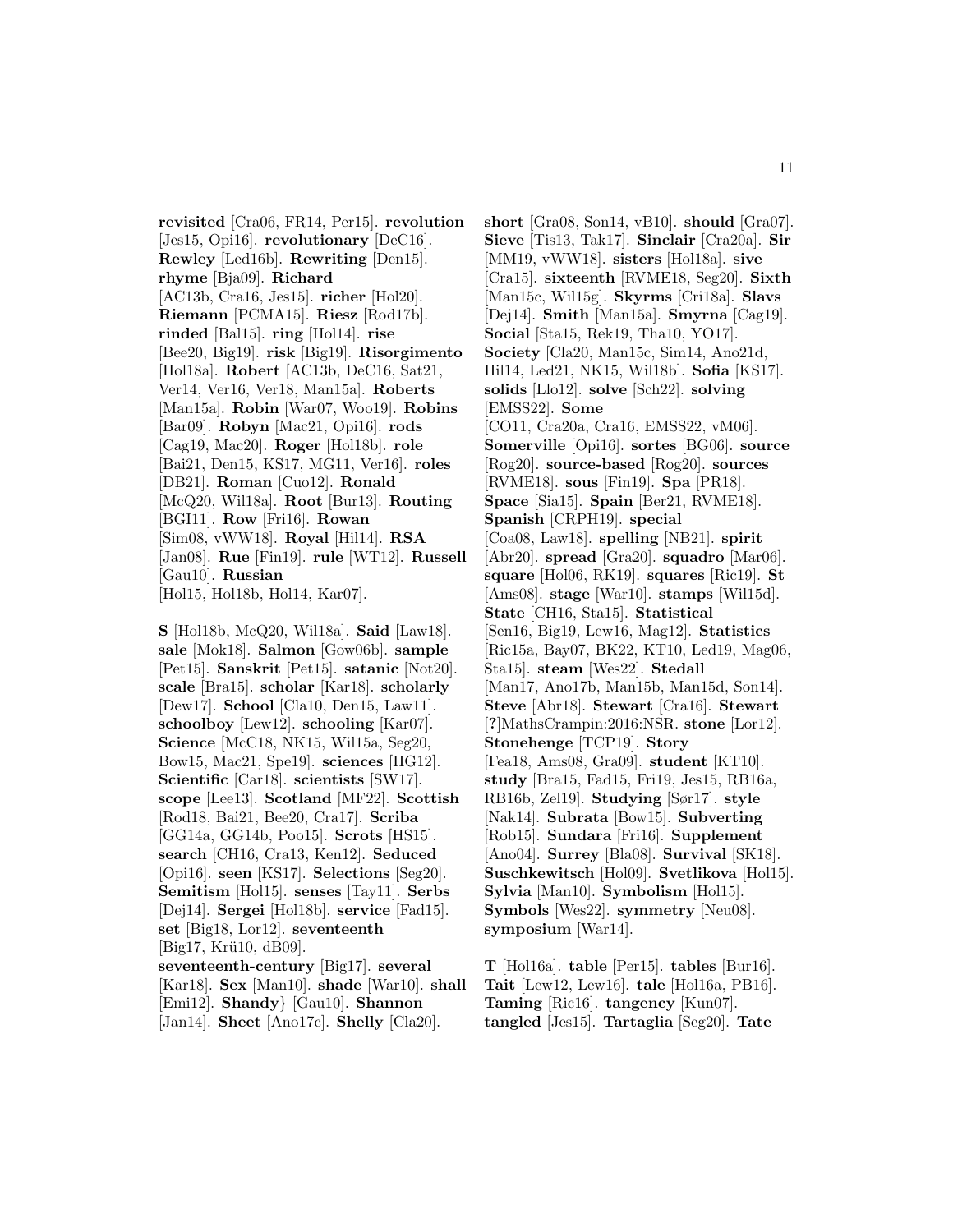[Sch15]. **Taylor** [Ano19a, MM19, Ano20d]. **teacher** [Fad15]. **teachers** [Kay06, Law06, Law11]. **teaching** [Fre13, Jan08, Jan14, Sch22]. **techniques** [Dea11]. **Ten** [Cri18a]. **textbook** [Mar06]. **textbooks** [Chr09, Den06, Fre13, McQ20, YO17]. **texts** [Bra15, Gui18, Pet15]. **their** [Coa08, DB21, Gra06, Law06, Zel19]. **Theodoru** [NT16]. **Theon** [Cag19]. **theorem** [Law16, NB21, Woo19]. **theoretical** [Pet15]. **Theories** [Daw18]. **Theory** [Cag19, Hol16b, Wes16, Bru20, Par06, Rau16, Ste09]. **There** [Bee20]. **Thick** [Bal15]. **Thick-rinded** [Bal15]. **things** [MM19, McD18, Wes22]. **Third** [Whi15]. **thirteenth** [Big09]. **Thomas** [Big13, Cra13, GSttmoJS17, Mac21]. **Thomson** [Cra12]. **those** [Bur16]. **thought** [Mok18]. **three** [BBE<sup>+</sup>21, Kun07, Rod17a, Wil17b]. **tide** [Row14]. **time** [Fai17, TCP19]. **timelines** [Mus10]. **Times** [Man15a, Bay07]. **Tisdale** [Tak17]. **Tom** [Sch15]. **Tomàs** [Ber21]. **Tortoise** [Law18]. **tradition** [Hol20]. **training** [Kay06]. **trans** [Law16, Sch15]. **transcriptions** [Lee13]. **translated** [Hol18b]. **Treatises** [Cra20a]. **tree** [Bal15]. **triangular** [RK19]. **Tribute** [Ano17b, Man17]. **trigonometry** [KJB11]. **Tristram** [Gau10]. **truth** [Gra07]. **Tudor** [Man15a]. **Turkey** [ADD16, Fad15]. **Turkish** [YO17]. **twentieth** [BK22, KS15, Ric16, YO17]. **twenty** [YO17]. **twenty-first** [YO17]. **Two** [Fri16, Rod17b, Zel19]. **Undergraduate** [Gag17]. **Understanding**

[Cag19, Bur06, KT10]. **unitis**} [Emi12]. **universal** [Wes20]. **universe** [Cra16]. **University** [Cri20a, Dau20, Hit21, Mac21, Ran21, Wes16, Dav18, CH16]. **unknown** [CO11, Ric16]. **unplanned** [Row15]. **Unquantifiable** [Bai21]. **unreasonable**

[Jan14]. **untrodden** [Cri20b]. **USA** [Dom14]. **use** [Per15]. **uses** [Man10]. **Using** [Kay06, Ald21, Sør17]. **Uta** [Sch21].

**V** [Hol18b]. **values** [Coa08]. **variables** [Har16]. **variance** [KT10]. **Variations** [Tan20, Cal18]. **Venn** [Edw06, Pri08, Ver14]. **Vernacular** [Tay11]. **version** [CRPH19]. **versions** [Rod17a]. **versus** [Ver14]. **very** [Son14]. **VI** [HS15]. **Victor** [Ric16]. **Victorian** [Flo06, Mag06, Mag12, Ste06]. **views** [Fad15]. **VII** [Seg20]. **VIII** [Seg20]. **VIII.4** [Bel15b]. **Villani** [Law16]. **Vinci** [Pis16]. **Viribus** [Emi12]. **Visual** [Hee19]. **vital** [Mag06]. **Vito** [PCMA15]. **Volterra** [PCMA15]. **Volume** [Ano04, Ano05a, Ano05b, Ano05c, Nas16, Poo15, Rog20]. **Vygodsky** [Kar18].

**W** [Sen16]. **walk** [Bla08, Mal08]. **Wallace** [Cra10, CO11]. **Wallis** [Poo15, Wes16]. **Walsh** [Mur16]. **Walton** [Ver18]. **war** [Ken12, Kle07, Tak17, Tis13, Led16a]. **Warner** [Sel08]. **wars** [Prz09, Rod17b]. **was** [BWH22]. **watchword** [Emi12]. **water** [Wes20]. **way** [Van19]. **weakness** [Led19]. **Web** [CK07, Law06]. **web-based** [Law06]. **Weierstrass** [Nak14]. **weights** [Seg20]. **Welwood** [Cra17]. **went** [Rau13]. **West** [Wil15e]. **Western** [Ric19, Wil15f]. **Weyl** [ACO19]. **Where** [SW17]. **Whewell** [Ver16]. **while** [Gra07]. **whist** [AC13a]. **Whitaker** [Ric14]. **Whitfeld** [AC13a]. **Whittaker** [MM19]. **Who** [Ric19, SW17, AC13a, Cla20, MM19, Sim18]. **Wickman** [Rod18]. **Wide** [CK07]. **Wiener** [Fri16]. **will** [Jag06]. **William** [vWW18, AC13a, Big22, Cra10, CO11, Cra12, Cra17, Dec11, Gow06a, HS15, Sim08, Ver16, Ver18]. **Williams** [Nas16]. **Wilson** [Woo19]. **wind** [Wes20]. **Winner** [Ano20d]. **Winton** [McC18]. **Woman** [Dav18]. **Women** [Dew17, Flo16, KS15, MF22, Ald21, Cla20,

Dav17, Dav18, Har09, Cla20]. **Wonder**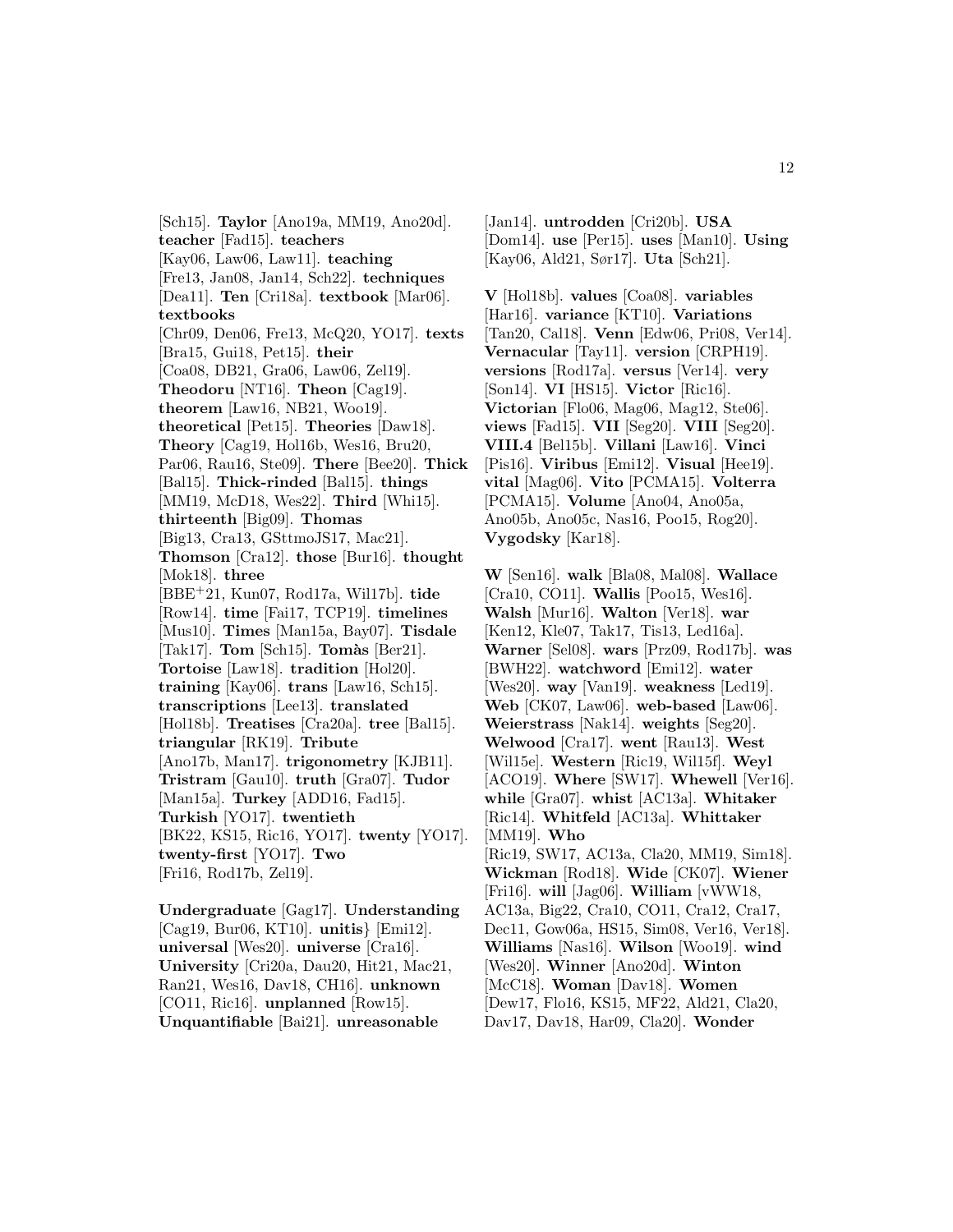[Car18]. **Wonders** [McD18]. **words** [Cra16]. **work** [Coa08, Gow06b, Ken12, Ric14]. **Works** [Daw18, Sat21]. **Workshop** [Ano19e]. **World** [Sch15, Wil18b, Ast20, CK07, Pec20, War14, YO17, CK07, Rod17b, Car18, Cra16, Sim18]. **Wright** [Son17]. **wrote** [Dej14]. **Wussing** [GG14a, GG14b].

**xiii** [Cla20]. **xix** [Sch21]. **xvii** [McQ20].

**years** [BG06, Wil17a, Wil17b, WF21]. **young** [Law06]. **Yvonne** [Hit21].

**zero** [Cra16]. **Zeta** [Coa08]. **Zurich** [Emi12].

# **References**

## **Abrams:2018:BRA**

[Abr18] Ellen Abrams. Book review: American mathematics 1890–1913: catching up to Europe, by Steve Batterson. BSHM Bulletin: Journal of the British Society for the History of Mathematics, 33(3):200–201, 2018. CO-DEN ???? ISSN 1749- 8430 (print), 1749-8341 (electronic). URL http://www. tandfonline.com/doi/full/ 10.1080/17498430.2018.1489618.

#### **Abrams:2020:IPL**

[Abr20] Ellen Abrams. 'An inalienable prerogative of a liberated spirit': postulating American mathematics. British Journal for the History of Mathematics, 35(3):225–245, 2020. CODEN ???? ISSN 1749- 8430 (print), 1749-8341 (elec-

tronic). URL http://www. tandfonline.com/doi/full/ 10.1080/26375451.2020.1805934.

#### **Anderson:2013:MWD**

[AC13a] Ian Anderson and Tony Crilly. The mathematician who drove whist forward: William Henry Whitfeld (1856–1915). BSHM Bulletin: Journal of the British Society for the History of Mathematics, 28 (3):132–142, 2013. CO-DEN ???? ISSN 1749- 8430 (print), 1749-8341 (electronic). URL http://www. tandfonline.com/doi/full/ 10.1080/17498430.2013.788891.

### **Anderson:2013:RRA**

[AC13b] Ian Anderson and Tony Crilly. Robert Richard Anstice (1813– 1853): a Hertfordshire bicentenary. BSHM Bulletin: Journal of the British Society for the History of Mathematics, 28(2):75–83, 2013. CODEN ???? ISSN 1749- 8430 (print), 1749-8341 (electronic). URL http://www. tandfonline.com/doi/full/ 10.1080/17498430.2013.727146.

## **Almira:2019:WDH**

[ACO19] José María Almira, José Ángel Cid, and Julio Ostalé. When did Hermann Weyl pass away? British Journal for the History of Mathematics, 34(1):60–63, 2019. CODEN ???? ISSN 2637-5494. URL http://www. tandfonline.com/doi/full/ 10.1080/17498430.2018.1555926.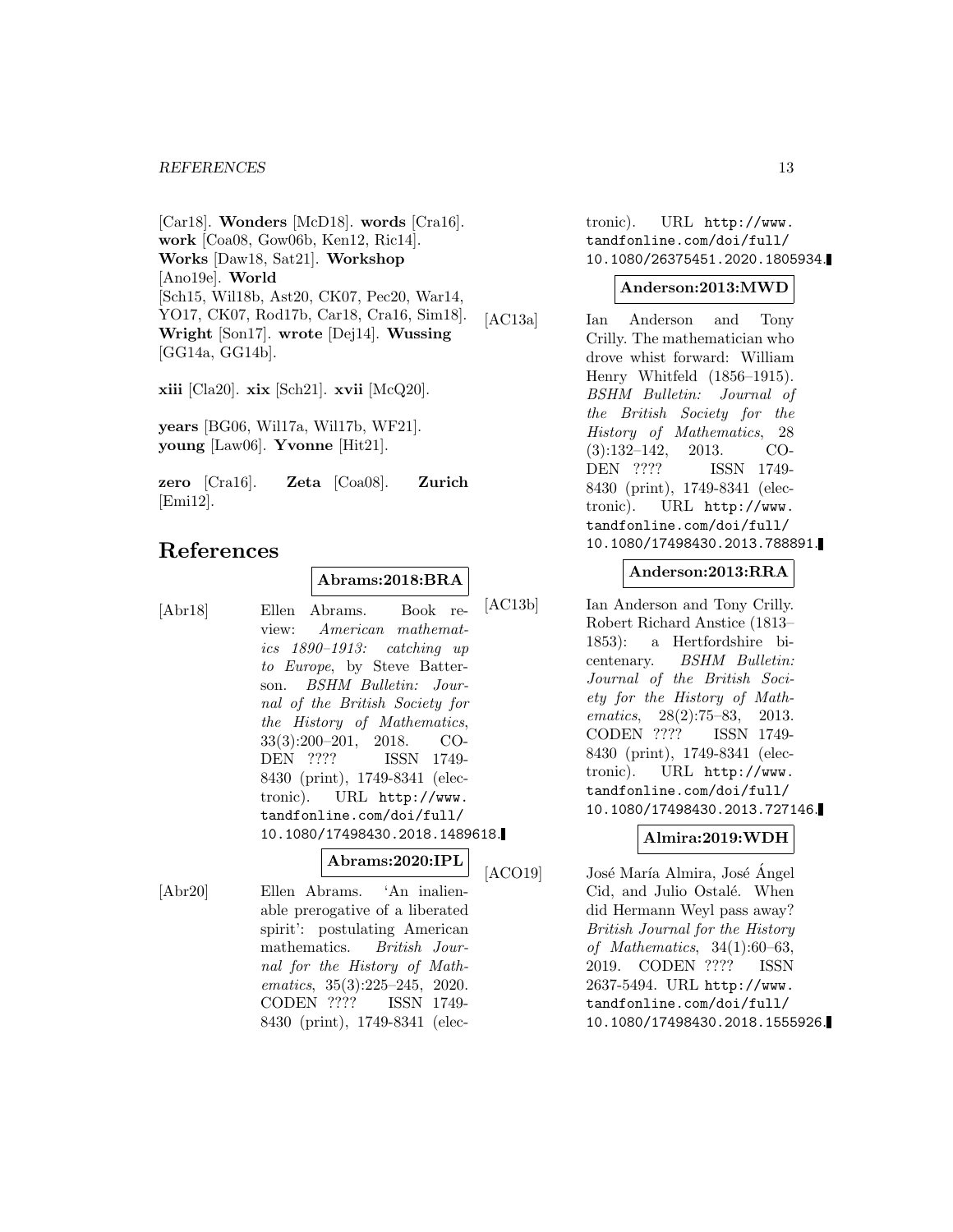# **Aydin:2016:AHM**

[ADD16] Emin Aydın, Ali Delice, and Derya Demiroğlu. An analysis of history of mathematics research literature in Turkey: the mathematics education perspective. BSHM Bulletin: Journal of the British Society for the History of Mathematics, 31(3):215–229, 2016. CODEN ???? ISSN 1749- 8430 (print), 1749-8341 (electronic). URL http://www. tandfonline.com/doi/full/ 10.1080/17498430.2016.119020A.a20

#### **Arzarello:2009:NN**

[AFGM09] Ferdinando Arzarello, Fulvia Furinghetti, Livia Giacardi, and Marta Menghini. News and notices. BSHM Bulletin: Journal of the British Society for the History of Mathematics, 24(1):48–49, 2009. CODEN ???? ISSN 1749- 8430 (print), 1749-8341 (electronic). URL http://www. tandfonline.com/doi/full/ 10.1080/17498430802566069.

### **Aggarwal:2007:MBI**

[Agg07] Abhilasha Aggarwal. Mathematical books for and in India in the nineteenth century. BSHM Bulletin: Journal of the British Society for the History of Mathematics,  $22(1):11-21$ ,  $2007$ . CO-DEN ???? ISSN 1749- 8430 (print), 1749-8341 (electronic). URL http://www. tandfonline.com/doi/full/ 10.1080/17498430601148671.

#### **Ackerberg-Hastings:2008:JPB**

[AH08] Amy Ackerberg-Hastings. John Playfair on British decline in mathematics. BSHM Bulletin: Journal of the British Society for the History of Mathematics, 23(2):81–95, 2008. CODEN ???? ISSN 1749- 8430 (print), 1749-8341 (electronic). URL http://www. tandfonline.com/doi/full/ 10.1080/17498430802037830.

### **Alassi:2020:JBA**

Sepideh Alassi. Jacob Bernoulli's analyses of the Funicularia problem. British Journal for the History of Mathematics, 35(2):137–161, 2020. CO-DEN ???? ISSN 1749- 8430 (print), 1749-8341 (electronic). URL http://www. tandfonline.com/doi/full/ 10.1080/26375451.2020.1741302.

## **Aldrich:2021:MWB**

[Ald21] John Aldrich. Mathematical women in the British Isles 1878–1940: using the Davis archive. British Journal for the History of Mathematics, 36(3):210–218, 2021. CO-DEN ???? ISSN 1749- 8430 (print), 1749-8341 (electronic). URL http://www. tandfonline.com/doi/full/ 10.1080/26375451.2021.2003657.

#### **Amson:2008:GML**

[Ams08] John Ceres Amson. Gregory's meridian line of 1673– 74: a St. Andrews detective story. BSHM Bulletin: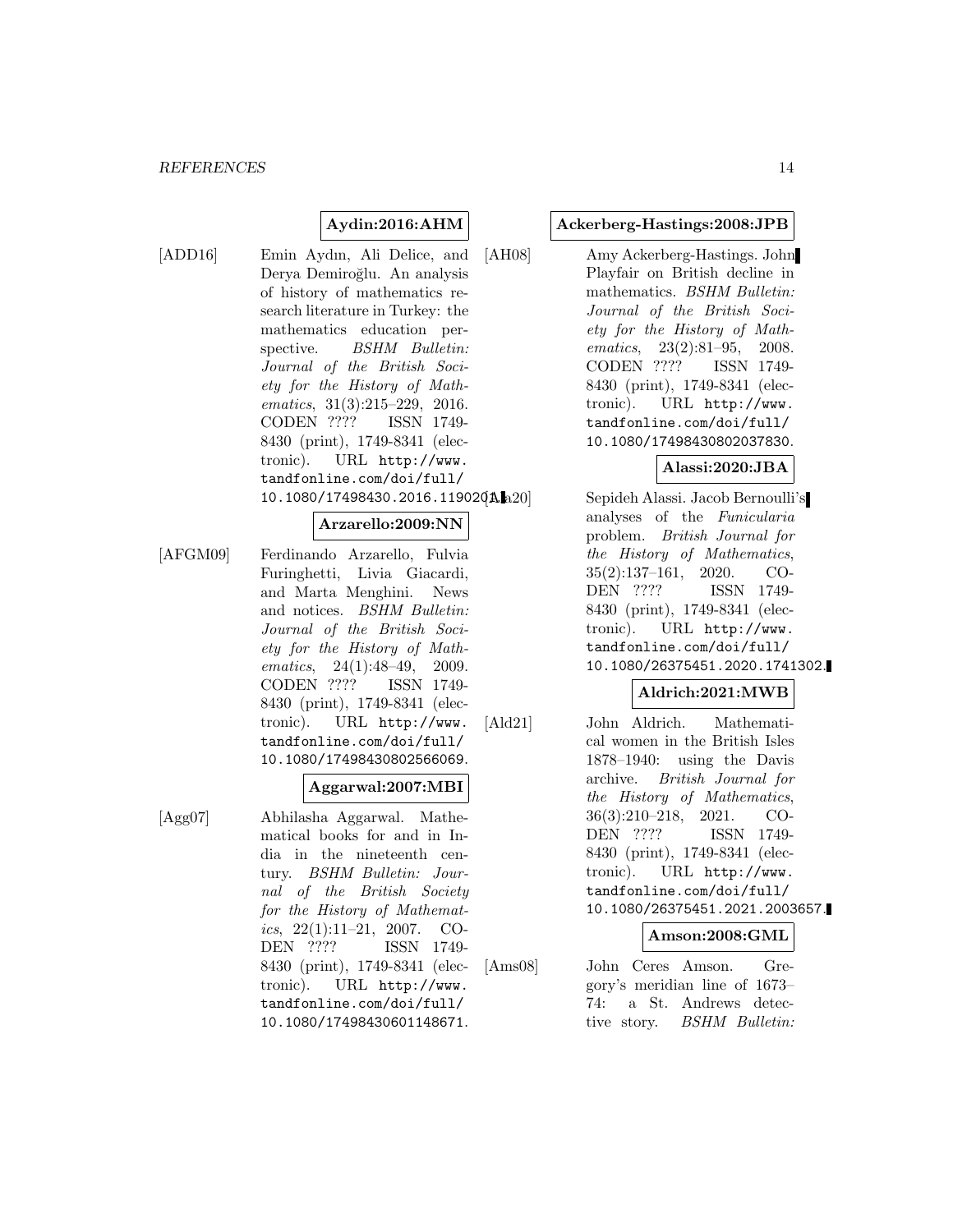Journal of the British Society for the History of Mathematics, 23(2):58–72, 2008. CODEN ???? ISSN 1749- 8430 (print), 1749-8341 (electronic). URL http://www. tandfonline.com/doi/full/ 10.1080/17498430802019804.

### **Anderson:2009:CMH**

[And09] David Anderson. The contribution of M H A Newman and his mathematicians to the creation of the Manchester 'Baby'. BSHM Bulletin: Journal of the British Society for the History of Mathematics, 24(1):27–39, 2009. CODEN ???? ISSN 1749- 8430 (print), 1749-8341 (electronic). URL http://www. tandfonline.com/doi/full/ 10.1080/17498430802554503.

#### **Anonymous:2004:VS**

[Ano04] Anonymous. Volume 19, supplement. BSHM Bulletin: Journal of the British Society for the History of Mathematics, 19(S1):1–19, 2004. CODEN ???? ISSN 1749- 8430 (print), 1749-8341 (electronic). URL http://www. tandfonline.com/doi/abs/ 10.1080/09629410408000021.

**Anonymous:2005:VNBa**

[Ano05a] Anonymous. Volume 20, number 1, 2005 (Bulletin 4). BSHM Bulletin: Journal of the British Society for the History of Mathematics,  $20(1):1-58$ ,  $2005$ . CO-DEN ???? ISSN 17498430 (print), 1749-8341 (electronic). URL http://www. tandfonline.com/doi/abs/ 10.1080/09629410508000011.

### **Anonymous:2005:VNBb**

[Ano05b] Anonymous. Volume 20, number 2, 2005 (Bulletin 5). BSHM Bulletin: Journal of the British Society for the History of Mathematics,  $20(2):1-66$ ,  $2005$ . CO-DEN ???? ISSN 1749- 8430 (print), 1749-8341 (electronic). URL http://www. tandfonline.com/doi/abs/ 10.1080/09629410508000021.

## **Anonymous:2005:VNBc**

[Ano05c] Anonymous. Volume 20, number 3, 2005 (Bulletin 6). BSHM Bulletin: Journal of the British Society for the History of Mathematics,  $20(3):1-46$ ,  $2005$ . CO-DEN ???? ISSN 1749- 8430 (print), 1749-8341 (electronic). URL http://www. tandfonline.com/doi/abs/ 10.1080/09629410508000031.

## **Anonymous:2006:BMa**

[Ano06a] Anonymous. BSHM meetings. BSHM Bulletin: Journal of the British Society for the History of Mathematics, 21(1):51–58, 2006. CO-DEN ???? ISSN 1749- 8430 (print), 1749-8341 (electronic). URL http://www. tandfonline.com/doi/full/ 10.1080/17498430600566675.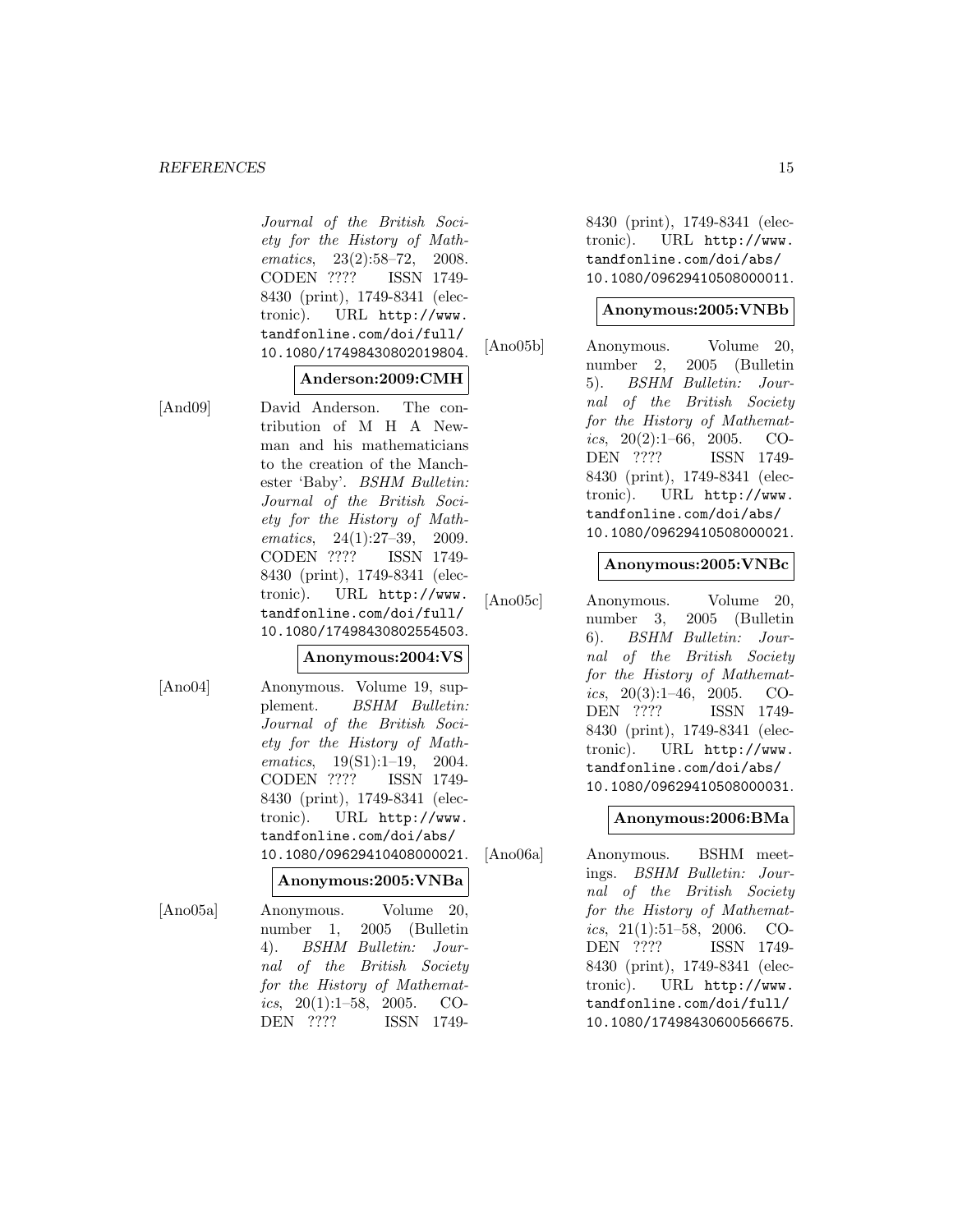### **Anonymous:2006:BMb**

[Ano06b] Anonymous. BSHM meetings. BSHM Bulletin: Journal of the British Society for the History of Mathematics, 21(2):132–142, 2006. CO-DEN ???? ISSN 1749- 8430 (print), 1749-8341 (electronic). URL http://www. tandfonline.com/doi/full/ 10.1080/17498430600804514.

#### **Anonymous:2006:BMc**

[Ano06c] Anonymous. BSHM meetings. BSHM Bulletin: Journal of the British Society for the History of Mathematics, 21(3):230–233, 2006. CO-DEN ???? ISSN 1749- 8430 (print), 1749-8341 (electronic). URL http://www. tandfonline.com/doi/full/ 10.1080/17498430600964524.

#### **Anonymous:2006:E**

[Ano06d] Anonymous. Editorial. BSHM Bulletin: Journal of the British Society for the History of Mathematics, 21(1):1, 2006. CODEN ???? ISSN 1749- 8430 (print), 1749-8341 (electronic). URL http://www. tandfonline.com/doi/full/ 10.1080/17498430600566477.

#### **Anonymous:2006:NNa**

[Ano06e] Anonymous. News and notices. BSHM Bulletin: Journal of the British Society for the History of Mathematics, 21(2):152–154, 2006. CO-DEN ???? ISSN 1749- 8430 (print), 1749-8341 (elec-

tronic). URL http://www. tandfonline.com/doi/full/ 10.1080/17498430600804993.

#### **Anonymous:2006:NNb**

[Ano06f] Anonymous. News and notices. BSHM Bulletin: Journal of the British Society for the History of Mathematics, 21(3):236–238, 2006. CO-DEN ???? ISSN 1749- 8430 (print), 1749-8341 (electronic). URL http://www. tandfonline.com/doi/full/ 10.1080/17498430600964557.

### **Anonymous:2006:OM**

[Ano06g] Anonymous. Other meetings. BSHM Bulletin: Journal of the British Society for the History of Mathematics, 21(3):234–235, 2006. CO-DEN ???? ISSN 1749- 8430 (print), 1749-8341 (electronic). URL http://www. tandfonline.com/doi/full/ 10.1080/17498430600964532.

### **Anonymous:2006:OMEa**

[Ano06h] Anonymous. Other meetings and events. BSHM Bulletin: Journal of the British Society for the History of Mathematics, 21(1):59–72, 2006. CODEN ???? ISSN 1749- 8430 (print), 1749-8341 (electronic). URL http://www. tandfonline.com/doi/full/ 10.1080/17498430600566758.

#### **Anonymous:2006:OMEb**

[Ano06i] Anonymous. Other meetings and events. BSHM Bulletin: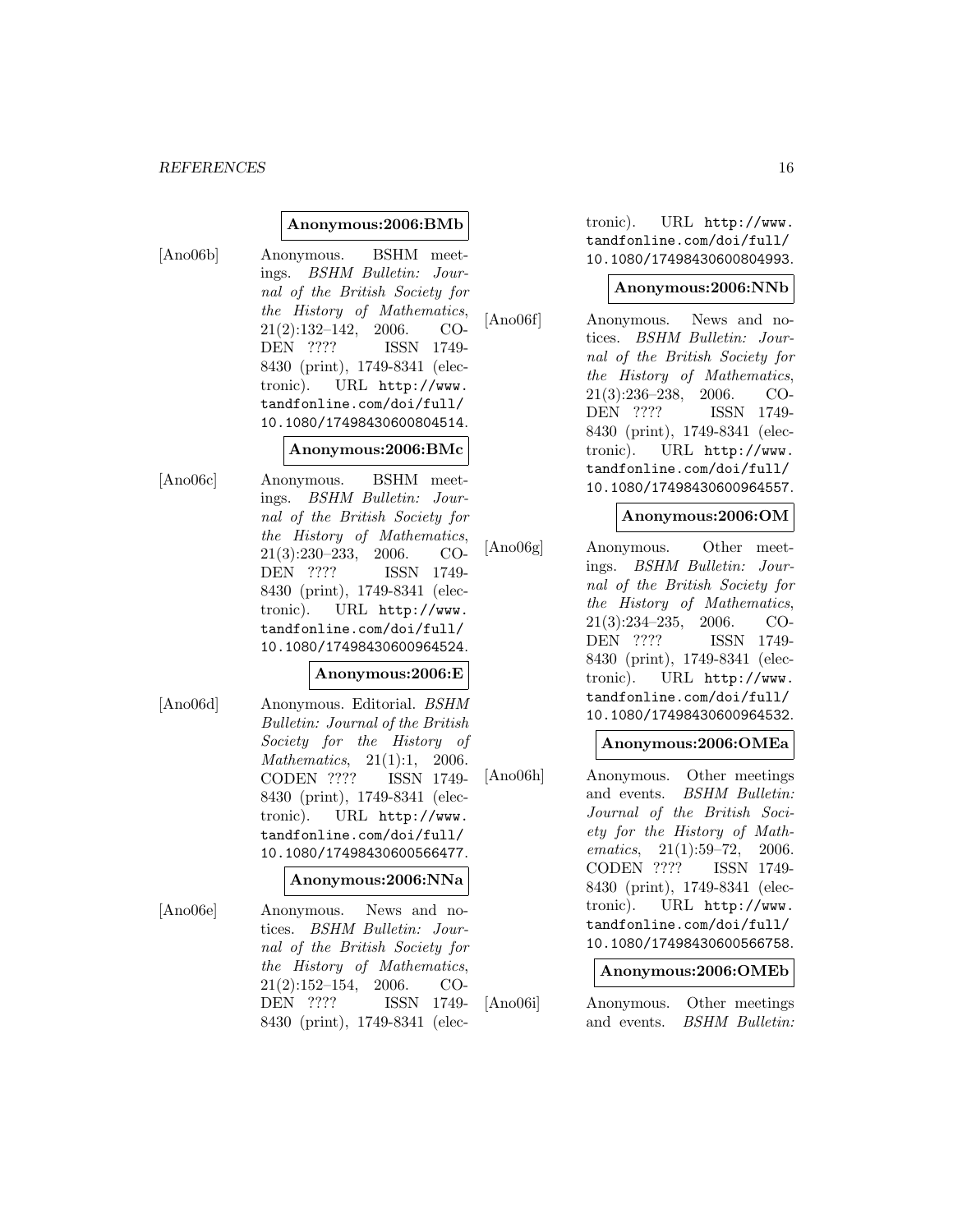Journal of the British Society for the History of Mathematics, 21(2):143–151, 2006. CODEN ???? ISSN 1749- 8430 (print), 1749-8341 (electronic). URL http://www. tandfonline.com/doi/full/ 10.1080/17498430600804951.

#### **Anonymous:2006:RPa**

[Ano06j] Anonymous. Recent publications. BSHM Bulletin: Journal of the British Society for the History of Mathematics, 21(1):67–72, 2006. CODEN ???? ISSN 1749- 8430 (print), 1749-8341 (electronic). URL http://www. tandfonline.com/doi/full/ 10.1080/17498430600888160.

#### **Anonymous:2006:RPb**

[Ano06k] Anonymous. Recent publications. BSHM Bulletin: Journal of the British Society for the History of Mathematics, 21(2):158–161, 2006. CODEN ???? ISSN 1749- 8430 (print), 1749-8341 (electronic). URL http://www. tandfonline.com/doi/abs/ 10.1080/17498430600805065.

### **Anonymous:2006:RPc**

[Ano06l] Anonymous. Recent publications. BSHM Bulletin: Journal of the British Society for the History of Mathematics, 21(3):239–244, 2006. CODEN ???? ISSN 1749- 8430 (print), 1749-8341 (electronic). URL http://www. tandfonline.com/doi/full/ 10.1080/17498430600964565.

### **Anonymous:2006:R**

[Ano06m] Anonymous. Reviews. BSHM Bulletin: Journal of the British Society for the History of Mathematics, 21 (2):155–157, 2006. CO-DEN ???? ISSN 1749- 8430 (print), 1749-8341 (electronic). URL http://www. tandfonline.com/doi/full/ 10.1080/17498430600805032.

### **Anonymous:2007:BMa**

[Ano07a] Anonymous. BSHM meetings. BSHM Bulletin: Journal of the British Society for the History of Mathematics, 22(1):48–50, 2007. CO-<br>DEN ???? ISSN 1749-ISSN 1749-8430 (print), 1749-8341 (electronic). URL http://www. tandfonline.com/doi/full/ 10.1080/17498430601149232.

### **Anonymous:2007:BMb**

[Ano07b] Anonymous. BSHM meetings. BSHM Bulletin: Journal of the British Society for the History of Mathematics, 22(2):133–138, 2007. CO-DEN ???? ISSN 1749- 8430 (print), 1749-8341 (electronic). URL http://www. tandfonline.com/doi/full/ 10.1080/17498430701340863.

### **Anonymous:2007:BMc**

[Ano07c] Anonymous. BSHM meetings. BSHM Bulletin: Journal of the British Society for the History of Mathematics, 22(3):185–191, 2007. CO-DEN ???? ISSN 1749-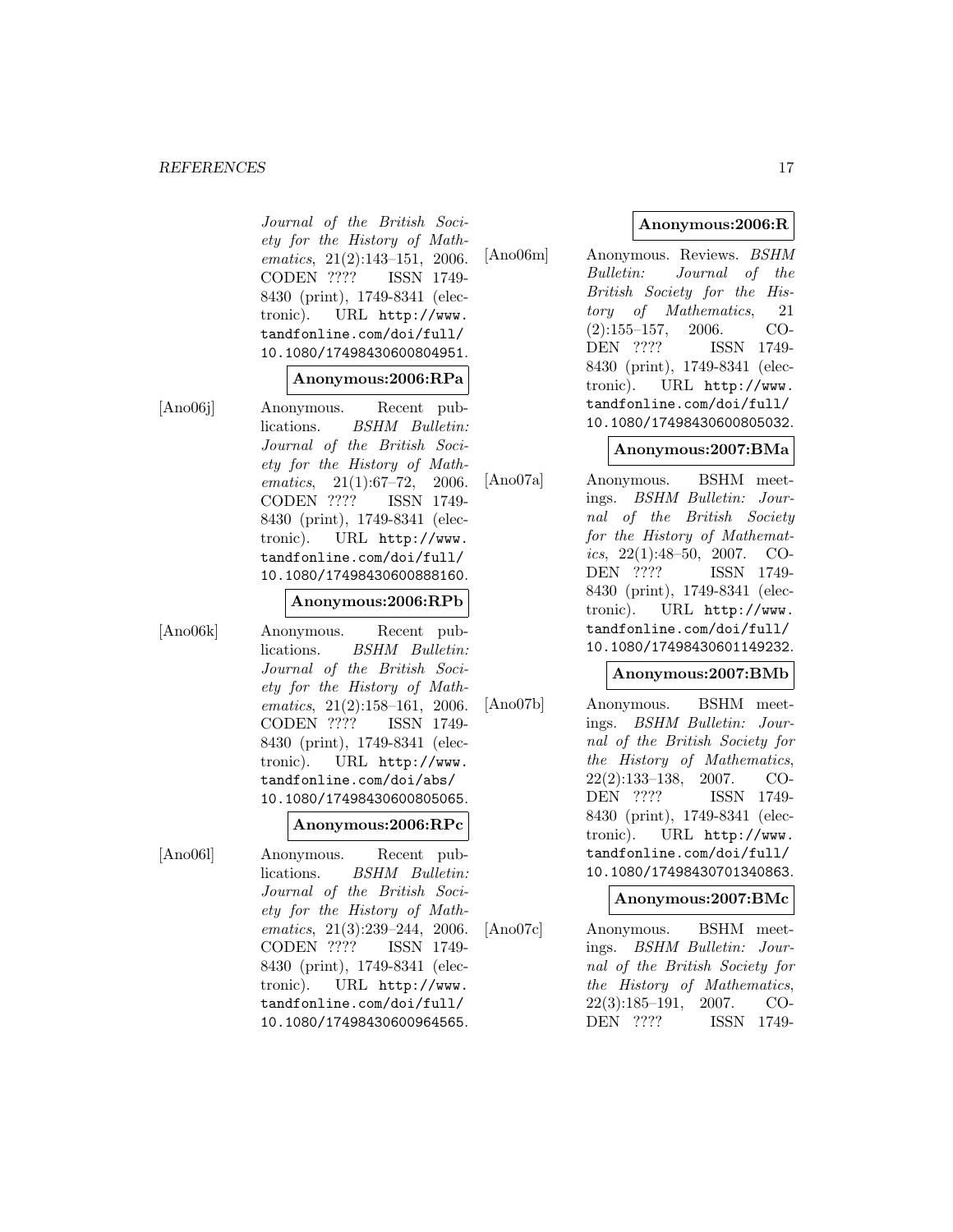8430 (print), 1749-8341 (electronic). URL http://www. tandfonline.com/doi/full/ 10.1080/17498430701581060.

### **Anonymous:2007:LRC**

[Ano07d] Anonymous. A letter in response to chris pritchard's article on galton's quincunx. BSHM Bulletin: Journal of the British Society for the History of Mathematics,  $22(1):47$ ,  $2007$ . CO-DEN ???? ISSN 1749- 8430 (print), 1749-8341 (electronic). URL http://www. tandfonline.com/doi/full/ 10.1080/17498430601149224.

### **Anonymous:2007:NNa**

[Ano07e] Anonymous. News and notices. BSHM Bulletin: Journal of the British Society for the History of Mathematics,  $22(1):60-65$ ,  $2007$ . CO-DEN ???? ISSN 1749- 8430 (print), 1749-8341 (electronic). URL http://www. tandfonline.com/doi/full/ 10.1080/17498430601149281.

# **Anonymous:2007:NNb**

[Ano07f] Anonymous. News and notices. BSHM Bulletin: Journal of the British Society for the History of Mathematics, 22(2):140–141, 2007. CO-DEN ???? ISSN 1749- 8430 (print), 1749-8341 (electronic). URL http://www. tandfonline.com/doi/full/ 10.1080/17498430701340897.

### **Anonymous:2007:NNc**

[Ano07g] Anonymous. News and notices. BSHM Bulletin: Journal of the British Society for the History of Mathematics, 22(3):194–195, 2007. CO-DEN ???? ISSN 1749- 8430 (print), 1749-8341 (electronic). URL http://www. tandfonline.com/doi/full/ 10.1080/17498430701581136.

## **Anonymous:2007:OMa**

[Ano07h] Anonymous. Other meetings. BSHM Bulletin: Journal of the British Society for the History of Mathematics,  $22(1):51-59$ ,  $2007$ . CO-DEN ???? ISSN 1749- 8430 (print), 1749-8341 (electronic). URL http://www. tandfonline.com/doi/full/ 10.1080/17498430601149257.

### **Anonymous:2007:OMb**

[Ano07i] Anonymous. Other meetings. BSHM Bulletin: Journal of the British Society for the History of Mathematics,  $22(2):139$ ,  $2007$ . CO-DEN ???? ISSN 1749- 8430 (print), 1749-8341 (electronic). URL http://www. tandfonline.com/doi/full/ 10.1080/17498430701339733.

## **Anonymous:2007:OMc**

[Ano07j] Anonymous. Other meetings. BSHM Bulletin: Journal of the British Society for the History of Mathematics, 22(3):192–193, 2007. CO-DEN ???? ISSN 1749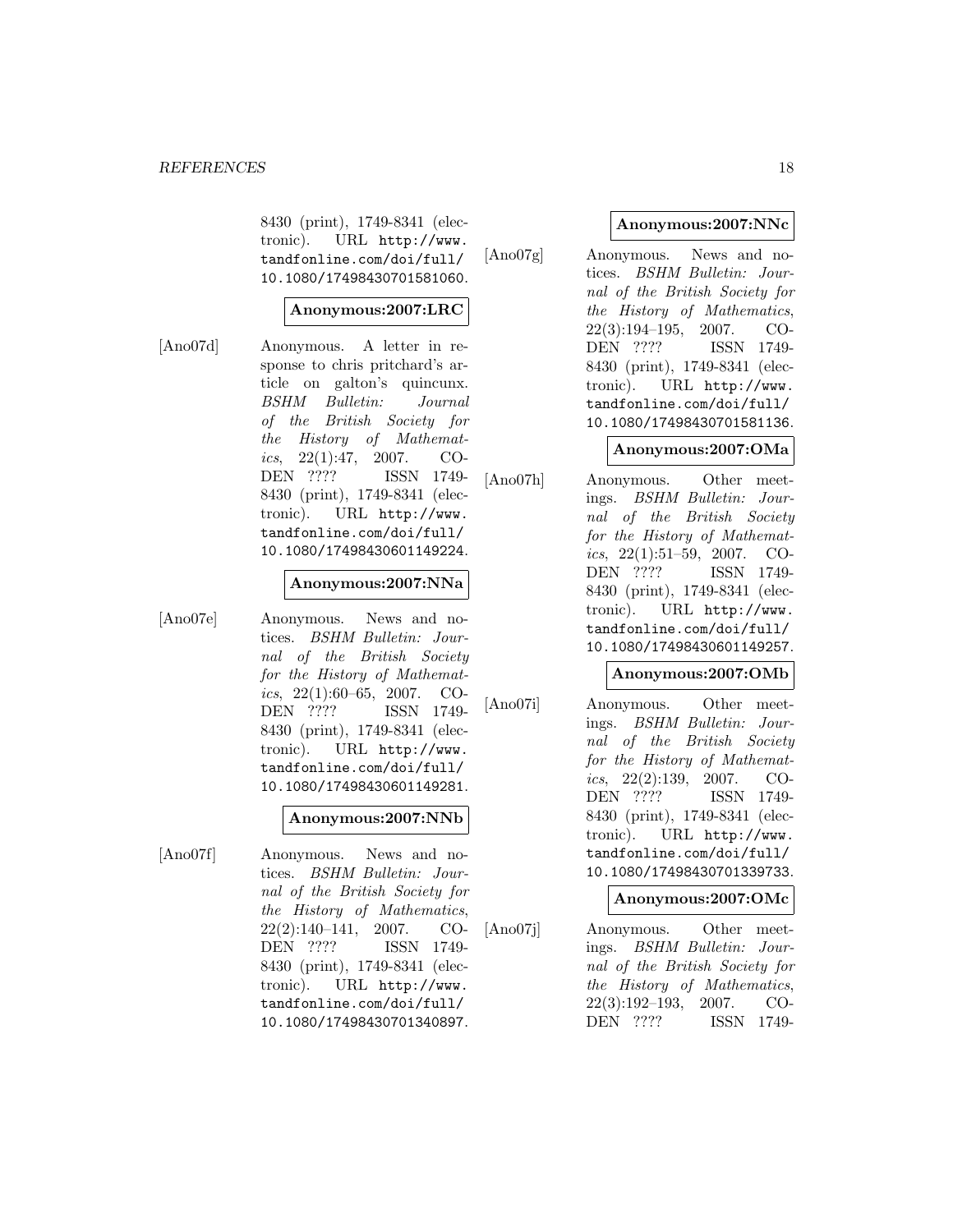8430 (print), 1749-8341 (electronic). URL http://www. tandfonline.com/doi/full/ 10.1080/17498430701581078.

## **Anonymous:2007:PMH**

[Ano07k] Anonymous. Perceptions of mathematics and its history. BSHM Bulletin: Journal of the British Society for the History of Mathematics, 22(2):77, 2007. CO-DEN ???? ISSN 1749- 8430 (print), 1749-8341 (electronic). URL http://www. tandfonline.com/doi/full/ 10.1080/17498430701356281.

### **Anonymous:2007:RPa**

[Ano07l] Anonymous. Recent publications. BSHM Bulletin: Journal of the British Society for the History of Mathematics, 22(1):72–76, 2007. CODEN ???? ISSN 1749- 8430 (print), 1749-8341 (electronic). URL http://www. tandfonline.com/doi/abs/ 10.1080/17498430601149422.

### **Anonymous:2007:RPb**

[Ano07m] Anonymous. Recent publications. BSHM Bulletin: Journal of the British Society for the History of Mathematics, 22(2):146–149, 2007. CODEN ???? ISSN 1749- 8430 (print), 1749-8341 (electronic). URL http://www. tandfonline.com/doi/full/ 10.1080/17498430701339758.

### **Anonymous:2007:RPc**

[Ano07n] Anonymous. Recent publications. BSHM Bulletin: Journal of the British Society for the History of Mathematics, 22(3):201–205, 2007. CODEN ???? ISSN 1749- 8430 (print), 1749-8341 (electronic). URL http://www. tandfonline.com/doi/full/ 10.1080/17498430701581110.

## **Anonymous:2007:Ra**

[Ano07o] Anonymous. Reviews. BSHM Bulletin: Journal of the British Society for the History of Mathematics, 22(1): 66–71, 2007. CODEN ???? ISSN 1749-8430 (print), 1749- 8341 (electronic). URL http:/ /www.tandfonline.com/doi/ full/10.1080/17498430601149414.

### **Anonymous:2007:Rb**

[Ano07p] Anonymous. Reviews. BSHM Bulletin: Journal of the British Society for the History of Mathematics, 22 (2):142–145, 2007. CO-DEN ???? ISSN 1749- 8430 (print), 1749-8341 (electronic). URL http://www. tandfonline.com/doi/full/ 10.1080/17498430701339741.

### **Anonymous:2007:Rc**

[Ano07q] Anonymous. Reviews. BSHM Bulletin: Journal of the British Society for the History of Mathematics, 22 (3):196–200, 2007. CO-DEN ???? ISSN 1749- 8430 (print), 1749-8341 (elec-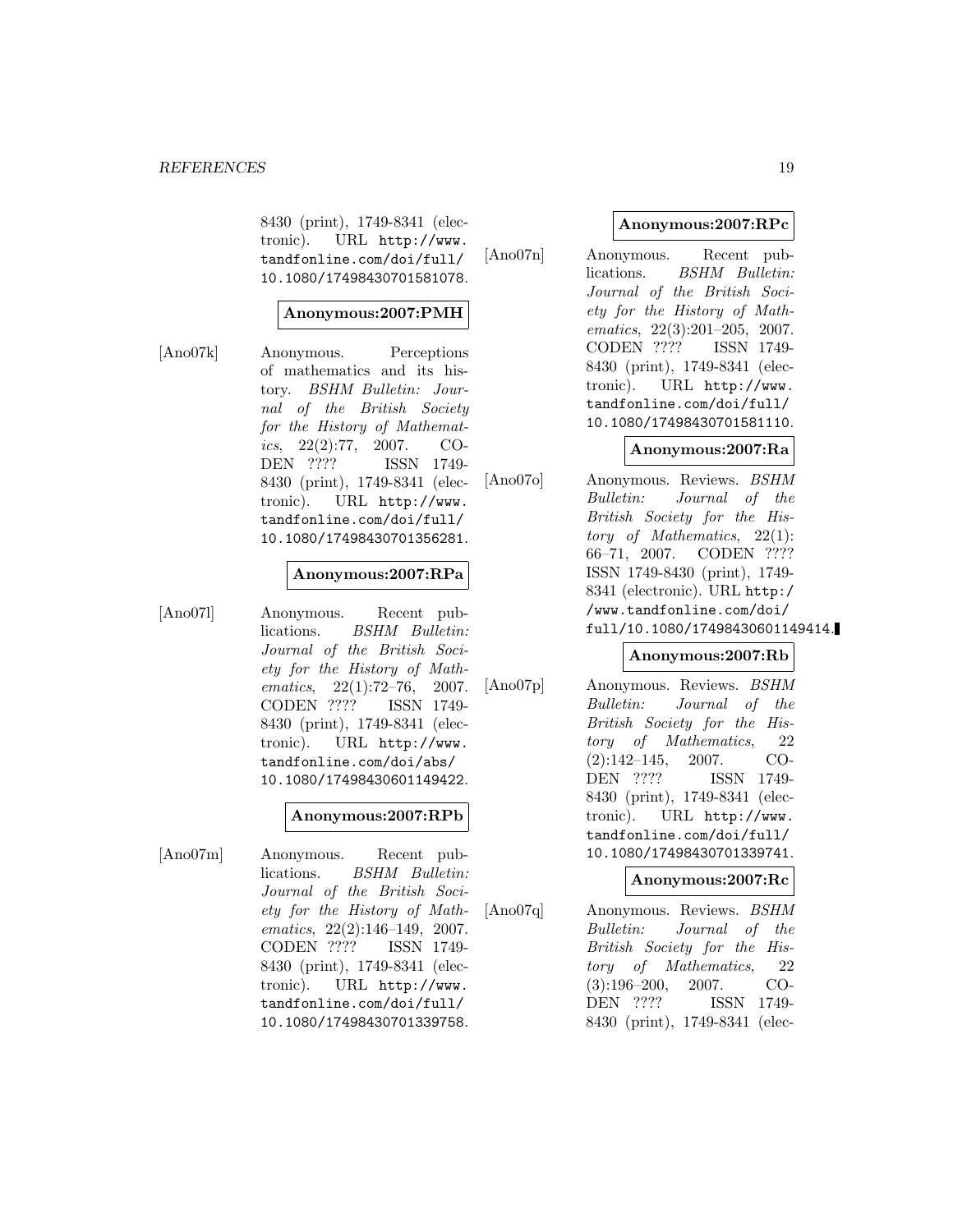tronic). URL http://www. tandfonline.com/doi/full/ 10.1080/17498430701581086.

#### **Anonymous:2008:BMa**

[Ano08a] Anonymous. BSHM meetings. BSHM Bulletin: Journal of the British Society for the History of Mathematics,  $23(1):42-47$ ,  $2008$ . CO-DEN ???? ISSN 1749- 8430 (print), 1749-8341 (electronic). URL http://www. tandfonline.com/doi/full/ 10.1080/17498430701790455.

#### **Anonymous:2008:BMb**

[Ano08b] Anonymous. BSHM meetings. BSHM Bulletin: Journal of the British Society for the History of Mathematics, 23(2):109–118, 2008. CO-DEN ???? ISSN 1749- 8430 (print), 1749-8341 (electronic). URL http://www. tandfonline.com/doi/full/ 10.1080/17498430802025892.

#### **Anonymous:2008:BMc**

[Ano08c] Anonymous. BSHM meetings. BSHM Bulletin: Journal of the British Society for the History of Mathematics, 23(3):181–188, 2008. CO-DEN ???? ISSN 1749- 8430 (print), 1749-8341 (electronic). URL http://www. tandfonline.com/doi/full/ 10.1080/17498430802304057.

#### **Anonymous:2008:NNa**

[Ano08d] Anonymous. News and notices. BSHM Bulletin: Journal of the British Society for the History of Mathematics,  $23(1):50$ ,  $2008$ . CO-DEN ???? ISSN 1749- 8430 (print), 1749-8341 (electronic). URL http://www. tandfonline.com/doi/full/ 10.1080/17498430701790489.

## **Anonymous:2008:NNb**

[Ano08e] Anonymous. News and notices. BSHM Bulletin: Journal of the British Society for the History of Mathematics, 23(2):119–120, 2008. CO-DEN ???? ISSN 1749- 8430 (print), 1749-8341 (electronic). URL http://www. tandfonline.com/doi/full/ 10.1080/17498430802037855.

### **Anonymous:2008:NNc**

[Ano08f] Anonymous. News and notices. BSHM Bulletin: Journal of the British Society for the History of Mathematics, 23(3):189–194, 2008. CO-DEN ???? ISSN 1749- 8430 (print), 1749-8341 (electronic). URL http://www. tandfonline.com/doi/full/ 10.1080/17498430802304073.

## **Anonymous:2008:OM**

[Ano08g] Anonymous. Other meetings. BSHM Bulletin: Journal of the British Society for the History of Mathematics,  $23(1):48-49$ ,  $2008$ . CO-DEN ???? ISSN 1749- 8430 (print), 1749-8341 (electronic). URL http://www. tandfonline.com/doi/full/ 10.1080/17498430701790463.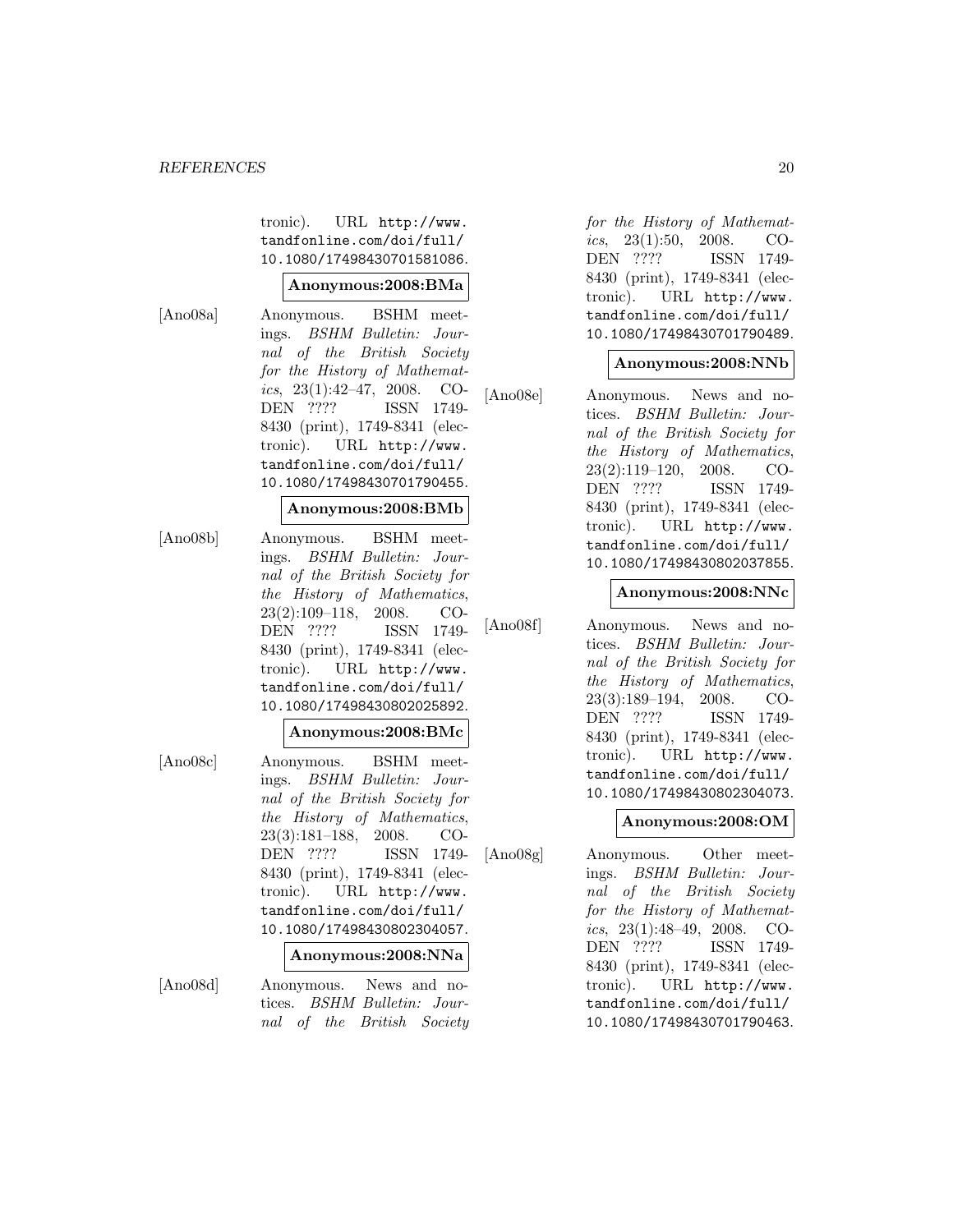### **Anonymous:2008:RPa**

[Ano08h] Anonymous. Recent publications. BSHM Bulletin: Journal of the British Society for the History of Mathematics, 23(1):51–55, 2008. CODEN ???? ISSN 1749- 8430 (print), 1749-8341 (electronic). URL http://www. tandfonline.com/doi/full/ 10.1080/17498430701799191.

#### **Anonymous:2008:RPb**

[Ano08i] Anonymous. Recent publications. BSHM Bulletin: Journal of the British Society for the History of Mathematics, 23(2):123–127, 2008. CODEN ???? ISSN 1749- 8430 (print), 1749-8341 (electronic). URL http://www. tandfonline.com/doi/full/ 10.1080/17498430802025934.

### **Anonymous:2008:RPc**

[Ano08j] Anonymous. Recent publications. BSHM Bulletin: Journal of the British Society for the History of Mathematics, 23(3):200–204, 2008. CODEN ???? ISSN 1749- 8430 (print), 1749-8341 (electronic). URL http://www. tandfonline.com/doi/full/ 10.1080/17498430802304115.

### **Anonymous:2008:Ra**

[Ano08k] Anonymous. Reviews. BSHM Bulletin: Journal of the British Society for the History of Mathematics, 23 (2):121–122, 2008. CO-DEN ???? ISSN 17498430 (print), 1749-8341 (electronic). URL http://www. tandfonline.com/doi/full/ 10.1080/17498430802025926.

#### **Anonymous:2008:Rb**

[Ano08l] Anonymous. Reviews. BSHM Bulletin: Journal of the British Society for the History of Mathematics, 23 (3):195–199, 2008. CO-DEN ???? ISSN 1749- 8430 (print), 1749-8341 (electronic). URL http://www. tandfonline.com/doi/full/ 10.1080/17498430802304099.

#### **Anonymous:2009:BMa**

[Ano09a] Anonymous. BSHM meetings. BSHM Bulletin: Journal of the British Society for the History of Mathematics,  $24(1):40-47$ ,  $2009$ . CO-DEN ???? ISSN 1749- 8430 (print), 1749-8341 (electronic). URL http://www. tandfonline.com/doi/full/ 10.1080/17498430802551939.

### **Anonymous:2009:BMb**

[Ano09b] Anonymous. BSHM meetings. BSHM Bulletin: Journal of the British Society for the History of Mathematics, 24(3):185–188, 2009. CO-DEN ???? ISSN 1749- 8430 (print), 1749-8341 (electronic). URL http://www. tandfonline.com/doi/full/ 10.1080/17498430903088518.

### **Anonymous:2009:NNa**

[Ano09c] Anonymous. News and notices. BSHM Bulletin: Jour-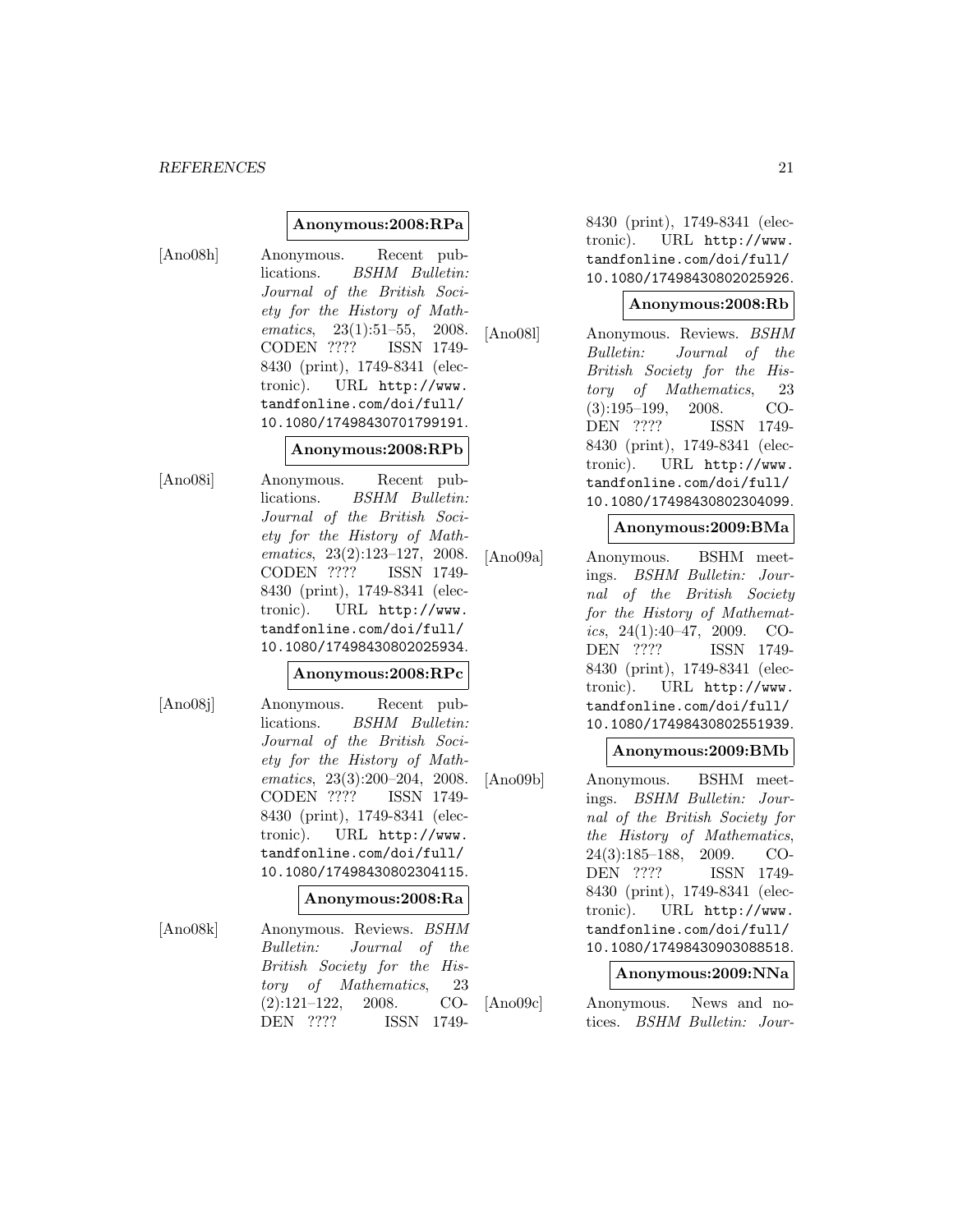nal of the British Society for the History of Mathematics, 24(2):119–120, 2009. CO-DEN ???? ISSN 1749- 8430 (print), 1749-8341 (electronic). URL http://www. tandfonline.com/doi/full/ 10.1080/17498430902848680.

#### **Anonymous:2009:NNb**

[Ano09d] Anonymous. News and notices. BSHM Bulletin: Journal of the British Society for the History of Mathematics, 24(3):189–190, 2009. CO-DEN ???? ISSN 1749- 8430 (print), 1749-8341 (electronic). URL http://www. tandfonline.com/doi/full/ 10.1080/17498430903088534.

#### **Anonymous:2009:RPa**

[Ano09e] Anonymous. Recent publications. BSHM Bulletin: Journal of the British Society for the History of Mathematics, 24(1):62–66, 2009. CODEN ???? ISSN 1749- 8430 (print), 1749-8341 (electronic). URL http://www. tandfonline.com/doi/full/ 10.1080/17498430802551988.

#### **Anonymous:2009:RPb**

[Ano09f] Anonymous. Recent publications. BSHM Bulletin: Journal of the British Society for the History of Mathematics, 24(2):131–134, 2009. CODEN ???? ISSN 1749- 8430 (print), 1749-8341 (electronic). URL http://www. tandfonline.com/doi/abs/ 10.1080/17498430902820911.

### **Anonymous:2009:RPc**

[Ano09g] Anonymous. Recent publications. BSHM Bulletin: Journal of the British Society for the History of Mathematics, 24(3):200–202, 2009. CODEN ???? ISSN 1749- 8430 (print), 1749-8341 (electronic). URL http://www. tandfonline.com/doi/abs/ 10.1080/17498430903049544.

### **Anonymous:2010:BMa**

[Ano10a] Anonymous. BSHM meetings. BSHM Bulletin: Journal of the British Society for the History of Mathematics, 25(2):119–121, 2010. CO-DEN ???? ISSN 1749- 8430 (print), 1749-8341 (electronic). URL http://www. tandfonline.com/doi/full/ 10.1080/17498431003659869.

### **Anonymous:2010:BMb**

[Ano10b] Anonymous. BSHM meetings. BSHM Bulletin: Journal of the British Society for the History of Mathematics, 25(3):179–180, 2010. CO-DEN ???? ISSN 1749- 8430 (print), 1749-8341 (electronic). URL http://www. tandfonline.com/doi/full/ 10.1080/17498430.2010.497293.

### **Anonymous:2010:NNa**

[Ano10c] Anonymous. News and notices. BSHM Bulletin: Journal of the British Society for the History of Mathematics,  $25(1):42-43$ ,  $2010$ . CO-DEN ???? ISSN 1749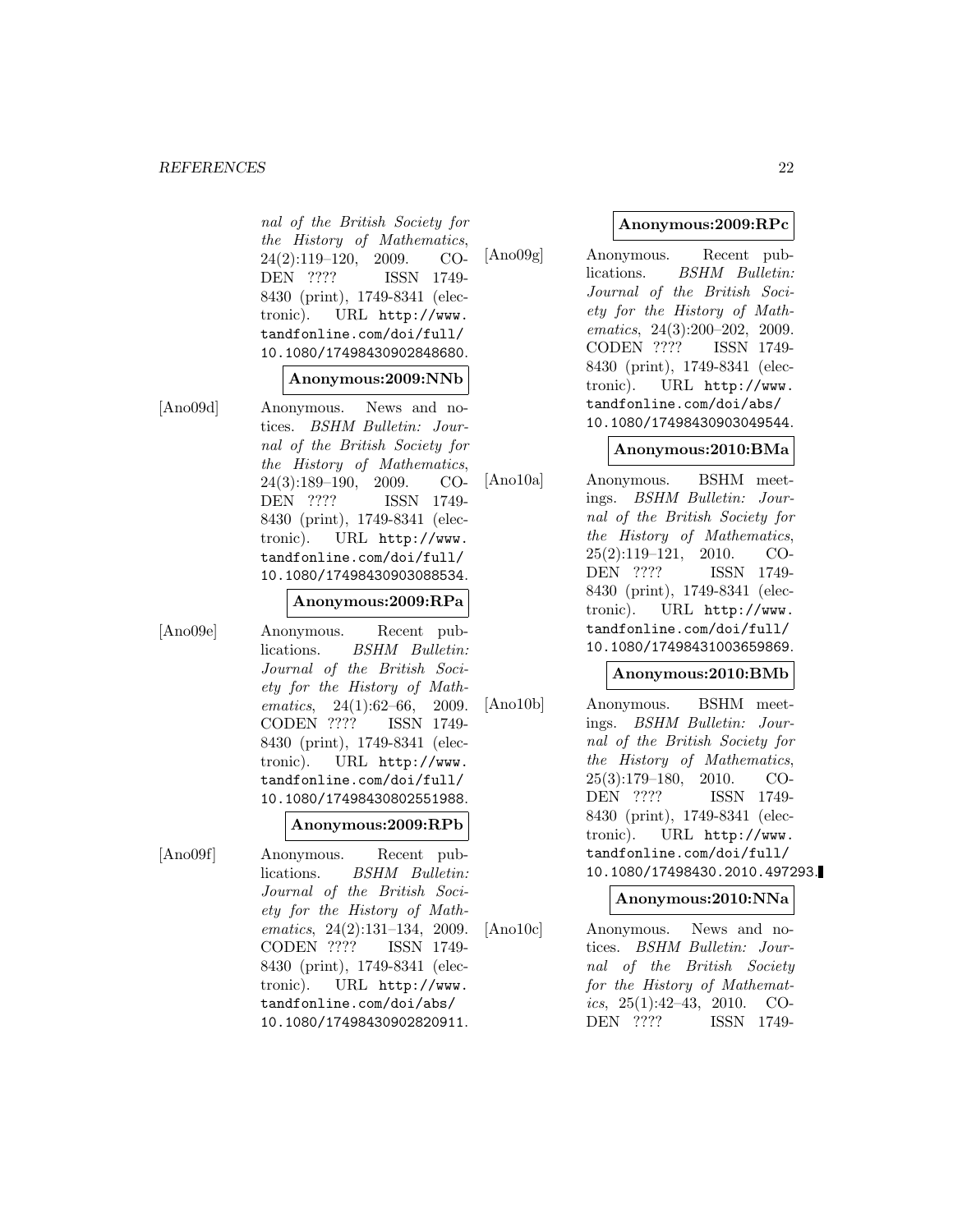8430 (print), 1749-8341 (electronic). URL http://www. tandfonline.com/doi/full/ 10.1080/17498430903384081.

### **Anonymous:2010:NNb**

[Ano10d] Anonymous. News and notices. BSHM Bulletin: Journal of the British Society for the History of Mathematics, 25(2):129–130, 2010. CO-DEN ???? ISSN 1749- 8430 (print), 1749-8341 (electronic). URL http://www. tandfonline.com/doi/full/ 10.1080/17498431003659877.

#### **Anonymous:2010:NNc**

[Ano10e] Anonymous. News and notices. BSHM Bulletin: Journal of the British Society for the History of Mathematics,  $25(3):190$ ,  $2010$ . CO-DEN ???? ISSN 1749- 8430 (print), 1749-8341 (electronic). URL http://www. tandfonline.com/doi/full/ 10.1080/17498430.2010.503689.

#### **Anonymous:2010:OMa**

[Ano10f] Anonymous. Other meetings. BSHM Bulletin: Journal of the British Society for the History of Mathematics,  $25(1):41$ ,  $2010$ . CO-DEN ???? ISSN 1749- 8430 (print), 1749-8341 (electronic). URL http://www. tandfonline.com/doi/full/ 10.1080/17498430903384073.

## **Anonymous:2010:OMb**

[Ano10g] Anonymous. Other meetings. BSHM Bulletin: Jour-

nal of the British Society for the History of Mathematics, 25(2):122–126, 2010. CO-DEN ???? ISSN 1749- 8430 (print), 1749-8341 (electronic). URL http://www. tandfonline.com/doi/full/ 10.1080/17498431003664463.

#### **Anonymous:2010:RP**

[Ano10h] Anonymous. Recent publications. BSHM Bulletin: Journal of the British Society for the History of Mathematics, 25(1):52–55, 2010. CODEN ???? ISSN 1749- 8430 (print), 1749-8341 (electronic). URL http://www. tandfonline.com/doi/abs/ 10.1080/17498430903407932.

#### **Anonymous:2011:BMa**

[Ano11a] Anonymous. BSHM meetings. BSHM Bulletin: Journal of the British Society for the History of Mathematics,  $26(1):53-57$ ,  $2011$ . CO-DEN ???? ISSN 1749- 8430 (print), 1749-8341 (electronic). URL http://www. tandfonline.com/doi/full/ 10.1080/17498430.2010.529042.

### **Anonymous:2011:BMb**

[Ano11b] Anonymous. BSHM meetings. BSHM Bulletin: Journal of the British Society for the History of Mathematics, 26(3):178–182, 2011. CO-DEN ???? ISSN 1749- 8430 (print), 1749-8341 (electronic). URL http://www. tandfonline.com/doi/full/ 10.1080/17498430.2011.587151.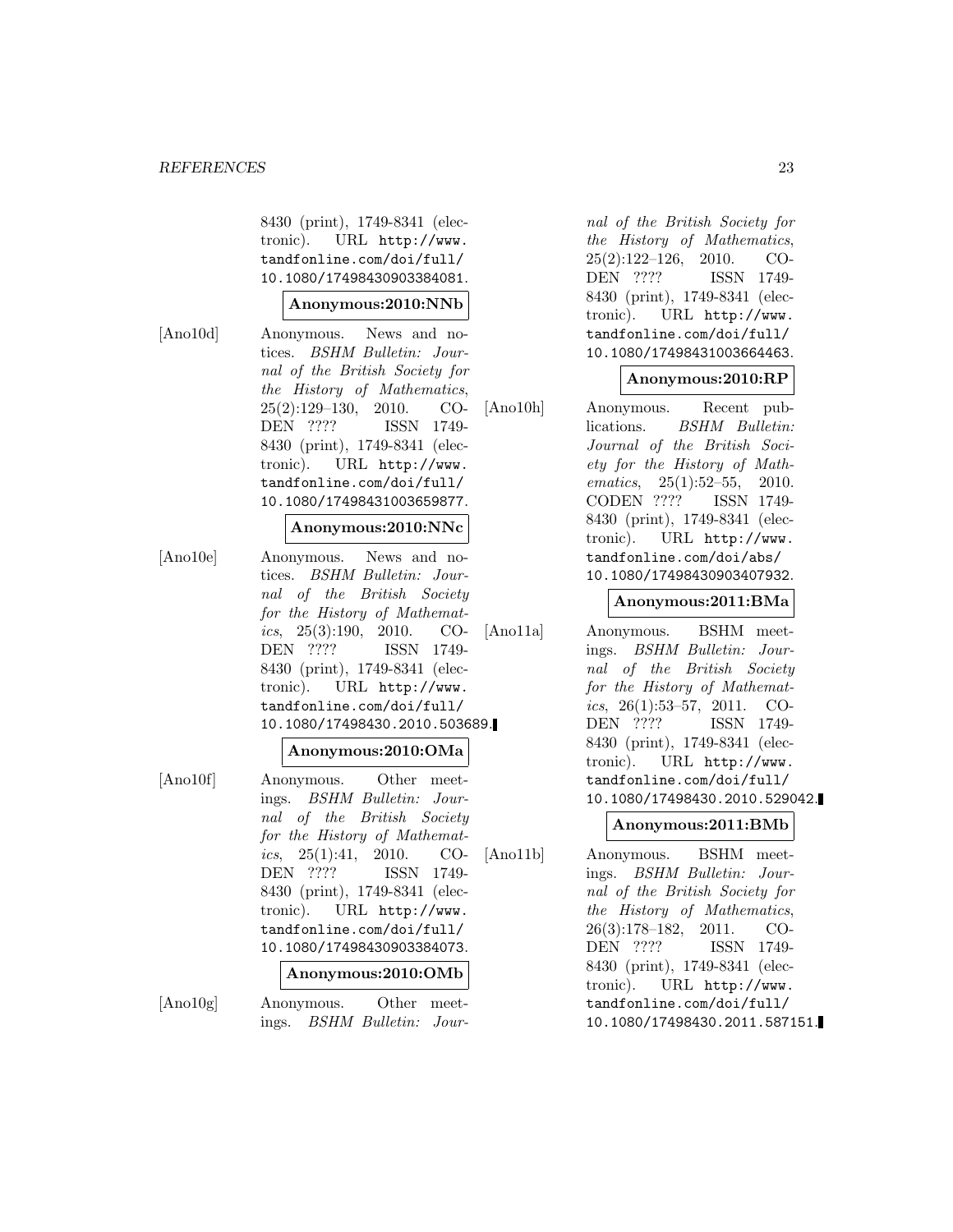### **Anonymous:2012:BMa**

[Ano12a] Anonymous. BSHM meetings. BSHM Bulletin: Journal of the British Society for the History of Mathematics,  $27(1):56-59$ ,  $2012$ . CO-DEN ???? ISSN 1749- 8430 (print), 1749-8341 (electronic). URL http://www. tandfonline.com/doi/full/ 10.1080/17498430.2012.625343.

### **Anonymous:2012:BMb**

[Ano12b] Anonymous. BSHM meetings. BSHM Bulletin: Journal of the British Society for the History of Mathematics, 27(3):181–183, 2012. CO-DEN ???? ISSN 1749- 8430 (print), 1749-8341 (electronic). URL http://www. tandfonline.com/doi/full/ 10.1080/17498430.2012.687497.

## **Anonymous:2012:NN**

[Ano12c] Anonymous. News and notices. BSHM Bulletin: Journal of the British Society for the History of Mathematics,  $27(1):70-71$ ,  $2012$ . CO-DEN ???? ISSN 1749- 8430 (print), 1749-8341 (electronic). URL http://www. tandfonline.com/doi/full/ 10.1080/17498430.2012.628514.

#### **Anonymous:2012:OM**

[Ano12d] Anonymous. Other meetings. BSHM Bulletin: Journal of the British Society for the History of Mathematics,  $27(1):60-61$ ,  $2012$ . CO-DEN ???? ISSN 17498430 (print), 1749-8341 (electronic). URL http://www. tandfonline.com/doi/full/ 10.1080/17498430.2012.625345.

### **Anonymous:2013:BMa**

[Ano13a] Anonymous. BSHM meetings. BSHM Bulletin: Journal of the British Society for the History of Mathematics,  $28(1):52-53$ ,  $2013$ . CO-DEN ???? ISSN 1749- 8430 (print), 1749-8341 (electronic). URL http://www. tandfonline.com/doi/full/ 10.1080/17498430.2013.729921.

### **Anonymous:2013:BMb**

[Ano13b] Anonymous. BSHM meetings. BSHM Bulletin: Journal of the British Society for the History of Mathematics, 28(3):156–163, 2013. CO-DEN ???? ISSN 1749- 8430 (print), 1749-8341 (electronic). URL http://www. tandfonline.com/doi/full/ 10.1080/17498430.2013.806427.

### **Anonymous:2013:NN**

[Ano13c] Anonymous. News and notices. BSHM Bulletin: Journal of the British Society for the History of Mathematics, 28(1):59–63, 2013. CO-DEN ???? ISSN 1749- 8430 (print), 1749-8341 (electronic). URL http://www. tandfonline.com/doi/full/ 10.1080/17498430.2013.729922.

### **Anonymous:2013:OM**

[Ano13d] Anonymous. Other meetings. BSHM Bulletin: Jour-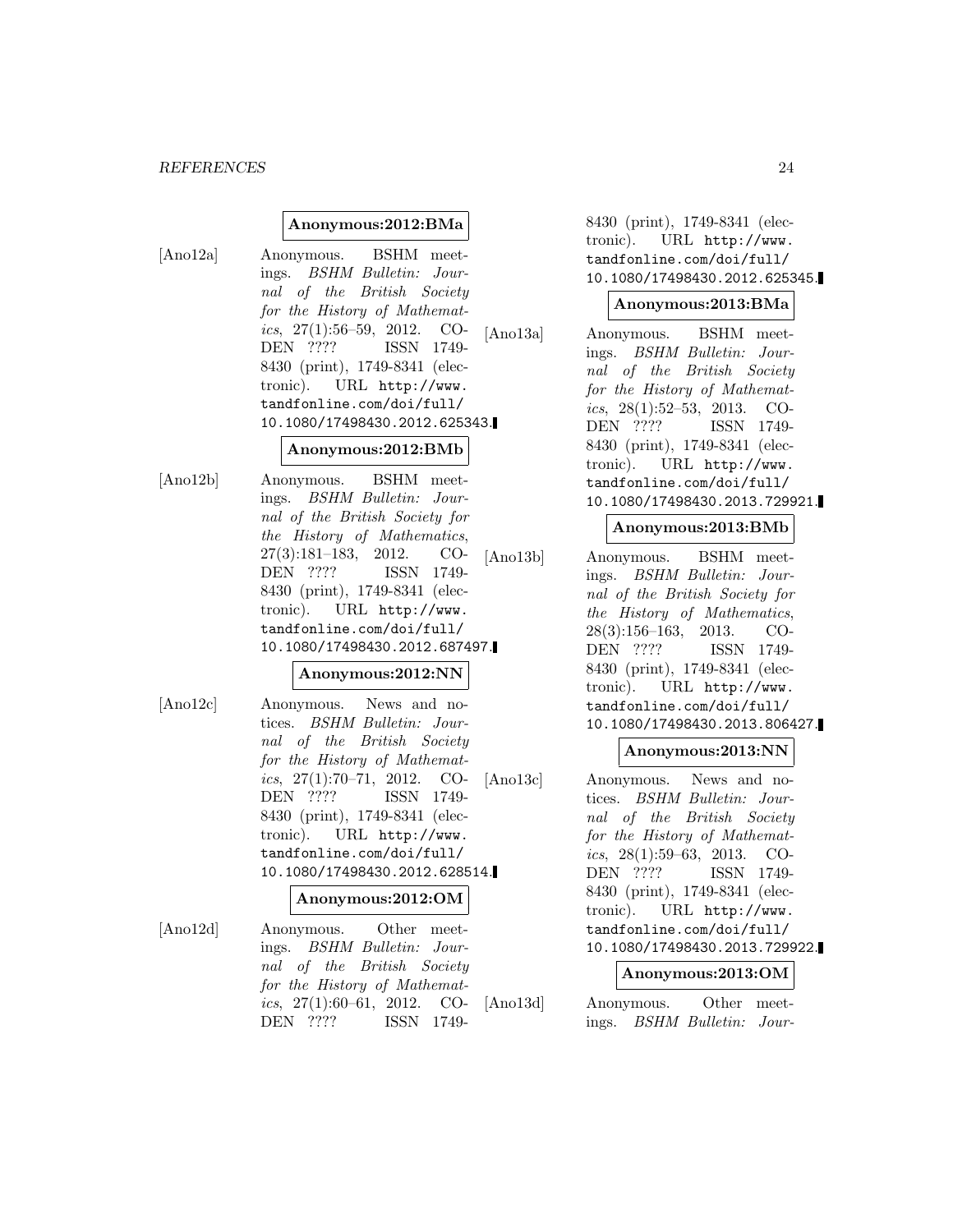nal of the British Society for the History of Mathematics, 28(3):164–165, 2013. CO-DEN ???? ISSN 1749- 8430 (print), 1749-8341 (electronic). URL http://www. tandfonline.com/doi/full/ 10.1080/17498430.2013.806430.

#### **Anonymous:2013:R**

[Ano13e] Anonymous. Reviews. BSHM Bulletin: Journal of the British Society for the History of Mathematics, 28 (3):166–169, 2013. CO-DEN ???? ISSN 1749- 8430 (print), 1749-8341 (electronic). URL http://www. tandfonline.com/doi/full/ 10.1080/17498430.2013.809504.

#### **Anonymous:2014:BMa**

[Ano14a] Anonymous. BSHM meetings. BSHM Bulletin: Journal of the British Society for the History of Mathematics,  $29(1):68-70$ ,  $2014$ . CO-DEN ???? ISSN 1749- 8430 (print), 1749-8341 (electronic). URL http://www. tandfonline.com/doi/full/ 10.1080/17498430.2014.853236.

## **Anonymous:2014:BMb**

[Ano14b] Anonymous. BSHM meetings. BSHM Bulletin: Journal of the British Society for the History of Mathematics, 29(2):134–136, 2014. CO-DEN ???? ISSN 1749- 8430 (print), 1749-8341 (electronic). URL http://www. tandfonline.com/doi/full/ 10.1080/17498430.2014.894240.

# **Anonymous:2014:EB**

[Ano14c] Anonymous. Editorial board. BSHM Bulletin: Journal of the British Society for the History of Mathematics, 29(3):ebi, 2014. CO-DEN ???? ISSN 1749- 8430 (print), 1749-8341 (electronic). URL http://www. tandfonline.com/doi/full/ 10.1080/17498430.2014.964499.

# **Anonymous:2014:OM**

[Ano14d] Anonymous. Other meetings. BSHM Bulletin: Journal of the British Society for the History of Mathematics, 29(2):137–138, 2014. CO-DEN ???? ISSN 1749- 8430 (print), 1749-8341 (electronic). URL http://www. tandfonline.com/doi/full/ 10.1080/17498430.2014.894667.

## **Anonymous:2014:Ra**

[Ano14e] Anonymous. Reviews. BSHM Bulletin: Journal of the British Society for the History of Mathematics, 29(1): 71–79, 2014. CODEN ???? ISSN 1749-8430 (print), 1749- 8341 (electronic). URL http:/ /www.tandfonline.com/doi/ full/10.1080/17498430.2014. 855971.

# **Anonymous:2014:Rb**

[Ano14f] Anonymous. Reviews. BSHM Bulletin: Journal of the British Society for the History of Mathematics, 29 (2):139–145, 2014. CO-DEN ???? ISSN 1749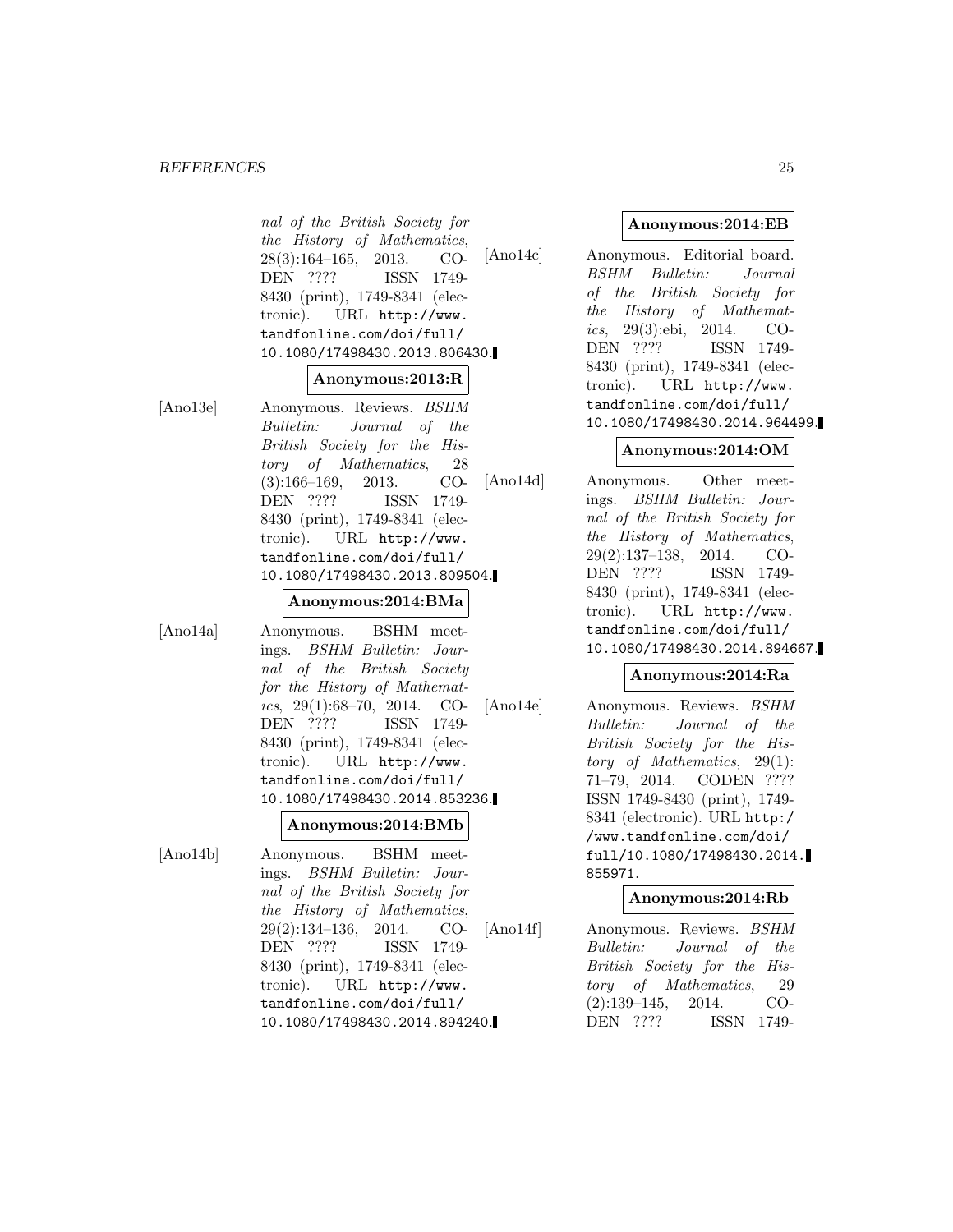8430 (print), 1749-8341 (electronic). URL http://www. tandfonline.com/doi/full/ 10.1080/17498430.2014.894323.

### **Anonymous:2015:EB**

[Ano15] Anonymous. Editorial board. BSHM Bulletin: Journal of the British Society for the History of Mathematics, 30(3):ebi, 2015. CO-DEN ???? ISSN 1749- 8430 (print), 1749-8341 (electronic). URL http://www. tandfonline.com/doi/full/ 10.1080/17498430.2015.1102417.

### **Anonymous:2017:E**

[Ano17a] Anonymous. Editorial. BSHM Bulletin: Journal of the British Society for the History of Mathematics, 32(3):185, 2017. CODEN ???? ISSN 1749- 8430 (print), 1749-8341 (electronic). URL http://www. tandfonline.com/doi/full/ 10.1080/17498430.2017.1356042.

#### **Anonymous:2017:MET**

[Ano17b] Anonymous. Mathematics emerging: A tribute to Jackie Stedall and her influence on the history of mathematics. BSHM Bulletin: Journal of the British Society for the History of Mathematics, 32(1):100–111, 2017. CO-DEN ???? ISSN 1749- 8430 (print), 1749-8341 (electronic). URL http://www. tandfonline.com/doi/full/ 10.1080/17498430.2016.1220051.

### **Anonymous:2017:NSM**

[Ano17c] Anonymous. News sheet march 2017. BSHM Bulletin: Journal of the British Society for the History of Mathematics,  $32(2):183$ ,  $2017$ . CO-DEN ???? ISSN 1749- 8430 (print), 1749-8341 (electronic). URL http://www. tandfonline.com/doi/full/ 10.1080/17498430.2017.1314099.

### **Anonymous:2018:BMP**

[Ano18a] Anonymous. BSHM meeting: The practice of mathematics from the Renaissance to the Nineteenth Century. BSHM Bulletin: Journal of the British Society for the History of Mathematics, 33(1):68–69, 2018. CO-DEN ???? ISSN 1749- 8430 (print), 1749-8341 (electronic). URL http://www. tandfonline.com/doi/full/ 10.1080/17498430.2017.1384203.

### **Anonymous:2018:RP**

[Ano18b] Anonymous. Research in progress. BSHM Bulletin: Journal of the British Society for the History of Mathematics, 33(2):144–146, 2018. CODEN ???? ISSN 1749- 8430 (print), 1749-8341 (electronic). URL http://www. tandfonline.com/doi/full/ 10.1080/17498430.2018.1450035.

## **Anonymous:2019:TFE**

[Ano19a] Anonymous. 2019 Taylor and Francis Early Career Research Prize. British Journal for the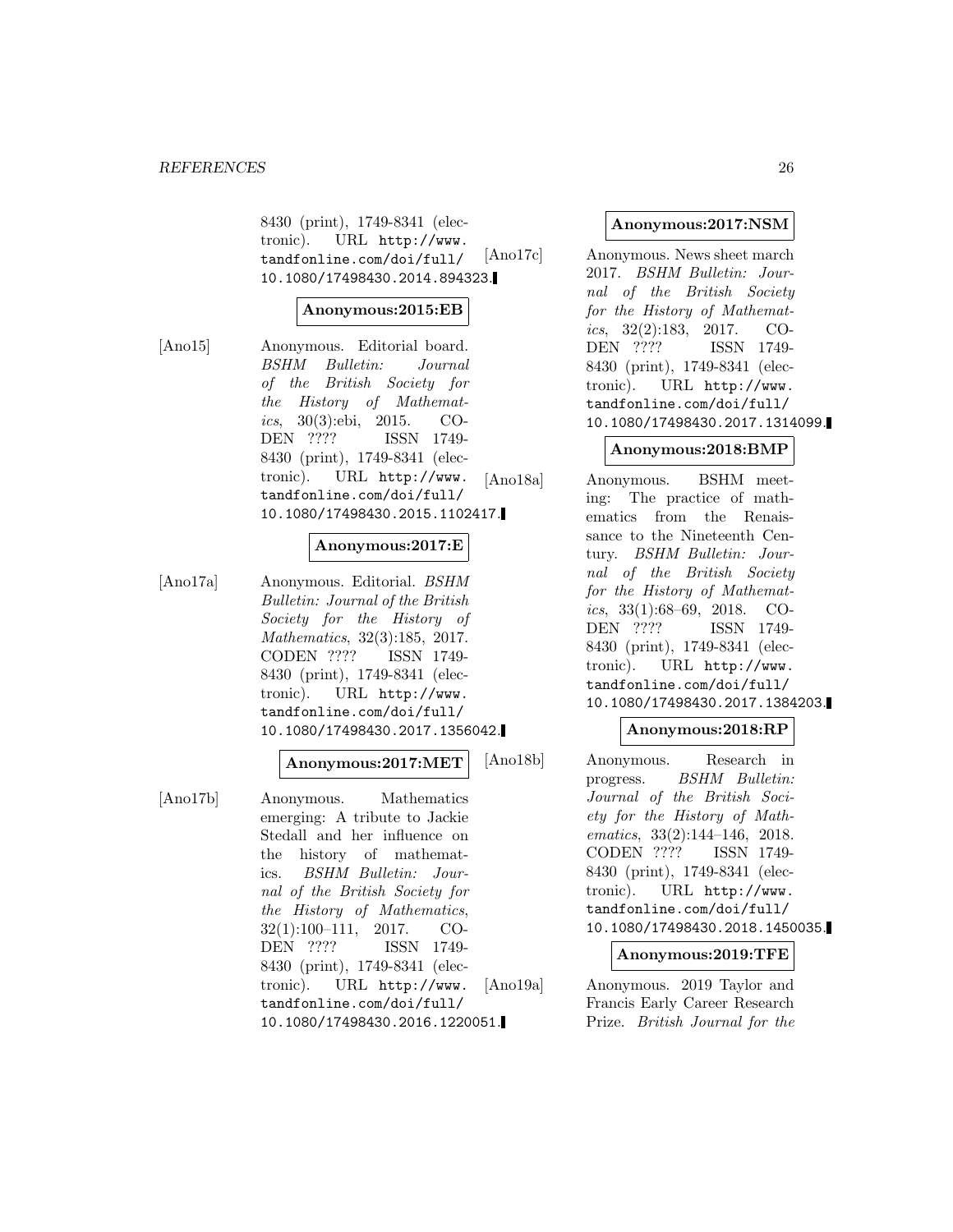History of Mathematics, 34(1): 69, 2019. CODEN ???? ISSN 2637-5494. URL http://www. tandfonline.com/doi/full/ 10.1080/17498430.2018.1542198.

### **Anonymous:2019:BMN**

[Ano19b] Anonymous. BSHM meeting news. British Journal for the History of Mathematics, 34(3):200–210, 2019. CO-DEN ???? ISSN 1749- 8430 (print), 1749-8341 (electronic). URL http://www. tandfonline.com/doi/full/ 10.1080/26375451.2019.1654298.

### **Anonymous:2019:BMR**

[Ano19c] Anonymous. BSHM Meeting reports. British Journal for the History of Mathematics, 34(2):125–132, 2019. CODEN ???? ISSN 1749- 8430 (print), 1749-8341 (electronic). URL http://www. tandfonline.com/doi/full/ 10.1080/26375451.2019.1591703.1020a]

### **Anonymous:2019:HCC**

[Ano19d] Anonymous. The history of cryptography and codes. British Journal for the History of Mathematics, 34(1):71–72, 2019. CODEN ???? ISSN 2637-5494. URL http://www. tandfonline.com/doi/full/ 10.1080/17498430.2018.1542200.

**Anonymous:2019:HWB**

[Ano19e] Anonymous. History workshop at the British Mathematical Colloquium. British Journal for the History of Mathematics, 34(1):73–76, 2019.

CODEN ???? ISSN 2637- 5494. URL http://www. tandfonline.com/doi/full/ 10.1080/17498430.2018.1556462.

## **Anonymous:2019:MP**

[Ano19f] Anonymous. Mathematics and patronage. British Journal for the History of Mathematics,  $34(1)$ :77-78,  $2019$ . CO-DEN ???? ISSN 2637- 5494. URL http://www. tandfonline.com/doi/full/ 10.1080/17498430.2018.1556460.

### **Anonymous:2019:P**

[Ano19g] Anonymous. Prizes. British Journal for the History of Mathematics, 34(1):70, 2019. CODEN ???? ISSN 2637- 5494. URL http://www. tandfonline.com/doi/full/ 10.1080/17498430.2018.1545893.

## **Anonymous:2020:BMNa**

Anonymous. BSHM meeting news. British Journal for the History of Mathematics, 35(2):180–186, 2020. CO-DEN ???? ISSN 1749- 8430 (print), 1749-8341 (electronic). URL http://www. tandfonline.com/doi/full/ 10.1080/26375451.2020.1745494.

### **Anonymous:2020:BMNb**

[Ano20b] Anonymous. BSHM meeting news. British Journal for the History of Mathematics, 35(3):256–262, 2020. CO-DEN ???? ISSN 1749- 8430 (print), 1749-8341 (electronic). URL http://www.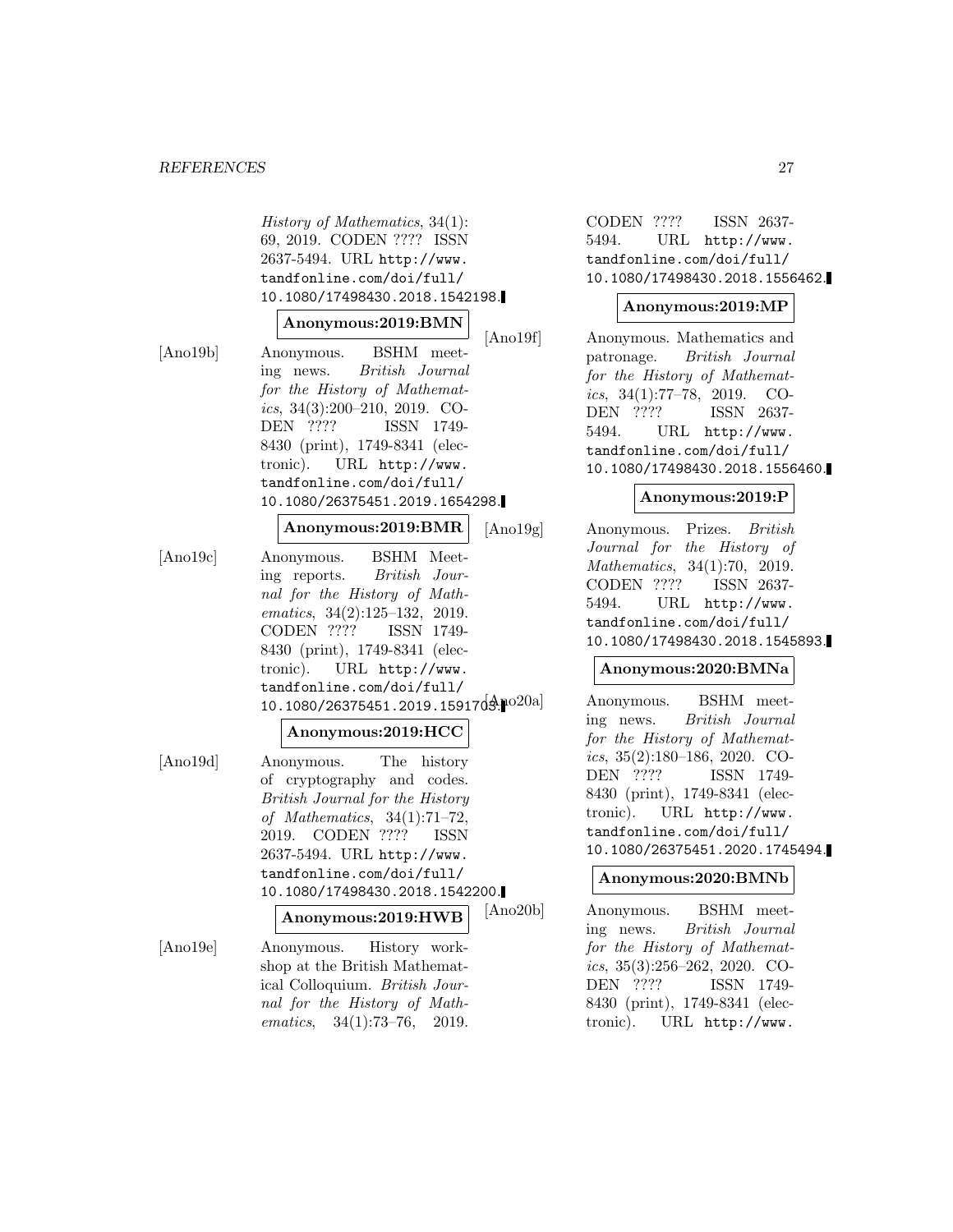tandfonline.com/doi/full/ 10.1080/26375451.2020.1811579.

#### **Anonymous:2020:P**

[Ano20c] Anonymous. Prizes. British

Journal for the History of Mathematics, 35(1):105–106, 2020. CODEN ???? ISSN 1749-8430 (print), 1749-8341 (electronic). URL http:/ /www.tandfonline.com/doi/ full/10.1080/26375451.2020. 1702678.

## **Anonymous:2020:WTF**

[Ano20d] Anonymous. Winner of the 2018–19 Taylor and Francis Early Career Prize. British Journal for the History of Mathematics, 35(2):187, 2020. CODEN ???? ISSN 1749- 8430 (print), 1749-8341 (electronic). URL http://www. tandfonline.com/doi/full/ 10.1080/26375451.2020.1745495.

## **Anonymous:2021:BMNa**

[Ano21a] Anonymous. BSHM meeting news. British Journal for the History of Mathematics, 36(1):59–63, 2021. CO-DEN ???? ISSN 1749- 8430 (print), 1749-8341 (electronic). URL http://www. tandfonline.com/doi/full/ 10.1080/26375451.2021.1853258.

## **Anonymous:2021:BMNb**

[Ano21b] Anonymous. BSHM meeting news. British Journal for the History of Mathematics, 36(2):140–149, 2021. CO-DEN ???? ISSN 1749- 8430 (print), 1749-8341 (electronic). URL http://www. tandfonline.com/doi/full/ 10.1080/26375451.2021.1911437.

### **Anonymous:2021:P**

[Ano21c] Anonymous. Prizes. British Journal for the History of Mathematics, 36(1):64, 2021. CODEN ???? ISSN 1749- 8430 (print), 1749-8341 (electronic). URL http://www. tandfonline.com/doi/full/ 10.1080/26375451.2020.1851443.

## **Anonymous:2021:SN**

[Ano21d] Anonymous. Society news. British Journal for the History of Mathematics, 36(3): 222, 2021. CODEN ???? ISSN 1749-8430 (print), 1749-8341 (electronic). URL http:/ /www.tandfonline.com/doi/ full/10.1080/26375451.2021. 1989756.

## **Anonymous:2022:BMN**

[Ano22a] Anonymous. BSHM meeting news. British Journal for the History of Mathematics, 37(1):86–95, 2022. CO-DEN ???? ISSN 1749- 8430 (print), 1749-8341 (electronic). URL http://www. tandfonline.com/doi/full/ 10.1080/26375451.2022.2039514.

### **Anonymous:2022:P**

[Ano22b] Anonymous. Prizes. British Journal for the History of Mathematics, 37(1):99, 2022. CODEN ???? ISSN 1749- 8430 (print), 1749-8341 (electronic). URL http://www.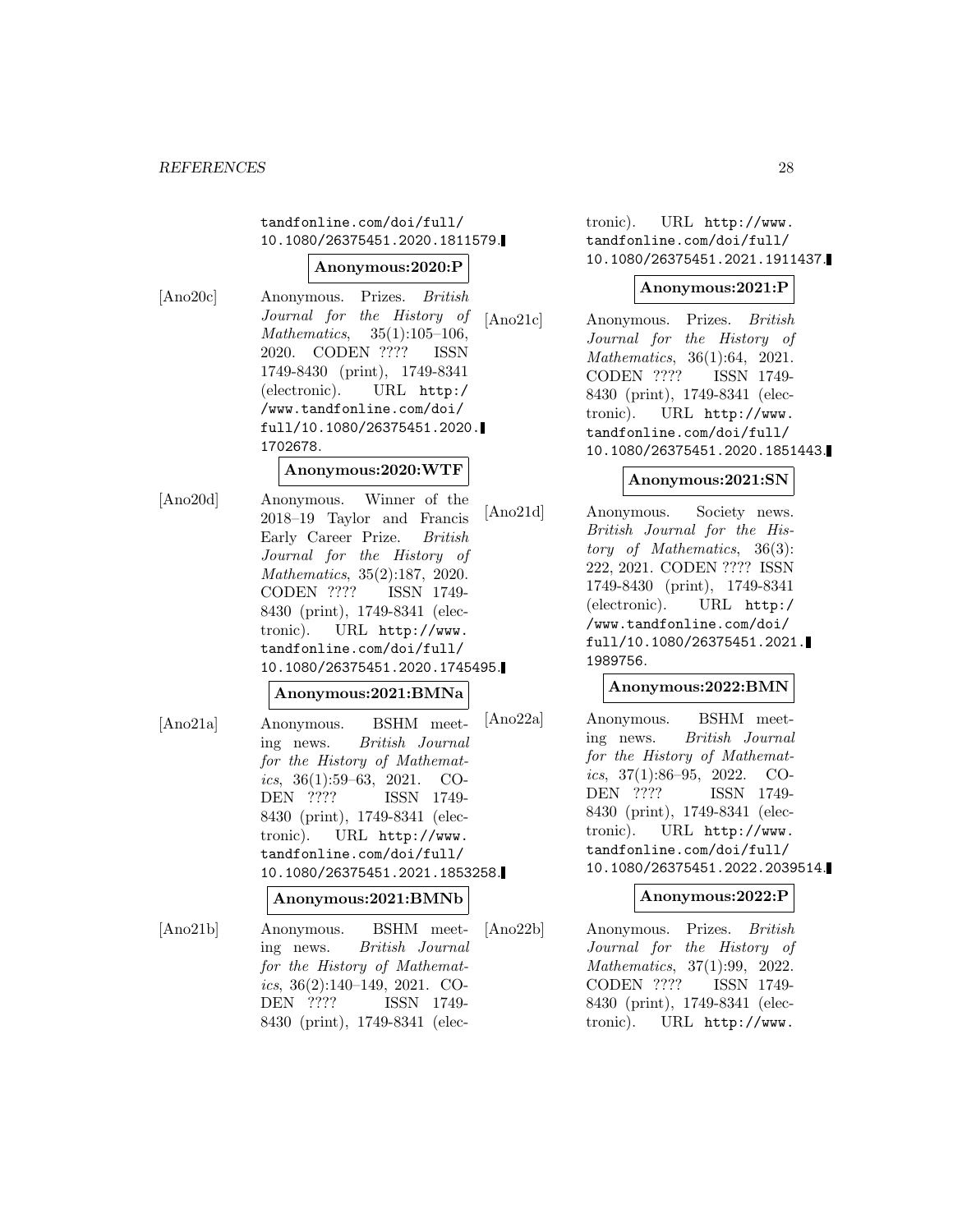tandfonline.com/doi/full/ 10.1080/26375451.2022.2039519.

### **Astarte:2020:DCM**

[Ast20] Troy Astarte. The discrete charm of the machine: why the world became digital. British Journal for the History of Mathematics, 35(1):89–91, 2020. CO-DEN ???? ISSN 1749- 8430 (print), 1749-8341 (electronic). URL http://www. tandfonline.com/doi/full/ 10.1080/26375451.2019.1681827.

### **Atzema:2015:BEF**

[Atz15] Eisso J. Atzema. From Brahmagupta to Euler: on the formula for the area of a cyclic quadrilateral. BSHM Bulletin: Journal of the British Society for the History of Mathematics, 30(1):20–34, 2015. CODEN ???? ISSN 1749- 8430 (print), 1749-8341 (electronic). URL http://www. tandfonline.com/doi/full/ 10.1080/17498430.2014.942818.

## **Bailie:2021:QUR**

[Bai21] Natasha Bailie. Quantifying the unquantifiable: the role of the mathematicisation of philosophy during the Scottish Enlightenment. British Journal for the History of Mathematics, 36(2):132–139, 2021. CODEN ???? ISSN 1749- 8430 (print), 1749-8341 (electronic). URL http://www. tandfonline.com/doi/full/ 10.1080/26375451.2021.1880137.

## **Ball:2015:TRF**

[Bal15] Derek Ball. 'Thick-rinded fruit of the tree of knowledge': mathematics education in George Eliot's novels. BSHM Bulletin: Journal of the British Society for the History of Mathematics, 30(3):217–226, 2015. CO-DEN ???? ISSN 1749- 8430 (print), 1749-8341 (electronic). URL http://www. tandfonline.com/doi/full/ 10.1080/17498430.2015.1044161.

### **Barnett:2009:MGB**

[Bar09] Janet Heine Barnett. Mathematics goes ballistic: Benjamin Robins, Leonhard Euler, and the mathematical education of military engineers. BSHM Bulletin: Journal of the British Society for the History of Mathematics, 24(2):92–104, 2009. CO-DEN ???? ISSN 1749- 8430 (print), 1749-8341 (electronic). URL http://www. tandfonline.com/doi/full/ 10.1080/17498430902820887.

## **Basyal:2020:MPB**

[Bas20] Deepak Basyal. A mathematical poetry book from Nepal. British Journal for the History of Mathematics, 35(3):189–206, 2020. CO-DEN ???? ISSN 1749- 8430 (print), 1749-8341 (electronic). URL http://www. tandfonline.com/doi/full/ 10.1080/26375451.2020.1777781.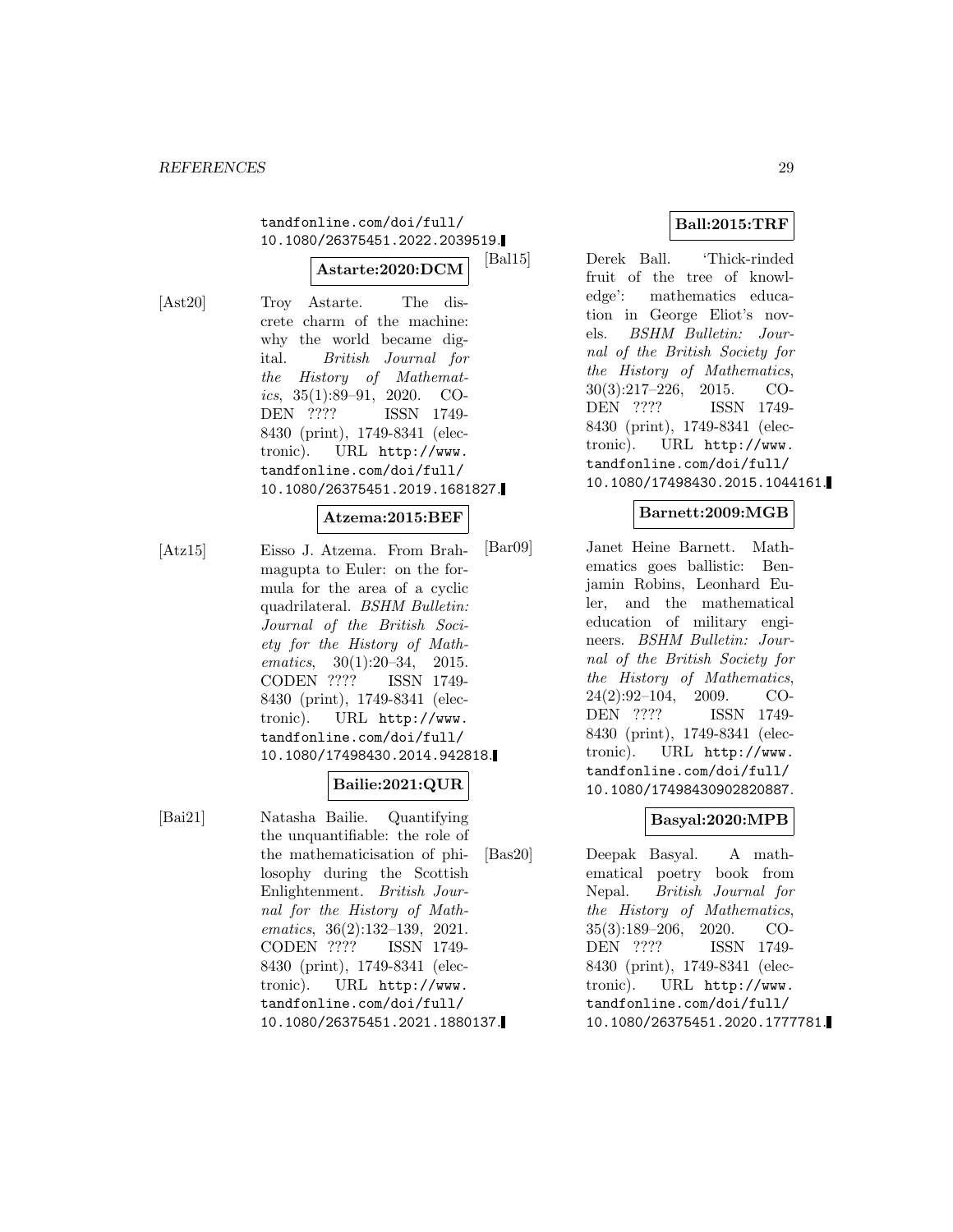## **Bayley:2007:HTS**

[Bay07] Mel Bayley. Hard times and statistics. *BSHM Bulletin:* Journal of the British Society for the History of Mathematics, 22(2):92–103, 2007. CODEN ???? ISSN 1749- 8430 (print), 1749-8341 (electronic). URL http://www. tandfonline.com/doi/full/ 10.1080/17498430701339600.

# **Bair:2021:PLI**

 $[BBE<sup>+</sup>21]$  Jacques Bair, Piotr Błaszczyk, Robert Ely, Mikhail G. Katz, and Karl Kuhlemann. Procedures of Leibnizian infinitesimal calculus: an account in three modern frameworks. British Journal for the History of Mathematics, 36(3):170–209, 2021. CO-DEN ???? ISSN 1749- 8430 (print), 1749-8341 (electronic). URL http://www. tandfonline.com/doi/full/ 10.1080/26375451.2020.1851120.

### **Bair:2020:CBC**

 $[BBG^+20]$  Jacques Bair, Piotr Błaszczyk, Elías Fuentes Guillén, Peter Heinig, Vladimir Kanovei, and Mikhail G. Katz. Continuity between Cauchy and Bolzano: issues of antecedents and priority. British Journal for the History of Mathematics, 35(3):207–224, 2020. CODEN ???? ISSN 1749- 8430 (print), 1749-8341 (electronic). URL http://www. tandfonline.com/doi/full/ 10.1080/26375451.2020.177001**B.1** 

### **Beery:2009:FFN**

[Bee09] Janet L. Beery. Formulating figurate numbers. BSHM Bulletin: Journal of the British Society for the History of Mathematics, 24(2): 78–91, 2009. CODEN ???? ISSN 1749-8430 (print), 1749- 8341 (electronic). URL http:/ /www.tandfonline.com/doi/ full/10.1080/17498430902820879.

# **Beeley:2017:PAJ**

[Bee17] Philip Beeley. 'To the publike advancement' John Collins and the promotion of mathematical knowledge in Restoration England. BSHM Bulletin: Journal of the British Society for the History of Mathematics, 32(1):61–74, 2017. CODEN ???? ISSN 1749- 8430 (print), 1749-8341 (electronic). URL http://www. tandfonline.com/doi/full/ 10.1080/17498430.2017.1278829.

## **Beeley:2020:TGA**

[Bee20] Philip Beeley. 'There are great alterations in the geometry of late'. The rise of Isaac Newton's early Scottish circle. British Journal for the History of Mathematics,  $35(1):3-24$ ,  $2020$ . CO-DEN ???? ISSN 1749- 8430 (print), 1749-8341 (electronic). URL http://www. tandfonline.com/doi/full/ 10.1080/26375451.2019.1701862.

## **Bellos:2010:MPF**

David Bellos. Mathematics,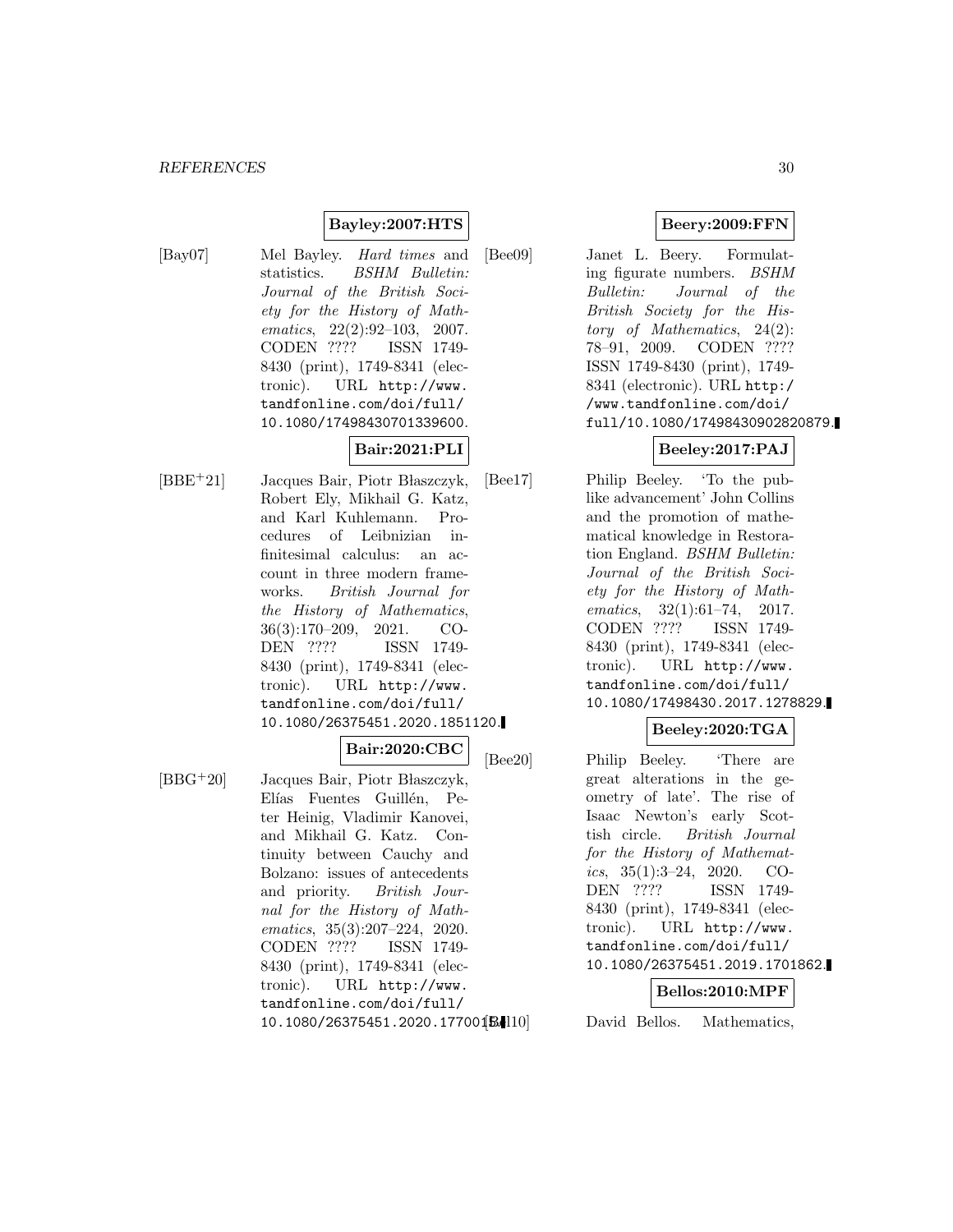poetry, fiction: the adventure of the Oulipo. BSHM Bulletin: Journal of the British Society for the History of Mathematics, 25(2):104–118, 2010. CODEN ???? ISSN 1749- 8430 (print), 1749-8341 (electronic). URL http://www. tandfonline.com/doi/full/ 10.1080/17498430903489237.

**Bellhouse:2014:DN**

[Bel14] David R. Bellhouse. The deification of Newton in 1711. BSHM Bulletin: Journal of the British Society for the History of Mathematics, 29(2):98–110, 2014. CO-DEN ???? ISSN 1749- 8430 (print), 1749-8341 (electronic). URL http://www. tandfonline.com/doi/full/ 10.1080/17498430.2014.845931.

### **Bellhouse:2015:MEE**

[Bel15a] David R. Bellhouse. Mathematicians and the early English life insurance industry. BSHM Bulletin: Journal of the British Society for the History of Mathematics, 30(2):131–142, 2015. CO-DEN ???? ISSN 1749- 8430 (print), 1749-8341 (electronic). URL http://www. tandfonline.com/doi/full/ 10.1080/17498430.2015.1004895.

#### **Bellissima:2015:PVE**

[Bel15b] Fabio Bellissima. Propositions VIII.4–5 of Euclid's Elements and the compounding of ratios on the monochord. BSHM Bulletin: Jour-

nal of the British Society for the History of Mathematics, 30(3):183–199, 2015. CO-DEN ???? ISSN 1749- 8430 (print), 1749-8341 (electronic). URL http://www. tandfonline.com/doi/full/ 10.1080/17498430.2015.1044697.

## **Berenguer:2021:IDC**

[Ber21] Joaquim Berenguer. Introducing differential calculus in Spain: The fluxion of the product and the quadrature of curves by Tomàs Cerdà. British Journal for the History of Mathematics, 36(1):23–49, 2021. CO-DEN ???? ISSN 1749- 8430 (print), 1749-8341 (electronic). URL http://www. tandfonline.com/doi/full/ 10.1080/26375451.2020.1829864.

### **Barrow-Green:2006:MNA**

[BG06] June Barrow-Green. 'Much necessary for all sortes of men': 450 years of Euclid's Elements in English. BSHM Bulletin: Journal of the British Society for the History of Mathematics, 21(1):2–25, 2006. CO-DEN ???? ISSN 1749- 8430 (print), 1749-8341 (electronic). URL http://www. tandfonline.com/doi/full/ 10.1080/17498430600566527.

**Barrow-Green:2010:EE**

[BG10] June Barrow-Green. Euler as an educator. BSHM Bulletin: Journal of the British Society for the History of Mathematics, 25(1):10–22, 2010.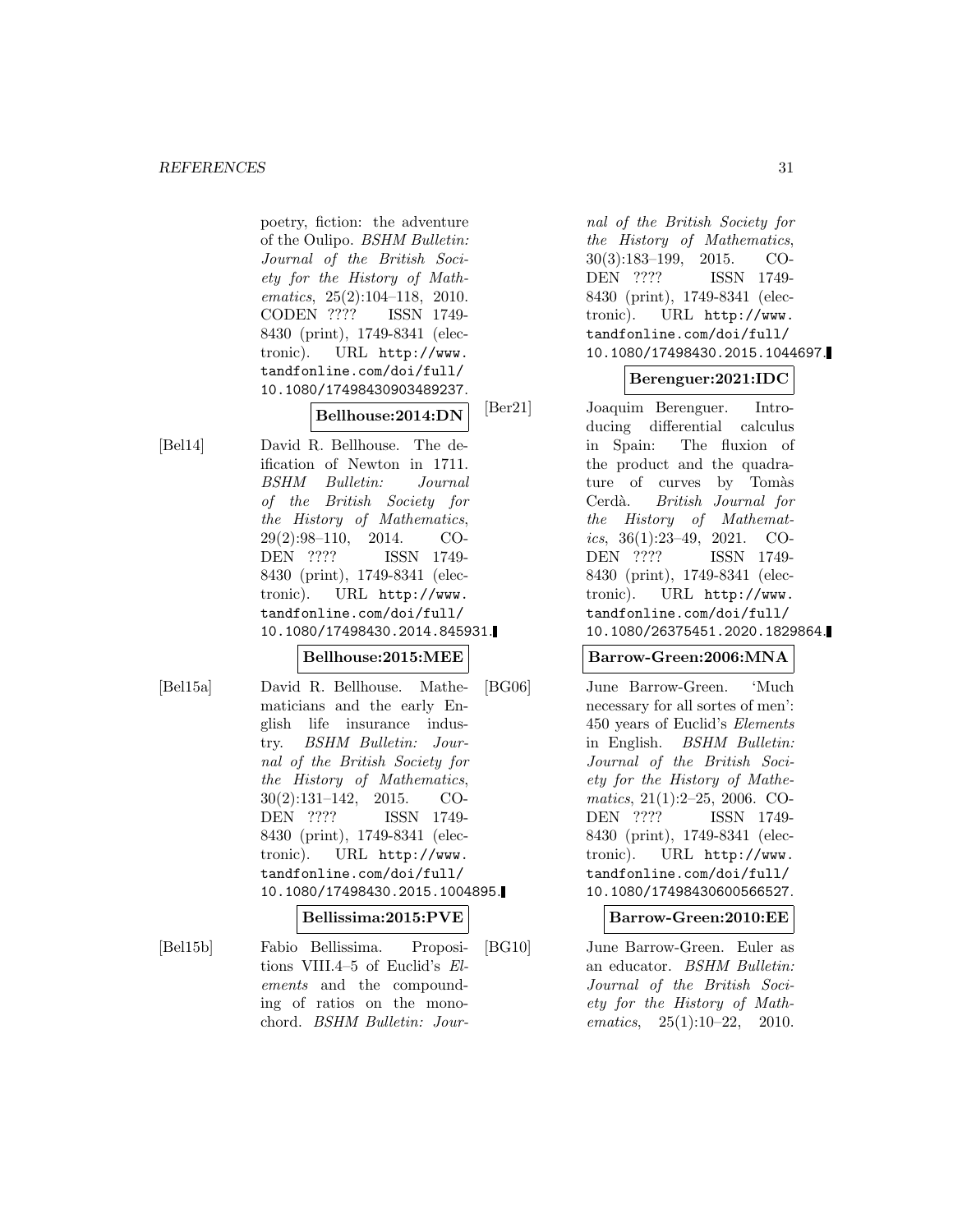CODEN ???? ISSN 1749- 8430 (print), 1749-8341 (electronic). URL http://www. tandfonline.com/doi/full/ 10.1080/17498430903321141.

### **Bruno:2011:RPH**

[BGI11] Giuseppe Bruno, Andrea Genovese, and Gennaro Improta. Routing problems: a historical perspective. BSHM Bulletin: Journal of the British Society for the History of Mathematics, 26(2):118–127, 2011. CODEN ???? ISSN 1749- 8430 (print), 1749-8341 (electronic). URL http://www. tandfonline.com/doi/full/ 10.1080/17498430.2011.560092.

### **Bruno:2014:HPL**

[BGI14] Giuseppe Bruno, Andrea Genovese, and Gennaro Improta. A historical perspective on location problems. BSHM Bulletin: Journal of the British Society for the History of Mathematics, 29(2):83–97, 2014. CODEN ???? ISSN 1749- 8430 (print), 1749-8341 (electronic). URL http://www. tandfonline.com/doi/full/ 10.1080/17498430.2014.889266.

**Biggs:2009:MCE**

[Big09] Norman Biggs. Mathematics of currency and exchange: arithmetic at the end of the thirteenth century. BSHM Bulletin: Journal of the British Society for the History of Mathematics,  $24(2):67-77$ ,  $2009$ . CO-DEN ???? ISSN 17498430 (print), 1749-8341 (electronic). URL http://www. tandfonline.com/doi/full/ 10.1080/17498430902820861.

## **Biggs:2013:THC**

[Big13] Norman Biggs. Thomas Harriot on continuous compounding. BSHM Bulletin: Journal of the British Society for the History of Mathematics, 28(2):66–74, 2013. CO-DEN ???? ISSN 1749- 8430 (print), 1749-8341 (electronic). URL http://www. tandfonline.com/doi/full/ 10.1080/17498430.2013.721331.

## **Biggs:2017:MSC**

[Big17] Norman Biggs. More seventeenthcentury networks. BSHM Bulletin: Journal of the British Society for the History of Mathematics, 32(1): 30–39, 2017. CODEN ???? ISSN 1749-8430 (print), 1749- 8341 (electronic). URL http:/ /www.tandfonline.com/doi/ full/10.1080/17498430.2016. 1225781.

## **Biggs:2018:GSG**

[Big18] Norman Biggs. Game, set, and graph. BSHM Bulletin: Journal of the British Society for the History of Mathematics, 33(3):166–178, 2018. CODEN ???? ISSN 1749- 8430 (print), 1749-8341 (electronic). URL http://www. tandfonline.com/doi/full/ 10.1080/17498430.2018.1504458.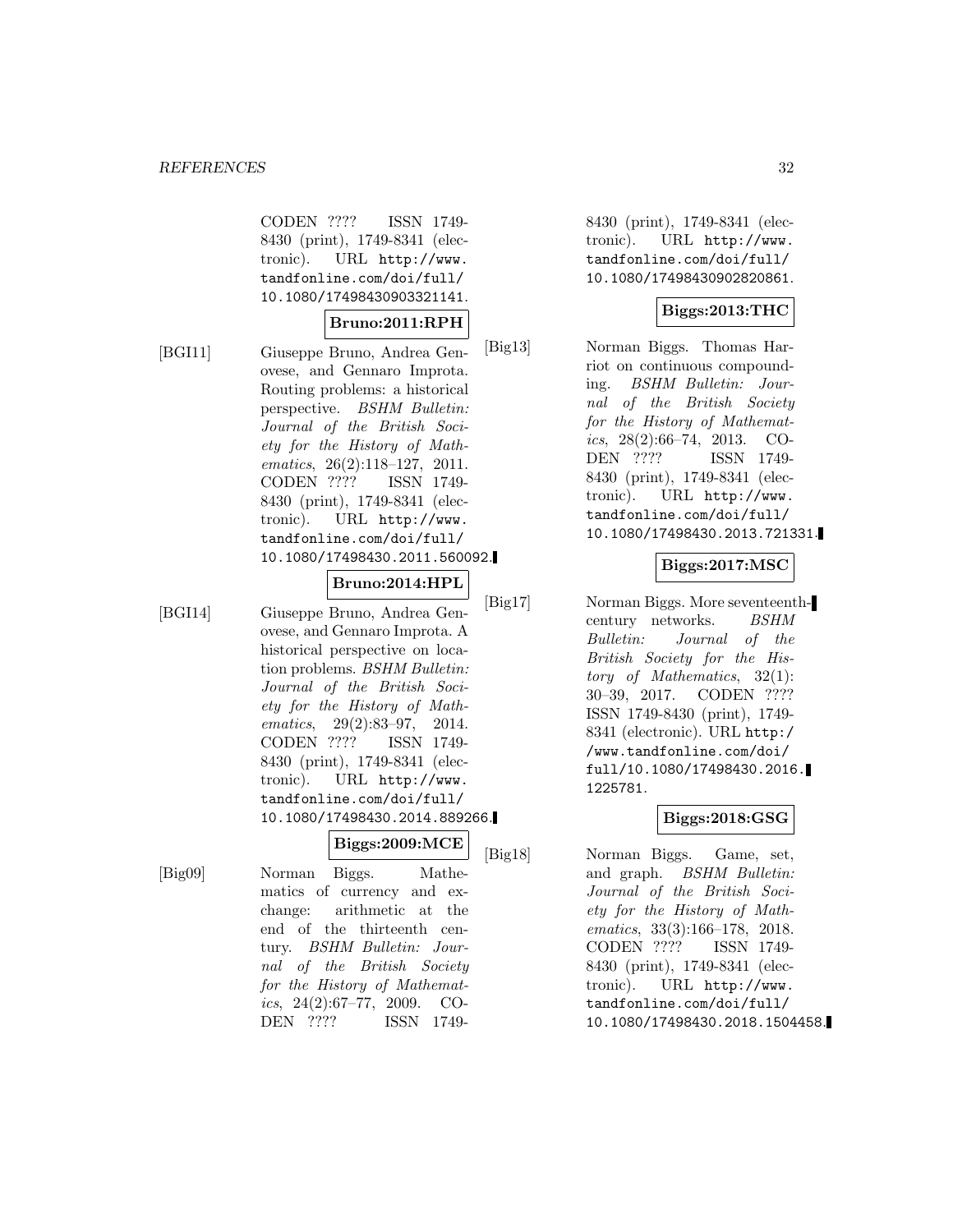## **Biggs:2019:BRD**

[Big19] Norman Biggs. Book review: Dan Bouk, How our days became numbered: risk and the rise of the statistical individual. British Journal for the History of Mathematics, 34(2):123–124, 2019. CODEN ???? ISSN 1749- 8430 (print), 1749-8341 (electronic). URL http://www. tandfonline.com/doi/full/ 10.1080/26375451.2019.1568106.

### **Biggs:2021:DCR**

[Big21] Norman Biggs. Decoding chancery records from the 1240s. British Journal for the History of Mathematics,  $36(1):1-12$ ,  $2021$ . CO-DEN ???? ISSN 1749- 8430 (print), 1749-8341 (electronic). URL http://www. tandfonline.com/doi/full/ 10.1080/26375451.2020.1834796.

$$
{\rm Biggs\texttt{:}2022\texttt{:}WME}
$$

[Big22] Norman Biggs. William Morgan, Eighteenth-century actuary, mathematician and radical. British Journal for the History of Mathematics,  $37(1):81-82$ ,  $2022$ . CO-DEN ???? ISSN 1749- 8430 (print), 1749-8341 (electronic). URL http://www. tandfonline.com/doi/full/ 10.1080/26375451.2021.2009720.

|         | $ $ Bjarnadottir:2009:PR | ıв |
|---------|--------------------------|----|
| [Bja09] | Kristín Bjarnadóttir.    |    |
|         | puzzle rhyme from 1782.  |    |
|         | BSHM Bulletin: Journal   |    |

of the British Society for the History of Mathematics,  $24(1):12-19$ ,  $2009$ . CO-DEN ???? ISSN 1749- 8430 (print), 1749-8341 (electronic). URL http://www. tandfonline.com/doi/full/ 10.1080/17498430802551921.

### **Bingham:2022:LAM**

[BK22] N. H. Bingham and W. J. Krzanowski. Linear algebra and multivariate analysis in statistics: development and interconnections in the twentieth century. British Journal for the History of Mathematics, 37(1):43–63, 2022. CODEN ???? ISSN 1749- 8430 (print), 1749-8341 (electronic). URL http://www. tandfonline.com/doi/full/ 10.1080/26375451.2022.2045811.

## **Blackburn:2008:MWS**

Simon R. Blackburn. A mathematical walk in Surrey. BSHM Bulletin: Journal of the British Society for the History of Mathematics, 23(3):178–180, 2008. CO-DEN ???? ISSN 1749- 8430 (print), 1749-8341 (electronic). URL http://www. tandfonline.com/doi/full/ 10.1080/17498430802304040.

### **Boag:2007:LM**

[Boa07] Elizabeth Boag. Lattice multiplication. BSHM Bulletin: Journal of the British Society for the History of Mathematics, 22(3):182–184, 2007.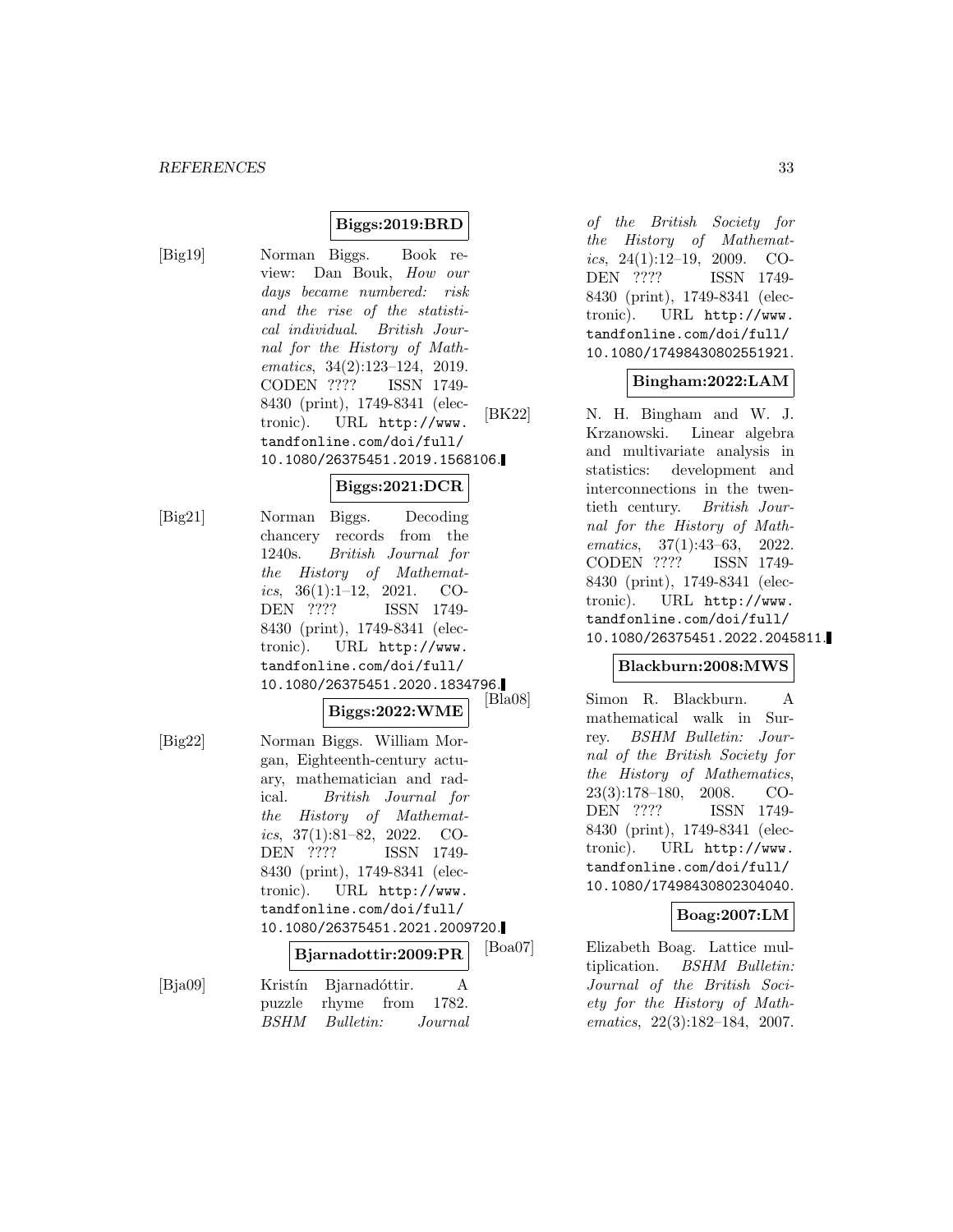CODEN ???? ISSN 1749- 8430 (print), 1749-8341 (electronic). URL http://www. tandfonline.com/doi/full/ 10.1080/17498430701581045.

### **Bowen:2015:BRI**

[Bow15] Jonathan P. Bowen. Book review: It began with Babbage: the genesis of computer science, by Subrata Dasgupta. BSHM Bulletin: Journal of the British Society for the History of Mathematics, 30(3):263–265, 2015. CO-DEN ???? ISSN 1749- 8430 (print), 1749-8341 (electronic). URL http://www. tandfonline.com/doi/full/ 10.1080/17498430.2015.1036336.

### **Bradley:2013:HBG**

[Bra13] Robert E. Bradley. De l'Hôpital, Bernoulli, and the genesis of Analyse des infiniment petits. BSHM Bulletin: Journal of the British Society for the History of Mathematics, 28(1):16–24, 2013. CODEN ???? ISSN 1749- 8430 (print), 1749-8341 (electronic). URL http://www. tandfonline.com/doi/full/ 10.1080/17498430.2013.729916.

# **Brantley:2015:FCS**

[Bra15] Kristina Leifeste Brantley. A forgotten contrivance: a study of the diagonal scale and its appearance in mathematics texts from 1714 to the present. BSHM Bulletin: Journal of the British Society for the History of Math-

ematics, 30(1):50–66, 2015. CODEN ???? ISSN 1749- 8430 (print), 1749-8341 (electronic). URL http://www. tandfonline.com/doi/full/ 10.1080/17498430.2014.917391.

# **Bruneau:2020:CMN**

[Bru20] Olivier Bruneau. Colin Maclaurin (1698–1746): a Newtonian between theory and practice. British Journal for the History of Mathematics, 35(1):52–62, 2020. CODEN ???? ISSN 1749- 8430 (print), 1749-8341 (electronic). URL http://www. tandfonline.com/doi/full/ 10.1080/26375451.2019.1701859.

## **Burn:2006:NBL**

[Bur06] Bob Burn. The Neil Bibby Lecture 2006: From Archimedes to limits: understanding real analysis. BSHM Bulletin: Journal of the British Society for the History of Mathematics, 21(2):73–85, 2006. CODEN ???? ISSN 1749- 8430 (print), 1749-8341 (electronic). URL http://www. tandfonline.com/doi/full/ 10.1080/17498430600803276.

### **Burn:2007:GP**

[Bur07] Bob Burn. Geometric progressions. BSHM Bulletin: Journal of the British Society for the History of Mathematics, 22(3):183–184, 2007. CODEN ???? ISSN 1749- 8430 (print), 1749-8341 (electronic). URL http://www.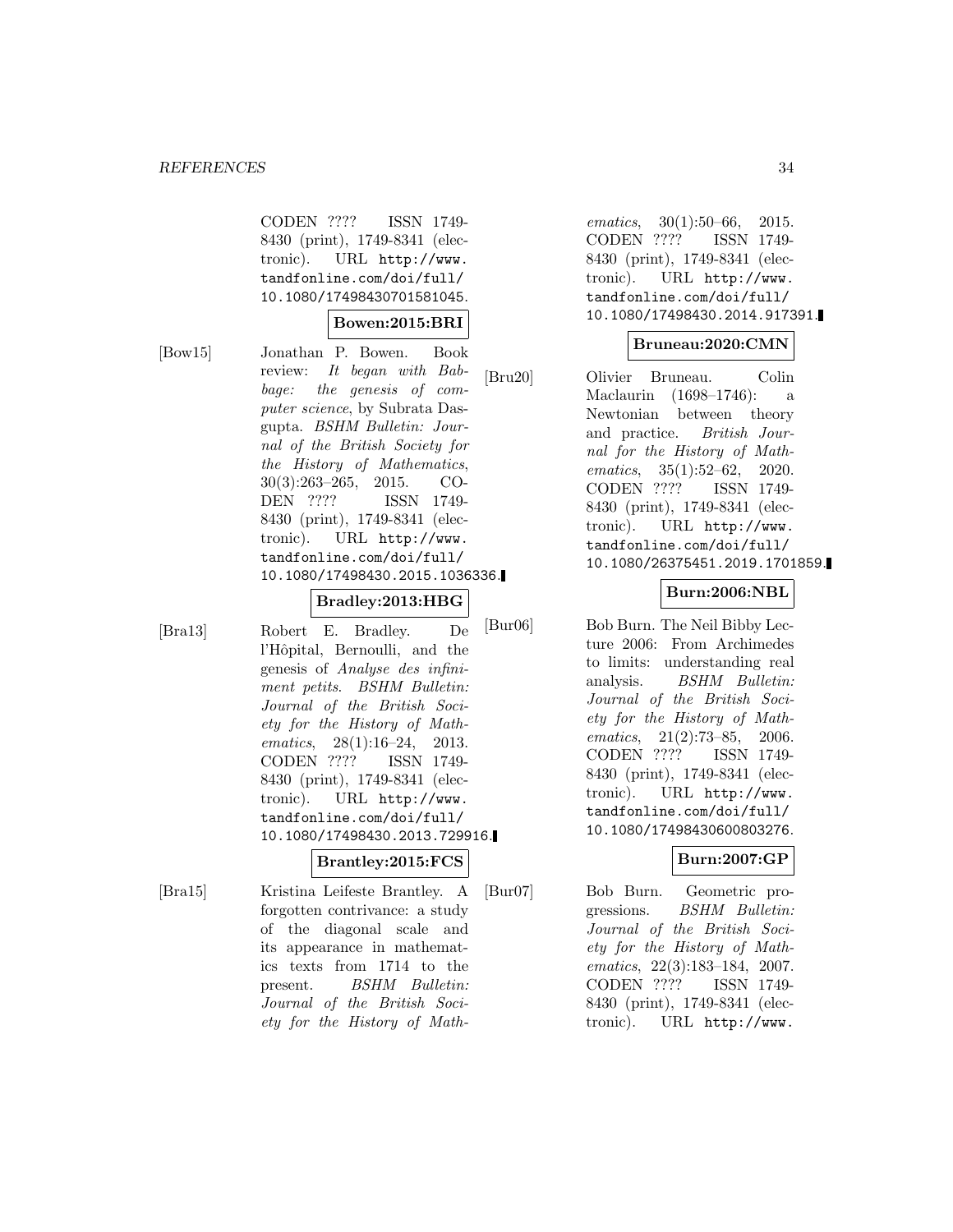tandfonline.com/doi/full/ 10.1080/17498430701581052.

#### **Burn:2013:REE**

[Bur13] Bob Burn. Root 2: the early evidence and later conjectures. BSHM Bulletin: Journal of the British Society for the History of Mathematics, 28(3):114–120, 2013. CODEN ???? ISSN 1749- 8430 (print), 1749-8341 (electronic). URL http://www. tandfonline.com/doi/full/ 10.1080/17498430.2013.793563.

### **Burn:2015:LE**

[Bur15] Bob Burn. Letter to the editor. BSHM Bulletin: Journal of the British Society for the History of Mathematics,  $30(1):90-91$ ,  $2015$ . CO-DEN ???? ISSN 1749- 8430 (print), 1749-8341 (electronic). URL http://www. tandfonline.com/doi/full/  $10.1080/17498430.2014.993133^{a}$ 

### **Burn:2016:ETR**

[Bur16] Bob Burn. Early tables resembling those of natural logarithms. BSHM Bulletin: Journal of the British Society for the History of Mathematics, 31(2):112–122, 2016. CODEN ???? ISSN 1749- 8430 (print), 1749-8341 (electronic). URL http://www. tandfonline.com/doi/full/ 10.1080/17498430.2015.1116052.

#### **Bussotti:2018:DFA**

[Bus18] Paolo Bussotti. Book review: Discovery of the First Aster-

oid, Ceres, by Clifford Cunningham. BSHM Bulletin: Journal of the British Society for the History of Mathematics, 33(1):57–59, 2018. CODEN ???? ISSN 1749- 8430 (print), 1749-8341 (electronic). URL http://www. tandfonline.com/doi/full/ 10.1080/17498430.2017.1286559.

### **Bullock:2022:WWL**

[BWH22] John D. Bullock, Ronald E. Warwar, and H. Bradford Hawley. Why was Leonhard Euler blind? British Journal for the History of Mathematics, 37(1):24–42, 2022. CODEN ???? ISSN 1749- 8430 (print), 1749-8341 (electronic). URL http://www. tandfonline.com/doi/full/ 10.1080/26375451.2022.2052493.

### **Caglayan:2016:ELH**

Günhan Caglayan. Exploring the lunes of Hippocrates in a dynamic geometry environment. BSHM Bulletin: Journal of the British Society for the History of Mathematics, 31(2):144–153, 2016. CODEN ???? ISSN 1749- 8430 (print), 1749-8341 (electronic). URL http://www. tandfonline.com/doi/full/ 10.1080/17498430.2015.1122301.

### **Caglayan:2019:TPN**

[Cag19] G¨unhan Caglayan. Theory of polygonal numbers with Cuisenaire rods manipulatives: Understanding Theon of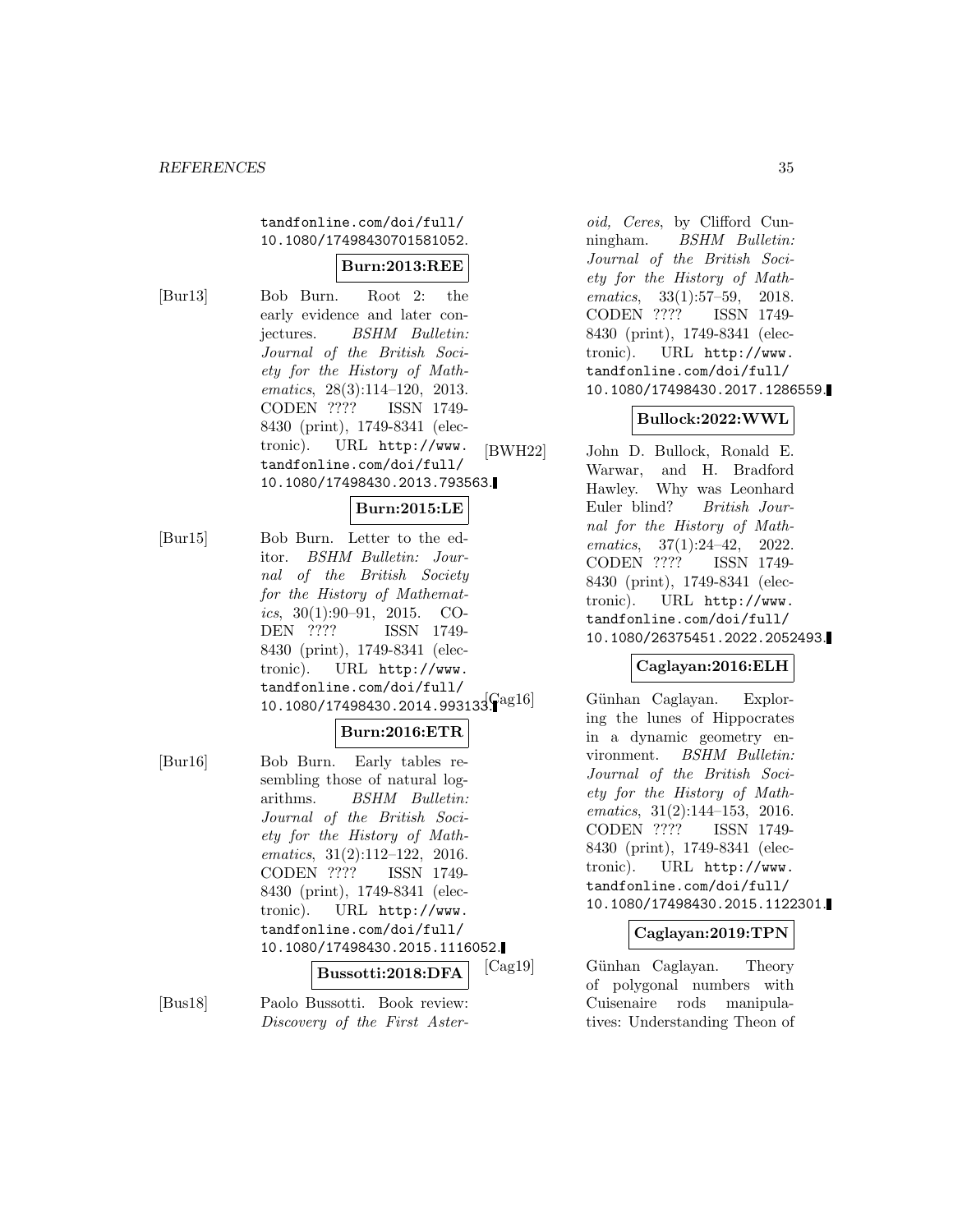Smyrna's arithmetic in a history of mathematics classroom. British Journal for the History of Mathematics, 34(1):12–22, 2019. CODEN ???? ISSN 2637-5494. URL http://www. tandfonline.com/doi/full/ 10.1080/17498430.2018.1539375.

### **Calinger:2018:BRE**

[Cal18] Ronald Calinger. Book review: The early period of the calculus of variations, by Paolo Freguglia and Mariano Giaquinta. BSHM Bulletin: Journal of the British Society for the History of Mathematics, 33(2):138–139, 2018. CODEN ???? ISSN 1749- 8430 (print), 1749-8341 (electronic). URL http://www. tandfonline.com/doi/full/ 10.1080/17498430.2017.1419700.

### **Carman:2018:BRP**

[Car18] Christián C. Carman. Book review: A Portable Cosmos: Revealing the Antikythera Mechanism, Scientific Wonder of the Ancient World, by Alexander Jones. BSHM Bulletin: Journal of the British Society for the History of Mathematics, 33(3):189–190, 2018. CODEN ???? ISSN 1749- 8430 (print), 1749-8341 (electronic). URL http://www. tandfonline.com/doi/full/ 10.1080/17498430.2018.1457342.

### **Cooper:2013:FLH**

[CC13] Stephen Cooper and Ashley Cooper. The father of local history and the duplication of the exchequer, 1480. BSHM Bulletin: Journal of the British Society for the History of Mathematics, 28(3):121–123, 2013. CO-DEN ???? ISSN 1749- 8430 (print), 1749-8341 (electronic). URL http://www. tandfonline.com/doi/full/ 10.1080/17498430.2013.802113.

## **Clark:2016:PMD**

[CH16] Kathleen M. Clark and Emmet P. Harrington. The Paul A. M. Dirac papers at Florida State University: a search for informal mathematical investigations. BSHM Bulletin: Journal of the British Society for the History of Mathematics, 31(3):205–214, 2016. CODEN ???? ISSN 1749- 8430 (print), 1749-8341 (electronic). URL http://www. tandfonline.com/doi/full/ 10.1080/17498430.2016.1175143.

### **Christiansen:2009:BMH**

[Chr09] Andreas Christiansen. Bernt Michael Holmboe (1795–1850) and his mathematics textbooks. BSHM Bulletin: Journal of the British Society for the History of Mathematics, 24(2):105–113, 2009. CO-DEN ???? ISSN 1749- 8430 (print), 1749-8341 (electronic). URL http://www. tandfonline.com/doi/full/ 10.1080/17498430902820895.

### **Campbell-Kelly:2007:WBW**

[CK07] Martin Campbell-Kelly. From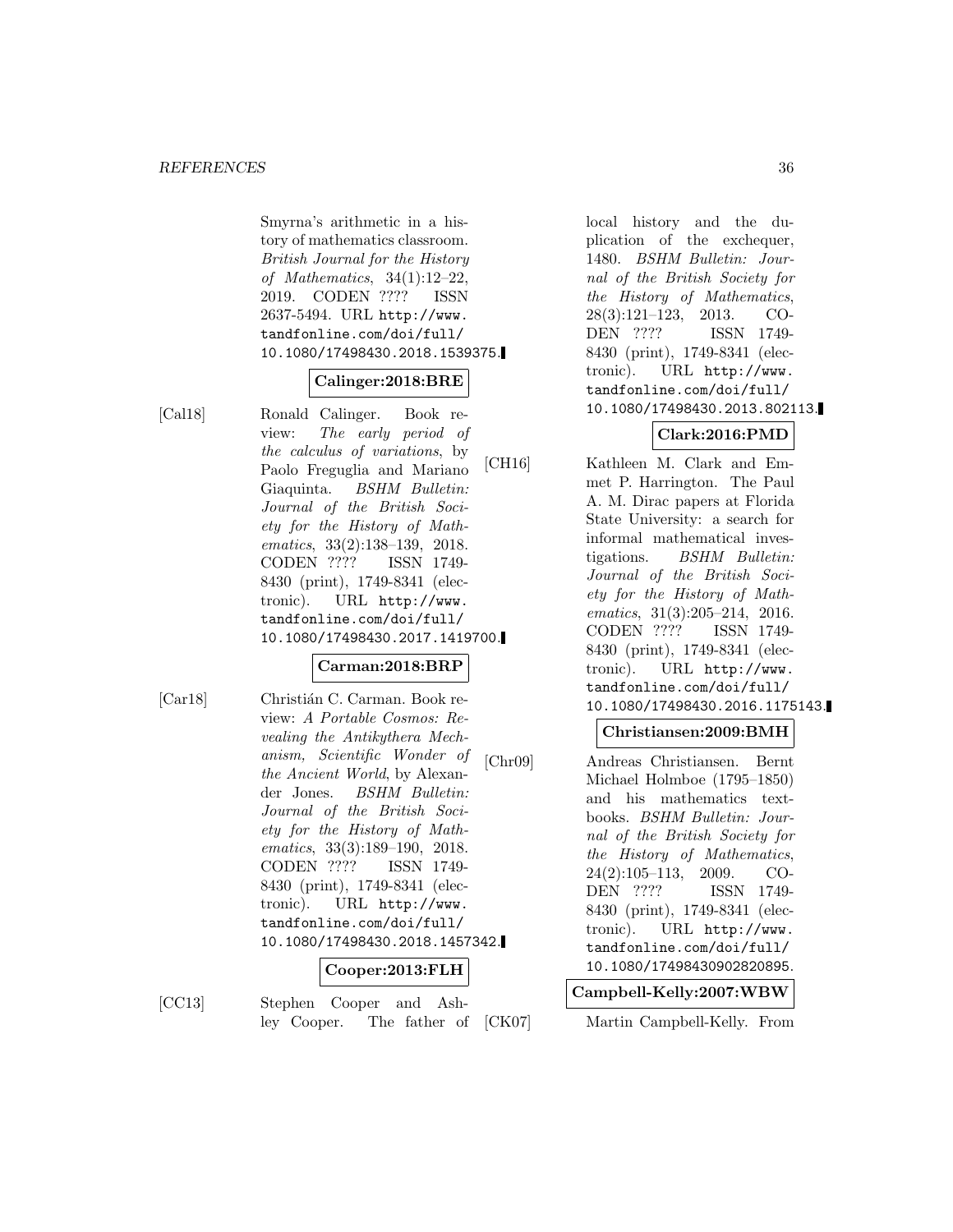the world brain to the World Wide Web Annual Gresham College BSHM Lecture. BSHM Bulletin: Journal of the British Society for the History of Mathematics,  $22(1):1-10$ ,  $2007$ . CO-DEN ???? ISSN 1749- 8430 (print), 1749-8341 (electronic). URL http://www. tandfonline.com/doi/full/ 10.1080/17498430601148614.

# **Clark:2010:CLH**

[Cla10] Kathleen M. Clark. Connecting local history, ancient history, and mathematics: the eustis elementary school pilot project. BSHM Bulletin: Journal of the British Society for the History of Mathematics, 25(3):132–143, 2010. CODEN ???? ISSN 1749- 8430 (print), 1749-8341 (electronic). URL http://www. tandfonline.com/doi/full/ 10.1080/17498430903449199.

#### **Clark:2020:BRW**

[Cla20] Kathleen M. Clark. Book review: Women who count: Honoring African American women mathematicians, Shelly M. Jones, American Mathematical Society,  $2020$ , xiii + 138pp., \$15.00, ISBN 978-1- 4704-4889-9. British Journal for the History of Mathematics, 35(3):253–255, 2020. CODEN ???? ISSN 1749- 8430 (print), 1749-8341 (electronic). URL http://www. tandfonline.com/doi/full/ 10.1080/26375451.2020.1778282.

[CMBV12] Rosanna Cretney, Indra Kagis McEwen, Melanie Bayley, and Alexei Volkov. Reviews. BSHM Bulletin: Journal of the British Society for the History of Mathematics, 27(3):184–191, 2012. CO-DEN ???? ISSN 1749- 8430 (print), 1749-8341 (electronic). URL http://www. tandfonline.com/doi/full/ 10.1080/17498430.2012.687678.

## **Craik:2011:SUD**

[CO11] Alex D. D. Craik and John J. O'Connor. Some unknown documents associated with William Wallace (1768–1843). BSHM Bulletin: Journal of the British Society for the History of Mathematics,  $26(1):17-28$ ,  $2011$ . CO-DEN ???? ISSN 1749- 8430 (print), 1749-8341 (electronic). URL http://www. tandfonline.com/doi/full/ 10.1080/17498430.2010.503555.

## **Coates:2008:EWZ**

[Coa08] John Coates. Euler's work on zeta and L-functions and their special values. BSHM Bulletin: Journal of the British Society for the History of Mathematics, 23(1):37–41, 2008. CODEN ???? ISSN 1749- 8430 (print), 1749-8341 (electronic). URL http://www. tandfonline.com/doi/full/ 10.1080/17498430701790422.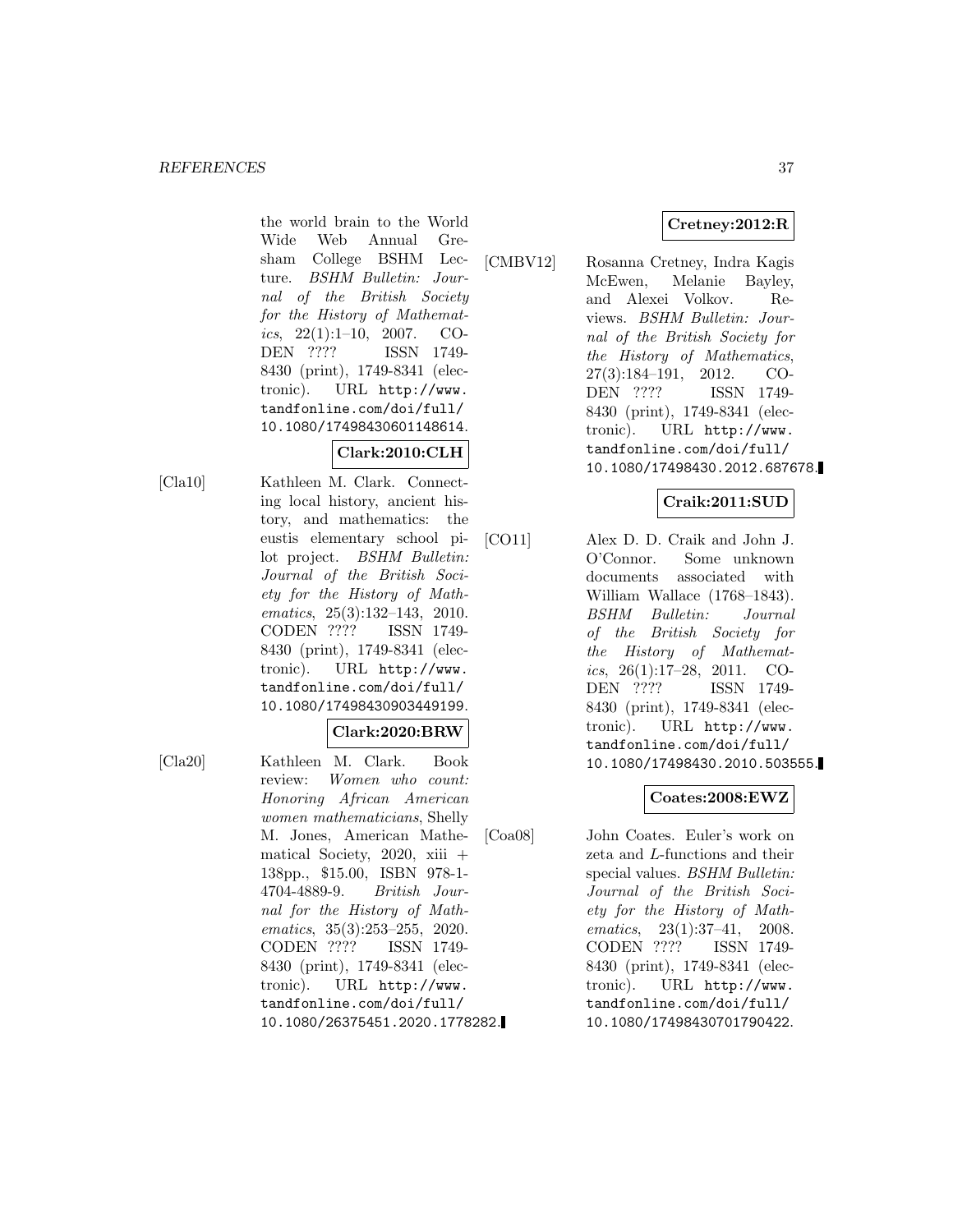## **Clark:2008:AAM**

[CR08] Kathleen Clark and Eleanor Robson. Ancient accounting in the modern mathematics classroom. BSHM Bulletin: Journal of the British Society for the History of Mathematics, 23(3):129–142, 2008. CODEN ???? ISSN 1749- 8430 (print), 1749-8341 (electronic). URL http://www. tandfonline.com/doi/full/ 10.1080/17498430802304008.

#### **Craik:2006:AMC**

[Cra06] Alex Craik. Arthur Mee's Children's encyclopedia revisited. BSHM Bulletin: Journal of the British Society for the History of Mathematics, 21(2):122–126, 2006. CO-DEN ???? ISSN 1749- 8430 (print), 1749-8341 (electronic). URL http://www. tandfonline.com/doi/full/ 10.1080/17498430600804449.

#### **Craik:2010:WWC**

[Cra10] Alex D. D. Craik. William Wallace's chorograph (1839): a rare mathematical instrument. BSHM Bulletin: Journal of the British Society for the History of Mathematics, 25(1):23–31, 2010. CO-DEN ???? ISSN 1749- 8430 (print), 1749-8341 (electronic). URL http://www. tandfonline.com/doi/full/ 10.1080/17498430903321158.

$$
\fbox{Craik:} {\bf 2012:} {\bf PLA} \quad \text{[C}
$$

[Cra12] Alex D. D. Craik. The pop-

ular lectures and addresses of William Thomson, Baron Kelvin of Largs (1824–1907). BSHM Bulletin: Journal of the British Society for the History of Mathematics,  $27(1):50-55$ ,  $2012$ . CO-DEN ???? ISSN 1749- 8430 (print), 1749-8341 (electronic). URL http://www. tandfonline.com/doi/full/ 10.1080/17498430.2012.619085.

## **Craik:2013:STK**

[Cra13] Alex D. D. Craik. In search of Thomas Knight: Part 2. BSHM Bulletin: Journal of the British Society for the History of Mathematics, 28(3):124–131, 2013. CO-DEN ???? ISSN 1749- 8430 (print), 1749-8341 (electronic). URL http://www. tandfonline.com/doi/full/ 10.1080/17498430.2013.783970.

# **Craik:2015:BKJ**

[Cra15] Alex D. D. Craik. A book for the king: John Geddy's Methodi sive compendii mathematici (1586). BSHM Bulletin: Journal of the British Society for the History of Mathematics, 30(2):113–130, 2015. CODEN ???? ISSN 1749- 8430 (print), 1749-8341 (electronic). URL http://www. tandfonline.com/doi/full/ 10.1080/17498430.2015.1004506.

#### **Crampin:2016:NSR**

[Cra16] Stephanie Crampin. A note on some recent mathematical histories/A curious history of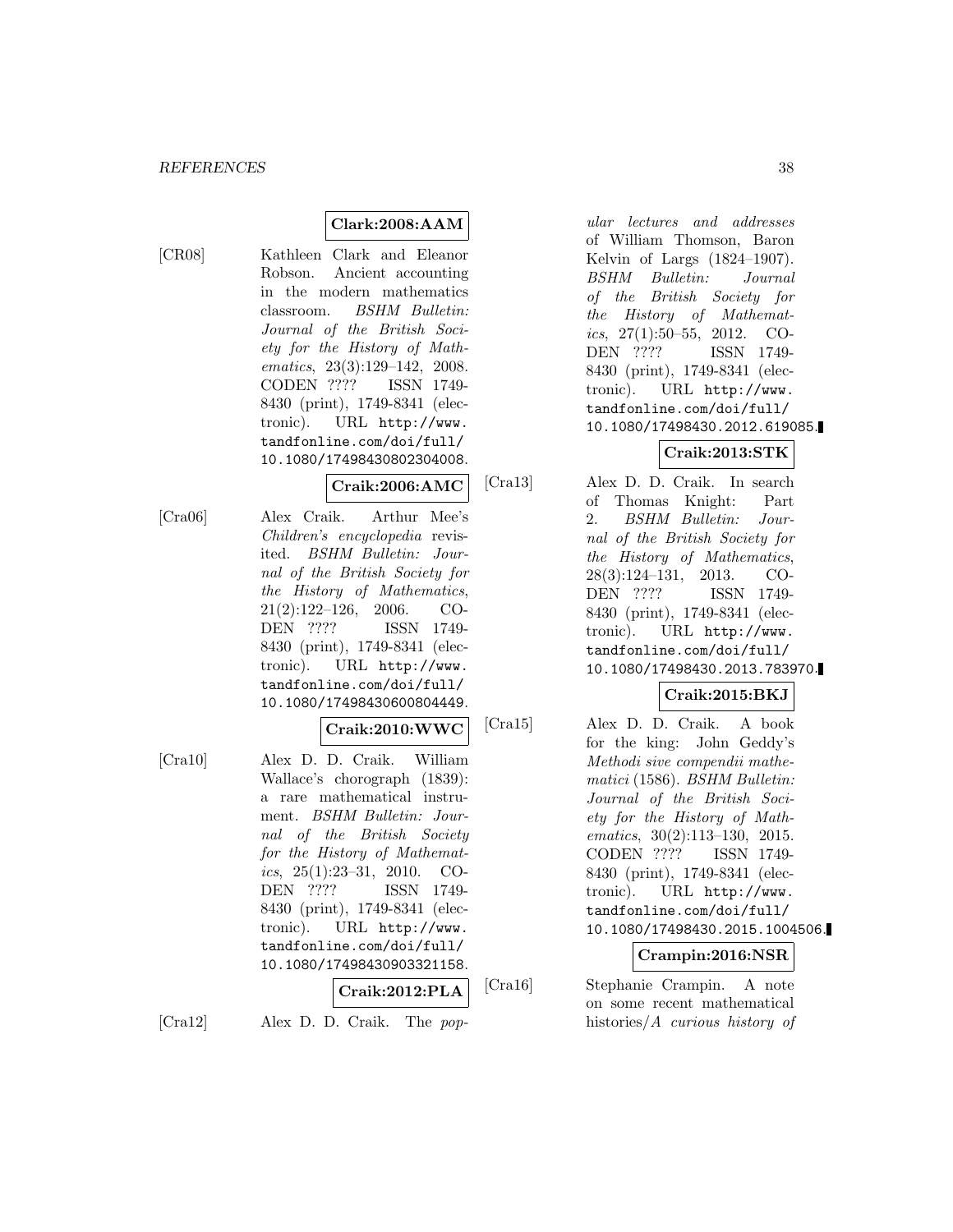mathematics, by Joel Levy/ The universe in zero words, by Dana Mackenzie/17 equations that changed the world, by Ian Stewart/Maths in 100 key breakthroughs, by Richard Elwes. BSHM Bulletin: Journal of the British Society for the History of Mathematics,  $31(1):83-86$ ,  $2016$ . CO-DEN ???? ISSN 1749- 8430 (print), 1749-8341 (electronic). URL http://www. tandfonline.com/doi/full/ 10.1080/17498430.2015.1080442.

### **Craik:2017:ESP**

[Cra17] Alex D. D. Craik. An early Scottish pamphlet on hydraulics and pneumatics: William Welwood's De aqua in altum per fistulas plumbeas facile exprimenda apologia demonstrativa (1582). BSHM Bulletin: Journal of the British Society for the History of Mathematics, 32 (2):113–124, 2017. CO-DEN ???? ISSN 1749- 8430 (print), 1749-8341 (electronic). URL http://www. tandfonline.com/doi/full/ 10.1080/17498430.2017.1278657.

#### **Craik:2020:GSN**

[Cra20a] Alex D. D. Craik. George Sinclair's neglected treatises: some influences and reactions. British Journal for the History of Mathematics, 35(1):43–51, 2020. CO-DEN ???? ISSN 1749- 8430 (print), 1749-8341 (electronic). URL http://www.

## tandfonline.com/doi/full/ 10.1080/26375451.2019.1673101.

#### **Craik:2020:HPH**

[Cra20b] Alex D. D. Craik. Henry Parr Hamilton (1794–1880) and analytical geometry at Cambridge. British Journal for the History of Mathematics, 35(2):162–170, 2020. CODEN ???? ISSN 1749- 8430 (print), 1749-8341 (electronic). URL http://www. tandfonline.com/doi/full/ 10.1080/26375451.2020.1735824.

# **Crilly:2015:BLM**

[Cri15] Tony Crilly. BSHM–LMS De Morgan Day. BSHM Bulletin: Journal of the British Society for the History of Mathematics, 30(3):253–255, 2015. CODEN ???? ISSN 1749- 8430 (print), 1749-8341 (electronic). URL http://www. tandfonline.com/doi/full/ 10.1080/17498430.2015.1055089.

### **Crilly:2016:BCM**

[Cri16] Tony Crilly. BSHM Christmas meeting Birmingham, 5 December 2015. BSHM Bulletin: Journal of the British Society for the History of Mathematics, 31(3):246–249, 2016. CODEN ???? ISSN 1749- 8430 (print), 1749-8341 (electronic). URL http://www. tandfonline.com/doi/full/ 10.1080/17498430.2016.1215858.

## **Crilly:2018:BRT**

[Cri18a] Tony Crilly. Book review: Ten great ideas about chance,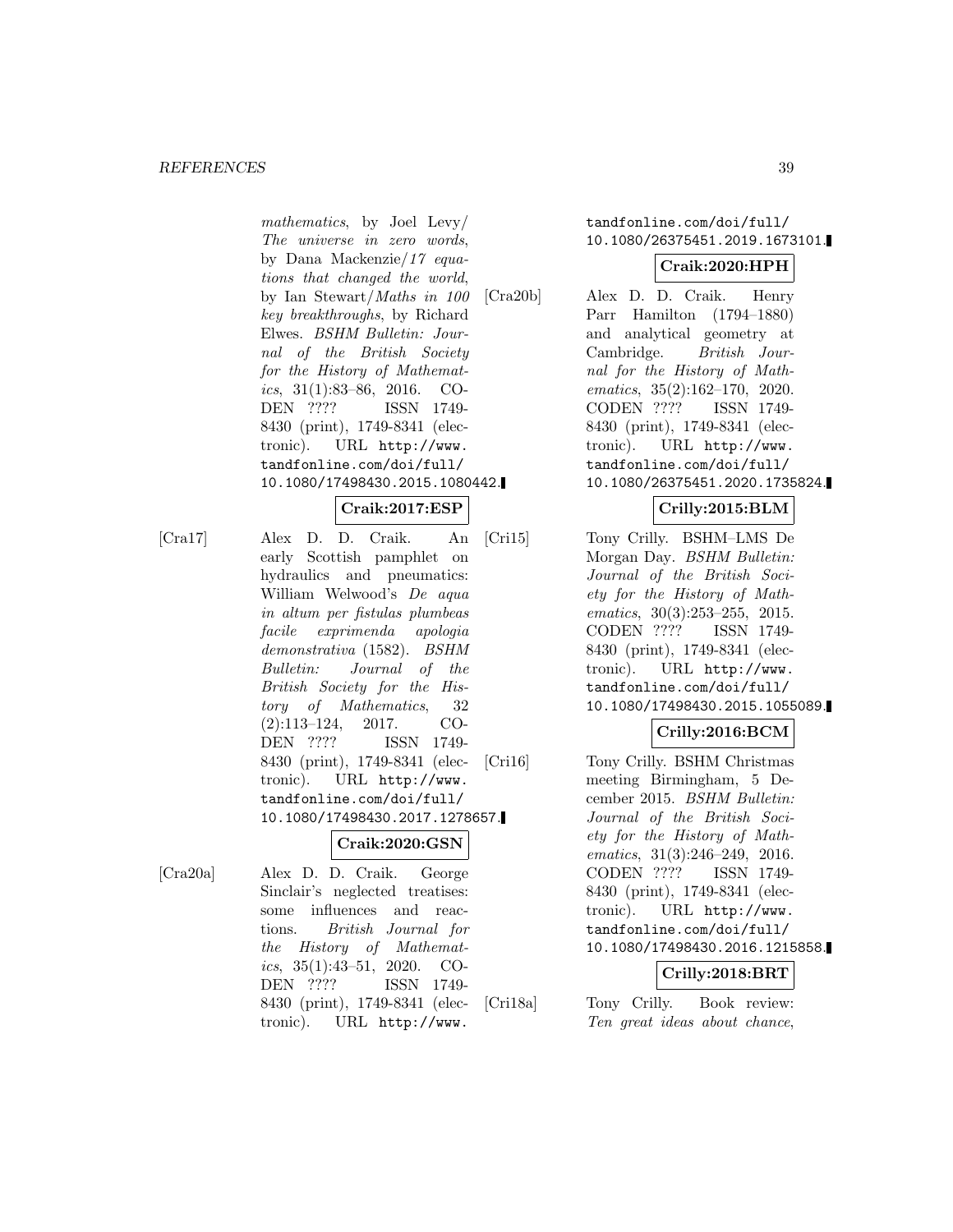by Persi Diaconis and Brian Skyrms. BSHM Bulletin: Journal of the British Society for the History of Mathematics, 33(3):197–199, 2018. CODEN ???? ISSN 1749- 8430 (print), 1749-8341 (electronic). URL http://www. tandfonline.com/doi/full/ 10.1080/17498430.2018.1478532.

# **Crilly:2018:WBP**

[Cri18b] Tony Crilly. What became of Paul Dirac's classmate? BSHM Bulletin: Journal of the British Society for the History of Mathematics, 33(3):179–188, 2018. CODEN ???? ISSN 1749- 8430 (print), 1749-8341 (electronic). URL http://www. tandfonline.com/doi/full/ 10.1080/17498430.2018.1518508.

### **Crilly:2020:BRP**

[Cri20a] Tony Crilly. Book review: Pythagoras' legacy, Marcel Danesi, Oxford University Press, 2020, 167 pp., £25, ISBN 978-0-19-885224- 7. British Journal for the History of Mathematics, 35 (3):246–247, 2020. CO-DEN ???? ISSN 1749- 8430 (print), 1749-8341 (electronic). URL http://www. tandfonline.com/doi/full/ 10.1080/26375451.2020.1765504.

**Crippa:2020:BUP**

[Cri20b] Davide Crippa. Beating untrodden paths: James Gregory and his Italian readers. British Journal for

the History of Mathematics, 35(1):25–42, 2020. CO-DEN ???? ISSN 1749- 8430 (print), 1749-8341 (electronic). URL http://www. tandfonline.com/doi/full/ 10.1080/26375451.2019.1701860.

## **Camunez-Ruiz:2019:JCS**

José Antonio Camúñez-Ruiz and María Dolores Pérez-Hidalgo. Juan Caramuel (1606–1682) and the Spanish version of the Passedix game. British Journal for the History of Mathematics, 34(3):143–154, 2019. CO-DEN ???? ISSN 1749- 8430 (print), 1749-8341 (electronic). URL http://www. tandfonline.com/doi/full/ 10.1080/26375451.2019.1630986.

## **Cuomo:2012:EAG**

[Cuo12] Serafina Cuomo. Exploring ancient Greek and Roman numeracy. BSHM Bulletin: Journal of the British Society for the History of Mathematics, 27(1):1–12, 2012. CO-DEN ???? ISSN 1749- 8430 (print), 1749-8341 (electronic). URL http://www. tandfonline.com/doi/full/ 10.1080/17498430.2012.618101.

#### **Dauben:2020:BRH**

[Dau20] Joseph W. Dauben. Book review: Heavenly numbers. Astronomy and authority in early imperial China, Christopher Cullen, Oxford University Press, 2017, 448pp,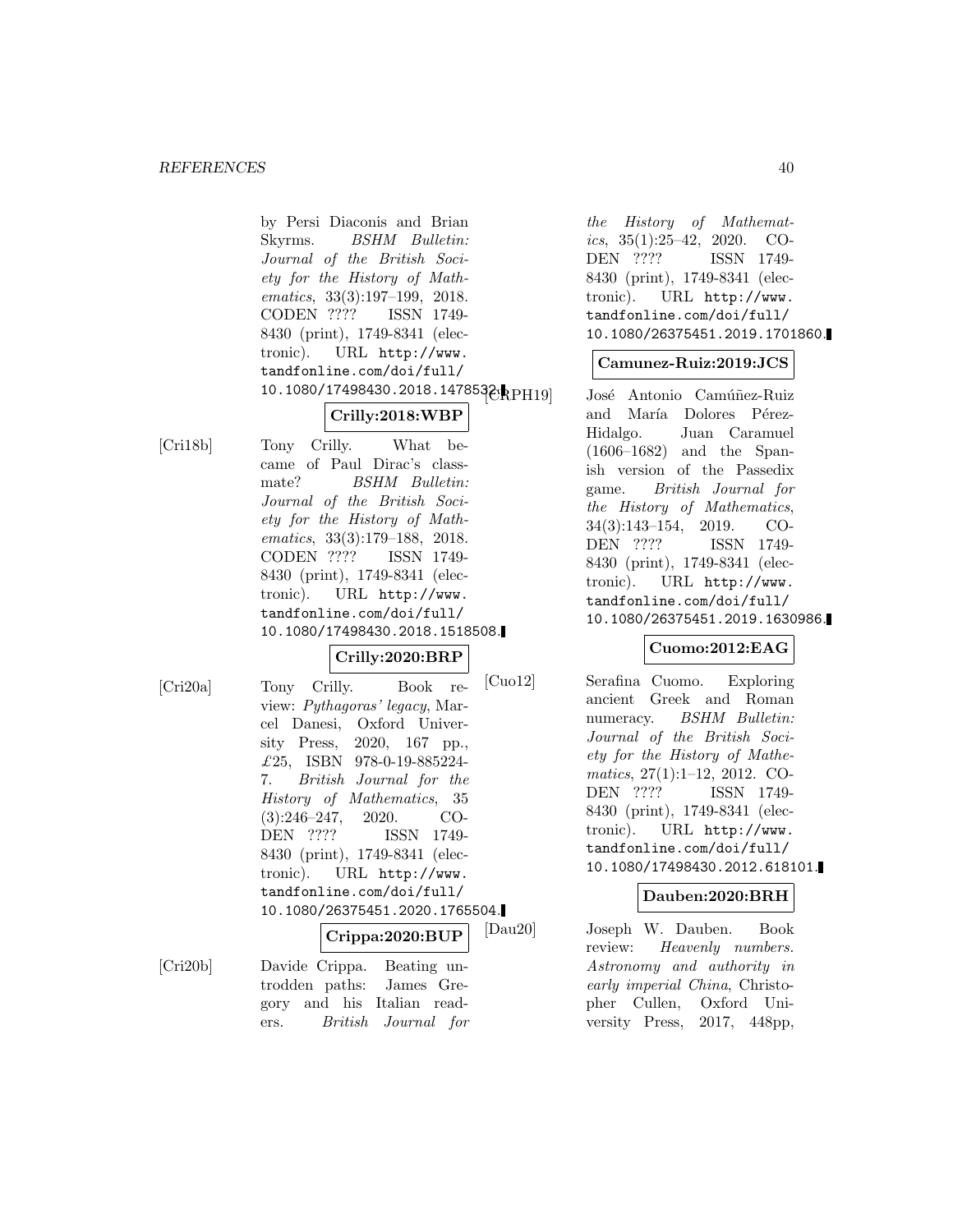£74, ISBN 978-0-1987-3311- 9. British Journal for the History of Mathematics, 35 (3):247–251, 2020. CO-DEN ???? ISSN 1749- 8430 (print), 1749-8341 (electronic). URL http://www. tandfonline.com/doi/full/ 10.1080/26375451.2020.1780837.

## **Davis:2017:MWC**

[Dav17] A. E. L. Davis. Mathematical women — creating historical resources. BSHM Bulletin: Journal of the British Society for the History of Mathematics, 32(3):254–256, 2017. CODEN ???? ISSN 1749- 8430 (print), 1749-8341 (electronic). URL http://www. tandfonline.com/doi/full/ 10.1080/17498430.2017.1318248.

## **Davis:2018:WMO**

[Dav18] A. E. L. Davis. Woman into mathematician: The opening of university mathematical education to women in the British Isles: a prosopographical note. BSHM Bulletin: Journal of the British Society for the History of Mathematics, 33(1):29–32, 2018. CODEN ???? ISSN 1749- 8430 (print), 1749-8341 (electronic). URL http://www. tandfonline.com/doi/full/ 10.1080/17498430.2017.1308126.

#### **Dawson:2018:BRG**

[Daw18] John W. Dawson, Jr. Book review: The Great Formal Machinery Works: Theories

of Deduction and Computation at the Origins of the Digital Age, by Jan Von Plato. BSHM Bulletin: Journal of the British Society for the History of Mathematics, 33(3):196–197, 2018. CO-DEN ???? ISSN 1749- 8430 (print), 1749-8341 (electronic). URL http://www. tandfonline.com/doi/full/ 10.1080/17498430.2018.1472471.

## **deBruycker:2009:AHC**

[dB09] Angelo de Bruycker. 'To the adornment and honour of the city': the mathematics course of the Flemish Jesuits in the seventeenth century. BSHM Bulletin: Journal of the British Society for the History of Mathematics, 24(3):135–146, 2009. CO-DEN ???? ISSN 1749- 8430 (print), 1749-8341 (electronic). URL http://www. tandfonline.com/doi/full/ 10.1080/17498430903045880.

## **Diniz:2021:DGJ**

[DB21] Marcio Alves Diniz and David Richard Bellhouse. David Gregory, John Arbuthnot and their roles in the early development of probability in Great Britain. British Journal for the History of Mathematics, 36(1):13–22, 2021. CODEN ???? ISSN 1749- 8430 (print), 1749-8341 (electronic). URL http://www. tandfonline.com/doi/full/ 10.1080/26375451.2020.1847505.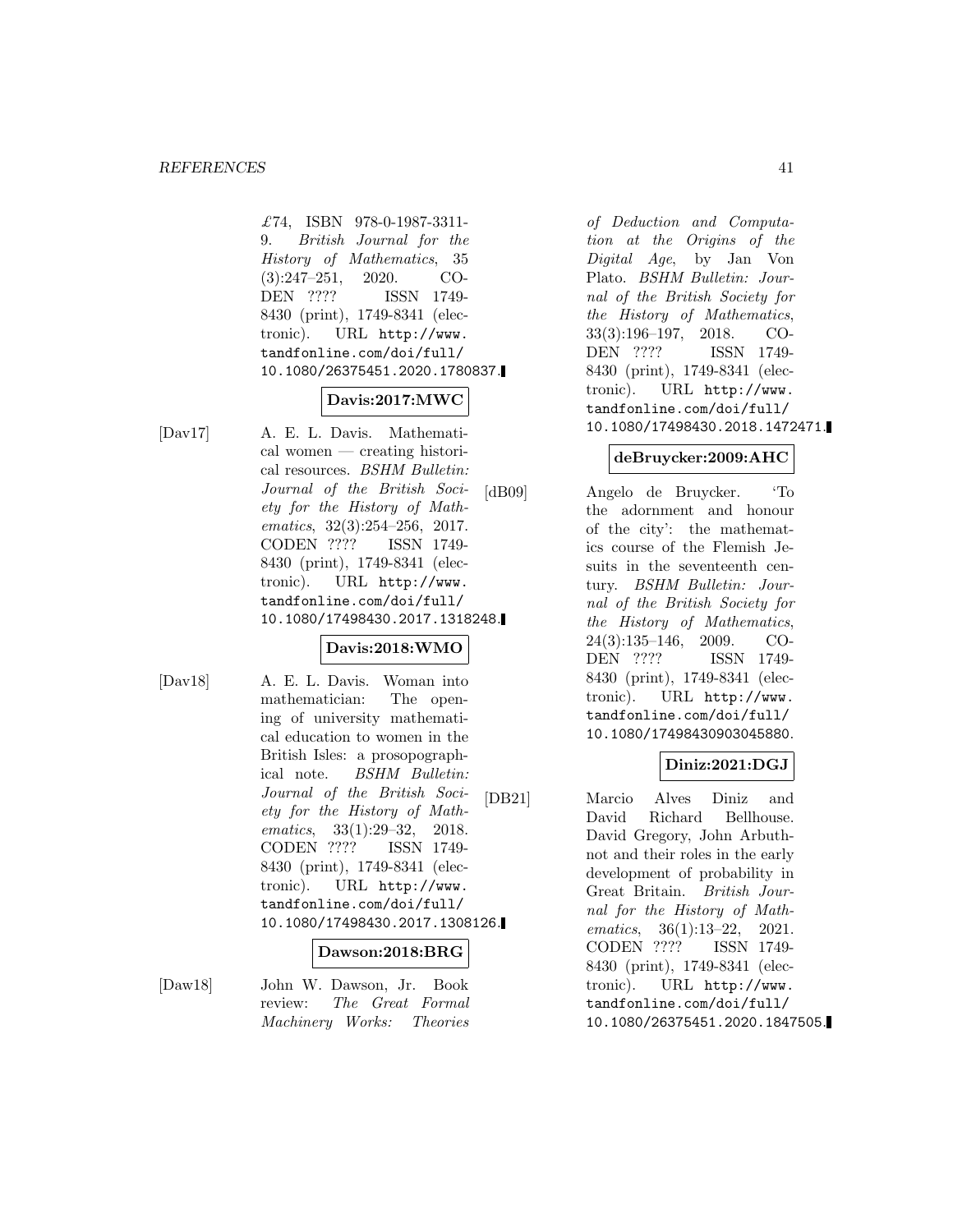## **Dean:2011:IPT**

[Dea11] Amanda Saxon Dean. An investigation of pedagogical techniques in Descartes' La géométrie. BSHM Bulletin: Journal of the British Society for the History of Mathematics, 26(3):167–177, 2011. CODEN ???? ISSN 1749- 8430 (print), 1749-8341 (electronic). URL http://www. tandfonline.com/doi/full/ 10.1080/17498430.2011.588586.

#### **Decesare:2011:WLP**

[Dec11] Richard Decesare. William Ludlam: portrait of an eighteenth-century mathematician. BSHM Bulletin: Journal of the British Society for the History of Mathematics, 26(2):105–117, 2011. CO-DEN ???? ISSN 1749- 8430 (print), 1749-8341 (electronic). URL http://www. tandfonline.com/doi/full/ 10.1080/17498430.2011.529043.<br>
[Den15]

# **DeCesare:2016:RPA**

[DeC16] Richard DeCesare. Robert Patterson: American 'revolutionary' mathematician. BSHM Bulletin: Journal of the British Society for the History of Mathematics, 31(1):31–46, 2016. CO-DEN ???? ISSN 1749- 8430 (print), 1749-8341 (electronic). URL http://www. tandfonline.com/doi/full/ 10.1080/17498430.2015.1035588.

## **Dejic:2014:HOS**

[Dej14] Mirko Dejić. How the old Slavs (Serbs) wrote numbers. BSHM Bulletin: Journal of the British Society for the History of Mathematics, 29(1):2–17, 2014. CO-DEN ???? ISSN 1749- 8430 (print), 1749-8341 (electronic). URL http://www. tandfonline.com/doi/full/ 10.1080/17498430.2013.805559.

#### **Denniss:2006:ATP**

[Den06] John Denniss. Arithmetical textbooks 1478 to 1886: a progression? BSHM Bulletin: Journal of the British Society for the History of Mathematics, 21(1):26–33, 2006. CODEN ???? ISSN 1749- 8430 (print), 1749-8341 (electronic). URL http://www. tandfonline.com/doi/full/ 10.1080/17498430600566550.

## **Denniss:2015:BRR**

John Denniss. Book review: Rewriting the history of school mathematics in North America 1607–1861: the central role of cyphering books, by Nerida Ellerton and M. A. (Ken) Clements. BSHM Bulletin: Journal of the British Society for the History of Mathematics, 30(1):82–83, 2015. CODEN ???? ISSN 1749- 8430 (print), 1749-8341 (electronic). URL http://www. tandfonline.com/doi/full/ 10.1080/17498430.2014.919434.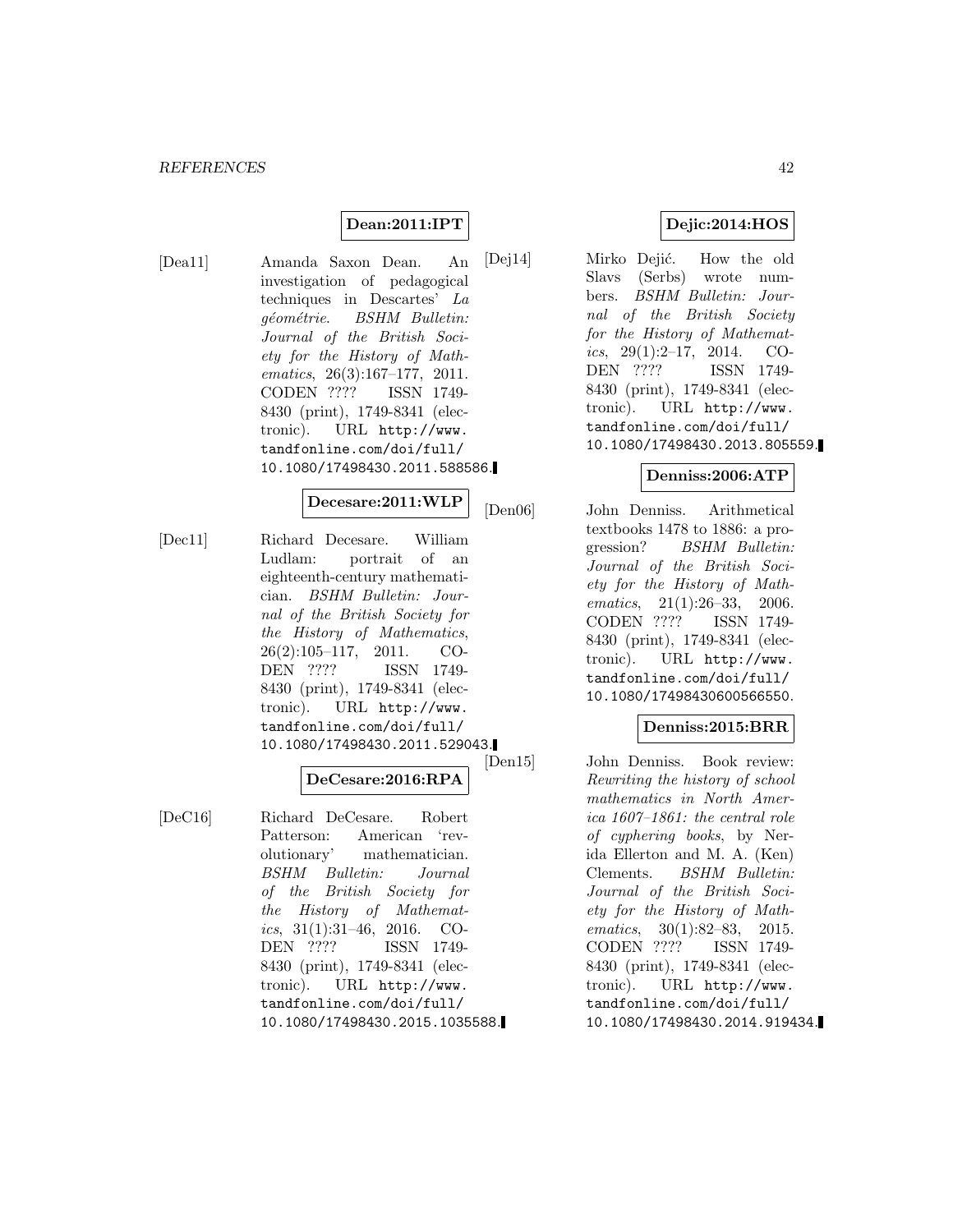#### **Dewar:2017:WMC**

[Dew17] Jacqueline M. Dewar. Women and mathematics: a course and a scholarly investigation. BSHM Bulletin: Journal of the British Society for the History of Mathematics, 32(3):246–253, 2017. CO-DEN ???? ISSN 1749- 8430 (print), 1749-8341 (electronic). URL http://www. tandfonline.com/doi/full/ 10.1080/17498430.2017.1319160.

## **Domingues:2014:RJA**

[Dom14] João Caramalho Domingues. The repercussion of José Anastácio da Cunha in Britain and USA in the nineteenth century. BSHM Bulletin: Journal of the British Society for the History of Mathematics, 29(1):32–50, 2014. CODEN ???? ISSN 1749- 8430 (print), 1749-8341 (electronic). URL http://www. tandfonline.com/doi/full/ 10.1080/17498430.2013.802111LMSS22

#### **Drucker:2016:LE**

[Dru16] Thomas Drucker. Letter to the editor. BSHM Bulletin: Journal of the British Society for the History of Mathematics, 31(1):87, 2016. CO-DEN ???? ISSN 1749- 8430 (print), 1749-8341 (electronic). URL http://www. tandfonline.com/doi/full/ 10.1080/17498430.2016.1125708. **Edwards:2006:ECV**

[Edw06] A. W. F. Edwards. An

eleventh-century Venn diagram. BSHM Bulletin: Journal of the British Society for the History of Mathematics, 21(2):119–121, 2006. CO-DEN ???? ISSN 1749- 8430 (print), 1749-8341 (electronic). URL http://www. tandfonline.com/doi/full/ 10.1080/17498430600804407.

# **Eminger:2012:VUS**

[Emi12] Stefanie Eminger. Viribus unitis! shall be our watchword: the first International Congress of Mathematicians, held 9–11 August 1897 in Zurich. BSHM Bulletin: Journal of the British Society for the History of Mathematics, 27(3):155–168, 2012. CO-DEN ???? ISSN 1749- 8430 (print), 1749-8341 (electronic). URL http://www. tandfonline.com/doi/full/ 10.1080/17498430.2012.687496.

#### **Enflo:2022:HSS**

P. H. Enflo, M. S. Moslehian, and J. B Seoane-Sepúlveda. A history of solving some famous problems in mathematical analysis. British Journal for the History of Mathematics, 37(1):64–80, 2022. CODEN ???? ISSN 1749- 8430 (print), 1749-8341 (electronic). URL http://www. tandfonline.com/doi/full/ 10.1080/26375451.2022.2037358.

## **Fadlelmula:2015:PST**

[Fad15] Fatma Kayan Fadlelmula. Preservice teachers' point of views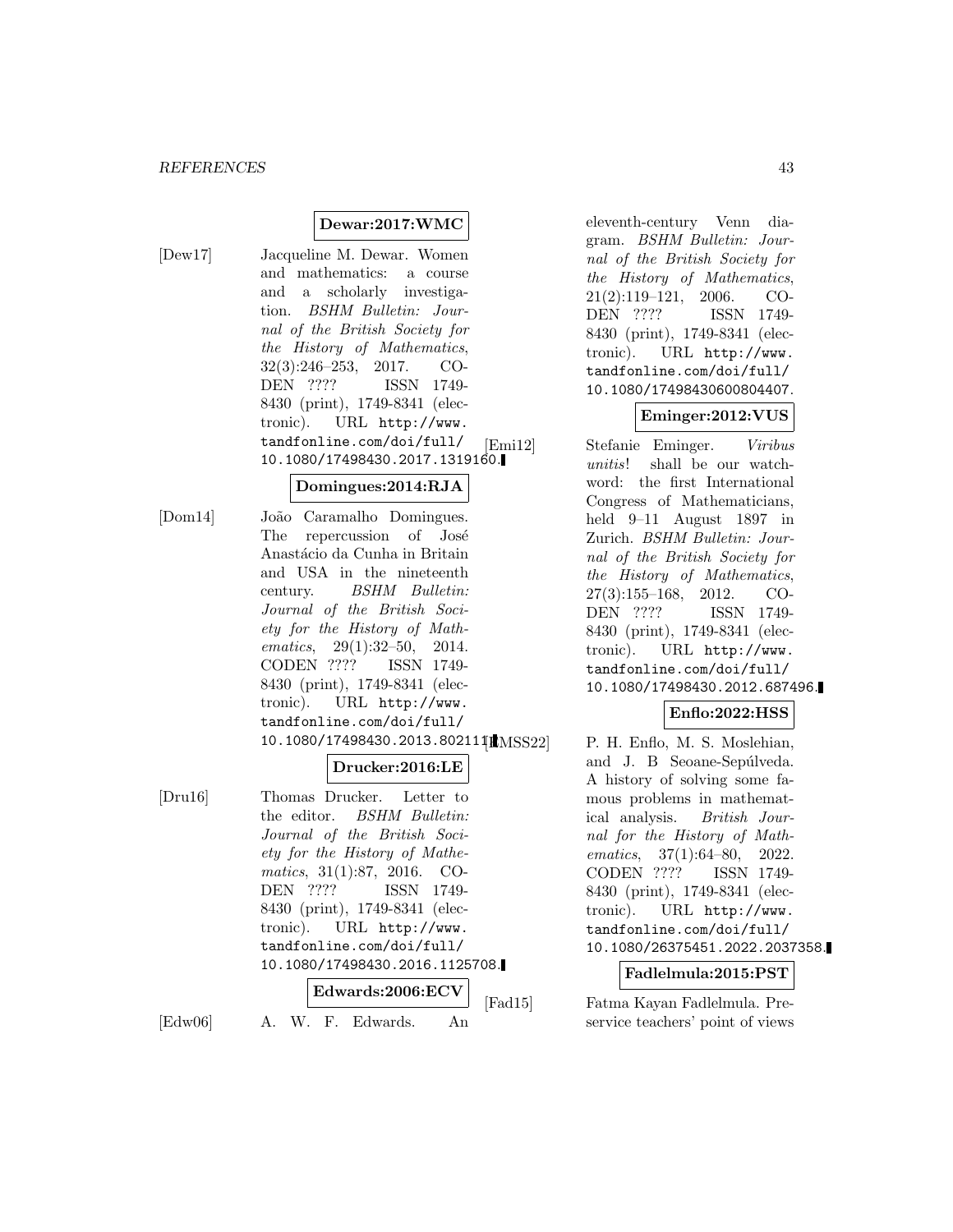about learning history of mathematics: a case study in Turkey. BSHM Bulletin: Journal of the British Society for the History of Mathematics, 30(3):243–252, 2015. CO-DEN ???? ISSN 1749- 8430 (print), 1749-8341 (electronic). URL http://www. tandfonline.com/doi/full/ 10.1080/17498430.2015.1035585.

## **Fairbairn:2017:LJM**

[Fai17] Ben Fairbairn. Louis Joel Mordell's time in London. BSHM Bulletin: Journal of the British Society for the History of Mathematics, 32 (2):160–169, 2017. CO-DEN ???? ISSN 1749- 8430 (print), 1749-8341 (electronic). URL http://www. tandfonline.com/doi/full/ 10.1080/17498430.2016.1233692.

## **Falconer:2018:BM**

[Fal18] Isobel Falconer. BSHM meetings. BSHM Bulletin: Journal of the British Society for the History of Mathematics,  $33(1):67-68$ ,  $2018$ . CO-DEN ???? ISSN 1749- 8430 (print), 1749-8341 (electronic). URL http://www. tandfonline.com/doi/full/ 10.1080/17498430.2017.1325298.

#### **Falconer:2020:E**

[Fal20a] Isobel Falconer. Editorial. British Journal for the History of Mathematics,  $35(1):1-2$ ,  $2020$ . CO-DEN ???? ISSN 1749- 8430 (print), 1749-8341 (electronic). URL http://www. tandfonline.com/doi/full/ 10.1080/26375451.2020.1702651.

# **Falconer:2020:PAA**

[Fal20b] Isobel Falconer. Professor Alexander (Alex) D. D. Craik: 1938–2019. British Journal for the History of Mathematics, 35(2):178–179, 2020. CO-DEN ???? ISSN 1749- 8430 (print), 1749-8341 (electronic). URL http://www. tandfonline.com/doi/full/ 10.1080/26375451.2020.1745493.

## **Falconer:2020:BMN**

[FC20] Isobel Falconer and (BSHM Meeting Coordinator:). BSHM meeting news. British Journal for the History of Mathematics, 35(1):94–104, 2020. CODEN ???? ISSN 1749- 8430 (print), 1749-8341 (electronic). URL http://www. tandfonline.com/doi/full/ 10.1080/26375451.2020.1702670.

# **Feather:2018:BRC**

[Fea18] Felix Feather. Book review: The Calculus Story: A Mathematical Adventure, by David Acheson. BSHM Bulletin: Journal of the British Society for the History of Mathematics, 33(3):192–194, 2018. CODEN ???? ISSN 1749- 8430 (print), 1749-8341 (electronic). URL http://www. tandfonline.com/doi/full/ 10.1080/17498430.2018.1472472.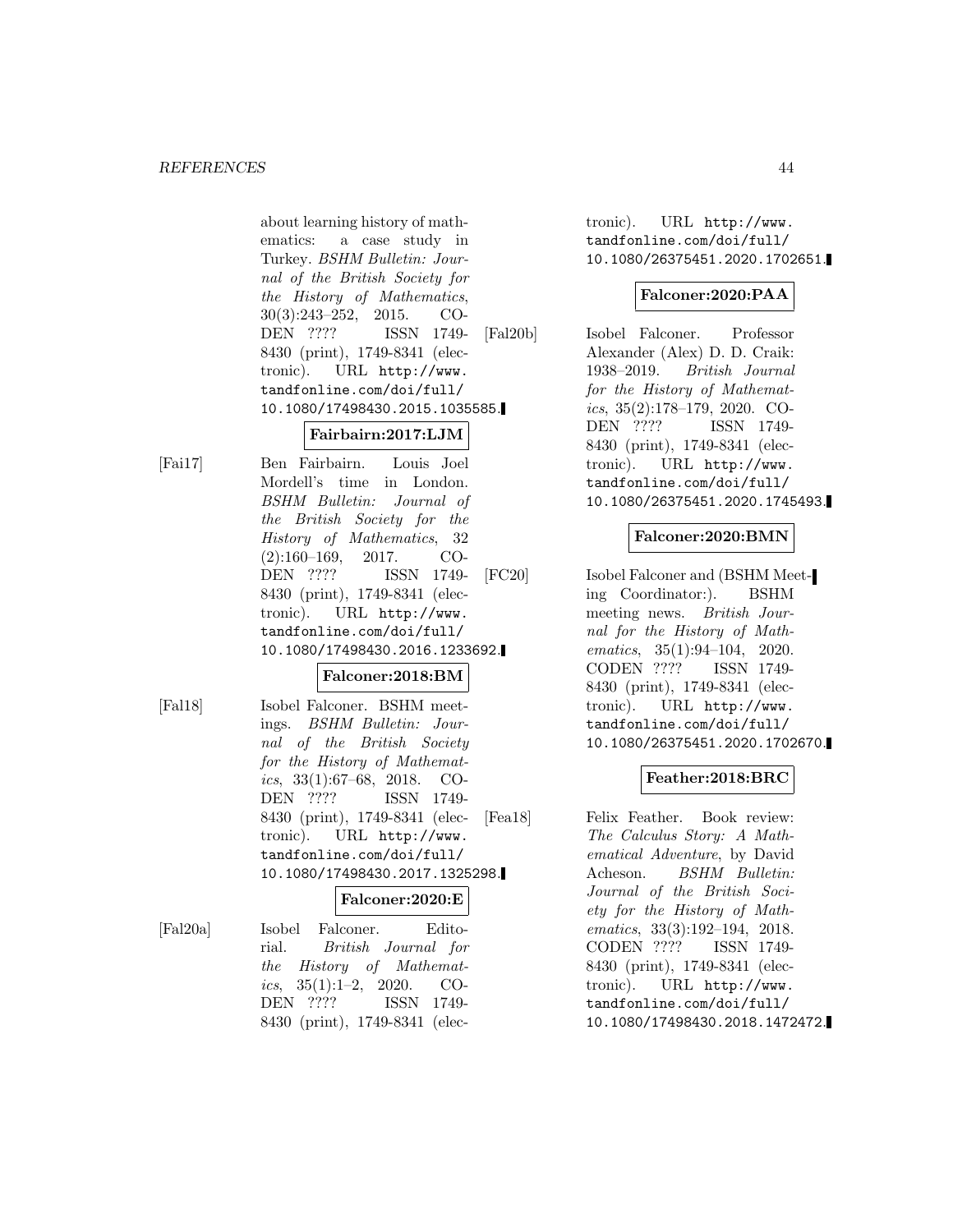## **Findlay:2019:BRD**

[Fin19] Matthew Findlay. Book review: David Aubin, L'Élite sous la mitraille: les normaliens, les mathématiques et la Grande Guerre, 1900–1925, Editions Rue d'Ulm, 2018, ´ 374 pp., 25 EUR, ISBN 978- 2-7288-0603-4. British Journal for the History of Mathematics, 34(3):197–199, 2019. CODEN ???? ISSN 1749- 8430 (print), 1749-8341 (electronic). URL http://www. tandfonline.com/doi/full/ 10.1080/26375451.2019.1617583.

## **Flood:2006:MVI**

[Flo06] Raymond Flood. Mathematics in Victorian Ireland. BSHM Bulletin: Journal of the British Society for the History of Mathematics, 21 (3):200–211, 2006. CO-DEN ???? ISSN 1749- 8430 (print), 1749-8341 (electronic). URL http://www. tandfonline.com/doi/full/ 10.1080/17498430600964433.

## **Flood:2013:JCM**

[Flo13] Raymond Flood. James Clerk Maxwell (BSHM–Gresham Lecture 2012). BSHM Bulletin: Journal of the British Society for the History of Mathematics, 28(2):84–96, 2013. CODEN ???? ISSN 1749- 8430 (print), 1749-8341 (electronic). URL http://www. tandfonline.com/doi/full/ 10.1080/17498430.2013.755073.

## **Flood:2016:BGC**

[Flo16] Raymond Flood. BSHM/ Gresham College meeting: Women in mathematics: A celebration of the bicentenary of Ada Lovelace Gresham College, London, 29 October 2015. BSHM Bulletin: Journal of the British Society for the History of Mathematics, 31(3):245–246, 2016. CODEN ???? ISSN 1749- 8430 (print), 1749-8341 (electronic). URL http://www. tandfonline.com/doi/full/ 10.1080/17498430.2016.1215857.

## **Fischer:2014:NRN**

[FR14] Joachim Fischer and Bärbel Ruess. Napier revisited, or a new look at the computation of his logarithms. BSHM Bulletin: Journal of the British Society for the History of Mathematics, 29 (3):167–183, 2014. CO-DEN ???? ISSN 1749- 8430 (print), 1749-8341 (electronic). URL http://www. tandfonline.com/doi/full/ 10.1080/17498430.2014.919746.

# **Frejd:2013:OAT**

[Fre13] Peter Frejd. Old algebra textbooks: a resource for modern teaching. BSHM Bulletin: Journal of the British Society for the History of Mathematics, 28(1):25–36, 2013. CODEN ???? ISSN 1749- 8430 (print), 1749-8341 (electronic). URL http://www.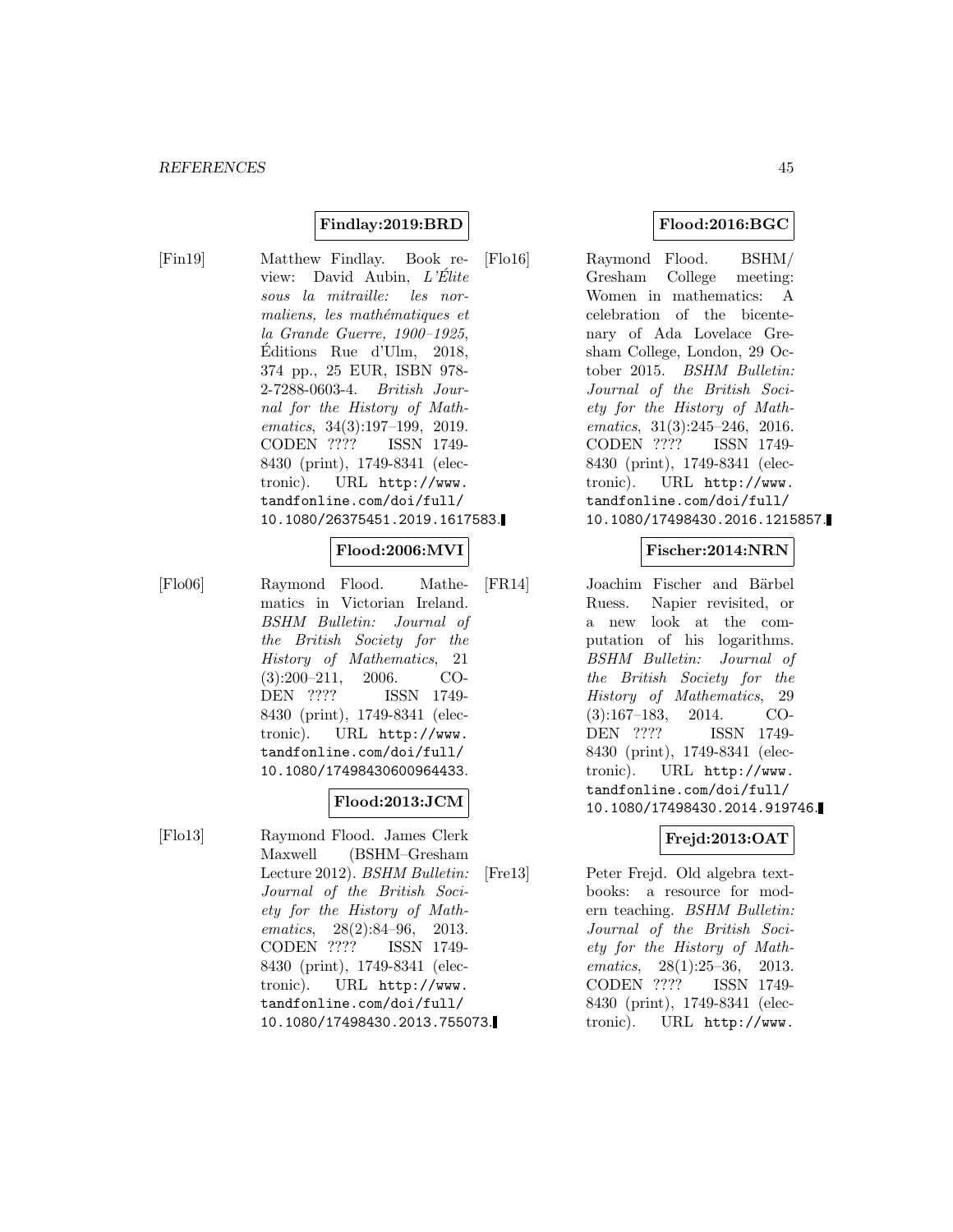tandfonline.com/doi/full/ 10.1080/17498430.2012.676963.

#### **Friedman:2016:TBG**

[Fri16] Michael Friedman. Two beginnings of geometry and folding: Hermann Wiener and Sundara Row. BSHM Bulletin: Journal of the British Society for the History of Mathematics, 31(1):52–68, 2016. CODEN ???? ISSN 1749- 8430 (print), 1749-8341 (electronic). URL http://www. tandfonline.com/doi/full/ 10.1080/17498430.2015.1045700.

#### **Friedman:2019:MFD**

[Fri19] Michael Friedman. Mathematical formalization and diagrammatic reasoning: the case study of the braid group between 1925 and 1950. British Journal for the History of Mathematics, 34(1):43–59, 2019. CODEN ???? ISSN 2637-5494. URL http://www. tandfonline.com/doi/full/ 10.1080/17498430.2018.1533298.

#### **Froggatt:2015:CCJ**

[Fro15] Terry Froggatt. Counting and calculation, a journey through practical mathematics. BSHM Bulletin: Journal of the British Society for the History of Mathematics,  $30(1):75-77$ ,  $2015$ . CO-DEN ???? ISSN 1749- 8430 (print), 1749-8341 (electronic). URL http://www. tandfonline.com/doi/full/ 10.1080/17498430.2014.942819.

## **Gage:2017:UAN**

[Gag17] Joseph Gage. Undergraduate algebra in nineteenth-century Oxford. BSHM Bulletin: Journal of the British Society for the History of Mathematics, 32(2):149–159, 2017. CO-DEN ???? ISSN 1749- 8430 (print), 1749-8341 (electronic). URL http://www. tandfonline.com/doi/full/ 10.1080/17498430.2016.1244630.

### **Gaull:2010:TSB**

Marilyn Gaull. From Tristram Shandy to Bertrand Russell: fiction and mathematics. BSHM Bulletin: Journal of the British Society for the History of Mathematics,  $25(2):81-91$ ,  $2010$ . CO-DEN ???? ISSN 1749- 8430 (print), 1749-8341 (electronic). URL http://www. tandfonline.com/doi/full/ 10.1080/17498431003659851.

## **Grabiner:2011:R**

[GDR<sup>+</sup>11] Judith V. Grabiner, Thomas L. Drucker, David E. Rowe, Jean-Guy Prévost, Laurent Mazliak, and Jeffrey A. Oaks. Reviews. BSHM Bulletin: Journal of the British Society for the History of Mathematics, 26(1):58-70, 2011. CODEN ???? ISSN 1749- 8430 (print), 1749-8341 (electronic). URL http://www. tandfonline.com/doi/full/ 10.1080/17498430.2011.530165.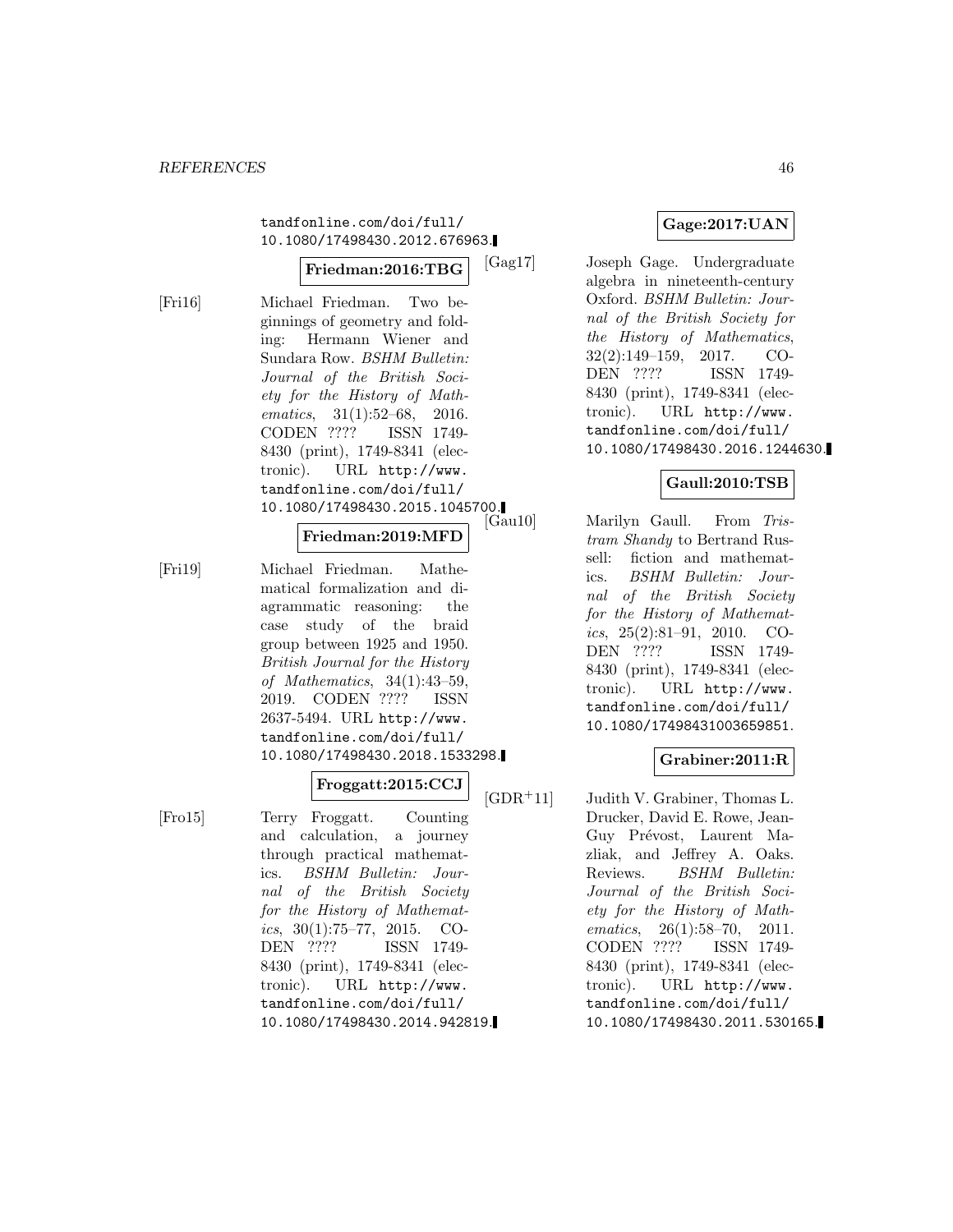#### **Grattan-Guinness:2014:AWS**

[GG14a] I. Grattan-Guinness. Addendum on Wussing and Scriba [MR3169973]. BSHM Bulletin: Journal of the British Society for the History of Mathematics, 29(3):222, 2014. CO-DEN ???? ISSN 1749- 8430 (print), 1749-8341 (electronic). URL http://www. tandfonline.com/doi/full/  $10.1080/17498430.2014.945067.$ 

#### **Grattan-Guinness:2014:HWC**

[GG14b] Ivor Grattan-Guinness. Hans Wussing and Christoph Scriba: an appreciation. BSHM Bulletin: Journal of the British Society for the History of Mathematics, 29(1): 60–67, 2014. CODEN ???? ISSN 1749-8430 (print), 1749- 8341 (electronic). URL http:/ /www.tandfonline.com/doi/ full/10.1080/17498430.2013. 845810.

#### **Gow:2006:LWE**

[Gow06a] Rod Gow. Letters of William Emerson and Francis Holliday to the publisher, John Nourse. BSHM Bulletin: Journal of the British Society for the History of Mathematics, 21(1):40–50, 2006. CODEN ???? ISSN 1749- 8430 (print), 1749-8341 (electronic). URL http://www. tandfonline.com/doi/full/ 10.1080/17498430600566626.

#### **Gow:2006:LWG**

[Gow06b] Rod Gow. Life and work

of George Salmon (1819– 1904). BSHM Bulletin: Journal of the British Society for the History of Mathematics, 21(3):212–218, 2006. CO-DEN ???? ISSN 1749- 8430 (print), 1749-8341 (electronic). URL http://www. tandfonline.com/doi/full/ 10.1080/17498430600964474.

## **Gray:2006:OTC**

Jeremy Gray. Overstating their case? Reflections on British mathematics in the nineteenth century. BSHM Bulletin: Journal of the British Society for the History of Mathematics, 21(3):178–185, 2006. CODEN ???? ISSN 1749- 8430 (print), 1749-8341 (electronic). URL http://www. tandfonline.com/doi/full/ 10.1080/17498430600964391.

#### **Grabiner:2007:WSH**

[Gra07] Judith V. Grabiner. Why should historical truth matter to mathematicians? Dispelling myths while promoting maths. BSHM Bulletin: Journal of the British Society for the History of Mathematics, 22(2):78–91, 2007. CODEN ???? ISSN 1749- 8430 (print), 1749-8341 (electronic). URL http://www. tandfonline.com/doi/full/ 10.1080/17498430701339584.

## **Gray:2008:SLE**

[Gra08] Jeremy Gray. A short life of Euler. BSHM Bulletin: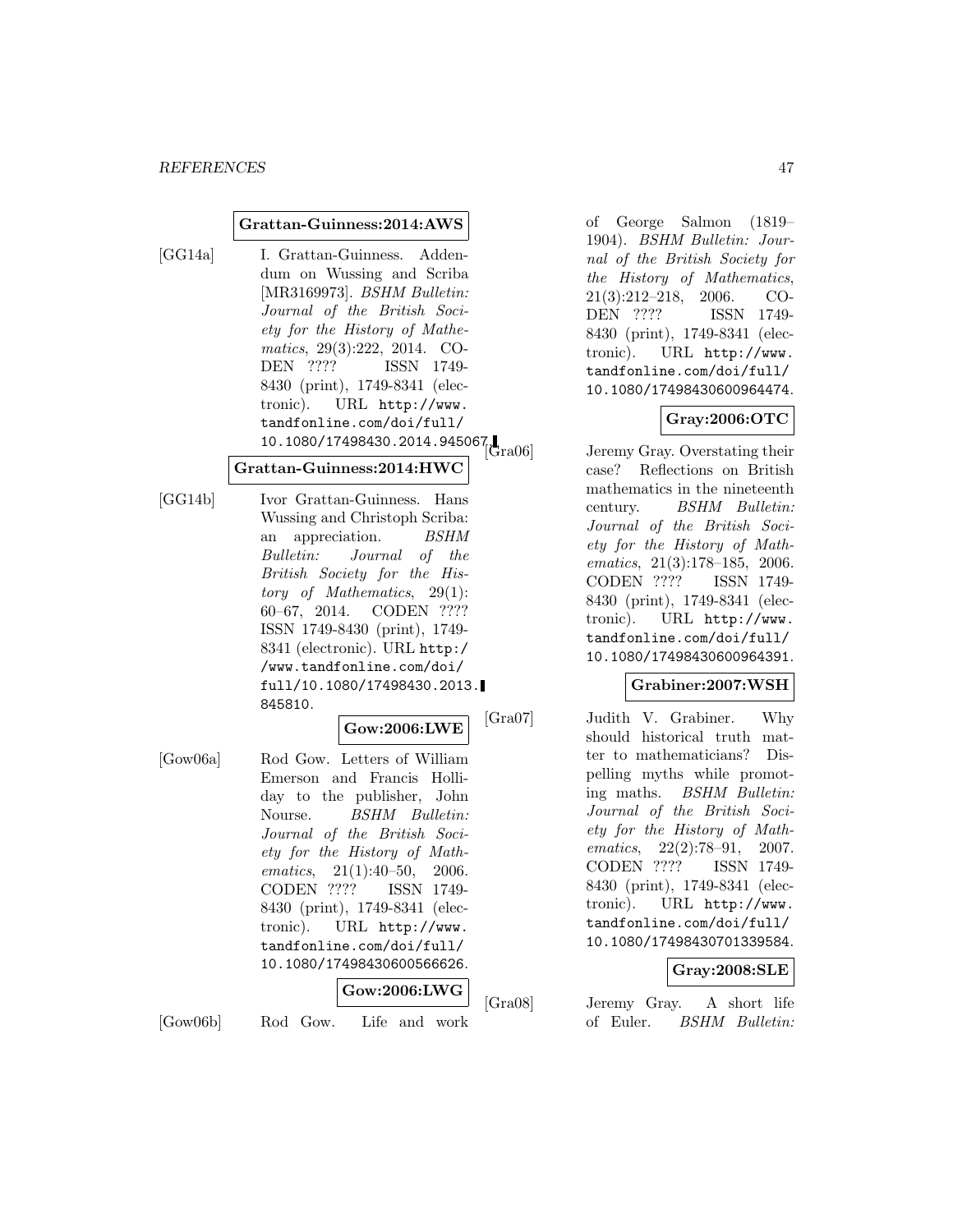#### *REFERENCES* 48

Journal of the British Society for the History of Mathematics, 23(1):1–12, 2008. CO-DEN ???? ISSN 1749- 8430 (print), 1749-8341 (electronic). URL http://www. tandfonline.com/doi/full/ 10.1080/17498430701790398.

## **Gray:2009:DSC**

[Gra09] Shirley B. Gray. A detective story continued. BSHM Bulletin: Journal of the British Society for the History of Mathematics, 24 (3):180–184, 2009. CO-DEN ???? ISSN 1749- 8430 (print), 1749-8341 (electronic). URL http://www. tandfonline.com/doi/full/ 10.1080/17498430903018598.

#### **Gray:2020:DGS**

[Gra20] Jeremy Gray. Descriptive geometry, the spread of a polytechnic art: the legacy of Gaspard Monge. British Journal for the History of Mathematics, 35(1):85–87, 2020. CODEN ???? ISSN 1749- 8430 (print), 1749-8341 (electronic). URL http://www. tandfonline.com/doi/full/ 10.1080/26375451.2019.1678821.

#### **Goulding:2017:MTH**

[GSttmoJS17] Robert Goulding, Matthias Schemmel, and Dedicated to the memory of Jacqueline Stedall. The manuscripts of Thomas Harriot (1560– 1621). BSHM Bulletin: Journal of the British Society for the History of Mathematics, 32(1):17–19, 2017. CO-DEN ???? ISSN 1749- 8430 (print), 1749-8341 (electronic). URL http://www. tandfonline.com/doi/full/ 10.1080/17498430.2017.1260792.

## **Guicciardini:2018:APH**

[Gui18] Niccolò Guicciardini. Un altro presente: on the historical interpretation of mathematical texts. BSHM Bulletin: Journal of the British Society for the History of Mathematics, 33(3):148–165, 2018. CODEN ???? ISSN 1749- 8430 (print), 1749-8341 (electronic). URL http://www. tandfonline.com/doi/full/ 10.1080/17498430.2018.1518844.

# **Haffner:2019:MLI**

[Haf19] Emmylou Haffner. From modules to lattices: Insight into the genesis of Dedekind's Dualgruppen. British Journal for the History of Mathematics, 34(1):23–42, 2019. CO-<br>DEN ???? ISSN 2637-ISSN 2637-5494. URL http://www. tandfonline.com/doi/full/ 10.1080/17498430.2018.1555928.

#### **Hartveit:2009:HFG**

[Har09] Marit Hartveit. How Flora got her cap: the higher education of women in Edinburgh. BSHM Bulletin: Journal of the British Society for the History of Mathematics, 24(3):147–158, 2009. CO-DEN ???? ISSN 1749- 8430 (print), 1749-8341 (elec-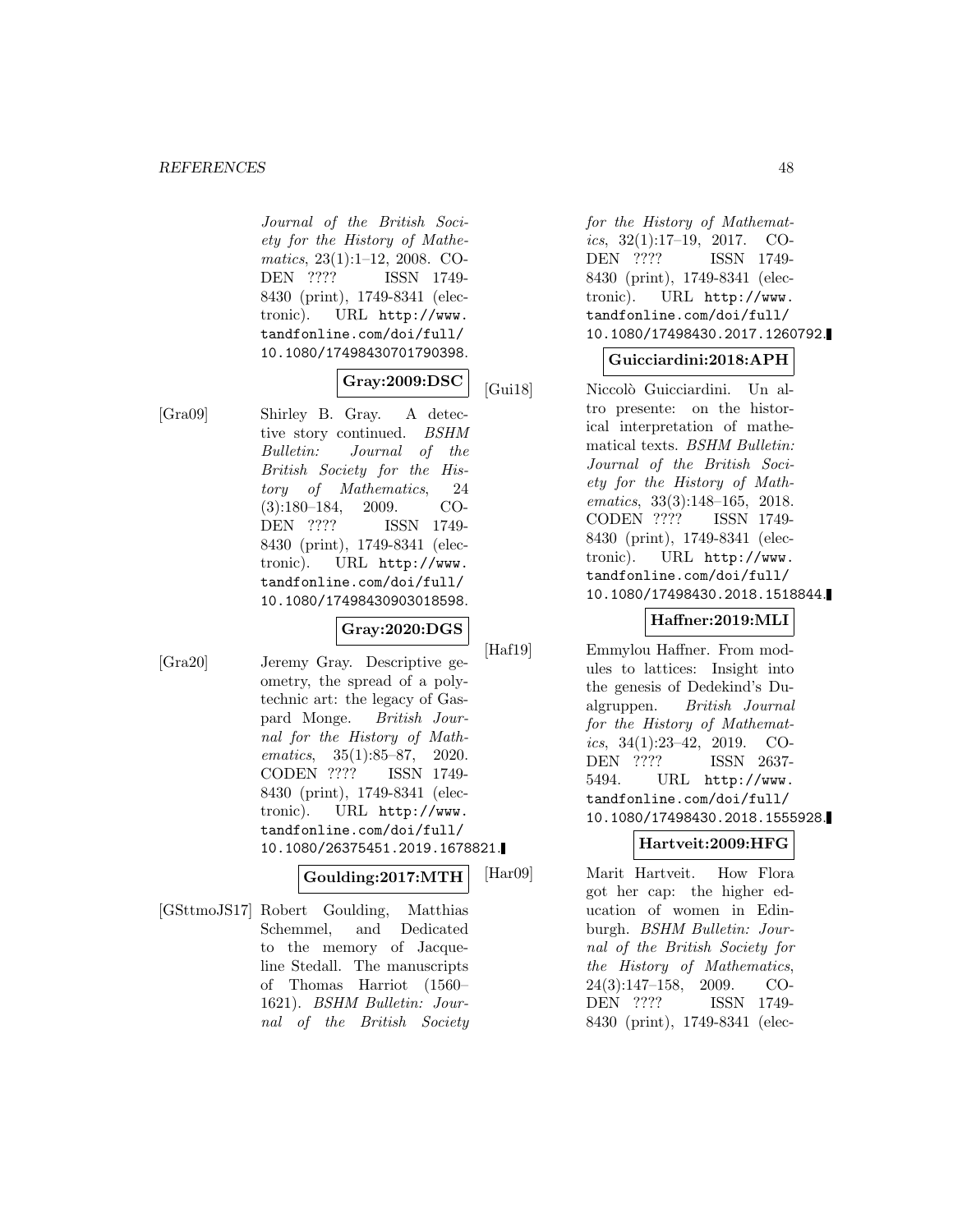tronic). URL http://www. tandfonline.com/doi/full/ 10.1080/17498430903008391.

### **Harper:2016:DCR**

[Har16] J. F. Harper. Defining continuity of real functions of real variables. BSHM Bulletin: Journal of the British Society for the History of Mathematics, 31(3):189–204, 2016. CODEN ???? ISSN 1749- 8430 (print), 1749-8341 (electronic). URL http://www. tandfonline.com/doi/full/ 10.1080/17498430.2015.1116053.

## **Hart:2021:E**

[Har21] Sarah Hart. Editorial. British Journal for the History of Mathematics, 36(2):65–66, 2021. CODEN ???? ISSN 1749-8430 (print), 1749-8341 (electronic). URL http:/ /www.tandfonline.com/doi/ full/10.1080/26375451.2021. 1906536.

# **Heefer:2019:VCM**

[Hee19] Albrecht Heefer. Visual culture and mathematics in the early modern period. British Journal for the History of Mathematics, 34(3):194–195, 2019. CODEN ???? ISSN 1749- 8430 (print), 1749-8341 (electronic). URL http://www. tandfonline.com/doi/full/ 10.1080/26375451.2019.1653066.

#### **Hollings:2012:MAF**

[HG12] Christopher Hollings and Judith V. Grabiner. Michèle Audin, Fatou, Julia, Montel:

the Great Prize of mathematical sciences of 1918, and beyond. BSHM Bulletin: Journal of the British Society for the History of Mathematics, 27(2):127–130, 2012. CO-DEN ???? ISSN 1749- 8430 (print), 1749-8341 (electronic). URL http://www. tandfonline.com/doi/full/ 10.1080/17498430.2012.658539.

# **Higgitt:2019:BRE**

[Hig19] Rebekah Higgitt. Book review: Elizabethanne Boran and Mordechai Feingold (eds), Reading Newton in early modern Europe. British Journal for the History of Mathematics, 34(1):64–66, 2019. CODEN ???? ISSN 2637- 5494. URL http://www. tandfonline.com/doi/full/ 10.1080/17498430.2018.1542196.

# **Hildyard:2014:JPM**

[Hil14] Daisy Hildyard. John Pell's mathematical papers and the Royal Society's English Atlas, 1678–82. BSHM Bulletin: Journal of the British Society for the History of Mathematics, 29(1):18–31, 2014. CODEN ???? ISSN 1749- 8430 (print), 1749-8341 (electronic). URL http://www. tandfonline.com/doi/full/ 10.1080/17498430.2013.813735.

#### **Hitchcock:2021:BRN**

[Hit21] Gavin Hitchcock. Book review: New light on George Boole, Desmond MacHale and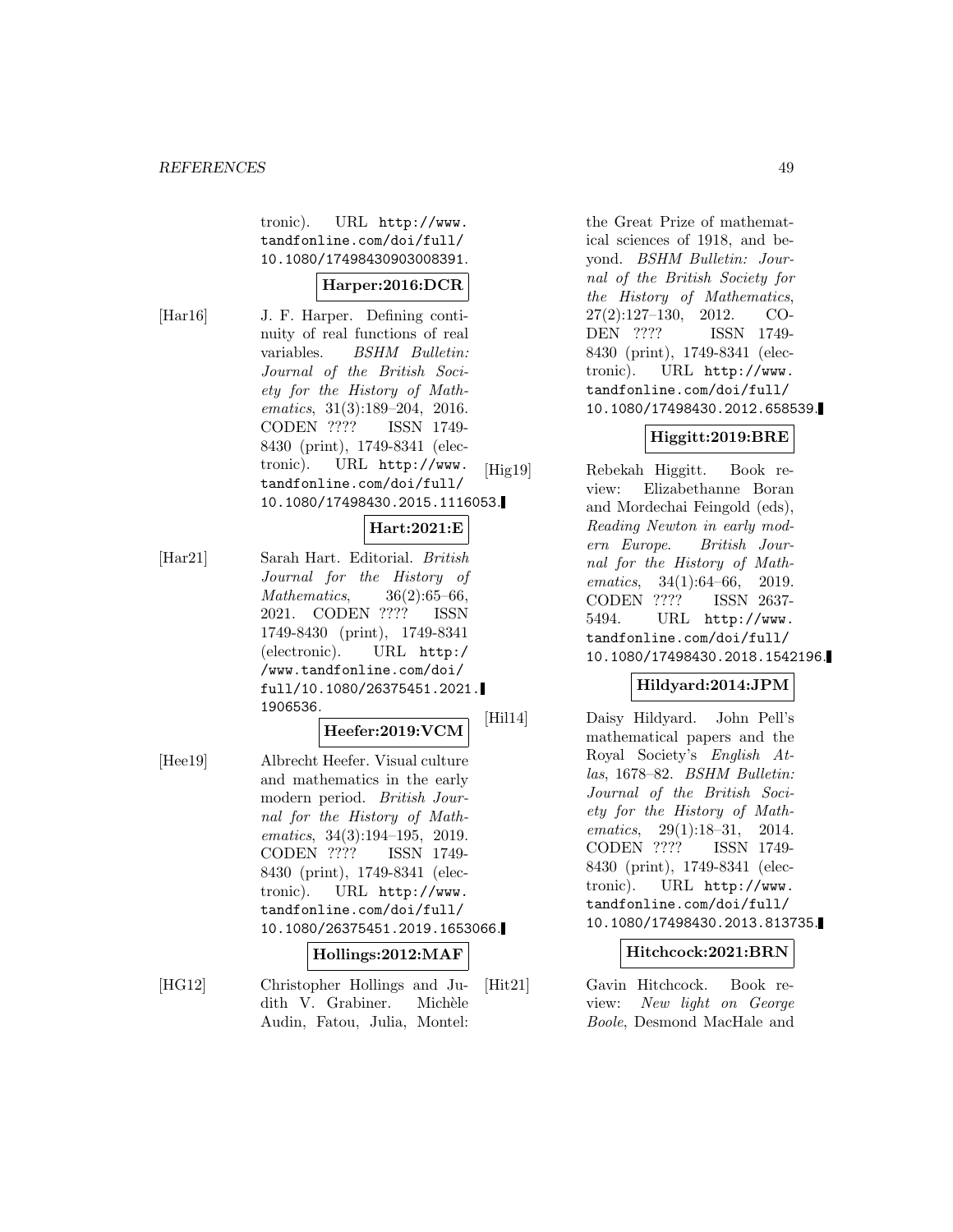Yvonne Cohen, Cork University Press, 2018, 492pp, £13.75, ISBN 978-1-78205- 290-6. British Journal for the History of Mathematics, 36(1):51–53, 2021. CO-DEN ???? ISSN 1749- 8430 (print), 1749-8341 (electronic). URL http://www. tandfonline.com/doi/full/ 10.1080/26375451.2020.1819740.

# **Hollings:2017:EME**

[HMR17] Christopher Hollings, Ursula Martin, and Adrian Rice. The early mathematical education of Ada Lovelace. BSHM Bulletin: Journal of the British Society for the History of Mathematics, 32 (3):221–234, 2017. CO-DEN ???? ISSN 1749- 8430 (print), 1749-8341 (electronic). URL http://www. tandfonline.com/doi/full/ 10.1080/17498430.2017.1325297.

### **Hollings:2006:HSI**

[Hol06] Christopher David Hollings. The history of the 2-, 4- and 8-square identities. BSHM Bulletin: Journal of the British Society for the History of Mathematics, 21 (2):111–118, 2006. CO-DEN ???? ISSN 1749- 8430 (print), 1749-8341 (electronic). URL http://www. tandfonline.com/doi/full/ 10.1080/17498430600804381.

## **Hollings:2009:AKS**

[Hol09] Christopher Hollings. Anton Kazimirovich Suschkewitsch

(1889–1961). BSHM Bulletin: Journal of the British Society for the History of Mathematics, 24(3):172–179, 2009. CODEN ???? ISSN 1749- 8430 (print), 1749-8341 (electronic). URL http://www. tandfonline.com/doi/full/ 10.1080/17498430903008417.

## **Hollings:2014:ICR**

[Hol14] Christopher Hollings. Investigating a claim for Russian priority in the abstract definition of a ring. BSHM Bulletin: Journal of the British Society for the History of Mathematics, 29(2):111–119, 2014. CODEN ???? ISSN 1749- 8430 (print), 1749-8341 (electronic). URL http://www. tandfonline.com/doi/full/ 10.1080/17498430.2014.858202.

## **Hollings:2015:BRM**

Christopher Hollings. Book review: The Moscow Pythagoreans: Mathematics, Mysticism, and Anti-Semitism in Russian Symbolism, by Ilona Svetlikova. BSHM Bulletin: Journal of the British Society for the History of Mathematics, 30(1):85–86, 2015. CODEN ???? ISSN 1749- 8430 (print), 1749-8341 (electronic). URL http://www. tandfonline.com/doi/full/ 10.1080/17498430.2014.954356.

#### **Hollings:2016:TMM**

[Hol16a] Christopher Hollings. A tale of mathematical mythmaking: E. T. Bell and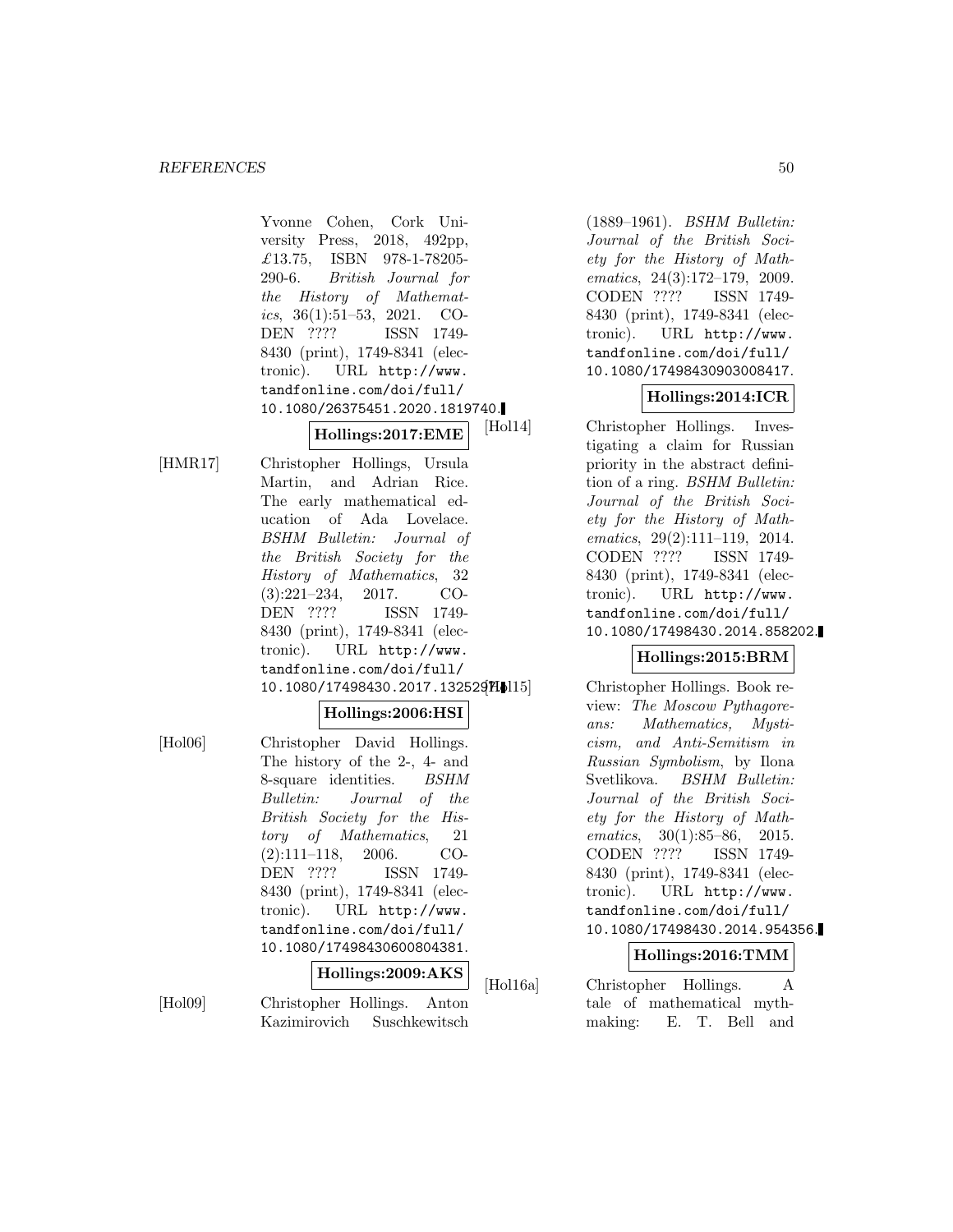the 'arithmetization of algebra'. BSHM Bulletin: Journal of the British Society for the History of Mathematics,  $31(1):69-80$ ,  $2016$ . CO-DEN ???? ISSN 1749- 8430 (print), 1749-8341 (electronic). URL http://www. tandfonline.com/doi/full/ 10.1080/17498430.2015.1048640.

# **Hollings:2016:HNT**

[Hol16b] Christopher D. Hollings. The history of number theory, Birkbeck, 21 May 2016. BSHM Bulletin: Journal of the British Society for the History of Mathematics, 31 (3):250–252, 2016. CO-DEN ???? ISSN 1749- 8430 (print), 1749-8341 (electronic). URL http://www. tandfonline.com/doi/full/ 10.1080/17498430.2016.1215856.

## **Hollings:2017:MBM**

[Hol17] Christopher D. Hollings. 'Mathematical biography: A MacTutor celebration'. BSHM Bulletin: Journal of the British Society for the History of Mathematics, 32(3):265, 2017. CODEN ???? ISSN 1749- 8430 (print), 1749-8341 (electronic). URL http://www. tandfonline.com/doi/full/ 10.1080/17498430.2016.1244749.

### **Hollings:2018:BRI**

[Hol18a] Christopher Hollings. Book review: Images of Italian Mathematics in France: The Latin sisters, from Risorgimento to fascism, by Frédéric

Brechenmacher et al. (eds). BSHM Bulletin: Journal of the British Society for the History of Mathematics, 33 (2):139–141, 2018. CO-DEN ???? ISSN 1749- 8430 (print), 1749-8341 (electronic). URL http://www. tandfonline.com/doi/full/ 10.1080/17498430.2017.1394714.

# **Hollings:2018:CAN**

[Hol18b] Christopher D. Hollings. Book review: The case of Academician Nikolai Nikolaevich Luzin, by Sergei S. Demidov and Boris V. Lëvshin, translated from the Russian by Roger Cooke. BSHM Bulletin: Journal of the British Society for the History of Mathematics, 33(1):59–61, 2018. CODEN ???? ISSN 1749- 8430 (print), 1749-8341 (electronic). URL http://www. tandfonline.com/doi/full/ 10.1080/17498430.2016.1244748.

## **Hollings:2020:RPM**

[Hol20] Christopher D. Hollings. A richer picture of mathematics: the Göttingen tradition and beyond. British Journal for the History of Mathematics, 35(1):87–89, 2020. CODEN ???? ISSN 1749- 8430 (print), 1749-8341 (electronic). URL http://www. tandfonline.com/doi/full/ 10.1080/26375451.2019.1664134.

# **Hollings:2021:PMN**

[Hol21] Christopher D. Hollings. Peter M Neumann OBE (1940–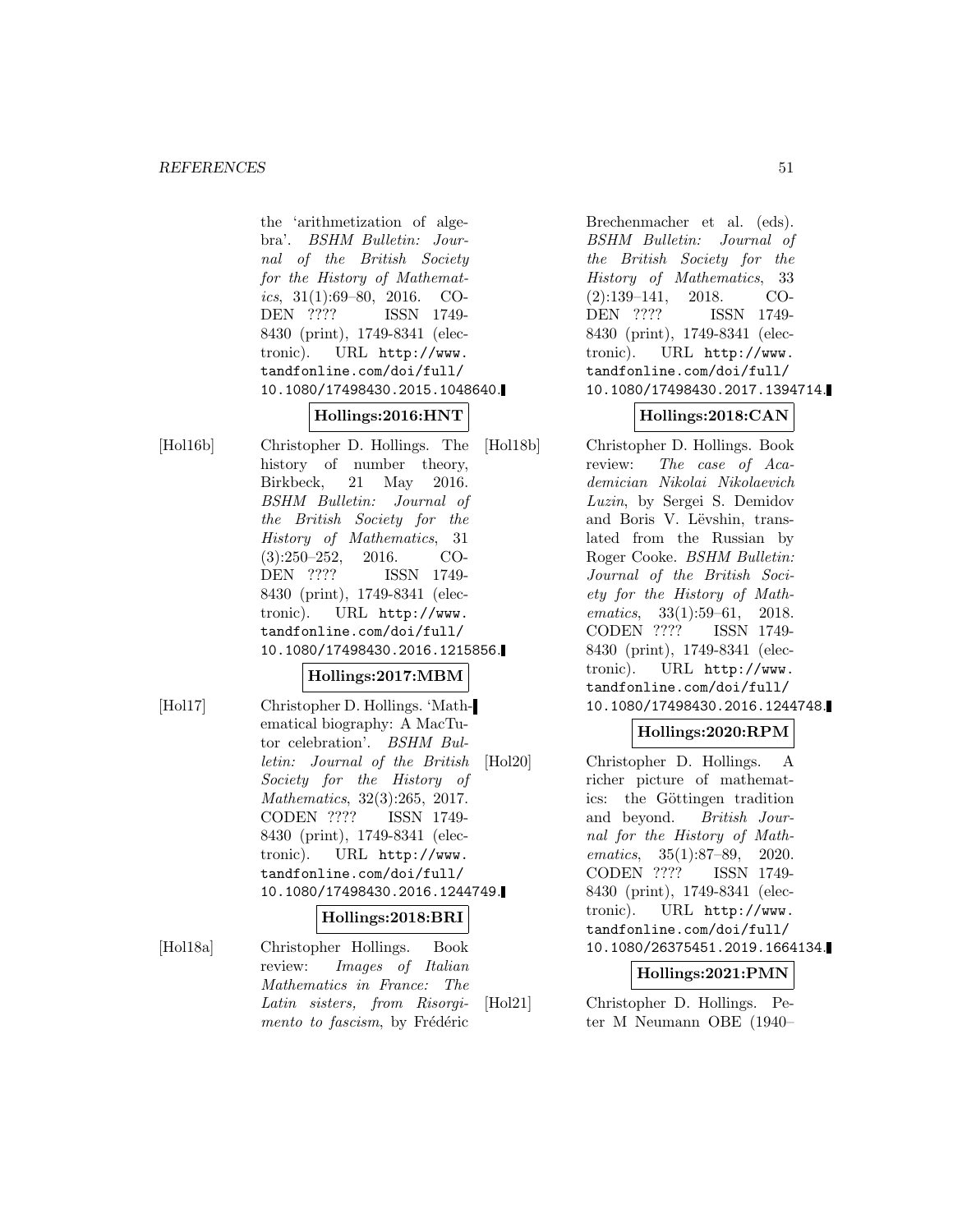2020). British Journal for the History of Mathematics,  $36(2):67-75$ ,  $2021$ . CO-DEN ???? ISSN 1749- 8430 (print), 1749-8341 (electronic). URL http://www. tandfonline.com/doi/full/ 10.1080/26375451.2021.1919472.mll

#### **Hunt:2015:DWS**

[HS15] James L. Hunt and John Sharp. Decoding William Scrots' anamorphic portrait of Edward VI. BSHM Bulletin: Journal of the British Society for the History of Mathematics, 30(3):200–216, 2015. CODEN ???? ISSN 1749- 8430 (print), 1749-8341 (electronic). URL http://www. tandfonline.com/doi/full/ 10.1080/17498430.2015.1041072.

## **Huylebrouck:2015:OAL**

[Huy15] Dirk Huylebrouck. Observations about Leonardo's drawings for Luca Pacioli. BSHM Bulletin: Journal of the British Society for the History of Mathematics, 30 (2):102–112, 2015. CO-DEN ???? ISSN 1749- 8430 (print), 1749-8341 (electronic). URL http://www. tandfonline.com/doi/full/ 10.1080/17498430.2014.945066.

#### **Jagger:2006:WHB**

[Jag06] Graham Jagger. The will of Henry Briggs. BSHM Bulletin: Journal of the British Society for the History of Mathematics, 21(2):127–131, 2006.

CODEN ???? ISSN 1749- 8430 (print), 1749-8341 (electronic). URL http://www. tandfonline.com/doi/full/ 10.1080/17498430600804464.

## **James:2011:RNE**

Kathryn James. Reading numbers in early modern England. BSHM Bulletin: Journal of the British Society for the History of Mathematics,  $26(1):1-16$ ,  $2011$ . CO-DEN ???? ISSN 1749- 8430 (print), 1749-8341 (electronic). URL http://www. tandfonline.com/doi/full/ 10.1080/17498430.2010.504529.

## **Jankvist:2008:TMH**

[Jan08] Uffe Thomas Jankvist. A teaching module on the history of public-key cryptography and RSA. BSHM Bulletin: Journal of the British Society for the History of Mathematics, 23(3):157–168, 2008. CODEN ???? ISSN 1749- 8430 (print), 1749-8341 (electronic). URL http://www. tandfonline.com/doi/full/ 10.1080/17498430802304032.

# **Jankvist:2014:HTM**

[Jan14] Uffe Thomas Jankvist. A historical teaching module on 'the unreasonable effectiveness of mathematics': Boolean algebra and Shannon circuits. BSHM Bulletin: Journal of the British Society for the History of Mathematics, 29(2):120–133, 2014. CO-DEN ???? ISSN 1749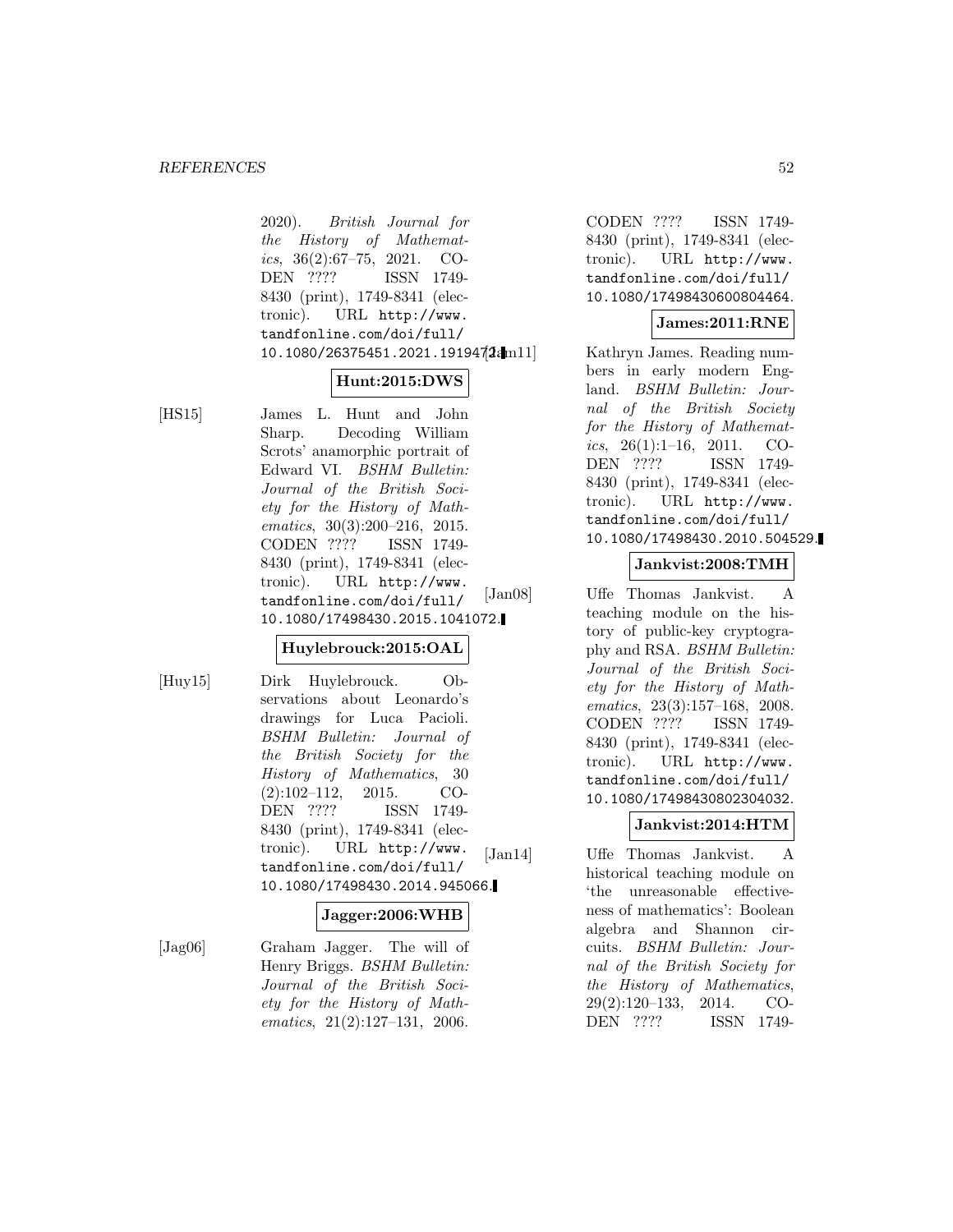8430 (print), 1749-8341 (electronic). URL http://www. tandfonline.com/doi/full/ 10.1080/17498430.2014.874869.

#### **Jenkins:2010:MMH**

[Jen10] Alice Jenkins. Mathematics and mental health in early nineteenth-century England. BSHM Bulletin: Journal of the British Society for the History of Mathematics, 25(2):92–103, 2010. CO-DEN ???? ISSN 1749- 8430 (print), 1749-8341 (electronic). URL http://www. tandfonline.com/doi/full/ 10.1080/17498431003696242.

#### **Jesseph:2015:BRT**

[Jes15] Douglas Jesseph. Book review: The tangled origins of the Leibnizian calculus: a case study of a mathematical revolution, by Richard C Brown. BSHM Bulletin: Journal of the British Society for the History of Mathematics, 30(3):261–263, 2015.<br>CODEN ???? ISSN 1749-CODEN ???? 8430 (print), 1749-8341 (electronic). URL http://www. tandfonline.com/doi/full/ 10.1080/17498430.2015.1036335.

#### **Karp:2007:WAM**

[Kar07] Alexander Karp. 'We all meandered through our schooling...': notes on Russian mathematics education in the early nineteenth century. BSHM Bulletin: Journal of the British Society for the History of Mathematics, 22

(2):104–119, 2007. CO-DEN ???? ISSN 1749- 8430 (print), 1749-8341 (electronic). URL http://www. tandfonline.com/doi/full/ 10.1080/17498430701339634.

# **Karp:2018:MVS**

[Kar18] Alexander Karp. Mark Vygodsky: several episodes from the life of a scholar. BSHM Bulletin: Journal of the British Society for the History of Mathematics, 33(1):33–49, 2018. CO-DEN ???? ISSN 1749- 8430 (print), 1749-8341 (electronic). URL http://www. tandfonline.com/doi/full/ 10.1080/17498430.2017.1286558.

#### **Kastanis:2007:APG**

[Kas07] Nikos Kastanis. American pestalozzianism in Greek mathematical education 1830– 1836. BSHM Bulletin: Journal of the British Society for the History of Mathematics, 22(2):120–132, 2007. CO-DEN ???? ISSN 1749- 8430 (print), 1749-8341 (electronic). URL http://www. tandfonline.com/doi/full/ 10.1080/17498430701339642.

### **Kaye:2006:UHM**

[Kay06] David Kaye. Using the history of mathematics in training adult numeracy teachers. BSHM Bulletin: Journal of the British Society for the History of Mathematics, 21(2):86–89, 2006. CO-DEN ???? ISSN 1749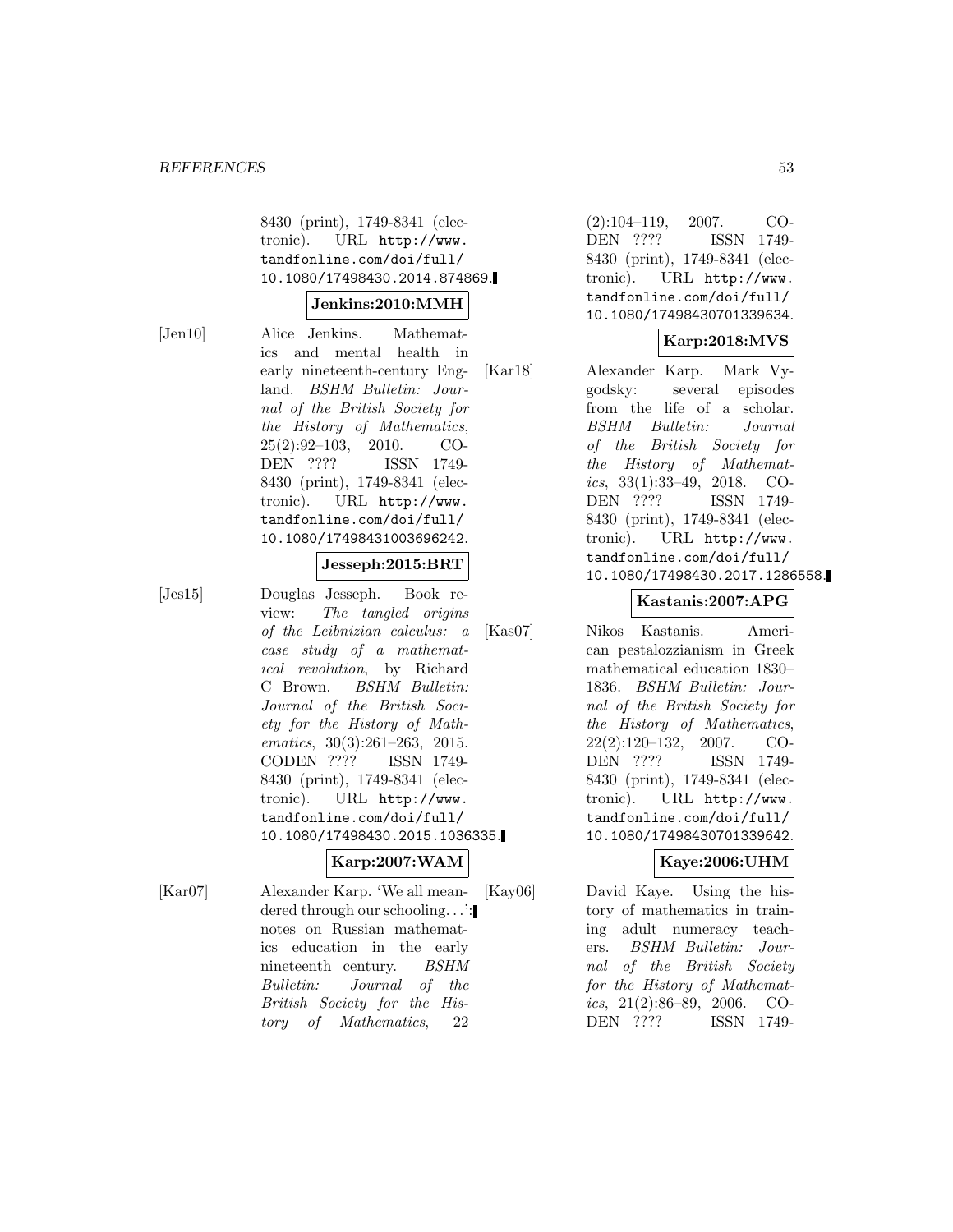8430 (print), 1749-8341 (electronic). URL http://www. tandfonline.com/doi/full/ 10.1080/17498430600803466.

## **Kent:2012:ABG**

[Ken12] Deborah Kent. Alice Bache Gould: mathematician in search of war work, 1918. BSHM Bulletin: Journal of the British Society for the History of Mathematics,  $27(1):38-49$ ,  $2012$ . CO-DEN ???? ISSN 1749- 8430 (print), 1749-8341 (electronic). URL http://www. tandfonline.com/doi/full/ 10.1080/17498430.2012.628477.

## **Knudsen:2011:BRG**

[KJB11] Toke Knudsen, Mikkel Willum Johansen, and James Byrne. Book review: Glen van Brummelen, The mathematics of the heavens and the earth: the early history of trigonometry. BSHM Bulletin: Journal of the British Society for the History of Mathematics, 26(3):183–188, 2011. CO-DEN ???? ISSN 1749- 8430 (print), 1749-8341 (electronic). URL http://www. tandfonline.com/doi/full/ 10.1080/17498430.2011.592478.

## **Klein:2007:QCU**

[Kle07] David Klein. A quarter century of US 'math wars' and political partisanship. BSHM Bulletin: Journal of the British Society for the History of Mathematics, 22(1):22–33, 2007.

CODEN ???? ISSN 1749- 8430 (print), 1749-8341 (electronic). URL http://www. tandfonline.com/doi/full/ 10.1080/17498430601148762.

# **Kruger:2010:LES**

[Krü10] Jenneke Krüger. Lessons from the early seventeenth century for mathematics curriculum design. BSHM Bulletin: Journal of the British Society for the History of Mathematics, 25(3):144–161, 2010. CODEN ???? ISSN 1749- 8430 (print), 1749-8341 (electronic). URL http://www. tandfonline.com/doi/full/ 10.1080/17498430903584136.

### **Kosmann-Schwarzbach:2015:WMF**

[KS15] Yvette Kosmann-Schwarzbach. Women mathematicians in France in the mid-twentieth century. BSHM Bulletin: Journal of the British Society for the History of Mathematics, 30(3):227–242, 2015. CODEN ???? ISSN 1749- 8430 (print), 1749-8341 (electronic). URL http://www. tandfonline.com/doi/full/ 10.1080/17498430.2014.976804.

## **Kaufholz-Soldat:2017:FHM**

[KS17] Eva Kaufholz-Soldat. '[... ] the first handsome mathematical lady I've ever seen!' On the role of beauty in portrayals of Sofia Kovalevskaya. BSHM Bulletin: Journal of the British Society for the History of Mathematics, 32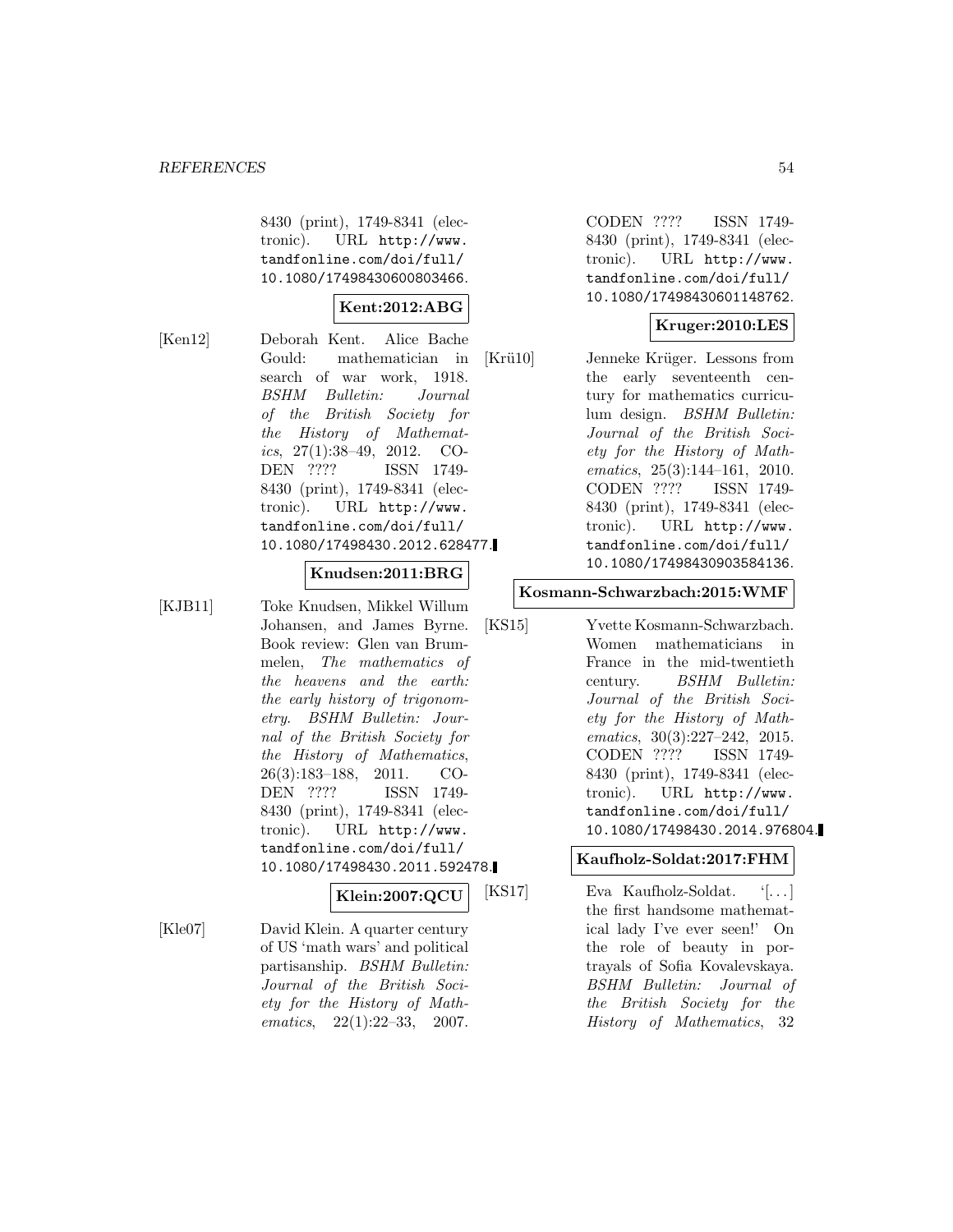(3):198–213, 2017. CO-DEN ???? ISSN 1749- 8430 (print), 1749-8341 (electronic). URL http://www. tandfonline.com/doi/full/ 10.1080/17498430.2017.1318249.

#### **Kourkoulos:2010:HSU**

[KT10] Michael Kourkoulos and Constantinos Tzanakis. History, and students' understanding of variance in statistics. BSHM Bulletin: Journal of the British Society for the History of Mathematics, 25(3):168–178, 2010. CO-DEN ???? ISSN 1749- 8430 (print), 1749-8341 (electronic). URL http://www. tandfonline.com/doi/full/ 10.1080/17498430903526384.

#### **Kunkel:2007:TPA**

[Kun07] Paul Kunkel. The tangency problem of Apollonius: three looks. BSHM Bulletin: Journal of the British Society for the History of Mathematics,  $22(1):34-46$ ,  $2007$ . CO-DEN ???? ISSN 1749- 8430 (print), 1749-8341 (electronic). URL http://www. tandfonline.com/doi/full/ 10.1080/17498430601148911.

#### **Lawrence:2006:MGY**

[Law06] Snezana Lawrence. Maths is good for you: web-based history of mathematics resources for young mathematicians (and their teachers). BSHM Bulletin: Journal of the British Society for the History of Mathematics,  $21(2):90-96$ ,  $2006$ . CO-DEN ???? ISSN 1749- 8430 (print), 1749-8341 (electronic). URL http://www. tandfonline.com/doi/full/ 10.1080/17498430600803375.

## **Lawrence:2011:DHB**

[Law11] Snezana Lawrence. Dee and his books: lessons from the history of mathematics for primary and middle school teachers. BSHM Bulletin: Journal of the British Society for the History of Mathematics, 26(3):160–166, 2011. CO-DEN ???? ISSN 1749- 8430 (print), 1749-8341 (electronic). URL http://www. tandfonline.com/doi/full/ 10.1080/17498430.2011.587150.

## **Lawrence:2016:BRB**

[Law16] Snezana Lawrence. Book review: Birth of a theorem: a mathematical adventure, by Cédric Villani (trans Malcolm DeBevoise, ill Claude Gongard). BSHM Bulletin: Journal of the British Society for the History of Mathematics, 31(3):263–265, 2016. CODEN ???? ISSN 1749- 8430 (print), 1749-8341 (electronic). URL http://www. tandfonline.com/doi/full/ 10.1080/17498430.2016.1208394.

#### **Lawrence:2018:WTS**

[Law18] Snezana Lawrence. "What the tortoise said to Achilles": Lewis Carroll's paradox of inference, special issue of: The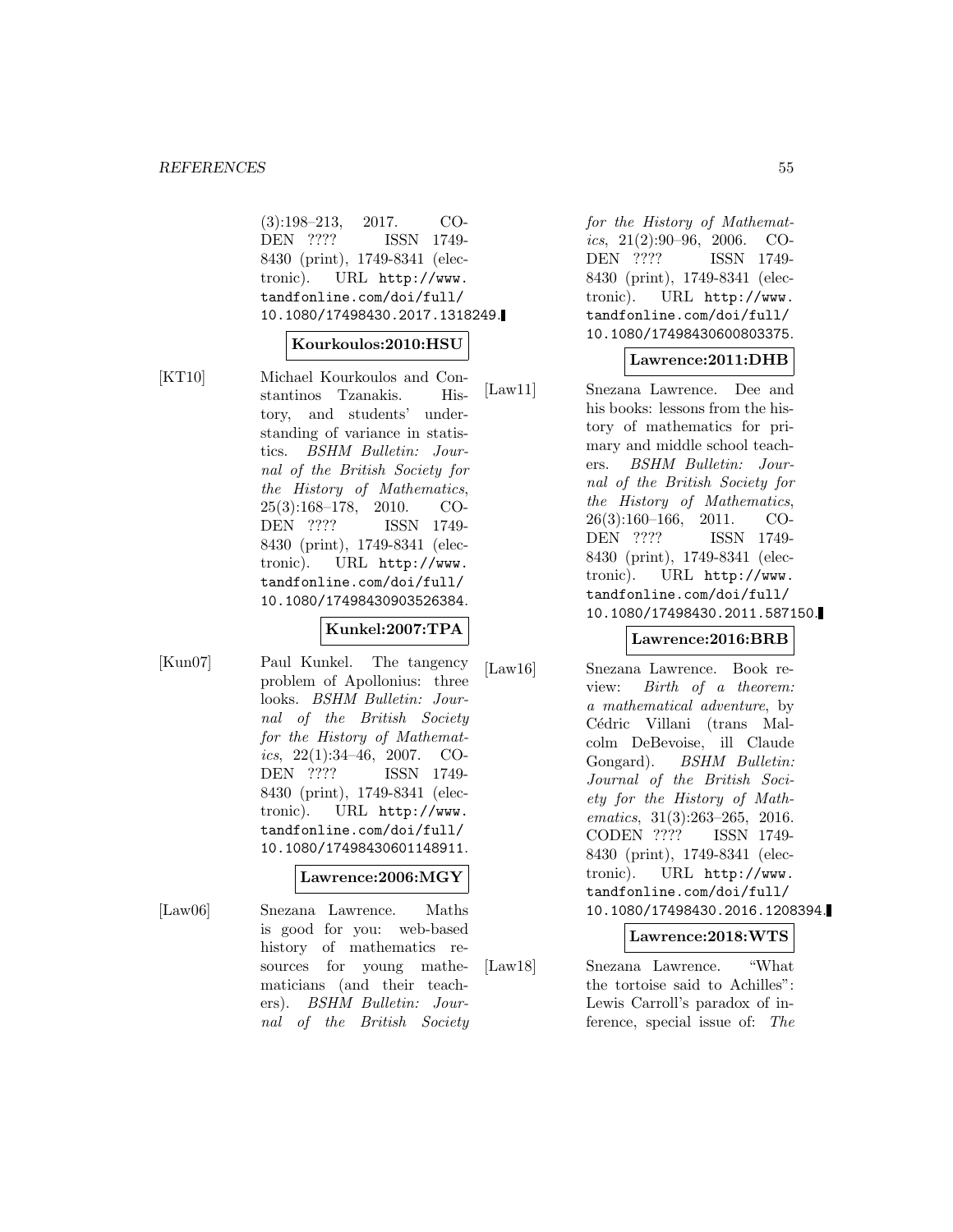Carrollian: The Lewis Carroll Journal, edited by Amirouche Moktefi and Francine F Abeles. BSHM Bulletin: Journal of the British Society for the History of Mathematics, 33 (3):194–195, 2018. CO-DEN ???? ISSN 1749- 8430 (print), 1749-8341 (electronic). URL http://www. tandfonline.com/doi/full/ 10.1080/17498430.2018.1472470.

# **Leddy:2016:MCD**

[Led16a] Dorothy Leddy. Mathematical communication during the Cold War: Mathematical Institute, Oxford, 8 July 2016. BSHM Bulletin: Journal of the British Society for the History of Mathematics, 31(3):257–260, 2016. CO-DEN ???? ISSN 1749- 8430 (print), 1749-8341 (electronic). URL http://www. tandfonline.com/doi/full/ 10.1080/17498430.2016.1220065.

## **Leddy:2016:MER**

[Led16b] Dorothy Leddy. Mathematics in the Enlightenment Rewley House, Oxford, 25 June 2016. BSHM Bulletin: Journal of the British Society for the History of Mathematics, 31(3):254–256, 2016. CO-DEN ???? ISSN 1749- 8430 (print), 1749-8341 (electronic). URL http://www. tandfonline.com/doi/full/ 10.1080/17498430.2016.1216085.

# **Leddy:2019:CFW**

[Led19] Dorothy Leddy. A common

family weakness for statistics: essays on Francis Galton, George Darwin and the normal curve of evolutionary biology. British Journal for the History of Mathematics, 34(3):195–197, 2019. CODEN ???? ISSN 1749- 8430 (print), 1749-8341 (electronic). URL http://www. tandfonline.com/doi/full/ 10.1080/26375451.2019.1617585.

# **Leddy:2021:SN**

[Led21] Dorothy Leddy. Society news. British Journal for the History of Mathematics,  $36(2):150$ ,  $2021$ . CO-DEN ???? ISSN 1749- 8430 (print), 1749-8341 (electronic). URL http://www. tandfonline.com/doi/full/ 10.1080/26375451.2021.1914424.

# **Lee:2013:GSA**

[Lee13] Alexander Lee. Goals and scope of the Archimedes Palimpsest transcriptions. BSHM Bulletin: Journal of the British Society for the History of Mathematics, 28(1): 1–15, 2013. CODEN ???? ISSN 1749-8430 (print), 1749- 8341 (electronic). URL http:/ /www.tandfonline.com/doi/ full/10.1080/17498430.2012. 687974.

## **Lee:2016:GEM**

[Lee16] Peter M. Lee. George Eliot and mathematics. BSHM Bulletin: Journal of the British Society for the History of Mathematics, 31(2):154, 2016. CO-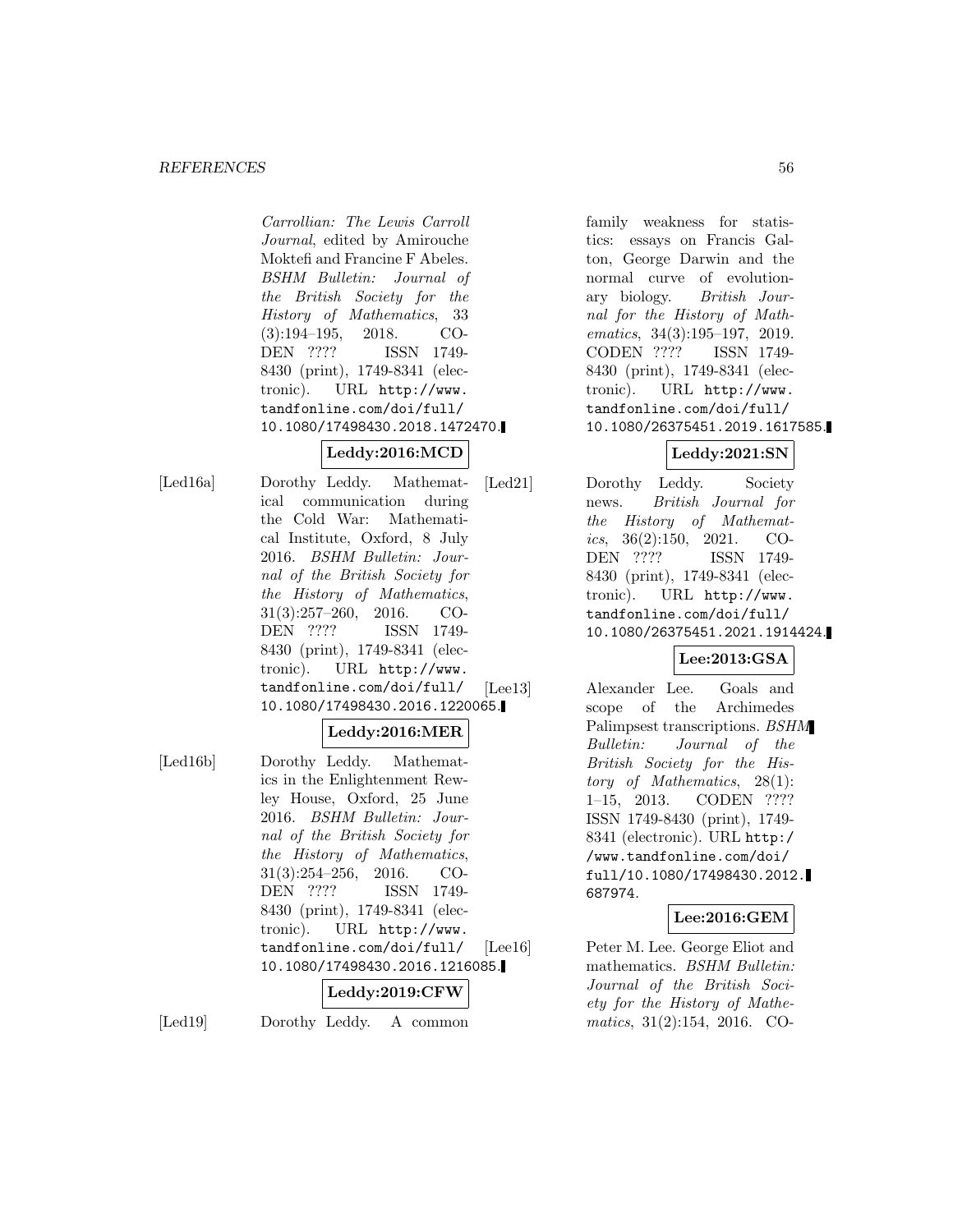DEN ???? ISSN 1749- 8430 (print), 1749-8341 (electronic). URL http://www. tandfonline.com/doi/full/  $10.1080/17498430.2016.1162496.$ 

## **Lewis:2012:PGT**

[Lew12] Elizabeth F. Lewis (Née Rudge). P G Tait's schoolboy introduction to complex numbers. BSHM Bulletin: Journal of the British Society for the History of Mathematics, 27(3):141–154, 2012. CODEN ???? ISSN 1749- 8430 (print), 1749-8341 (electronic). URL http://www. tandfonline.com/doi/full/ 10.1080/17498430.2012.687495.

**Lewis:2016:PGT**

[Lew16] Elizabeth F. Lewis. P G Tait's statistical models. BSHM Bulletin: Journal of the British Society for the History of Mathematics, 31 (2):128–143, 2016. CO-DEN ???? ISSN 1749- 8430 (print), 1749-8341 (electronic). URL http://www. tandfonline.com/doi/full/ 10.1080/17498430.2015.1090096.

**Lloyd:2012:HOP**

[Llo12] D. R. Lloyd. How old are the Platonic solids? BSHM Bulletin: Journal of the British Society for the History of Mathematics, 27 (3):131–140, 2012. CO-DEN ???? ISSN 1749- 8430 (print), 1749-8341 (electronic). URL http://www.

tandfonline.com/doi/full/ 10.1080/17498430.2012.670845.

#### **Lorenat:2012:SSN**

Jemma Lorenat. Not set in stone: nineteenth-century geometrical constructions and the Malfatti problem. BSHM Bulletin: Journal of the British Society for the History of Mathematics, 27 (3):169–180, 2012. CO-DEN ???? ISSN 1749- 8430 (print), 1749-8341 (electronic). URL http://www. tandfonline.com/doi/full/ 10.1080/17498430.2012.676962.

### **MacBeath:2020:AMC**

[Mac20] Martin A. MacBeath. Africa and mathematics: from colonial findings back to the Ishango Rods. *British Jour*nal for the History of Mathematics, 35(1):91–93, 2020. CODEN ???? ISSN 1749- 8430 (print), 1749-8341 (electronic). URL http://www. tandfonline.com/doi/full/ 10.1080/26375451.2019.1684040.

### **MacanBhaird:2021:BRT**

[Mac21] Ciarán Mac an Bhaird. Book review: Thomas Harriot: a life in science, Robyn Arianrhod, Oxford University Press, 2019, 376 pp, £19.99, ISBN 978- 0-19027-185-5. British Journal for the History of Mathematics, 36(1):50–51, 2021. CODEN ???? ISSN 1749- 8430 (print), 1749-8341 (electronic). URL http://www.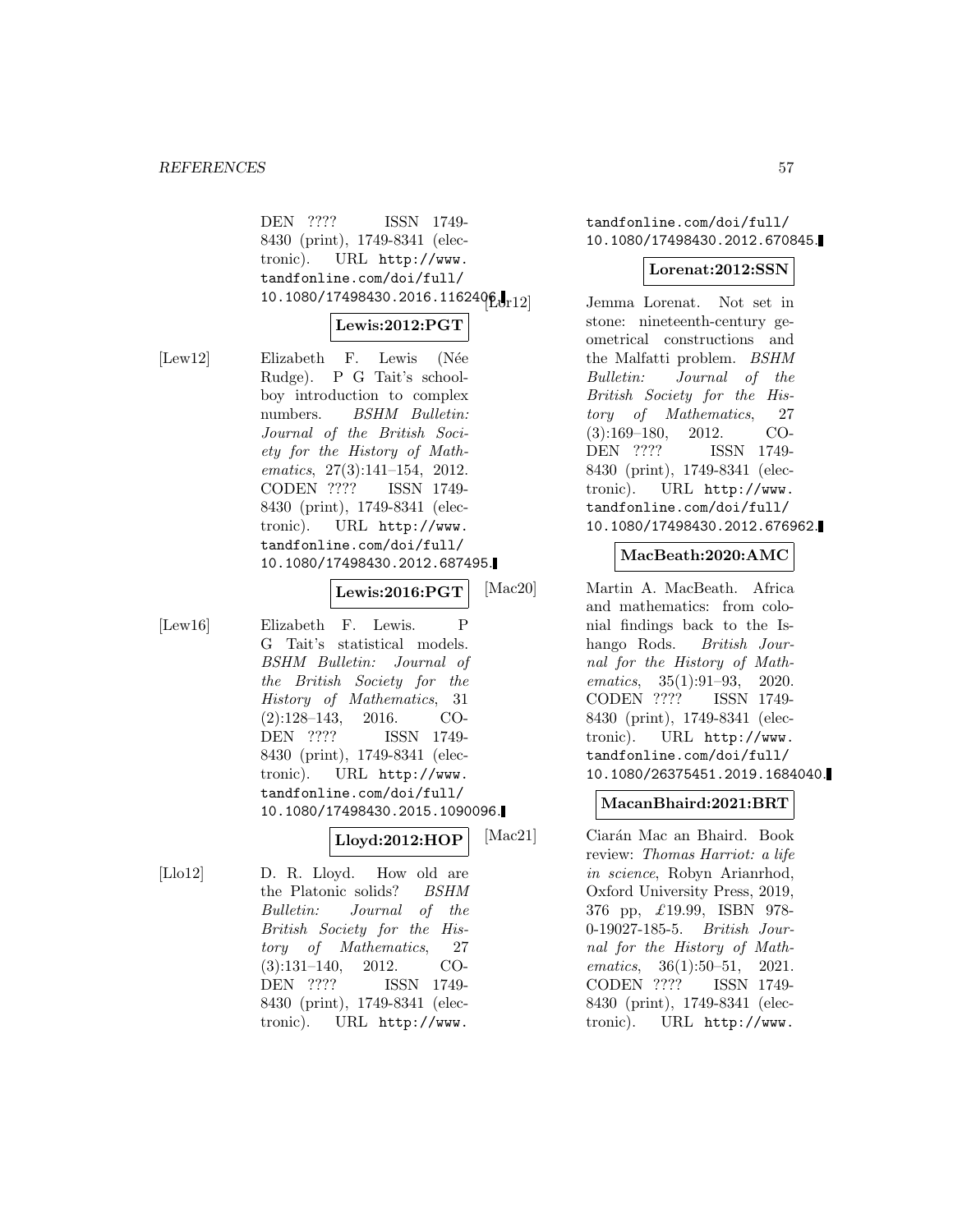# tandfonline.com/doi/full/ 10.1080/26375451.2020.1819739.

#### **Magnello:2006:VVM**

[Mag06] M. Eileen Magnello. Victorian vital and mathematical statistics. BSHM Bulletin: Journal of the British Society for the History of Mathematics, 21(3):219–229, 2006. CODEN ???? ISSN 1749- 8430 (print), 1749-8341 (electronic). URL http://www. tandfonline.com/doi/full/ 10.1080/17498430600964508.

#### **Magnello:2012:VSG**

[Mag12] M. Eileen Magnello. Victorian statistical graphics and the iconography of Florence Nightingale's polar area graph. BSHM Bulletin: Journal of the British Society for the History of Mathematics, 27(1):13–37, 2012. CO-DEN ???? ISSN 1749- 8430 (print), 1749-8341 (electronic). URL http://www. tandfonline.com/doi/full/ 10.1080/17498430.2012.618102.

#### **Mallion:2008:CEW**

[Mal08] Roger Mallion. A contemporary Eulerian walk over the bridges of Kaliningrad. BSHM Bulletin: Journal of the British Society for the History of Mathematics,  $23(1):24-36$ ,  $2008$ . CO-DEN ???? ISSN 1749- 8430 (print), 1749-8341 (electronic). URL http://www. tandfonline.com/doi/full/ 10.1080/17498430701799183.

# **Mann:2010:SPB**

Tony Mann. From Sylvia Plath's The bell jar to the Bad Sex Award: a partial account of the uses of mathematics in fiction. BSHM Bulletin: Journal of the British Society for the History of Mathematics, 25(2):58–66, 2010. CODEN ???? ISSN 1749- 8430 (print), 1749-8341 (electronic). URL http://www. tandfonline.com/doi/full/ 10.1080/17498431003664455.

## **Mann:2012:PBC**

[Man12] Tony Mann. From prehistoric balls to contemporary fiction: what the history of mathematics has done for me. BSHM Bulletin: Journal of the British Society for the History of Mathematics, 27(2):73–81, 2012. CO-DEN ???? ISSN 1749- 8430 (print), 1749-8341 (electronic). URL http://www. tandfonline.com/doi/full/ 10.1080/17498430.2012.660365.

## **Mann:2013:E**

[Man13] Tony Mann. Editorial. *BSHM* Bulletin: Journal of the British Society for the History of Mathematics, 28(3):113, 2013. CODEN ???? ISSN 1749- 8430 (print), 1749-8341 (electronic). URL http://www. tandfonline.com/doi/full/ 10.1080/17498430.2013.814018.

#### **Mann:2014:Ea**

[Man14a] Tony Mann. Editorial. BSHM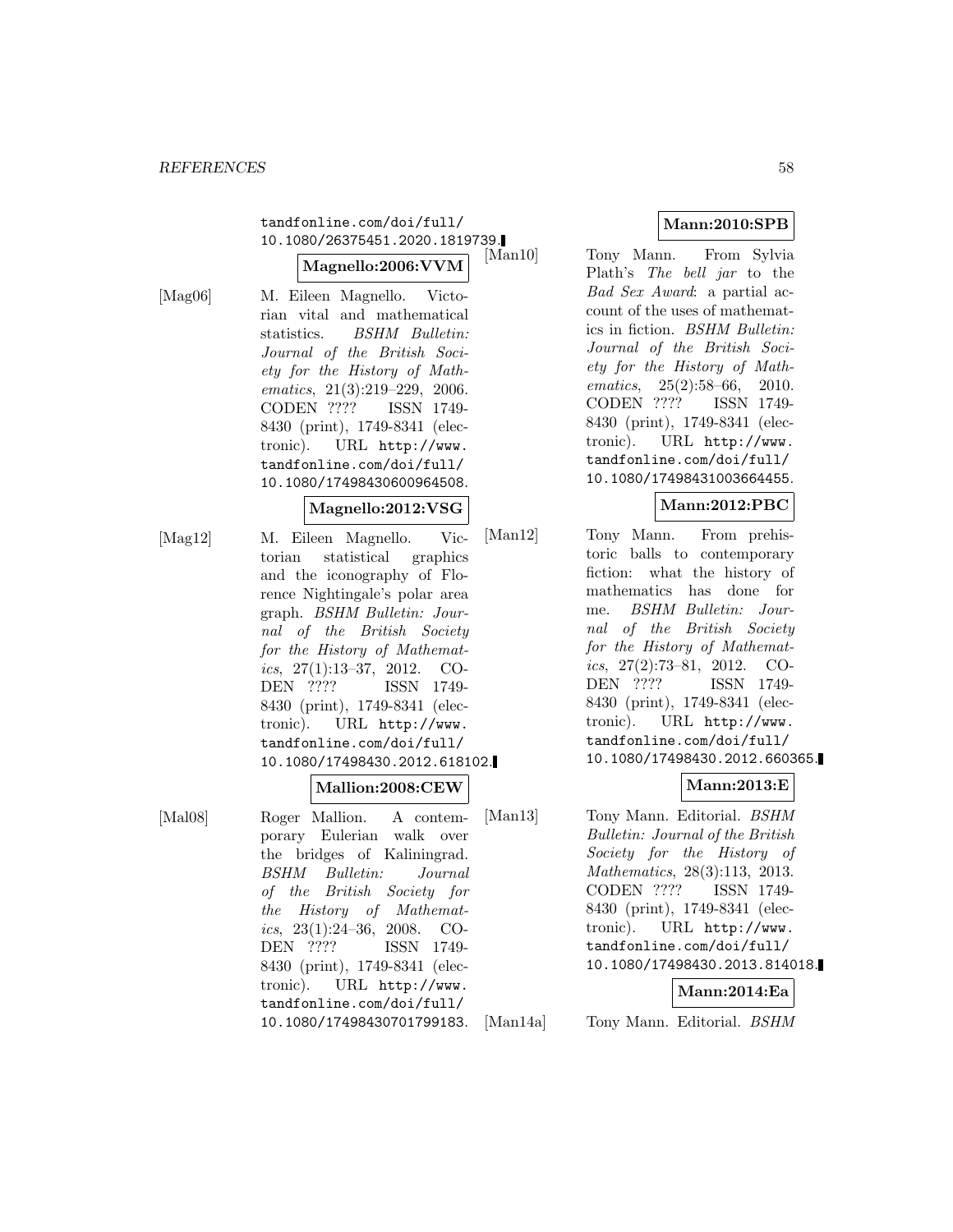#### *REFERENCES* 59

Bulletin: Journal of the British Society for the History of Mathematics, 29(1):1, 2014. CODEN ???? ISSN 1749- 8430 (print), 1749-8341 (electronic). URL http://www. tandfonline.com/doi/full/ 10.1080/17498430.2014.859227.

#### **Mann:2014:Eb**

[Man14b] Tony Mann. Editorial. BSHM Bulletin: Journal of the British Society for the History of Mathematics, 29(3):153, 2014. CODEN ???? ISSN 1749- 8430 (print), 1749-8341 (electronic). URL http://www. tandfonline.com/doi/full/ 10.1080/17498430.2014.945138.

#### **Mann:2015:BRR**

[Man15a] Tony Mann. Book review: Robert Recorde: the Life and Times of a Tudor Mathematician, by Gareth Roberts and Fenny Smith (editors). BSHM Bulletin: Journal of the British Society for the History of Mathematics, 30(1):89, 2015. CODEN ???? ISSN 1749- 8430 (print), 1749-8341 (electronic). URL http://www. tandfonline.com/doi/full/ 10.1080/17498430.2015.961703.

#### **Mann:2015:END**

[Man15b] Tony Mann. Editorial [Note on the deaths of Jackie Stedall and Ivor Grattan-Guinness]. BSHM Bulletin: Journal of the British Society for the History of Mathematics, 30(1):1, 2015. CODEN ???? ISSN 1749- 8430 (print), 1749-8341 (elec-

tronic). URL http://www. tandfonline.com/doi/full/ 10.1080/17498430.2015.998955.

## **Mann:2015:ESJ**

[Man15c] Tony Mann. Editorial: [Sixth Joint Meeting of the BSHM and the Canadian Society for the History and Philosophy of Mathematics]. BSHM Bulletin: Journal of the British Society for the History of Mathematics, 30(3):177, 2015. CO-DEN ???? ISSN 1749- 8430 (print), 1749-8341 (electronic). URL http://www. tandfonline.com/doi/full/ 10.1080/17498430.2015.1089041. Held in Washington, DC, August 5–8, 2015.

## **Mann:2015:EPI**

[Man15d] Tony Mann. Editorial [The passing of Ivor Grattan-Guinness and Jackie Stedall]. BSHM Bulletin: Journal of the British Society for the History of Mathematics,  $30(2):93$ ,  $2015$ , CO-DEN ???? ISSN 1749- 8430 (print), 1749-8341 (electronic). URL http://www. tandfonline.com/doi/full/ 10.1080/17498430.2015.1036340.

## **Mann:2016:E**

[Man16a] Tony Mann. Editorial. BSHM Bulletin: Journal of the British Society for the History of Mathematics, 31(2):89, 2016. CODEN ???? ISSN 1749- 8430 (print), 1749-8341 (electronic). URL http://www.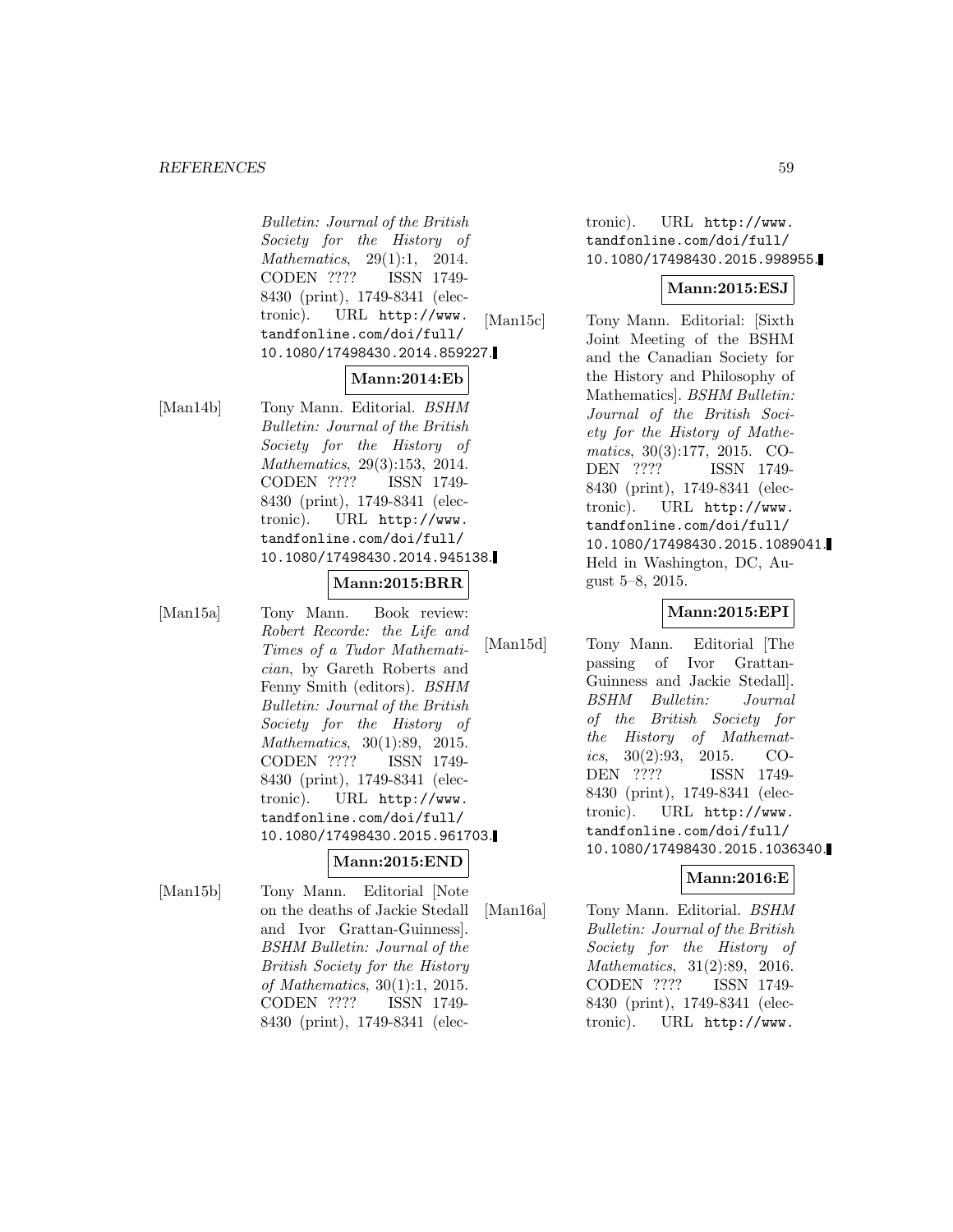tandfonline.com/doi/full/ 10.1080/17498430.2016.1180919.

## **Mann:2016:EJE**

[Man16b] Tony Mann. Editorial [John Earle]. BSHM Bulletin: Journal of the British Society for the History of Mathematics, 31(3):159, 2016. CO-DEN ???? ISSN 1749- 8430 (print), 1749-8341 (electronic). URL http://www. tandfonline.com/doi/full/ 10.1080/17498430.2016.1237148.

## **Mann:2017:EME**

[Man17] Tony Mann. Editorial [mathematics emerging: a tribute to Jakie Stedall and her influence on the history of mathematics]. BSHM Bulletin: Journal of the British Society for the History of Mathematics, 32(1):1, 2017. CODEN ???? ISSN 1749- 8430 (print), 1749-8341 (electronic). URL http://www. tandfonline.com/doi/full/ 10.1080/17498430.2017.1262312. Meeting held at the Queen's College, Oxford, April 9–10, 2016.

#### **Marr:2006:MMT**

[Mar06] Alexander Marr. Making a mathematical textbook: Mutio Oddi's Dello squadro. BSHM Bulletin: Journal of the British Society for the History of Mathematics, 21(1):34-39, 2006. CODEN ???? ISSN 1749- 8430 (print), 1749-8341 (electronic). URL http://www.

tandfonline.com/doi/full/ 10.1080/17498430600578019.

## **Martin:2014:NN**

[Mar14] David Martin. News and notices. BSHM Bulletin: Journal of the British Society for the History of Mathematics, 29(2):146–152, 2014. CO-DEN ???? ISSN 1749- 8430 (print), 1749-8341 (electronic). URL http://www. tandfonline.com/doi/full/ 10.1080/17498430.2014.894741.

## **Mason:2007:BPA**

[Mas07] John Mason. Bartering problems in arithmetic books 1450– 1890. BSHM Bulletin: Journal of the British Society for the History of Mathematics, 22(3):160–181, 2007. CO-DEN ???? ISSN 1749- 8430 (print), 1749-8341 (electronic). URL http://www. tandfonline.com/doi/full/ 10.1080/17498430701581037.

## **Mann:2009:R**

[MCC<sup>+</sup>09] Tony Mann, Tony Crilly, Shelley Costa, Charles Care, Robin Wilson, and Jackie Stedall. Reviews. BSHM Bulletin: Journal of the British Society for the History of Mathematics, 24(3):191–199, 2009. CODEN ???? ISSN 1749- 8430 (print), 1749-8341 (electronic). URL http://www. tandfonline.com/doi/full/ 10.1080/17498430903088575.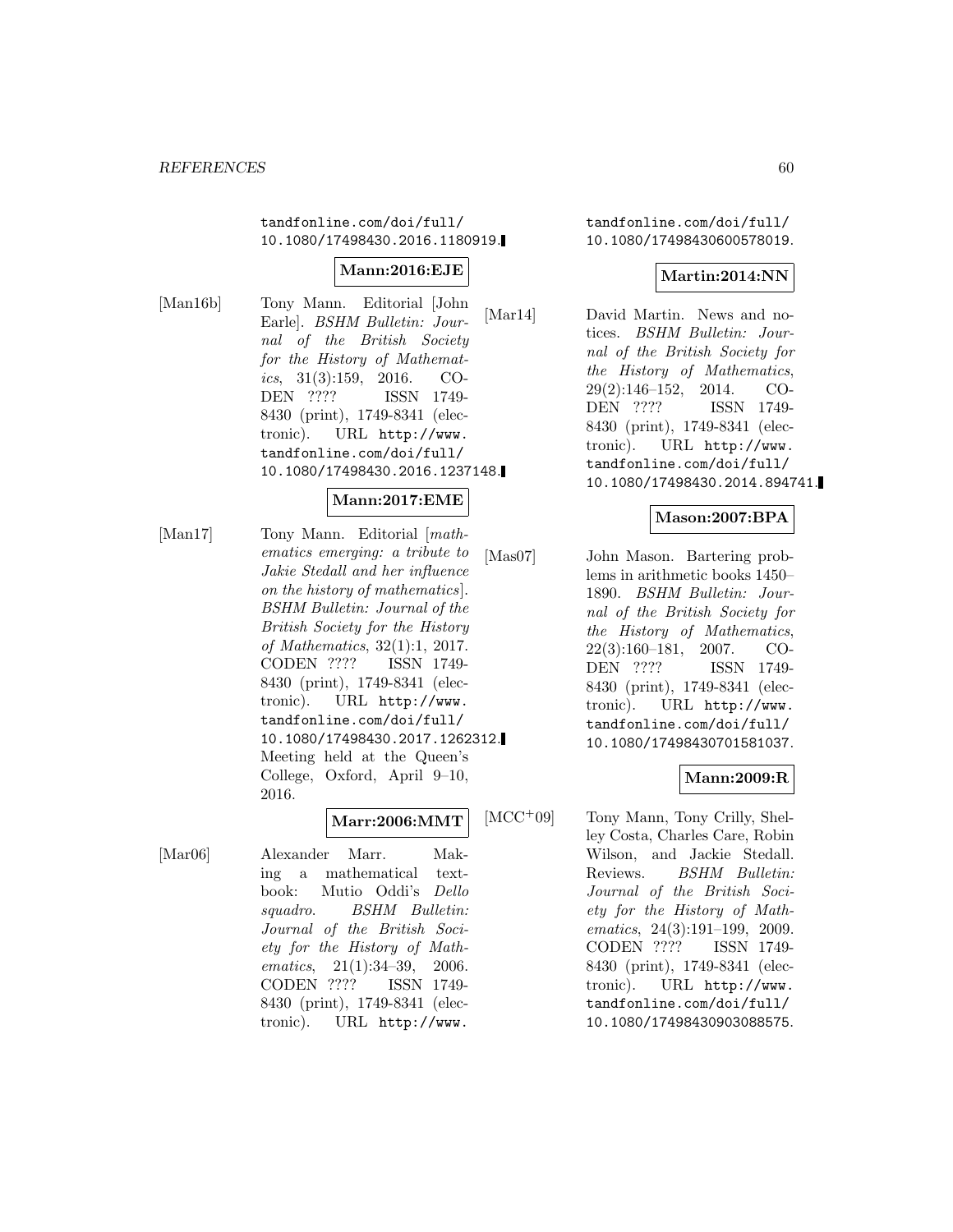### **McCartney:2011:PLJ**

[McC11] Mark McCartney. The poetic life of James Clerk Maxwell. BSHM Bulletin: Journal of the British Society for the History of Mathematics, 26(1):29–43, 2011. CODEN ???? ISSN 1749- 8430 (print), 1749-8341 (electronic). URL http://www. tandfonline.com/doi/full/ 10.1080/17498430903516138.

## **McCartney:2016:RPQ**

[McC16] Mark McCartney. Research in progress The Queen's College, Oxford, 27 February 2016. BSHM Bulletin: Journal of the British Society for the History of Mathematics,  $31(3):249$ ,  $2016$ . CO-DEN ???? ISSN 1749- 8430 (print), 1749-8341 (electronic). URL http://www. tandfonline.com/doi/full/ 10.1080/17498430.2016.1215867.

## **McCallum:2018:MMR**

[McC18] Katie McCallum. Mathematics, manifest: a review of Mathematics: the Winton Gallery at the Science Museum. BSHM Bulletin: Journal of the British Society for the History of Mathematics, 33(1):50–53, 2018. CODEN ???? ISSN 1749- 8430 (print), 1749-8341 (electronic). URL http://www. tandfonline.com/doi/full/ 10.1080/17498430.2017.1384201.

#### **McDonald:2018:WBN**

[McD18] Liam McDonald. Book review: Wonders beyond numbers: A brief history of all things mathematical, by Johnny Ball. BSHM Bulletin: Journal of the British Society for the History of Mathematics, 33(3):201–203, 2018. CODEN ???? ISSN 1749- 8430 (print), 1749-8341 (electronic). URL http://www. tandfonline.com/doi/full/ 10.1080/17498430.2018.1504404.

#### **McQuoid:2020:BRL**

[McQ20] Annie McQuoid. Book review: Leonhard Euler's Letters to a German Princess: A milestone in the history of physics textbooks and more, Ronald S. Calinger, Ekaterina (Katya) Denisova, and Elena N. Polyakhova, Morgan Claypool, 2019, xvii  $+$  214 pp, pb £78.95, hb £98.95, ISBN 978-1-64327-189-7. British Journal for the History of Mathematics, 35(3):251–253, 2020. CODEN ???? ISSN 1749- 8430 (print), 1749-8341 (electronic). URL http://www. tandfonline.com/doi/full/ 10.1080/26375451.2020.1797342.

### **Massa-Esteve:2017:MMI**

[ME17] M. Rosa Massa-Esteve. Mengoli's mathematical ideas in Leibniz's excerpts. BSHM Bulletin: Journal of the British Society for the History of Mathematics, 32(1): 40–60, 2017. CODEN ????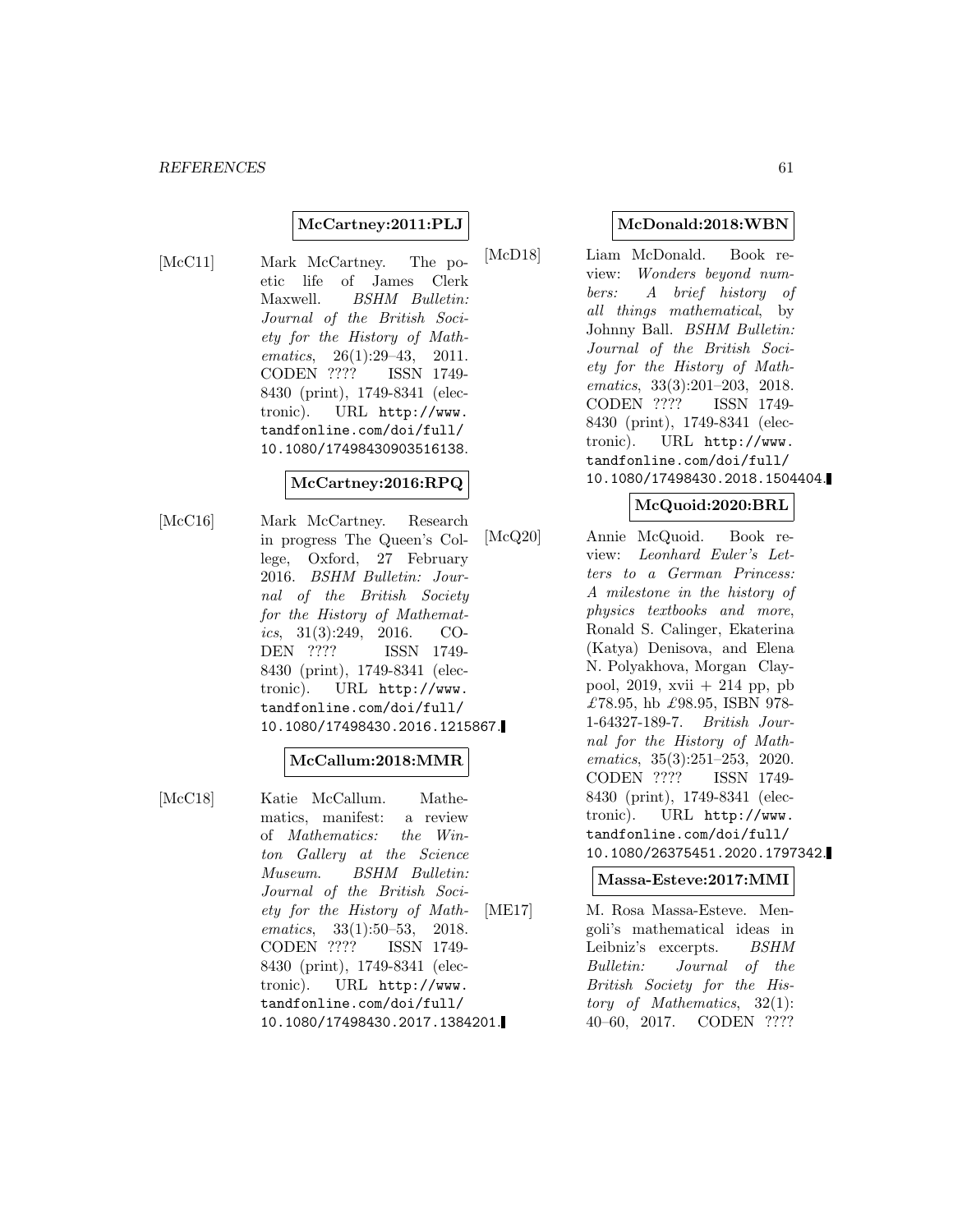ISSN 1749-8430 (print), 1749- 8341 (electronic). URL http:/ /www.tandfonline.com/doi/ full/10.1080/17498430.2016. 1239807.

### **Morrison:2022:WPM**

[MF22] Amie Morrison and Isobel Falconer. Women's participation in mathematics in Scotland, 1730–1850. British Journal for the History of Mathematics,  $37(1):2-23$ ,  $2022$ . CO-DEN ???? ISSN 1749- 8430 (print), 1749-8341 (electronic). URL http://www. tandfonline.com/doi/full/  $10.1080/26375451.2022.2053370.$ 

## **Morris:2011:RFC**

[MG11] Stephen Morris and Orlena Gotel. The role of flow charts in the early automation of applied mathematics. BSHM Bulletin: Journal of the British Society for the History of Mathematics, 26(1):44-52, 2011. CODEN ???? ISSN 1749- 8430 (print), 1749-8341 (electronic). URL http://www. tandfonline.com/doi/full/ 10.1080/17498430903449207.

# **Marr:2010:R**

[MGW<sup>+</sup>10] Alexander Marr, Jeremy Gray, Benjamin Wardhaugh, Birgit Bergmann, and Jackie Stedall. Reviews. BSHM Bulletin: Journal of the British Society for the History of Mathematics, 25(3):181–189, 2010. CODEN ???? ISSN 1749- 8430 (print), 1749-8341 (electronic). URL http://www.

tandfonline.com/doi/full/ 10.1080/17498430.2010.497297.

#### **Mason:2011:R**

[MH11] John Mason and Keith Hannabuss. Reviews. BSHM Bulletin: Journal of the British Society for the History of Mathematics, 26(2):130–134, 2011. CODEN ???? ISSN 1749- 8430 (print), 1749-8341 (electronic). URL http://www. tandfonline.com/doi/full/ 10.1080/17498430.2011.559896.

#### **Mintz:2009:HLC**

Daniel Mintz. The hunt for the lost cities of Ptolemy. BSHM Bulletin: Journal of the British Society for the History of Mathematics,  $24(1):1-11$ ,  $2009$ . CO-DEN ???? ISSN 1749- 8430 (print), 1749-8341 (electronic). URL http://www. tandfonline.com/doi/full/ 10.1080/17498430802551913.

#### **Maidment:2019:MWI**

[MM19] Alison Maidment and Mark McCartney. 'A man who has infinite capacity for making things go': Sir Edmund Taylor Whittaker (1873– 1956). British Journal for the History of Mathematics, 34(3):179–193, 2019. CO-DEN ???? ISSN 1749- 8430 (print), 1749-8341 (electronic). URL http://www. tandfonline.com/doi/full/ 10.1080/26375451.2019.1619410.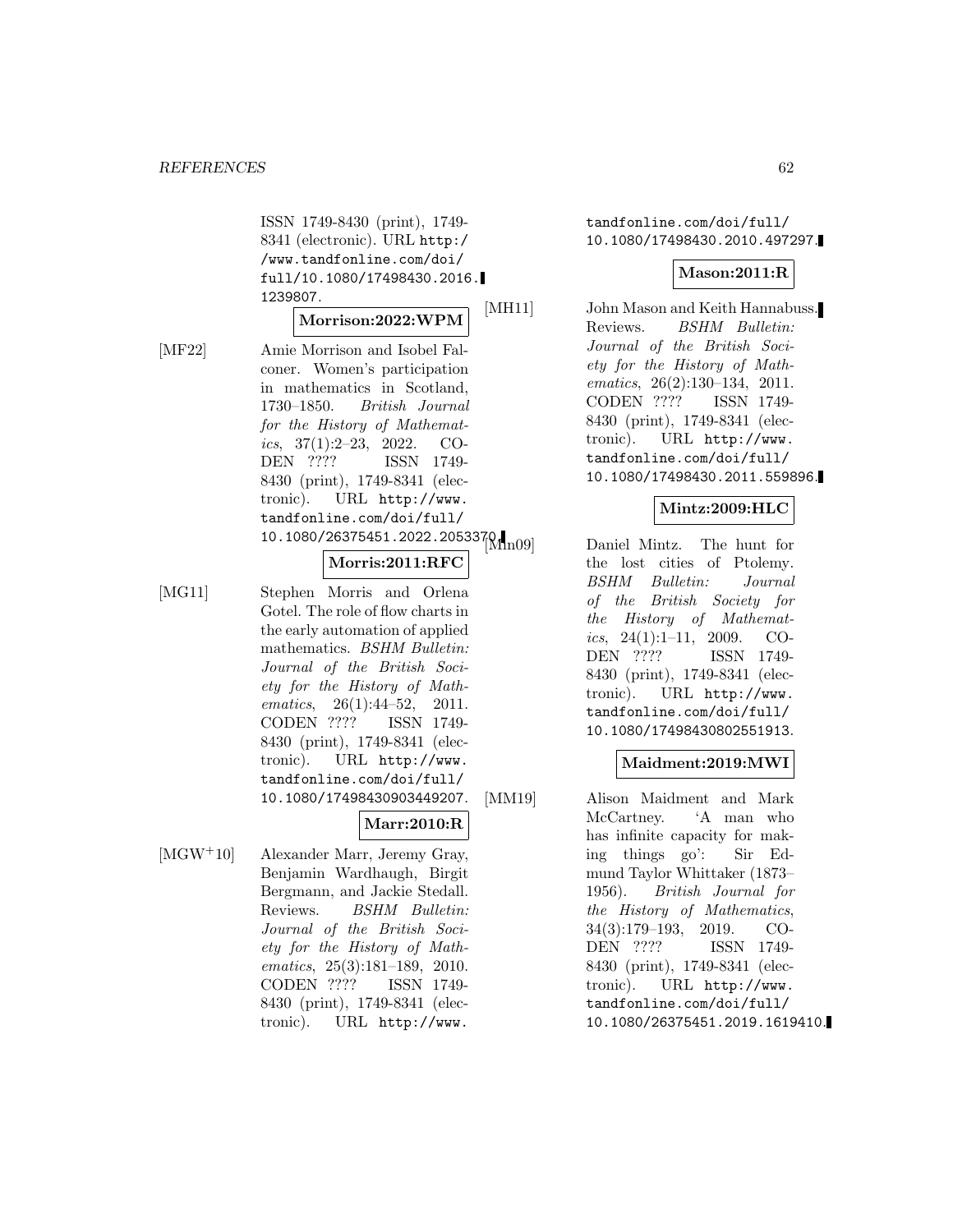### **Mazzotti:2009:R**

[MMP<sup>+</sup>09] Massimo Mazzotti, Mark Mc-Cartney, Anthony V. Piccolino, Snezana Lawrence, and Amirouche Moktefi. Reviews. BSHM Bulletin: Journal of the British Society for the History of Mathematics, 24(2):121–130, 2009. CO-DEN ???? ISSN 1749- 8430 (print), 1749-8341 (electronic). URL http://www. tandfonline.com/doi/full/ 10.1080/17498430902848789.

#### **Moktefi:2018:DLC**

[Mok18] Amirouche Moktefi. Did Lewis Carroll own a copy of George Boole's Laws of thought? An argument from the sale catalogues. BSHM Bulletin: Journal of the British Society for the History of Mathematics, 33(1):21–28, 2018. CODEN ???? ISSN 1749- 8430 (print), 1749-8341 (electronic). URL http://www. tandfonline.com/doi/full/ 10.1080/17498430.2017.1384200.

#### **Monteferrante:2011:MM**

[Mon11] Sandra Monteferrante. Maya mathematics. BSHM Bulletin: Journal of the British Society for the History of Mathematics, 26(2):71-79, 2011. CODEN ???? ISSN 1749- 8430 (print), 1749-8341 (electronic). URL http://www. tandfonline.com/doi/full/ 10.1080/17498430.2010.504962.

#### **Muntersbjorn:2012:IHH**

[Mun12] Madeline Muntersbjorn. On the intellectual heritage of Henri Poincaré. BSHM Bulletin: Journal of the British Society for the History of Mathematics, 27 (2):107–118, 2012. CO-DEN ???? ISSN 1749- 8430 (print), 1749-8341 (electronic). URL http://www. tandfonline.com/doi/full/ 10.1080/17498430.2012.658538.

#### **Murphy:2016:GBW**

[Mur16] Donal Murphy. George Boole and Walsh's delusions. BSHM Bulletin: Journal of the British Society for the History of Mathematics, 31 (2):123–127, 2016. CO-DEN ???? ISSN 1749- 8430 (print), 1749-8341 (electronic). URL http://www. tandfonline.com/doi/full/ 10.1080/17498430.2015.1113374.

## **Musto:2010:MT**

Garrod Musto. Mathematical timelines. BSHM Bulletin: Journal of the British Society for the History of Mathematics, 25(3):162–167, 2010. CODEN ???? ISSN 1749- 8430 (print), 1749-8341 (electronic). URL http://www. tandfonline.com/doi/full/ 10.1080/17498431003751393.

#### **Nakane:2014:DWD**

[Nak14] Michiyo Nakane. Did Weierstrass's differential calculus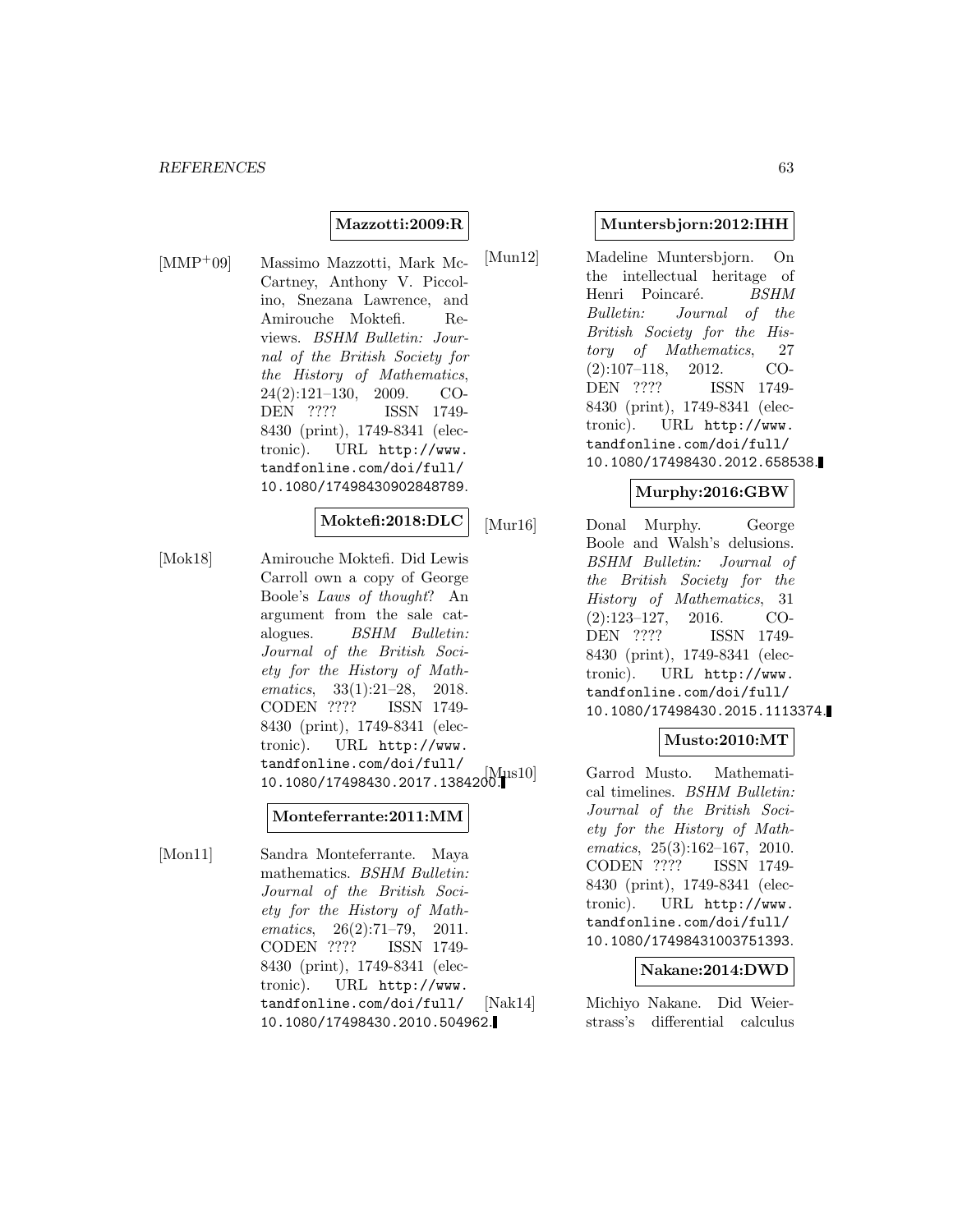have a limit-avoiding character? His definition of a limit in  $\epsilon - \delta$  style. *BSHM Bulletin:* Journal of the British Society for the History of Mathematics, 29(1):51-59, 2014. CODEN ???? ISSN 1749- 8430 (print), 1749-8341 (electronic). URL http://www. tandfonline.com/doi/full/ 10.1080/17498430.2013.831241.

# **Nasifoglu:2016:BRA**

[Nas16] Yelda Nasifoglu. Book review: Architecture and mathematics from antiquity to the future, Volume I: Antiquity to the 1500s, edited by Kim Williams and Michael J. Ostwald/Architecture and mathematics from antiquity to the future, Volume II: The 1500s to the future, edited by Kim Williams and Michael J. Ostwald. BSHM Bulletin: Journal of the British Society for the History of Mathematics, 31(3):261–263, 2016. CO-DEN ???? ISSN 1749- 8430 (print), 1749-8341 (electronic). URL http://www. tandfonline.com/doi/full/  $10.1080/17498430.2016.1208392.$ 

## **Nyberg-Brodda:2021:BBN**

[NB21] Carl-Fredrik Nyberg-Brodda. The B B Newman spelling theorem. British Journal for the History of Mathematics, 36(2):117–131, 2021. CO-DEN ???? ISSN 1749- 8430 (print), 1749-8341 (electronic). URL http://www.

## tandfonline.com/doi/full/ 10.1080/26375451.2021.1904735.

### **Neumann:2008:HSA**

[Neu08] Peter M. Neumann. The history of symmetry and the asymmetry of history. BSHM Bulletin: Journal of the British Society for the History of Mathematics, 23 (3):169–177, 2008. CO-DEN ???? ISSN 1749- 8430 (print), 1749-8341 (electronic). URL http://www. tandfonline.com/doi/full/ 10.1080/17498430802304024.

## **Nossum:2015:SPS**

[NK15] Rolf Nossum and Jan Kotůlek. The Society for the Protection of Science and Learning as a patron of refugee mathematicians. BSHM Bulletin: Journal of the British Society for the History of Mathematics, 30(2):153–167, 2015. CODEN ???? ISSN 1749- 8430 (print), 1749-8341 (electronic). URL http://www. tandfonline.com/doi/full/ 10.1080/17498430.2015.1010778.

## **Nothaft:2020:MES**

C. Philipp E. Nothaft. Medieval Europe's satanic ciphers: on the genesis of a modern myth. British Journal for the History of Mathematics, 35(2):107–136, 2020. CODEN ???? ISSN 1749- 8430 (print), 1749-8341 (electronic). URL http://www. tandfonline.com/doi/full/ 10.1080/26375451.2020.1726050.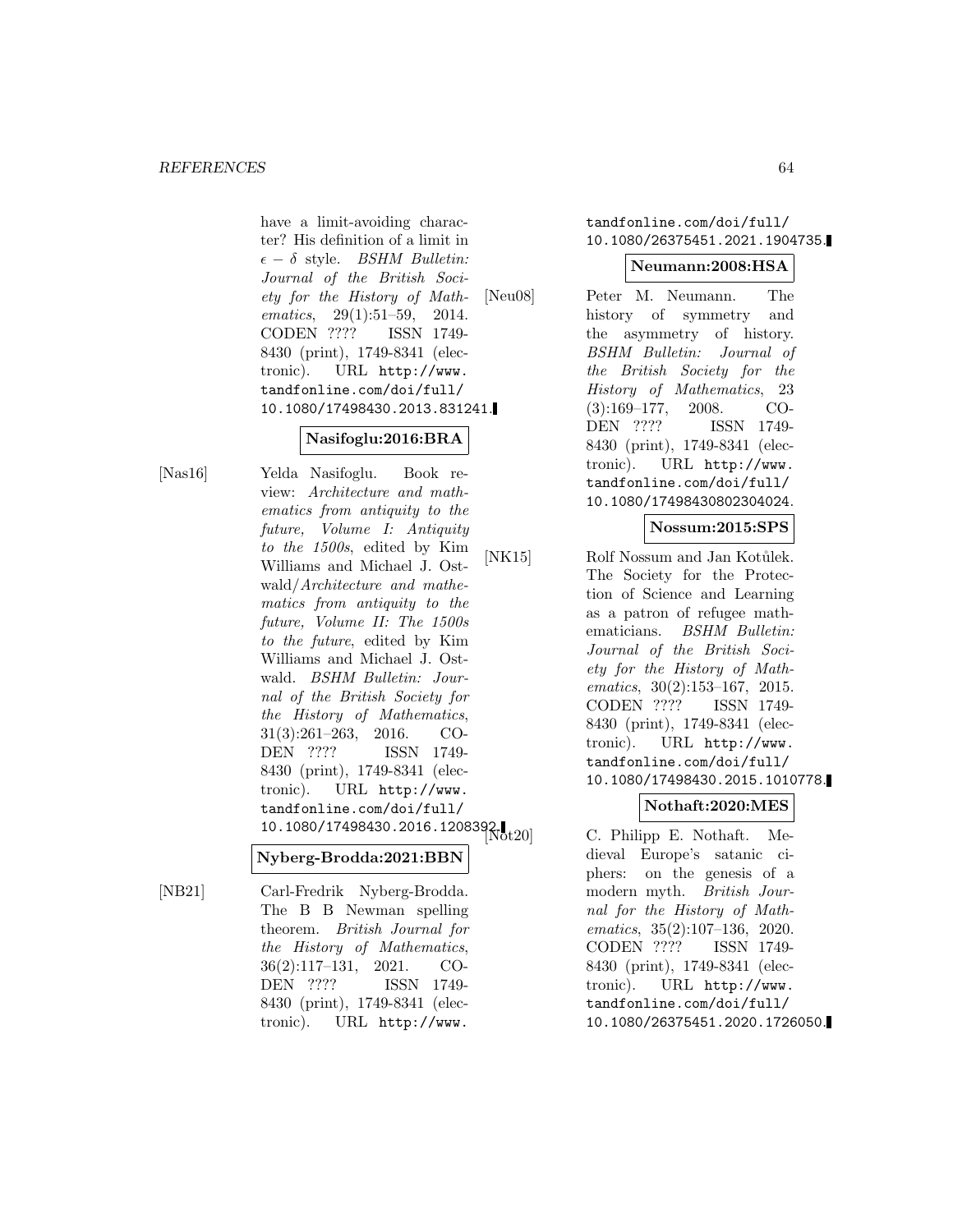### **Negrepontis:2016:TPI**

[NT16] S. Negrepontis and G. Tassopoulos. Theodorus' proofs of incommensurabilities with gnomons. BSHM Bulletin: Journal of the British Society for the History of Mathematics, 31(1):15–30, 2016. CODEN ???? ISSN 1749- 8430 (print), 1749-8341 (electronic). URL http://www. tandfonline.com/doi/full/  $10.1080/17498430.2015.1055156.417$ 

## **Opitz:2012:R**

[OHL12] Donald L. Opitz, Luke Hodgkin, and Snezana Lawrence. Reviews. BSHM Bulletin: Journal of the British Society for the History of Mathematics,  $27(1):62-69$ ,  $2012$ . CO-DEN ???? ISSN 1749- 8430 (print), 1749-8341 (electronic). URL http://www. tandfonline.com/doi/full/ 10.1080/17498430.2012.625522.

#### **Opitz:2016:BRS**

[Opi16] Donald L. Opitz. Book review: Seduced by logic:  $Émilie$   $Du$   $Châtelet$ , Mary Somerville and the Newtonian revolution, by Robyn Arianrhod. BSHM Bulletin: Journal of the British Society for the History of Mathematics, 31(2):156–158, 2016. CO-DEN ???? ISSN 1749- 8430 (print), 1749-8341 (electronic). URL http://www. tandfonline.com/doi/full/ 10.1080/17498430.2016.1170358.

## **Otero:2021:CG**

[Ote21] Daniel E. Otero. Calculus gems. British Journal for the History of Mathematics, 36(3):219–221, 2021. CO-DEN ???? ISSN 1749- 8430 (print), 1749-8341 (electronic). URL http://www. tandfonline.com/doi/full/ 10.1080/26375451.2021.1997199.

# **Padua:2017:PLB**

Sydney Padua. Picturing Lovelace, Babbage, and the Analytical Engine: a cartoonist in mathematical biography. BSHM Bulletin: Journal of the British Society for the History of Mathematics, 32(3):214–220, 2017. CO-DEN ???? ISSN 1749- 8430 (print), 1749-8341 (electronic). URL http://www. tandfonline.com/doi/full/ 10.1080/17498430.2017.1315520.

### **Parshall:2006:BDT**

[Par06] Karen Hunger Parshall. The British development of the theory of invariants (1841– 1895). BSHM Bulletin: Journal of the British Society for the History of Mathematics, 21(3):186–199, 2006. CO-DEN ???? ISSN 1749- 8430 (print), 1749-8341 (electronic). URL http://www. tandfonline.com/doi/full/ 10.1080/17498430600964417.

#### **Parshall:2017:PAA**

[Par17] Karen Hunger Parshall. A plurality of algebras, 1200–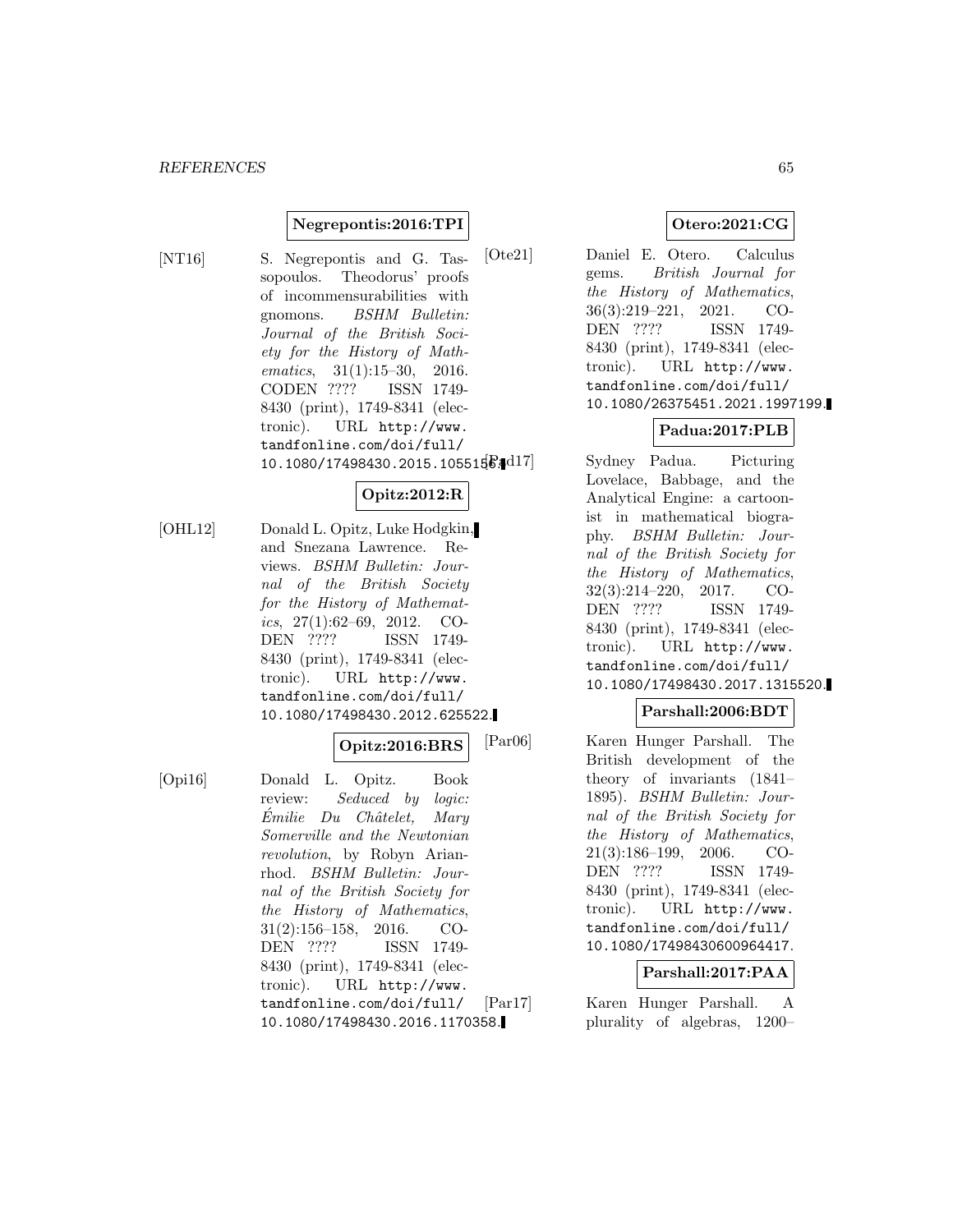1600: algebraic Europe from Fibonacci to Clavius. BSHM Bulletin: Journal of the British Society for the History of Mathematics, 32(1): 2–16, 2017. CODEN ???? ISSN 1749-8430 (print), 1749- 8341 (electronic). URL http:/ /www.tandfonline.com/doi/ full/10.1080/17498430.2016. 1225340.

# **Pisano:2016:NTD**

[PB16] Raffaele Pisano and Paolo Bussotti. A Newtonian tale details on notes and proofs in Geneva edition of Newton's Principia. BSHM Bulletin: Journal of the British Society for the History of Mathematics, 31(3):160–178, 2016. CODEN ???? ISSN 1749- 8430 (print), 1749-8341 (electronic). URL http://www. tandfonline.com/doi/full/ 10.1080/17498430.2016.1183182.

### **Ponce-Campuzano:2015:VVC**

[PCMA15] Juan Carlos Ponce-Campuzano and Miguel Angel Maldonado- ´ Aguilar. Vito Volterra's construction of a nonconstant function with a bounded, non-Riemann integrable derivative. BSHM Bulletin: Journal of the British Society for the History of Mathematics, 30(2):143–152, 2015. CO-DEN ???? ISSN 1749- 8430 (print), 1749-8341 (electronic). URL http://www. tandfonline.com/doi/full/ 10.1080/17498430.2015.1010771.

### **Peckhaus:2020:BRM**

[Pec20] Volker Peckhaus. Book review: The mathematical world of Charles L. Dodgson (Lewis Carroll). British Journal for the History of Mathematics, 35(2):175–177, 2020. CO-DEN ???? ISSN 1749- 8430 (print), 1749-8341 (electronic). URL http://www. tandfonline.com/doi/full/ 10.1080/26375451.2020.1741781.

## **Periton:2015:MCT**

[Per15] Cheryl Periton. The medieval counting table revisited: a brief introduction and description of its use during the early modern period. BSHM Bulletin: Journal of the British Society for the History of Mathematics,  $30(1):35-49$ ,  $2015$ . CO-DEN ???? ISSN 1749- 8430 (print), 1749-8341 (electronic). URL http://www. tandfonline.com/doi/full/ 10.1080/17498430.2014.917392.

## **Petrocchi:2015:NTA**

[Pet15] Alessandra Petrocchi. A new theoretical approach to sample problems and deductive reasoning in Sanskrit mathematical texts. BSHM Bulletin: Journal of the British Society for the History of Mathematics, 30(1):2–19, 2015. CO-DEN ???? ISSN 1749- 8430 (print), 1749-8341 (electronic). URL http://www. tandfonline.com/doi/full/ 10.1080/17498430.2014.976805.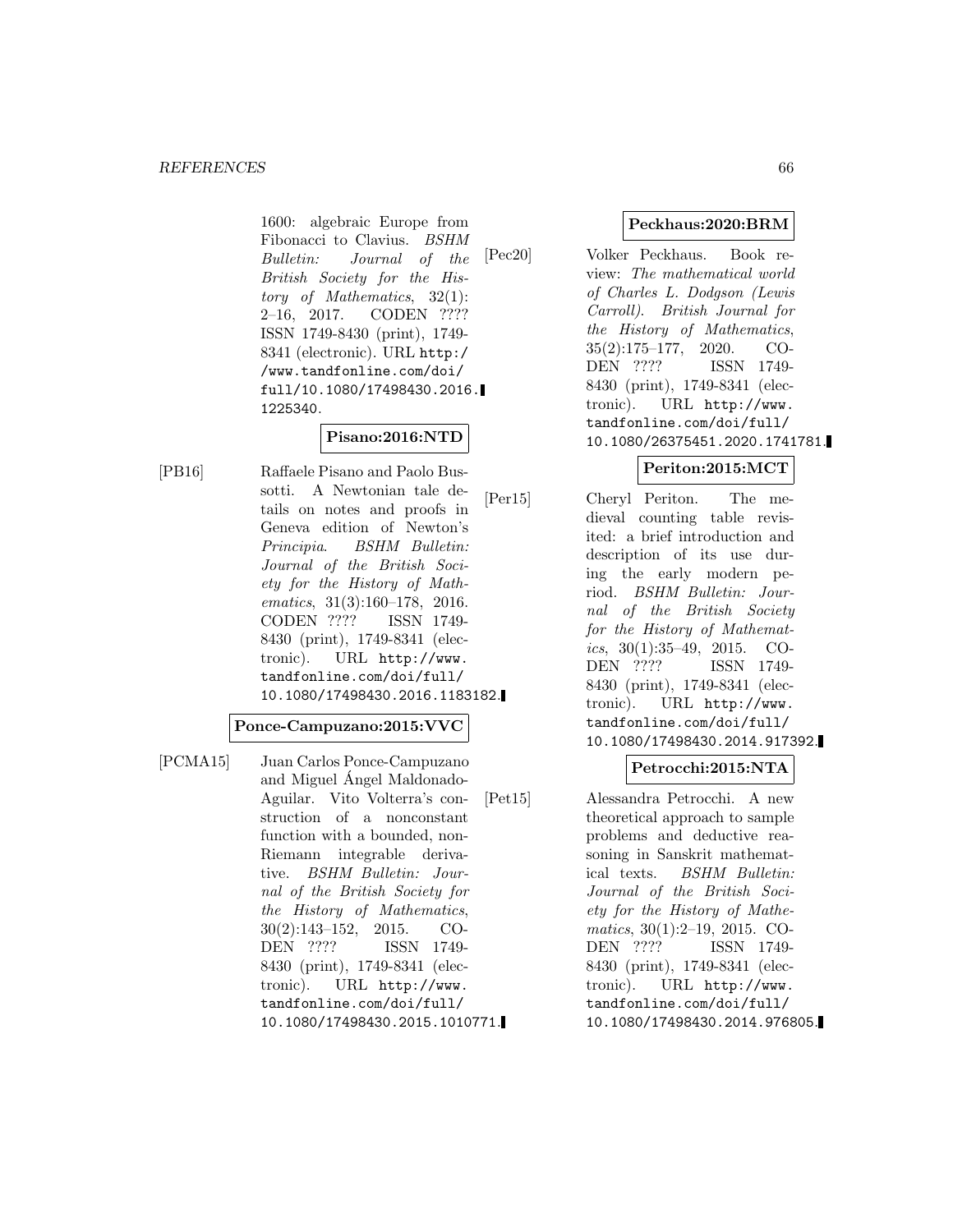# **Parker:2009:R**

- 
- [PHN<sup>+</sup>09] Rhian Parker, Ken Houston, Peter M. Neumann, Janet Beery, and David Klein. Reviews. BSHM Bulletin: Journal of the British Society for the History of Mathematics, 24(1):50–61, 2009. CO-DEN ???? ISSN 1749- 8430 (print), 1749-8341 (electronic). URL http://www. tandfonline.com/doi/full/ 10.1080/17498430802551962.

## **Pisano:2016:DMI**

[Pis16] Raffaele Pisano. Details on the mathematical interplay between Leonardo da Vinci and Luca Pacioli. BSHM Bulletin: Journal of the British Society for the History of Mathematics, 31(2):104–111, 2016. CODEN ???? ISSN 1749- 8430 (print), 1749-8341 (electronic). URL http://www. tandfonline.com/doi/full/ 10.1080/17498430.2015.1091969.

#### **Peterson:2013:BRG**

[PO13] Mark A. Peterson and Richard J. Oosterhoff. Between Raphael and Galileo: Mutio Oddi and the mathematical culture of late Renaissance Italy/ Galileo's muse: Renaissance mathematics and the arts. BSHM Bulletin: Journal of the British Society for the History of Mathematics, 28 (2):107–111, 2013. CO-DEN ???? ISSN 1749- 8430 (print), 1749-8341 (electronic). URL http://www.

## tandfonline.com/doi/full/ 10.1080/17498430.2013.761020.

## **Poole:2015:BRC**

[Poo15] William Poole. Book review: The Correspondence of John Wallis (1616–1703) Volume IV  $(1672–April 1675)$ , edited by Philip Beeley and Christoph J Scriba. BSHM Bulletin: Journal of the British Society for the History of Mathematics, 30(2):174–175, 2015. CODEN ???? ISSN 1749- 8430 (print), 1749-8341 (electronic). URL http://www. tandfonline.com/doi/full/ 10.1080/17498430.2015.1037626.

## **Pope:2018:ADC**

[PR18] Sue Pope and Leo Rogers. Anglo–Danish conference on History of Mathematics in Education: Bath Spa, August 2016. BSHM Bulletin: Journal of the British Society for the History of Mathematics, 33(1):62–67, 2018. CODEN ???? ISSN 1749- 8430 (print), 1749-8341 (electronic). URL http://www. tandfonline.com/doi/full/ 10.1080/17498430.2017.1394713.

## **Pritchard:2006:BIG**

[Pri06] Chris Pritchard. Bagatelle as the inspiration for Galton's Quincunx. BSHM Bulletin: Journal of the British Society for the History of Mathematics, 21(2):102–110, 2006. CODEN ???? ISSN 1749- 8430 (print), 1749-8341 (electronic). URL http://www.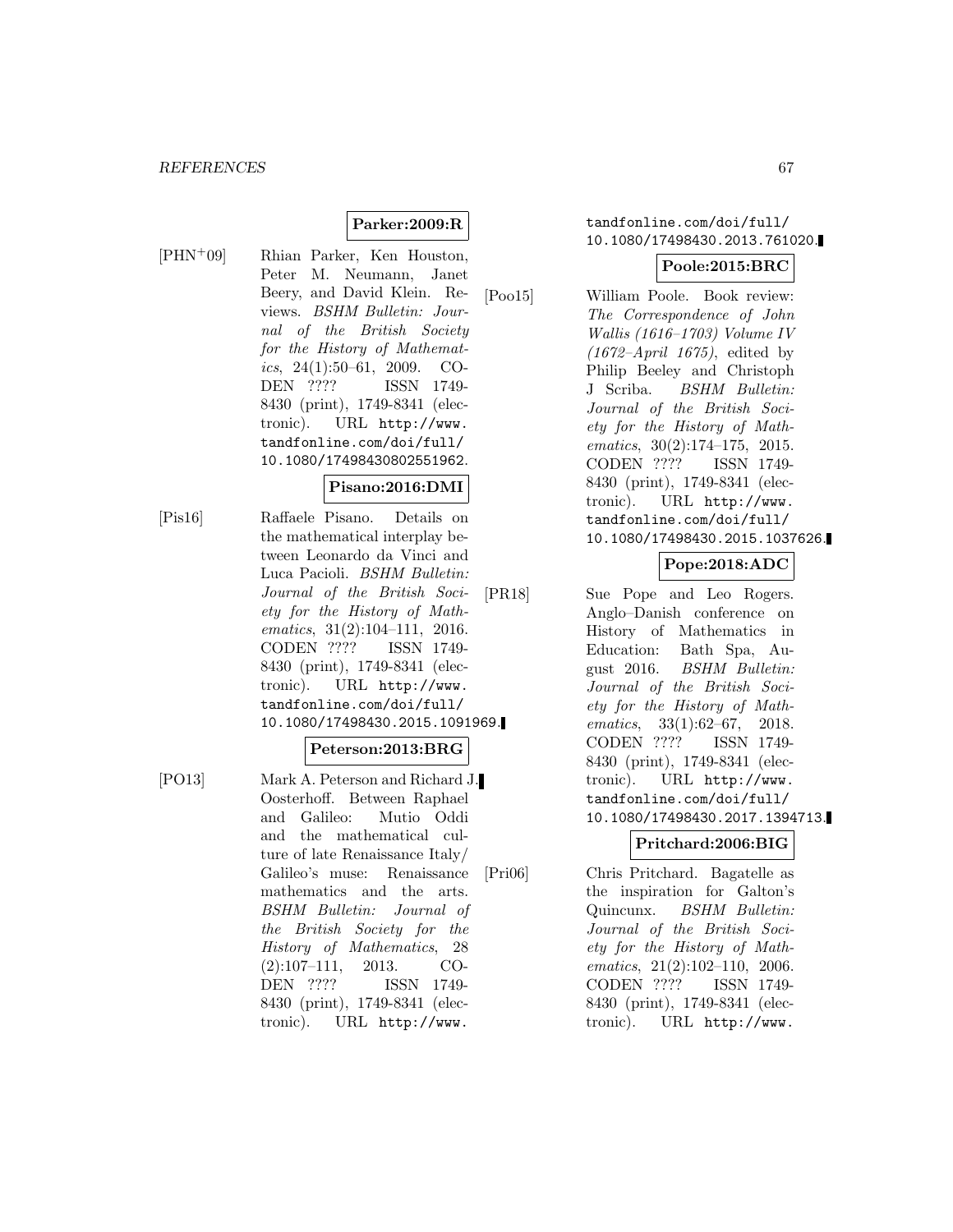tandfonline.com/doi/full/ 10.1080/17498430600804118.

## **Pritchard:2008:MCC**

[Pri08] Chris Pritchard. Mistakes concerning a chance encounter between Francis Galton and John Venn. BSHM Bulletin: Journal of the British Society for the History of Mathematics, 23(2):103–108, 2008. CODEN ???? ISSN 1749- 8430 (print), 1749-8341 (electronic). URL http://www. tandfonline.com/doi/full/ 10.1080/17498430801968068.

### **Przenioslo:2009:IMJ**

[Prz09] Ma lgorzata Przenioslo. International mathematical journals published in Poland between the wars. BSHM Bulletin: Journal of the British Society for the History of Mathematics, 24(1): 20–26, 2009. CODEN ???? ISSN 1749-8430 (print), 1749- 8341 (electronic). URL http:/ /www.tandfonline.com/doi/ full/10.1080/17498430802554487.

#### **Rampling:2011:EME**

[Ram11a] Jennifer M. Rampling. The Elizabethan mathematics of everything: John Dee's 'Mathematicall praeface' to Euclid's Elements. BSHM Bulletin: Journal of the British Society for the History of Mathematics, 26(3):135–146, 2011. CODEN ???? ISSN 1749- 8430 (print), 1749-8341 (electronic). URL http://www.

### tandfonline.com/doi/full/ 10.1080/17498430.2011.580136.

## **Ramsden:2011:BM**

[Ram11b] Jenny Ramsden. BSHM meetings. BSHM Bulletin: Journal of the British Society for the History of Mathematics,  $26(2):128$ ,  $2011$ . CO-DEN ???? ISSN 1749- 8430 (print), 1749-8341 (electronic). URL http://www. tandfonline.com/doi/full/ 10.1080/17498430.2011.560093.

#### **Ranford:2021:BRH**

[Ran21] Paul Ranford. Book review: Hot molecules, cold electrons, Paul Nahin, Princeton University Press, 2020, 212 pp, \$24.95, ISBN 978- 0-6911-9172-0. British Journal for the History of Mathematics, 36(1):53–55, 2021. CODEN ???? ISSN 1749- 8430 (print), 1749-8341 (electronic). URL http://www. tandfonline.com/doi/full/ 10.1080/26375451.2020.1841477.

## **Rauff:2013:CWB**

[Rau13] James Rauff. The chicken went into the bush and never came back: a note on infinity. BSHM Bulletin: Journal of the British Society for the History of Mathematics, 28(2):97–100, 2013. CO-DEN ???? ISSN 1749- 8430 (print), 1749-8341 (electronic). URL http://www. tandfonline.com/doi/full/ 10.1080/17498430.2013.727147.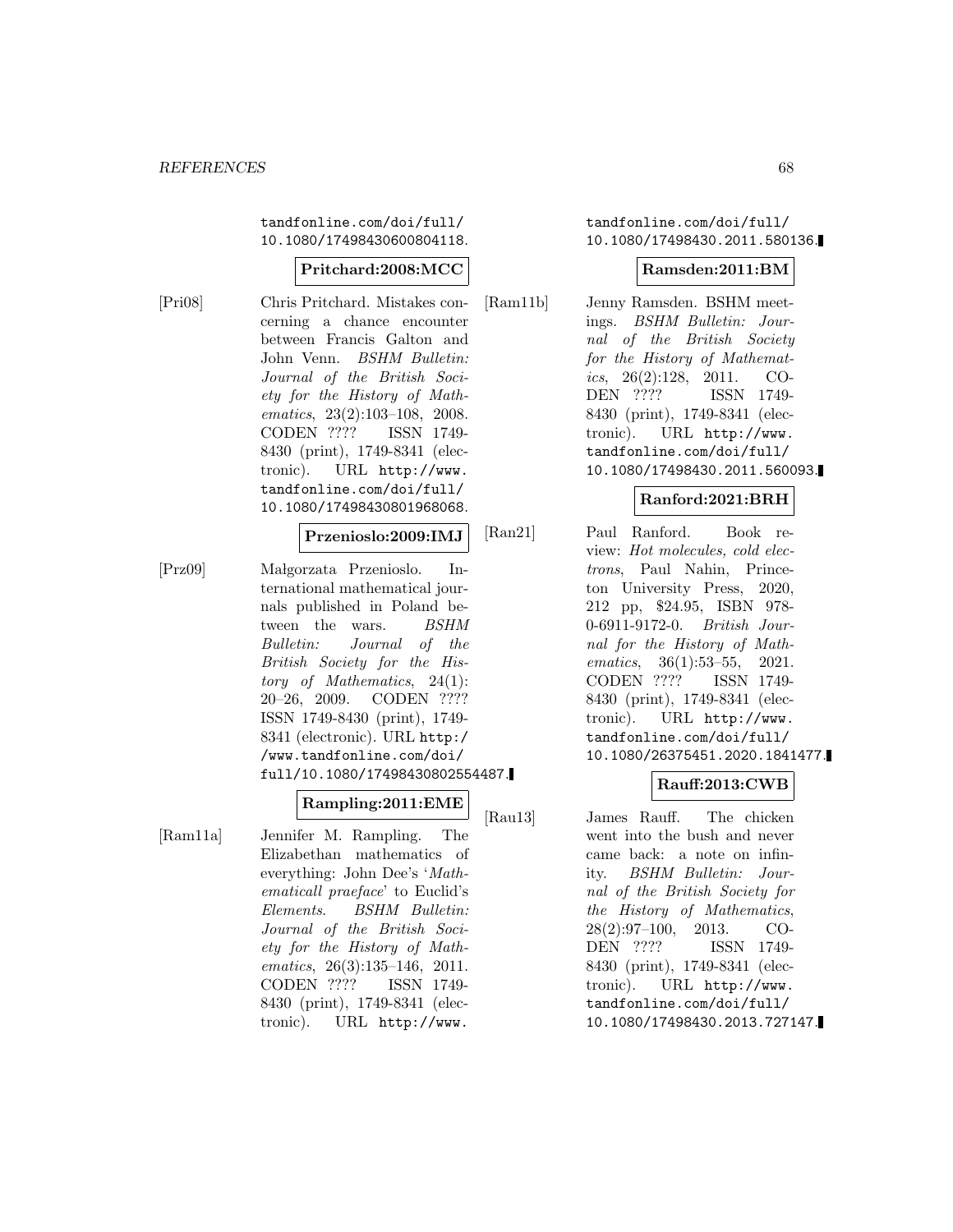# **Rauff:2016:AME**

[Rau16] James V. Rauff. The algebra of marriage: an episode in applied group theory. BSHM Bulletin: Journal of the British Society for the History of Mathematics, 31 (3):230–244, 2016. CO-DEN ???? ISSN 1749- 8430 (print), 1749-8341 (electronic). URL http://www. tandfonline.com/doi/full/ 10.1080/17498430.2016.1222478.

# **Rice:2016:CCHa**

[RB16a] Adrian Rice and Ezra Brown. Commutativity and collinearity: a historical case study of the interconnection of mathematical ideas. Part I. BSHM Bulletin: Journal of the British Society for the History of Mathematics,  $31(1):1-14$ ,  $2016$ . CO-DEN ???? ISSN 1749- 8430 (print), 1749-8341 (electronic). URL http://www. tandfonline.com/doi/full/ 10.1080/17498430.2015.104603Rc06

#### **Rice:2016:CCHb**

[RB16b] Adrian Rice and Ezra Brown. Commutativity and collinearity: a historical case study of the interconnection of mathematical ideas. Part II. BSHM Bulletin: Journal of the British Society for the History of Mathematics, 31(2):90–103, 2016. CO-DEN ???? ISSN 1749- 8430 (print), 1749-8341 (electronic). URL http://www.

## tandfonline.com/doi/full/ 10.1080/17498430.2015.1046038.

#### **Recio:2021:KDB**

[Rec21] Gonzalo Luis Recio. Kepler's derivation of the bisection of the earth's orbit in Astronomia Nova. British Journal for the History of Mathematics, 36(3):151–169, 2021. CODEN ???? ISSN 1749- 8430 (print), 1749-8341 (electronic). URL http://www. tandfonline.com/doi/full/ 10.1080/26375451.2021.1984061.

## **Rekvenyi:2019:PES**

[Rek19] Kamilla Rekvenyi. Paul Erdős's mathematics as a social activity. British Journal for the History of Mathematics, 34(2):134–142, 2019. CODEN ???? ISSN 1749- 8430 (print), 1749-8341 (electronic). URL http://www. tandfonline.com/doi/full/ 10.1080/26375451.2019.1593036.

#### **Rice:2006:BM**

Adrian Rice. British mathematics 1837-1901. BSHM Bulletin: Journal of the British Society for the History of Mathematics, 21 (3):164–177, 2006. CO-DEN ???? ISSN 1749- 8430 (print), 1749-8341 (electronic). URL http://www. tandfonline.com/doi/full/ 10.1080/17498430600964243.

## **Rice:2014:BRJ**

[Ric14] Adrian Rice. Book review: James Clerk Maxwell. Perspec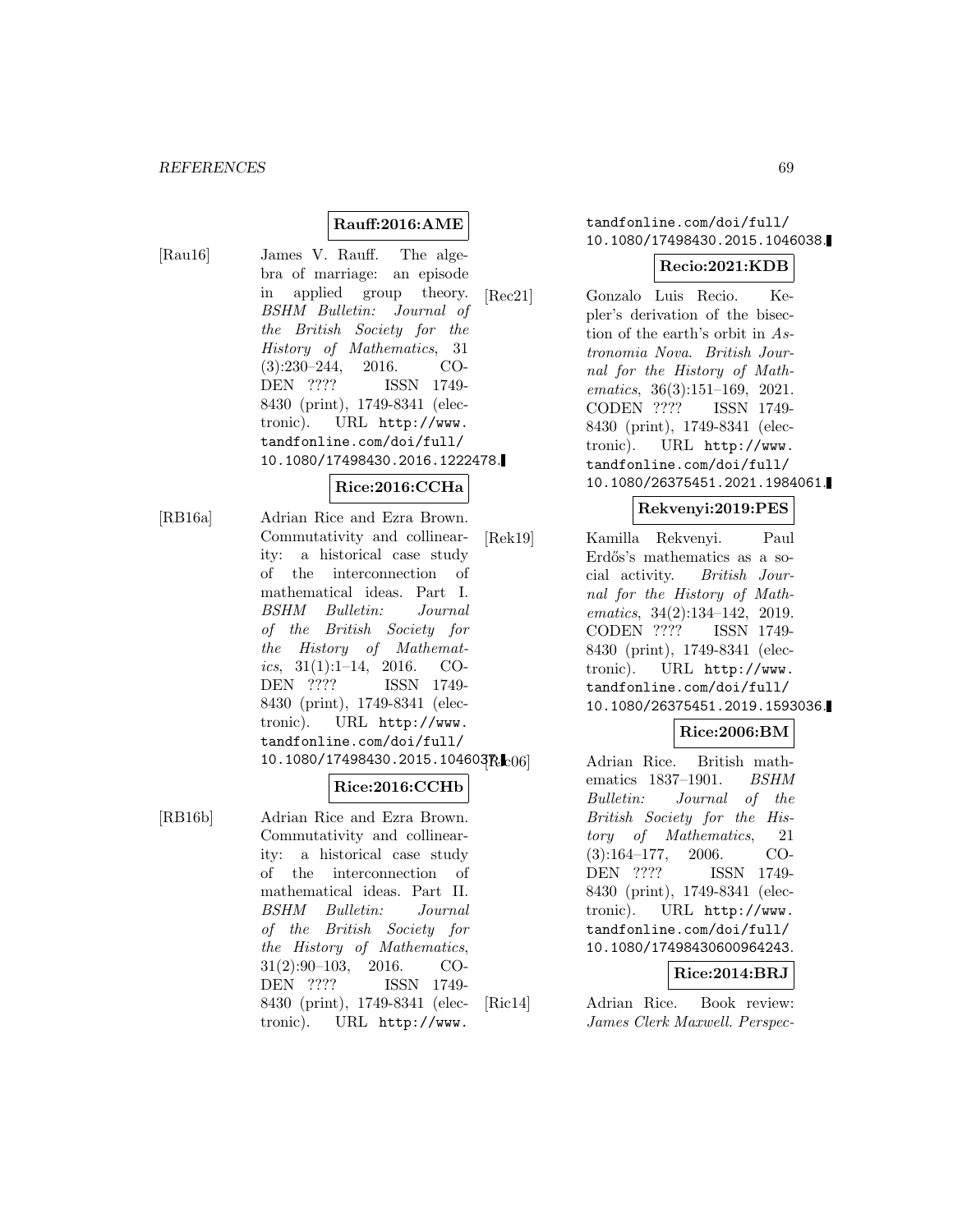tives on his life and work, by Raymond Flood, Mark Mc-Cartney and Andrew Whitaker (eds). BSHM Bulletin: Journal of the British Society for the History of Mathematics, 29(3):219–221, 2014. CO-DEN ???? ISSN 1749- 8430 (print), 1749-8341 (electronic). URL http://www. tandfonline.com/doi/full/ 10.1080/17498430.2014.919433.

# **Rice:2015:BGC**

[Ric15a] Adrian Rice. Bshm/gresham college joint meeting on the history of statistics. BSHM Bulletin: Journal of the British Society for the History of Mathematics,  $30(1):79-80$ ,  $2015$ . CO-DEN ???? ISSN 1749- 8430 (print), 1749-8341 (electronic). URL http://www. tandfonline.com/doi/full/ 10.1080/17498430.2014.995344.

#### **Rice:2015:OIG**

[Ric15b] Adrian Rice. Obituary: Ivor Grattan-Guinness (23 June 1941–12 December 2014). BSHM Bulletin: Journal of the British Society for the History of Mathematics, 30(2):94–101, 2015. CO-DEN ???? ISSN 1749- 8430 (print), 1749-8341 (electronic). URL http://www. tandfonline.com/doi/full/ 10.1080/17498430.2015.1036338.

**Rice:2016:BRT**

[Ric16] Adrian Rice. Book review: Taming the unknown: a his-

tory of algebra from antiquity to the early twentieth century, by Victor J Katz and Karen Hunger Parshall. BSHM Bulletin: Journal of the British Society for the History of Mathematics, 31(1):81–83, 2016. CO-DEN ???? ISSN 1749- 8430 (print), 1749-8341 (electronic). URL http://www. tandfonline.com/doi/full/ 10.1080/17498430.2015.1080441.

## **Richardson:2019:WIW**

[Ric19] John T. E. Richardson. Who introduced Western mathematicians to Latin squares? British Journal for the History of Mathematics, 34 (2):95–103, 2019. CO-DEN ???? ISSN 1749- 8430 (print), 1749-8341 (electronic). URL http://www. tandfonline.com/doi/full/ 10.1080/26375451.2019.1587998.

## **Ross:2019:DCT**

[RK19] Helen Elizabeth Ross and Betty Irene Knott. Dicuil (9th century) on triangular and square numbers. British Journal for the History of Mathematics, 34(2):79–94, 2019. CODEN ???? ISSN 1749- 8430 (print), 1749-8341 (electronic). URL http://www. tandfonline.com/doi/full/ 10.1080/26375451.2019.1598687.

## **Robson:2015:SEM**

[Rob15] Eleanor Robson. Subverting expectations: memories of editing with Jackie.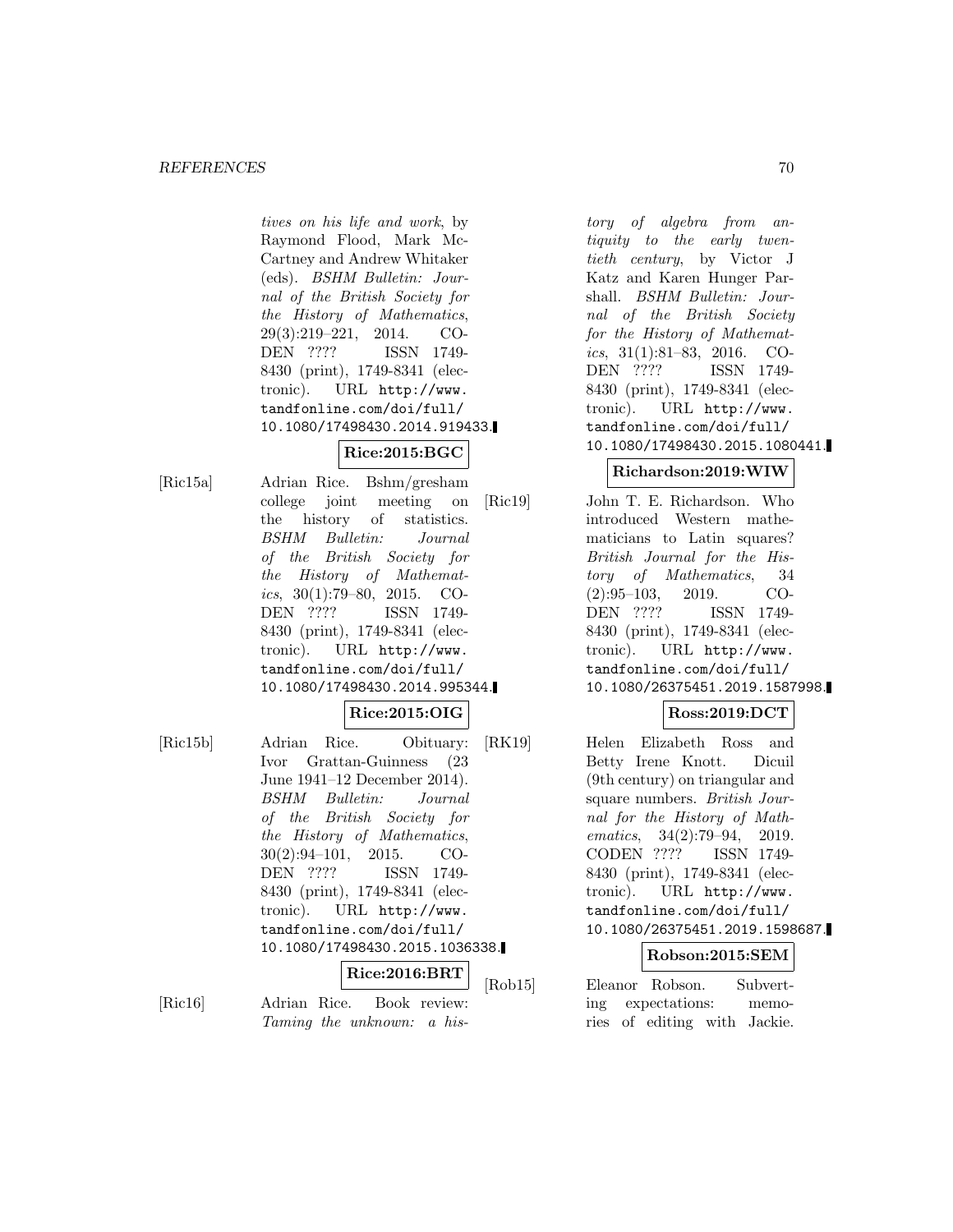#### *REFERENCES* 71

BSHM Bulletin: Journal of the British Society for the History of Mathematics, 30 (3):178–182, 2015. CO-DEN ???? ISSN 1749- 8430 (print), 1749-8341 (electronic). URL http://www. tandfonline.com/doi/full/ 10.1080/17498430.2015.1055902.

**Robertson:2018:BRG** [Rob18] Edmund Robertson. Book review: Giovanni Domenico Cassini: A Modern Astronomer in the 17th Century, by Gabriella Bernardi. BSHM Bulletin: Journal of the British Society for the History of Mathematics, 33 (3):191–192, 2018. CO-DEN ???? ISSN 1749- 8430 (print), 1749-8341 (electronic). URL http://www. tandfonline.com/doi/full/ 10.1080/17498430.2018.1450034.

#### **Rodhe:2017:FBG**

[Rod17a] Staffan Rodhe. A forgotten booklet by Goldbach now rediscovered and three versions of its contents. BSHM Bulletin: Journal of the British Society for the History of Mathematics, 32(1):75–90, 2017. CODEN ???? ISSN 1749- 8430 (print), 1749-8341 (electronic). URL http://www. tandfonline.com/doi/full/ 10.1080/17498430.2016.1225628. **Rodriguez:2017:FRB**

[Rod17b] L. Rodríguez. Frigyes Riesz between the two World Wars. BSHM Bulletin: Journal of

the British Society for the History of Mathematics, 32 (3):235–245, 2017. CO-DEN ???? ISSN 1749- 8430 (print), 1749-8341 (electronic). URL http://www. tandfonline.com/doi/full/ 10.1080/17498430.2017.1326216.

#### **Rodal:2018:LAE**

[Rod18] Jocelyn Rodal. Book review: Literature after Euclid: the geometric imagination in the long Scottish Enlightenment, by Matthew Wickman. BSHM Bulletin: Journal of the British Society for the History of Mathematics, 33(1):55–57, 2018. CODEN ???? ISSN 1749- 8430 (print), 1749-8341 (electronic). URL http://www. tandfonline.com/doi/full/ 10.1080/17498430.2017.1308122.

## **Rogers:2020:BRH**

[Rog20] Leo Rogers. Book review: The history of mathematics: a source-based approach volume 1. British Journal for the History of Mathematics, 35(2):171–173, 2020. CO-DEN ???? ISSN 1749- 8430 (print), 1749-8341 (electronic). URL http://www. tandfonline.com/doi/full/ 10.1080/26375451.2020.1741783.

#### **Rowlett:2014:BBL**

[Row14] Peter Rowlett. Brass for brain: Lord Kelvin and tide prediction. BSHM Bulletin: Journal of the British Society for the History of Math-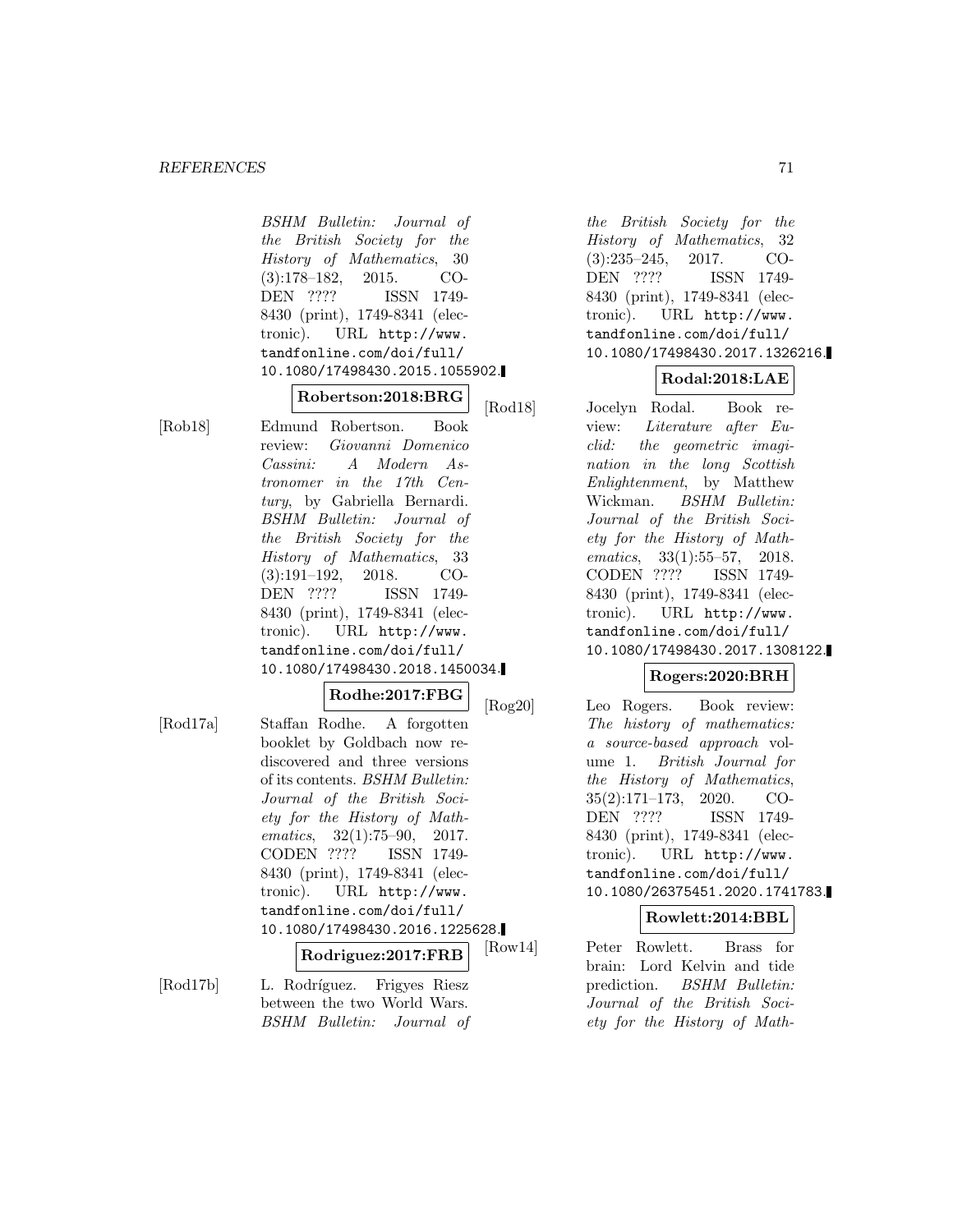#### *REFERENCES* 72

ematics, 29(3):211–213, 2014. CODEN ???? ISSN 1749- 8430 (print), 1749-8341 (electronic). URL http://www. tandfonline.com/doi/full/ 10.1080/17498430.2014.916114.

#### **Rowlett:2015:UIM**

[Row15] Peter Rowlett. 'The unplanned impact of mathematics' and its implications for research funding: a discussion-led educational activity. BSHM Bulletin: Journal of the British Society for the History of Mathematics, 30(1):67–74, 2015. CODEN ???? ISSN 1749- 8430 (print), 1749-8341 (electronic). URL http://www. tandfonline.com/doi/full/ 10.1080/17498430.2014.945136.

# **Romero-Vallhonesta:2018:MSA**

[RVME18] Fàtima Romero-Vallhonesta and M. Rosa Massa-Esteve. The main sources for the Arte Mayor in sixteenth century Spain. BSHM Bulletin: Journal of the British Society for the History of Mathematics, 33(2):73–95, 2018. CODEN ???? ISSN 1749- 8430 (print), 1749-8341 (electronic). URL http://www. tandfonline.com/doi/full/ 10.1080/17498430.2017.1419704.

#### **Satterley:2021:MBF**

[Sat21] Renae Satterley. Mathematical books and Frankfurt book fair catalogues: the acquisition of mathematical works by Robert Ashley in early modern London. British Jour-

nal for the History of Mathematics, 36(2):95–116, 2021. CODEN ???? ISSN 1749- 8430 (print), 1749-8341 (electronic). URL http://www. tandfonline.com/doi/full/ 10.1080/26375451.2021.1891804.

#### **Schwermer:2015:BRE**

[Sch15] Joachim Schwermer. Book review: Emil Artin's Iceland Journal 1925: "A World of Good", edited by Tom Artin (ed) and Karin Tate (trans). BSHM Bulletin: Journal of the British Society for the History of Mathematics, 30(2):172–173, 2015. CO-DEN ???? ISSN 1749- 8430 (print), 1749-8341 (electronic). URL http://www. tandfonline.com/doi/full/ 10.1080/17498430.2015.1036337.

#### **Schubring:2021:BRD**

[Sch21] Gert Schubring. Book review: Dirichlet. A mathematical biography, Uta C. Merzbach, Birkhäuser, 2018, xix  $+$  311 pp., hardback £89.99, ebook £71.50, ISBN 978-3- 03001-071-3. British Journal for the History of Mathematics, 36(1):55–58, 2021. CODEN ???? ISSN 1749- 8430 (print), 1749-8341 (electronic). URL http://www. tandfonline.com/doi/full/ 10.1080/26375451.2020.1823606.

#### **Schneider:2022:WSJ**

[Sch22] Martina R. Schneider. 'What to solve?' — on Judita Cofman's research on mathematics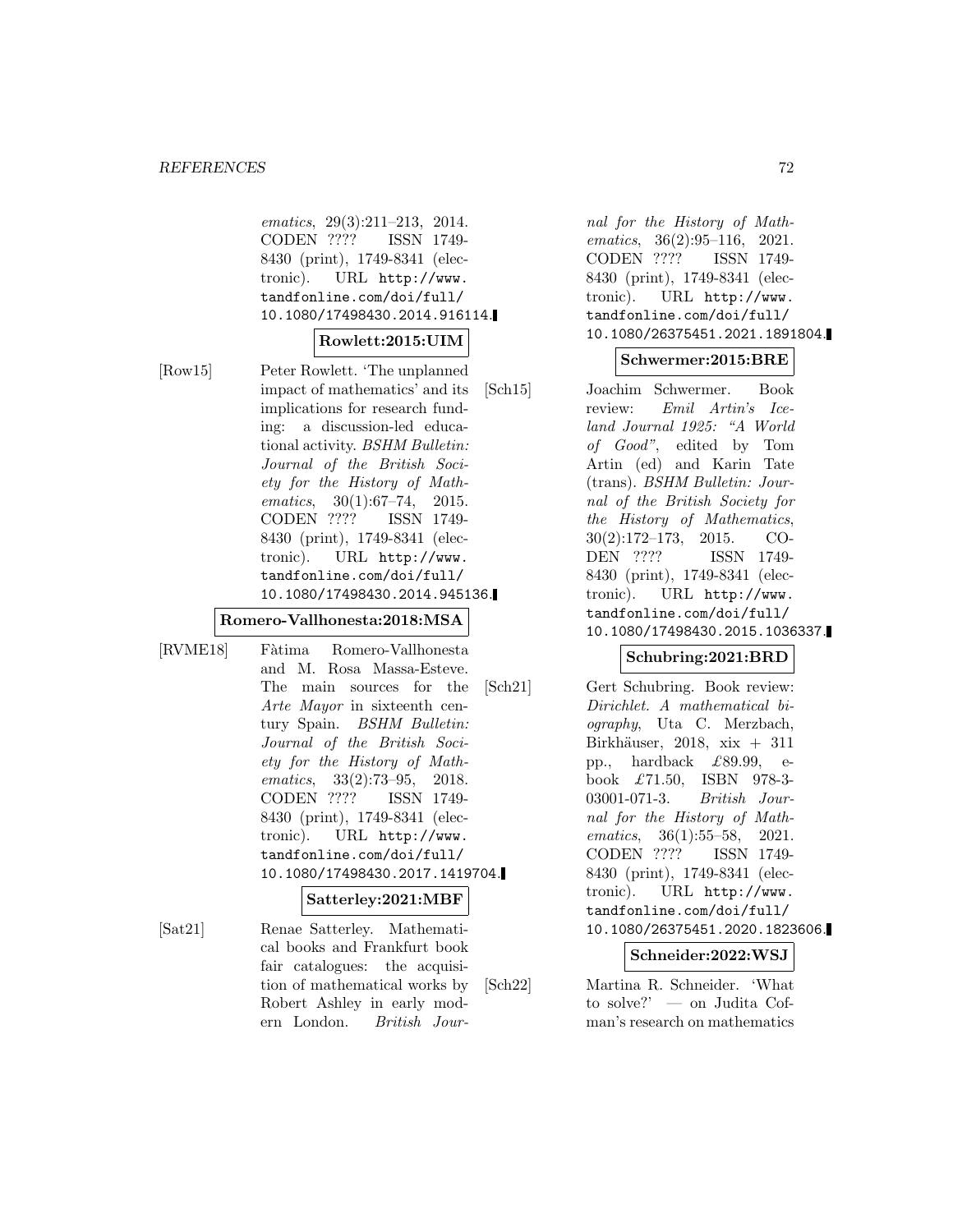and its teaching. British Journal for the History of Mathematics, 37(1):96–98, 2022.<br>CODEN ???? ISSN 1749-CODEN ???? 8430 (print), 1749-8341 (electronic). URL http://www. tandfonline.com/doi/full/ 10.1080/26375451.2022.2047575.

# **Segre:2020:TSW**

[Seg20] Michael Segre. Tartaglia's science of weights and mechanics in the sixteenth century. Selections from Quesiti et inventioni diverse: Books VII–VIII. British Journal for the History of Mathematics,  $35(1):84-85$ ,  $2020$ . CO-DEN ???? ISSN 1749- 8430 (print), 1749-8341 (electronic). URL http://www. tandfonline.com/doi/full/ 10.1080/26375451.2019.1678829.

#### **Seltman:2008:AAP**

[Sel08] Muriel Seltman. The Artis analyticae praxis of Harriot and Warner in focus. BSHM Bulletin: Journal of the British Society for the History of Mathematics,  $23(2):73-80$ ,  $2008$ . CO-DEN ???? ISSN 1749- 8430 (print), 1749-8341 (electronic). URL http://www. tandfonline.com/doi/full/ 10.1080/17498430801968043.

### **Senn:2016:BRC**

[Sen16] Stephen Senn. Book review: A Chronicle of Permutation Statistical Methods: 1920–2000, and Beyond, by K. J. Berry, J. E. Johnston, and P. J.

W. Mielke. BSHM Bulletin: Journal of the British Society for the History of Mathematics, 31(2):155–156, 2016. CODEN ???? ISSN 1749- 8430 (print), 1749-8341 (electronic). URL http://www. tandfonline.com/doi/full/ 10.1080/17498430.2015.1129087.

### **Sharp:2016:FRP**

[Sha16] John Sharp. Folding the regular pentagon. BSHM Bulletin: Journal of the British Society for the History of Mathematics, 31(3):179–188, 2016. CODEN ???? ISSN 1749- 8430 (print), 1749-8341 (electronic). URL http://www. tandfonline.com/doi/full/ 10.1080/17498430.2016.1162402.

# **Sialaros:2015:BRK**

[Sia15] Michalis Sialaros. Book review: The King of Infinite Space: Euclid and his Elements, by David Berlinski. BSHM Bulletin: Journal of the British Society for the History of Mathematics,  $30(1):83-85$ ,  $2015$ . CO-DEN ???? ISSN 1749- 8430 (print), 1749-8341 (electronic). URL http://www. tandfonline.com/doi/full/ 10.1080/17498430.2014.928840.

## **Silva:2011:MG**

[Sil11] Jorge Nuno Silva. On mathematical games. BSHM Bulletin: Journal of the British Society for the History of Mathematics, 26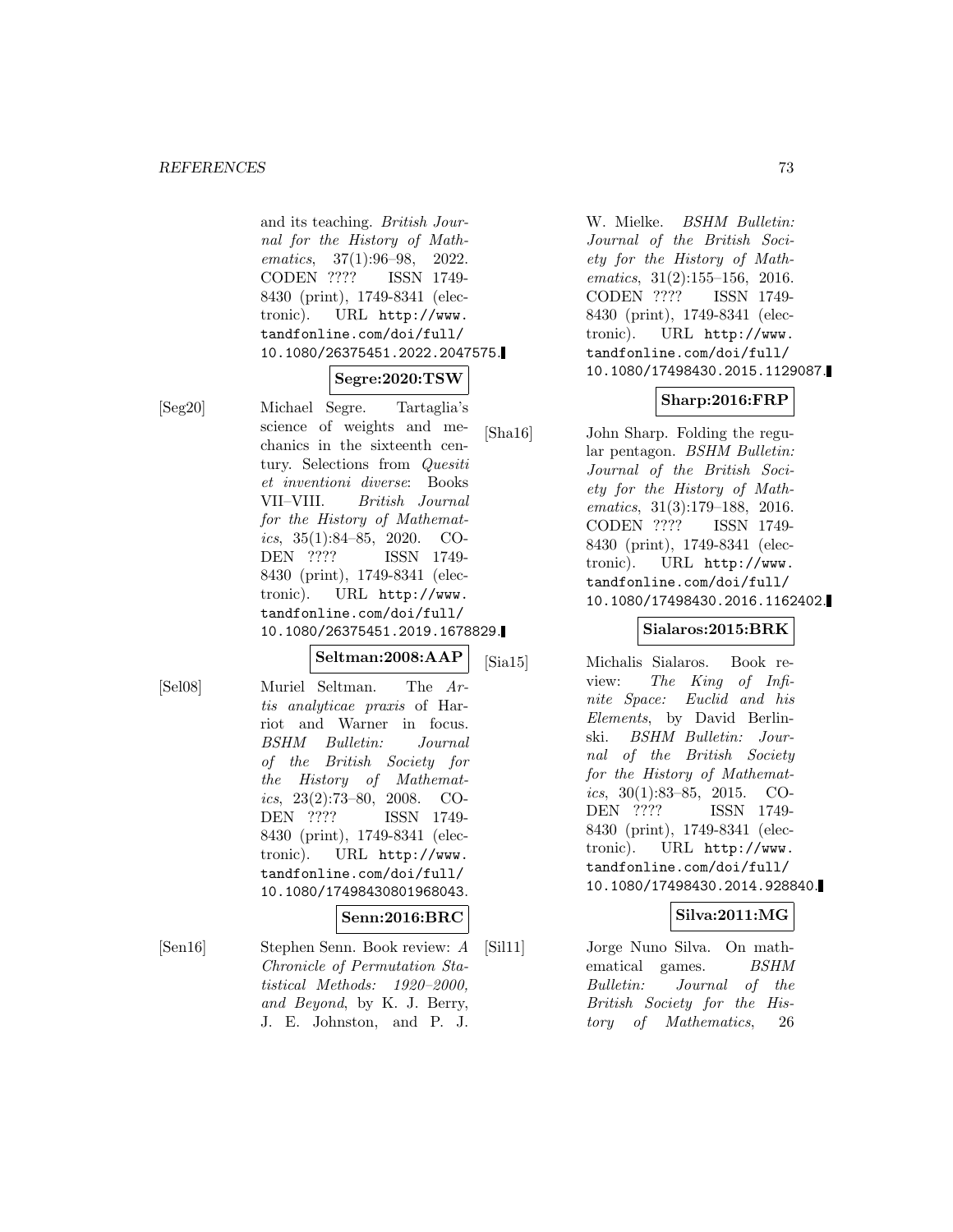#### **REFERENCES** 74

(2):80–104, 2011. CO-DEN ???? ISSN 1749- 8430 (print), 1749-8341 (electronic). URL http://www. tandfonline.com/doi/full/ 10.1080/17498430.2011.560511.

#### **Simmons:2008:WRH**

[Sim08] Charlotte Simmons. William Rowan Hamilton and George Boole. BSHM Bulletin: Journal of the British Society for the History of Mathematics, 23(2):96–102, 2008. CO-DEN ???? ISSN 1749- 8430 (print), 1749-8341 (electronic). URL http://www. tandfonline.com/doi/full/ 10.1080/17498430801968050.

#### **Simpson:2014:JMJ**

[Sim14] Richard Simpson. A joint meeting of the James Clerk Maxwell Foundation and the British Society for the History of Mathematics in celebration of the 400th anniversary of the publication of John Napier's Mirifici Logarithmorum Canonis Descriptio. BSHM Bulletin: Journal of the British Society for the History of Mathematics, 29(3):213–214, 2014. CO-DEN ???? ISSN 1749- 8430 (print), 1749-8341 (electronic). URL http://www. tandfonline.com/doi/full/ 10.1080/17498430.2014.948348.

#### **Simpson:2018:BRF**

[Sim18] Richard Simpson. Book review: Finding Fibonacci: the

quest to rediscover the forgotten mathematical genius who changed the world, by Keith Devlin. BSHM Bulletin: Journal of the British Society for the History of Mathematics, 33(2):136–137, 2018. CO-DEN ???? ISSN 1749- 8430 (print), 1749-8341 (electronic). URL http://www. tandfonline.com/doi/full/ 10.1080/17498430.2017.1396782.

## **Stalpers:2018:EKK**

[SK18] Lukas J. A. Stalpers and Edward L. Kaplan. Edward L. Kaplan and the Kaplan–Meier Survival Curve. BSHM Bulletin: Journal of the British Society for the History of Mathematics, 33 (2):109–135, 2018. CO-DEN ???? ISSN 1749- 8430 (print), 1749-8341 (electronic). URL http://www. tandfonline.com/doi/full/ 10.1080/17498430.2018.1450055.

### **Smith:2008:IAM**

[Smi08] Fenny Smith. The influence of Amatino Manucci and Luca Pacioli. BSHM Bulletin: Journal of the British Society for the History of Mathematics, 23(3):143–156, 2008. CODEN ???? ISSN 1749- 8430 (print), 1749-8341 (electronic). URL http://www. tandfonline.com/doi/full/ 10.1080/17498430802304016.

# **Smith:2015:RP**

[Smi15] Fenny Smith. Research in progress. BSHM Bulletin: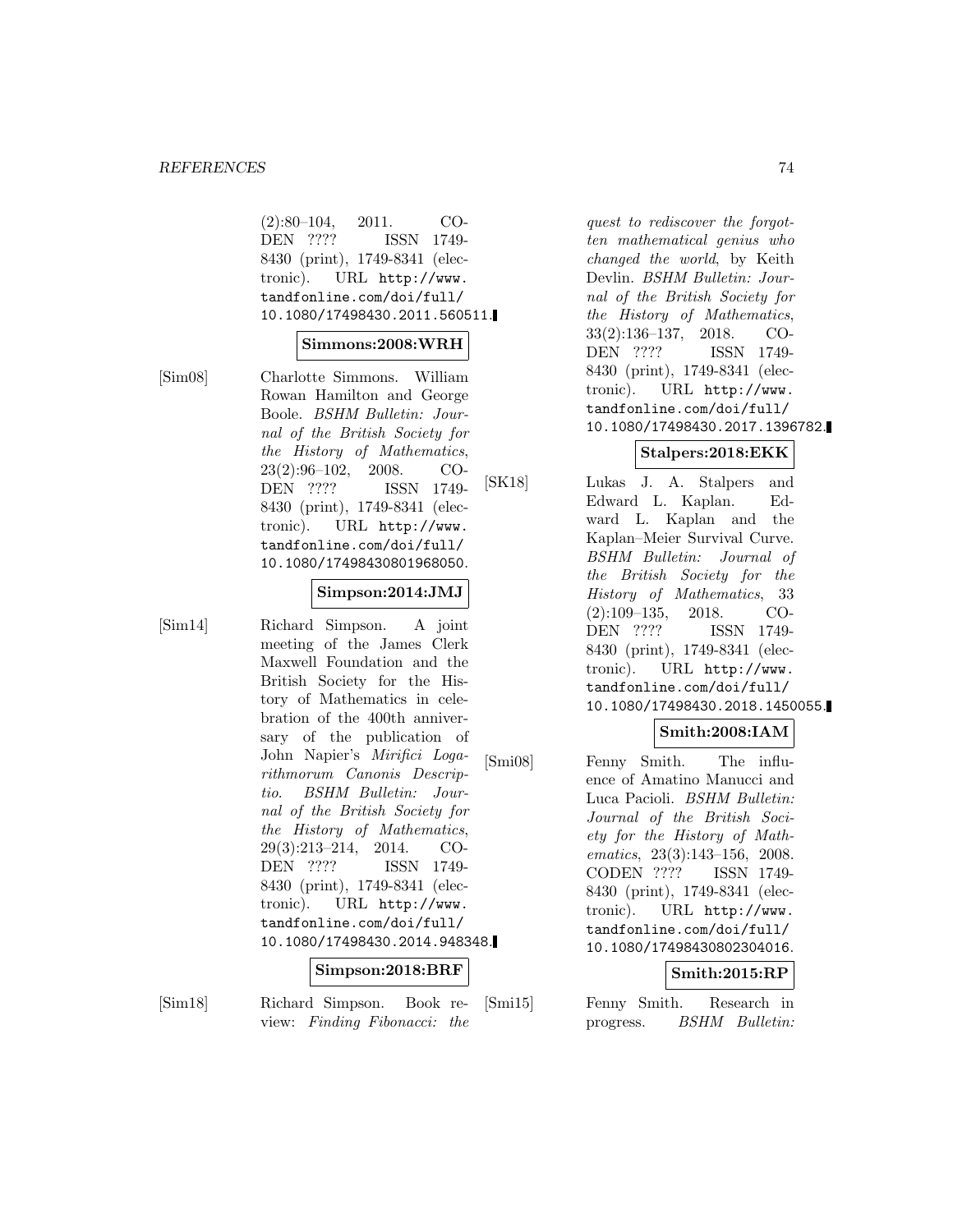#### *REFERENCES* 75

Journal of the British Society for the History of Mathematics, 30(2):169–171, 2015. CODEN ???? ISSN 1749- 8430 (print), 1749-8341 (electronic). URL http://www. tandfonline.com/doi/full/ 10.1080/17498430.2015.1035572.

#### **Sonar:2014:BRH**

[Son14] Thomas Sonar. Book review: The history of mathematics: a very short introduction, by Jacqueline Stedall. BSHM Bulletin: Journal of the British Society for the History of Mathematics, 29 (3):217–219, 2014. CO-DEN ???? ISSN 1749- 8430 (print), 1749-8341 (electronic). URL http://www. tandfonline.com/doi/full/ 10.1080/17498430.2014.920217.

# **Sonar:2017:LDN**

[Son17] Thomas Sonar. ... in the darkest night that is ... Briggs, Blundeville, Wright, and the misconception of finding latitude. BSHM Bulletin: Journal of the British Society for the History of Mathematics, 32(1):20–29, 2017. CO-DEN ???? ISSN 1749- 8430 (print), 1749-8341 (electronic). URL http://www. tandfonline.com/doi/full/ 10.1080/17498430.2016.1225337.

**Sorensen:2013:WAA**

[Sør13] Henrik Kragh Sørensen. What's Abelian about abelian groups? BSHM Bulletin: Journal of the British Society for

the History of Mathematics, 28(1):37–51, 2013. CO-DEN ???? ISSN 1749- 8430 (print), 1749-8341 (electronic). URL http://www. tandfonline.com/doi/full/ 10.1080/17498430.2013.729919.

## **Sorensen:2017:SAP**

[Sør17] Henrik Kragh Sørensen. Studying appropriations of past lives: using metabiographical approaches in the history of mathematics. BSHM Bulletin: Journal of the British Society for the History of Mathematics, 32(3):186–197, 2017. CODEN ???? ISSN 1749- 8430 (print), 1749-8341 (electronic). URL http://www. tandfonline.com/doi/full/ 10.1080/17498430.2017.1355641.

# **Spencer:2019:BRP**

[Spe19] Fiona Spencer. Book review: The path to post-Galilean epistemology: reinterpreting the birth of modern science, by Danilo Capecchi. British Journal for the History of Mathematics, 34(1):66–68, 2019. CODEN ???? ISSN 2637- 5494. URL http://www. tandfonline.com/doi/full/ 10.1080/17498430.2018.1543994.

### **Sharp:2009:BM**

[SPR09] John Sharp, Martin Perkins, and Jenny Ramsden. BSHM meetings. BSHM Bulletin: Journal of the British Society for the History of Mathematics, 24(2):114–116, 2009.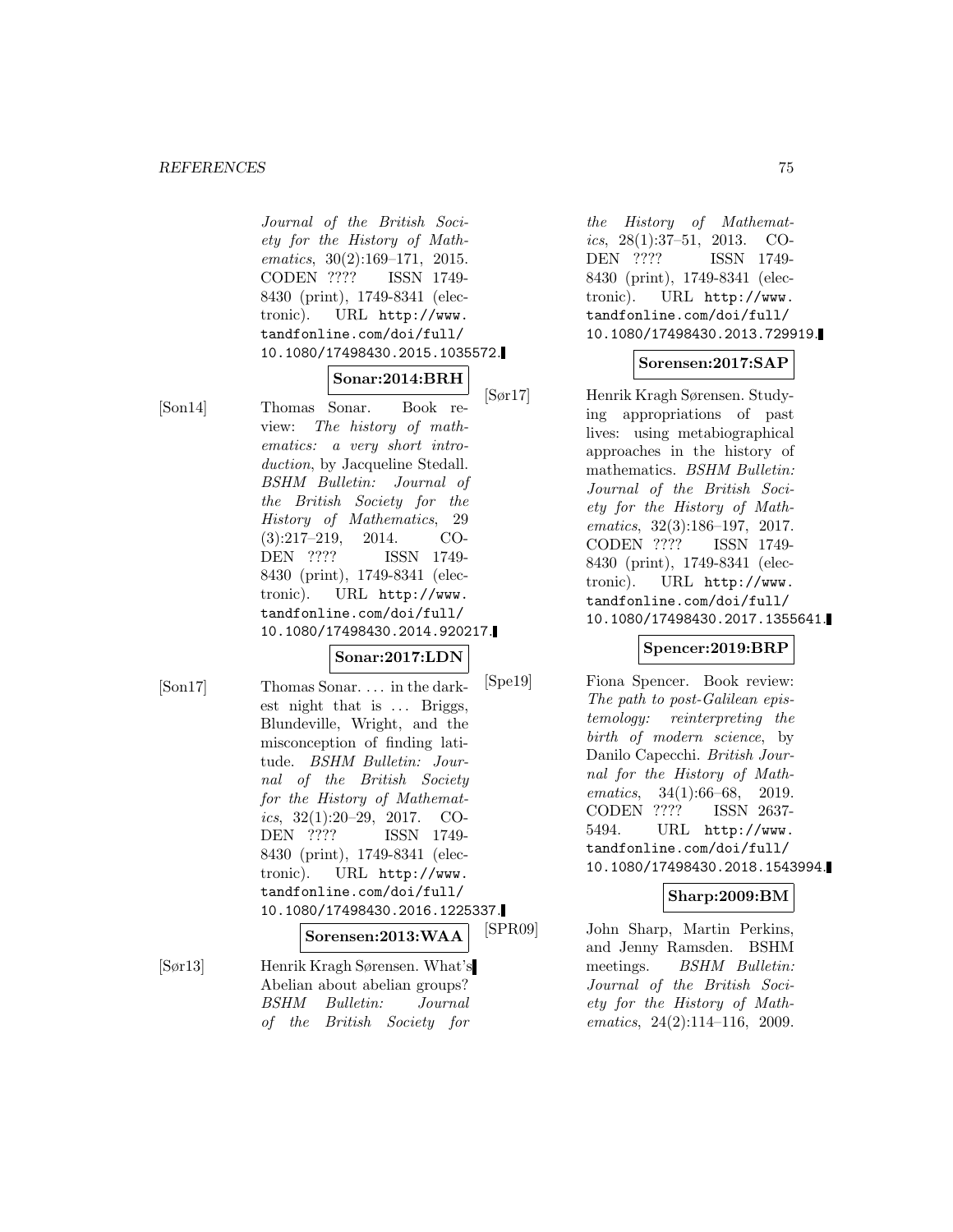CODEN ???? ISSN 1749- 8430 (print), 1749-8341 (electronic). URL http://www. tandfonline.com/doi/full/ 10.1080/17498430902848649.

## **Steiner:2013:R**

[SR13] Katherine Steiner and Leo Rogers. Reviews. BSHM Bulletin: Journal of the British Society for the History of Mathematics, 28(1): 54–58, 2013. CODEN ???? ISSN 1749-8430 (print), 1749- 8341 (electronic). URL http:/ /www.tandfonline.com/doi/ full/10.1080/17498430.2013. 736276.

### **Stamhuis:2015:BRS**

[Sta15] Ida Stamhuis. Book review: Statistics, Public Debate and the State, 1800–1945: A Social, Political and Intellectual History of Numbers, by Jean-Guy Prévost and Jean-Pierre Beaud. BSHM Bulletin: Journal of the British Society for the History of Mathematics, 30(1):87–88, 2015. CODEN ???? ISSN 1749- 8430 (print), 1749-8341 (electronic). URL http://www. tandfonline.com/doi/full/ 10.1080/17498430.2014.956275.

## **Stedall:2006:ECV**

[Ste06] Jackie Stedall. Editorial [Conference on Victorian Mathematics. BSHM Bulletin: Journal of the British Society for the History of Mathematics, 21(3):163, 2006. CO-DEN ???? ISSN 17498430 (print), 1749-8341 (electronic). URL http://www. tandfonline.com/doi/full/ 10.1080/17498430600963633. Held in Oxford, July 2006.

# **Stedall:2008:E**

[Ste08] Jackie Stedall. Editorial. BSHM Bulletin: Journal of the British Society for the History of Mathematics,  $23(2):57$ ,  $2008$ . CO-DEN ???? ISSN 1749- 8430 (print), 1749-8341 (electronic). URL http://www. tandfonline.com/doi/full/ 10.1080/17498430802062341.

### **Stephenson:2009:GDL**

[Ste09] Craig Stephenson. George Darwin's lectures on Hill's lunar theory. BSHM Bulletin: Journal of the British Society for the History of Mathematics, 24(3):159–171, 2009. CODEN ???? ISSN 1749- 8430 (print), 1749-8341 (electronic). URL http://www. tandfonline.com/doi/full/ 10.1080/17498430903008409.

### **Stedall:2010:Ea**

[Ste10a] Jackie Stedall. Editorial. BSHM Bulletin: Journal of the British Society for the History of Mathematics, 25(1):1, 2010. CODEN ???? ISSN 1749- 8430 (print), 1749-8341 (electronic). URL http://www. tandfonline.com/doi/full/ 10.1080/17498430903423459.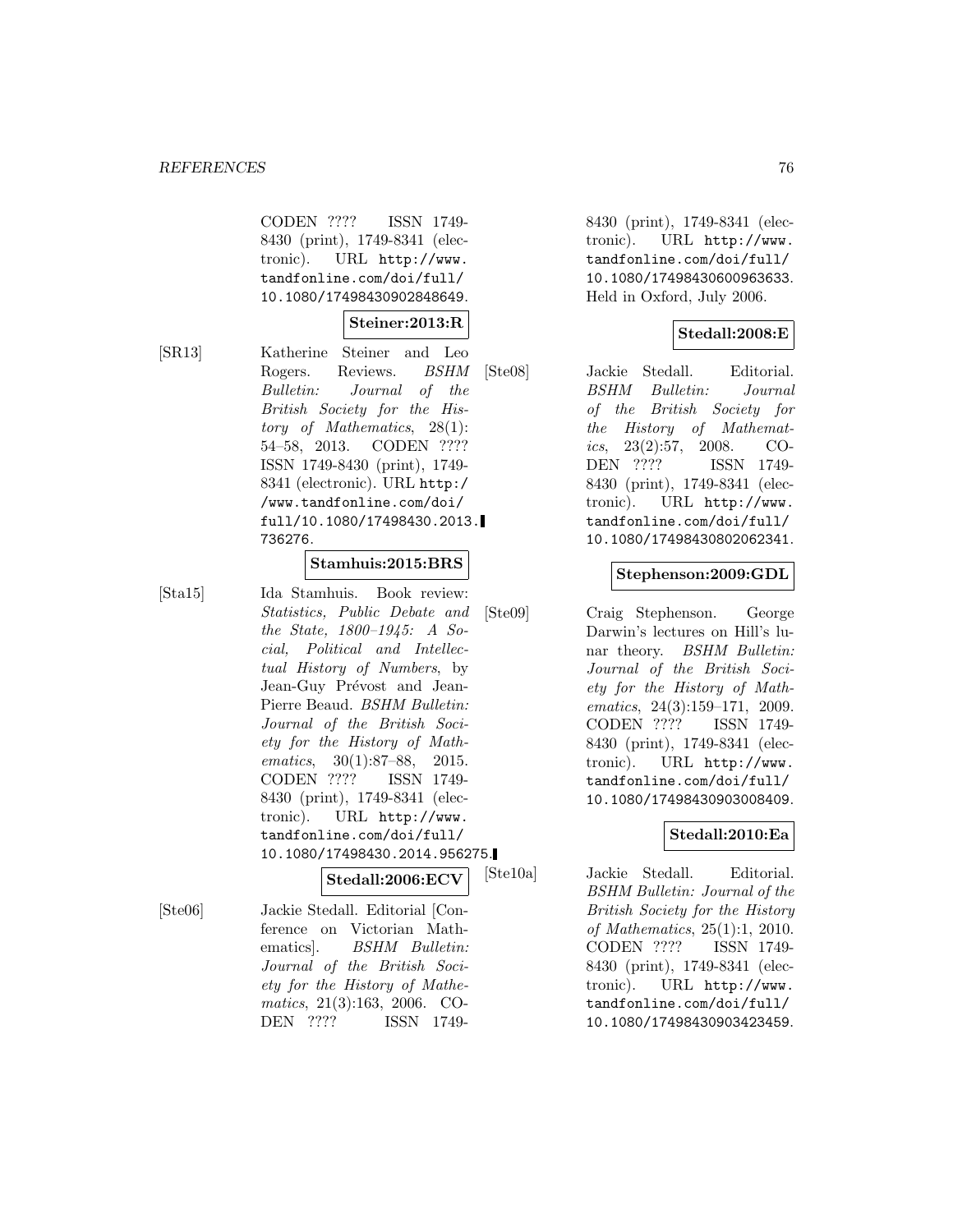## **Stedall:2010:Eb**

[Ste10b] Jackie Stedall. Editorial. BSHM Bulletin: Journal of the British Society for the History of Mathematics,  $25(2):57$ ,  $2010$ . CO-DEN ???? ISSN 1749- 8430 (print), 1749-8341 (electronic). URL http://www. tandfonline.com/doi/full/ 10.1080/17498431003696259.

## **Stedall:2010:Ec**

[Ste10c] Jackie Stedall. Editorial. BSHM Bulletin: Journal of the British Society for the History of Mathematics,  $25(3):131$ ,  $2010$ . CO-DEN ???? ISSN 1749- 8430 (print), 1749-8341 (electronic). URL http://www. tandfonline.com/doi/full/ 10.1080/17498430.2010.497299.

### **Stedall:2013:E**

[Ste13] Jackie Stedall. Editorial. BSHM Bulletin: Journal of the British Society for the History of Mathemat*ics*,  $28(2):65$ ,  $2013$ . CO-DEN ???? ISSN 1749- 8430 (print), 1749-8341 (electronic). URL http://www. tandfonline.com/doi/full/ 10.1080/17498430.2013.755074.

### **Stedall:2014:NN**

[Ste14] Jackie Stedall. News and notices. BSHM Bulletin: Journal of the British Society for the History of Mathematics,  $29(1):80-81$ ,  $2014$ . CO-DEN ???? ISSN 17498430 (print), 1749-8341 (electronic). URL http://www. tandfonline.com/doi/full/ 10.1080/17498430.2014.855973.

#### **Stenhouse:2019:NHM**

[Ste19] Brigitte Stenhouse. 29th Novembertagung on the history of mathematics. British Journal for the History of Mathematics, 34(2):133, 2019. CODEN ???? ISSN 1749- 8430 (print), 1749-8341 (electronic). URL http://www. tandfonline.com/doi/full/ 10.1080/26375451.2019.1589782.

## **Stedall:2012:BM**

[SW12] Jackie Stedall and Robin Wilson. BSHM meetings. BSHM Bulletin: Journal of the British Society for the History of Mathematics, 27(2):126, 2012. CODEN ???? ISSN 1749- 8430 (print), 1749-8341 (electronic). URL http://www. tandfonline.com/doi/full/ 10.1080/17498430.2012.676964.

### **Skiena:2017:WBW**

[SW17] Steven S. Skiena and Charles B. Ward. Who's bigger? Where computer scientists really rank. BSHM Bulletin: Journal of the British Society for the History of Mathematics, 32 (3):257–264, 2017. CO-DEN ???? ISSN 1749- 8430 (print), 1749-8341 (electronic). URL http://www. tandfonline.com/doi/full/ 10.1080/17498430.2017.1317979.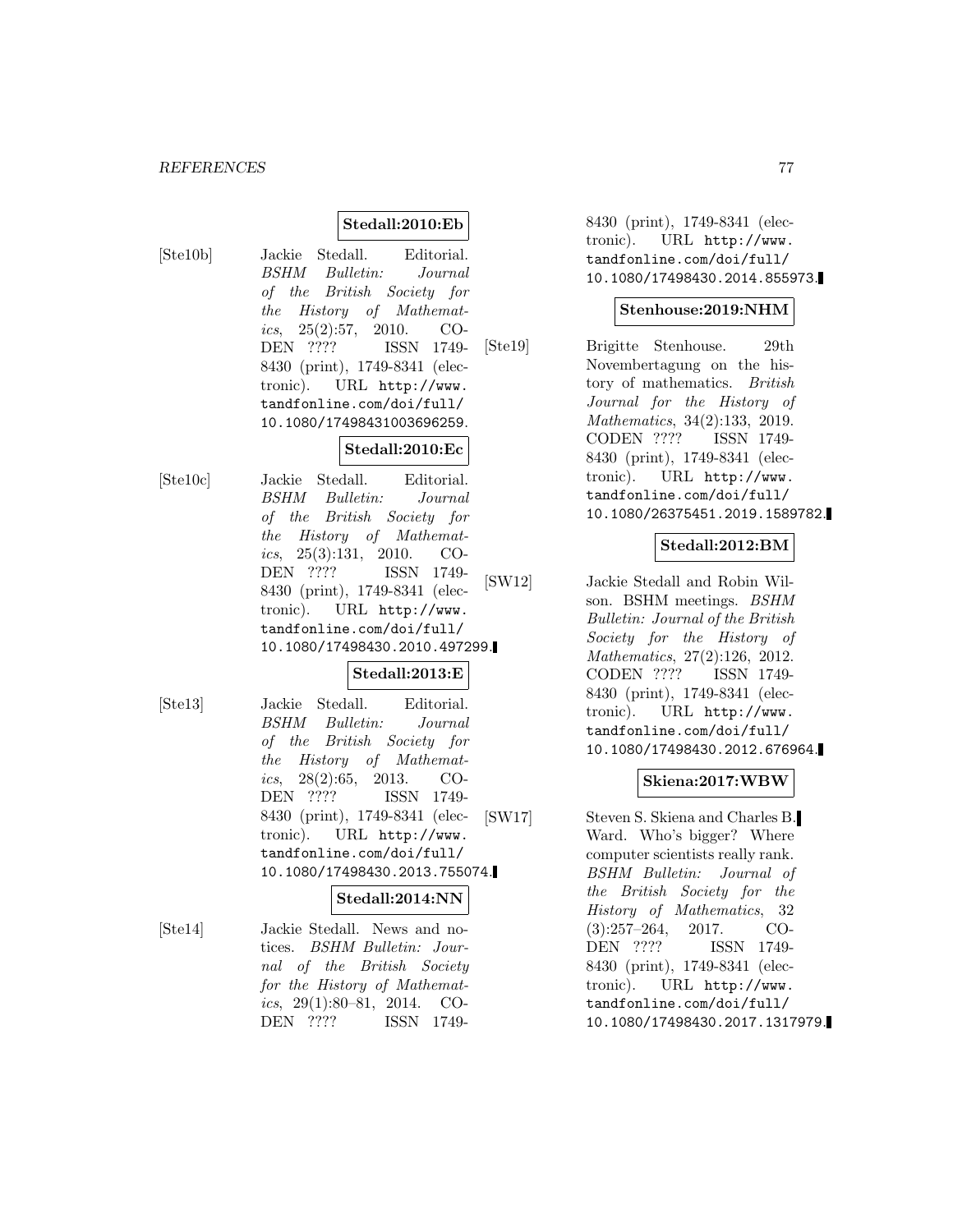## **Takei:2017:RPS**

[Tak17] Masato Takei. A remark on the paper 'Sieve of war: the legacy of Jitsuro Nagura' by Daniel Tisdale. BSHM Bulletin: Journal of the British Society for the History of Mathematics, 32(2):170, 2017. CODEN ???? ISSN 1749- 8430 (print), 1749-8341 (electronic). URL http://www. tandfonline.com/doi/full/ 10.1080/17498430.2017.1281030. html See [Tis13].

## **Tanswell:2020:BRV**

[Tan20] Fenner Stanley Tanswell. Book review: 99 Variations on a proof. British Journal for the History of Mathematics, 35(2):173–175, 2020. CO-DEN ???? ISSN 1749- 8430 (print), 1749-8341 (electronic). URL http://www. tandfonline.com/doi/full/ 10.1080/26375451.2020.1735618.

### **Taylor:2011:VGB**

[Tay11] Katie Taylor. Vernacular geometry: between the senses and reason. BSHM Bulletin: Journal of the British Society for the History of Mathematics, 26(3):147–159, 2011. CODEN ???? ISSN 1749- 8430 (print), 1749-8341 (electronic). URL http://www. tandfonline.com/doi/full/ 10.1080/17498430.2011.580137.

## **Teather:2019:CDF**

[TCP19] Anne Teather, Andrew Chamberlain, and Mike Parker Pearson. The chalk drums from Folkton and Lavant: Measuring devices from the time of Stonehenge. British Journal for the History of Mathematics,  $34(1):1-11$ ,  $2019$ . CO-DEN ???? ISSN 2637- 5494. URL http://www. tandfonline.com/doi/full/ 10.1080/17498430.2018.1555927.

### **Thanailaki:2010:BSB**

Polly Thanailaki. Breaking social barriers: Florentia Fountoukli (1869–1915). BSHM Bulletin: Journal of the British Society for the History of Mathematics,  $25(1):32-38$ ,  $2010$ . CO-DEN ???? ISSN 1749- 8430 (print), 1749-8341 (electronic). URL http://www. tandfonline.com/doi/full/ 10.1080/17498430903321166.

### **Tisdale:2013:SWL**

Daniel Tisdale. Sieve of war: the legacy of Jitsuro Nagura. BSHM Bulletin: Journal of the British Society for the History of Mathematics, 28(3):143–155, 2013. CODEN ???? ISSN 1749- 8430 (print), 1749-8341 (electronic). URL http://www. tandfonline.com/doi/full/ 10.1080/17498430.2013.793949. See remark [Tak17].

#### **Taub:2010:R**

[TMIvM10] Liba Taub, Daniel V. Mintz, Annette Imhausen, and Jan van Maanen. Reviews.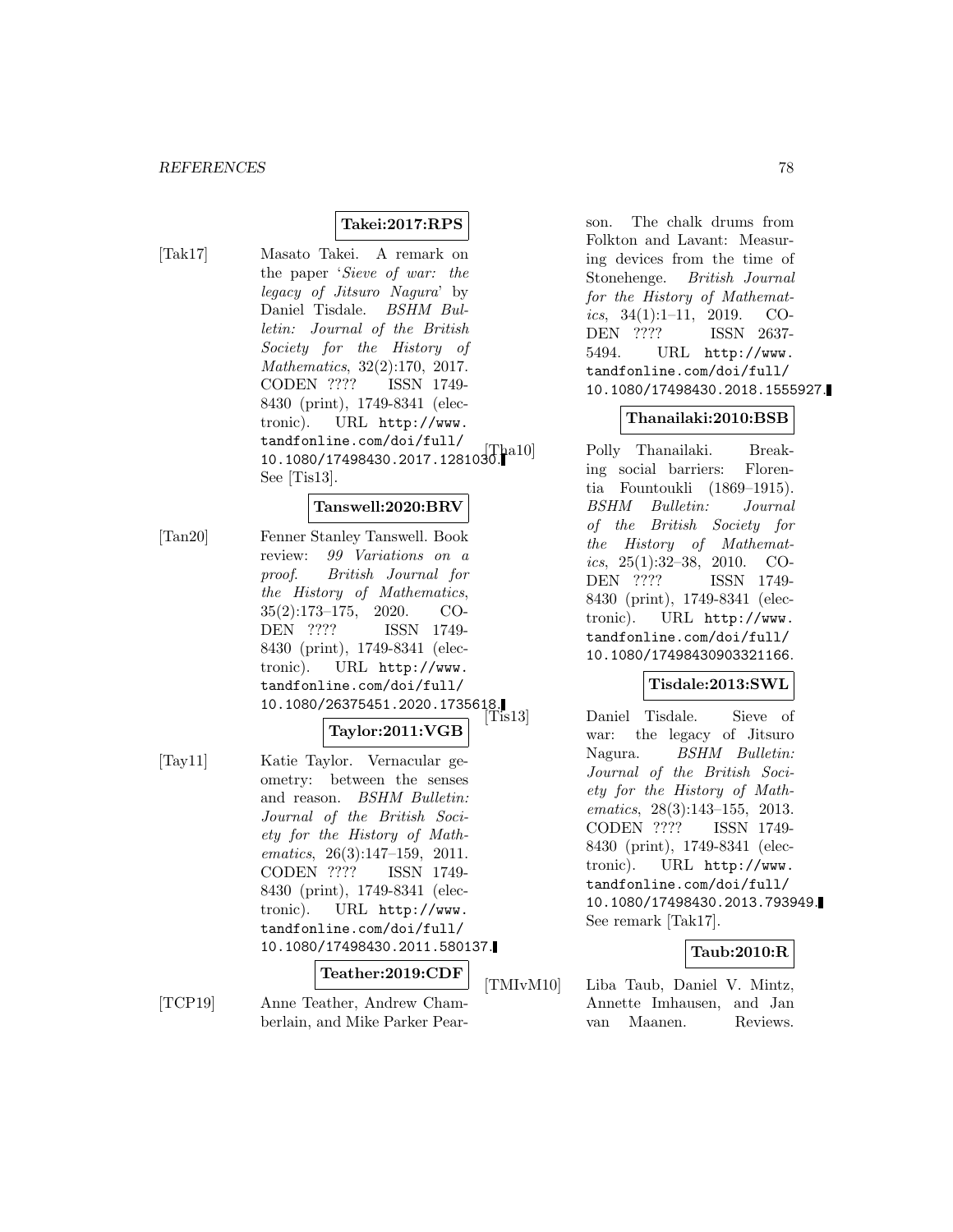#### *REFERENCES* 79

BSHM Bulletin: Journal of the British Society for the History of Mathematics,  $25(1):44-51$ ,  $2010$ . CO-DEN ???? ISSN 1749- 8430 (print), 1749-8341 (electronic). URL http://www. tandfonline.com/doi/full/ 10.1080/17498430903407924.

# **Tou:2019:BIL**

[Tou19] Erik R. Tou. Bernoullian influences on Leonhard Euler's early fluid mechanics. British Journal for the History of Mathematics, 34(2):104–117, 2019. CO-DEN ???? ISSN 1749- 8430 (print), 1749-8341 (electronic). URL http://www. tandfonline.com/doi/full/ 10.1080/26375451.2019.1573557.

**Turner:2015:PMB**

[Tur15] Colin Turner. Physicists & mathematicians of Belfast — joint BSHM/Institute of Physics event. BSHM Bulletin: Journal of the British Society for the History of Mathematics, 30(1):77, 2015. CO-<br>DEN ???? ISSN 1749-ISSN 1749-8430 (print), 1749-8341 (electronic). URL http://www. tandfonline.com/doi/full/ 10.1080/17498430.2014.950481.

### **VanBrummelen:2019:BRJ**

[Van19] Glen Van Brummelen. Book review: Jacqueline Feke: Ptolemy's philosophy: mathematics as a way of life. British Journal for the History of Mathematics, 34

(2):118–119, 2019. CO-DEN ???? ISSN 1749- 8430 (print), 1749-8341 (electronic). URL http://www. tandfonline.com/doi/full/ 10.1080/26375451.2019.1582259.

## **vanBrummelen:2010:FSB**

[vB10] Glen van Brummelen. Filling in the short blanks: musings on bringing the historiography of mathematics to the classroom. BSHM Bulletin: Journal of the British Society for the History of Mathematics, 25(1):2–9, 2010. CO-DEN ???? ISSN 1749- 8430 (print), 1749-8341 (electronic). URL http://www. tandfonline.com/doi/full/ 10.1080/17498430903321125.

# **Verburgt:2014:RIE**

[Ver14] Lukas M. Verburgt. Remarks on the idealist and empiricist interpretation of frequentism: Robert Leslie Ellis versus John Venn. BSHM Bulletin: Journal of the British Society for the History of Mathematics, 29(3):184–195, 2014. CODEN ???? ISSN 1749- 8430 (print), 1749-8341 (electronic). URL http://www. tandfonline.com/doi/full/ 10.1080/17498430.2014.889269.

### **Verburgt:2016:RLE**

[Ver16] Lukas M. Verburgt. Robert Leslie Ellis, William Whewell and Kant: the role of Rev H F C Logan. BSHM Bulletin: Journal of the British Society for the History of Math-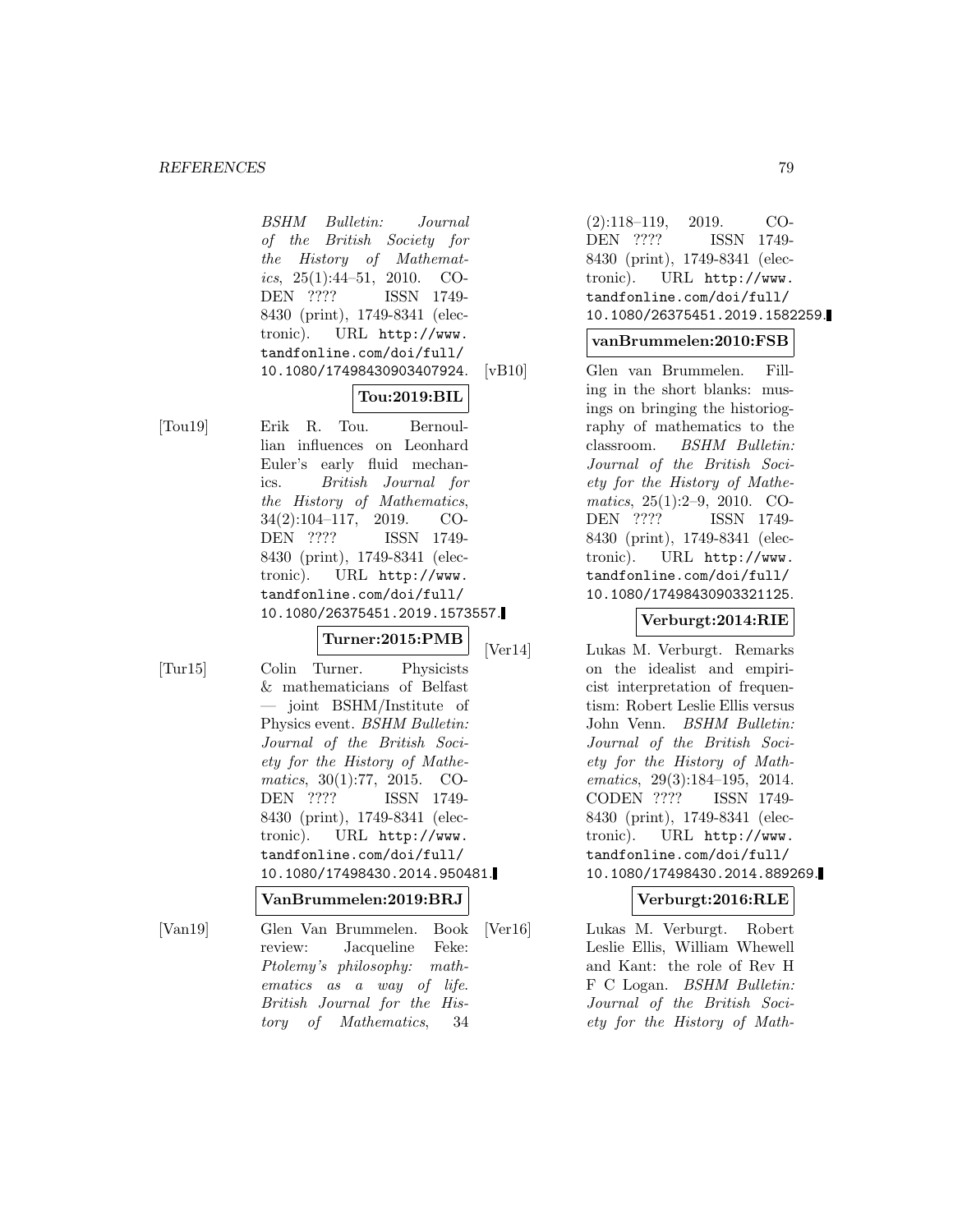| ematics, $31(1):47-51$ , $2016$ . |  |
|-----------------------------------|--|
| CODEN ???? ISSN 1749-             |  |
| 8430 (print), 1749-8341 (elec-    |  |
| tronic). URL http://www.          |  |
| tandfonline.com/doi/full/         |  |
| 10.1080/17498430.2015.1035582.    |  |
|                                   |  |
| Verburgt:2018:LRL                 |  |
| Lukas M. Verburgt. A let-         |  |
| ter of Robert Leslie Ellis to     |  |
|                                   |  |
| William Walton on probabil-       |  |
| ity. BSHM Bulletin: Jour-         |  |
| nal of the British Society for    |  |
| the History of Mathematics,       |  |
| $33(2):96-108$ , 2018. CO-        |  |
| DEN ???? ISSN 1749-               |  |
| 8430 (print), 1749-8341 (elec-    |  |
| tronic). URL http://www.          |  |
| tandfonline.com/doi/full/         |  |
| 10.1080/17498430.2018.1437244.    |  |
|                                   |  |
| $\verb vanMaanen :2006:DMR $      |  |
|                                   |  |
| Jan van Maanen. Diagrams          |  |

 $[vM06]$ 

 $[Ver18]$ 

and mathematical reasoning: some points, lines, and figures. BSHM Bulletin: Journal of the British Society for the History of Mathematics, 21(2):97–101, 2006. CO-DEN ???? ISSN 1749- 8430 (print), 1749-8341 (electronic). URL http://www. tandfonline.com/doi/full/ 10.1080/17498430600803532.

**vanWeerden:2018:MGA**

[vWW18] Anne van Weerden and Steven Wepster. A most gossiped about genius: Sir William Rowan Hamilton. BSHM Bulletin: Journal of the British Society for the History of Mathematics,  $33(1):2-20$ ,  $2018$ . CO-

DEN ???? ISSN 1749- 8430 (print), 1749-8341 (electronic). URL http://www. tandfonline.com/doi/full/ 10.1080/17498430.2017.1400821.

# **Wagner:2018:BRM**

1g18] Roy Wagner. Book review: Mathematical knowledge and the interplay of practices, by José Ferreirós. BSHM Bulletin: Journal of the British Society for the History of Mathematics, 33(2):141–143, 2018. CODEN ???? ISSN 1749- 8430 (print), 1749-8341 (electronic). URL http://www. tandfonline.com/doi/full/ 10.1080/17498430.2017.1388101.

# **Walker:2014:BRP**

[Wal14] Mairi Walker. BSHM research in progress. BSHM Bulletin: Journal of the British Society for the History of Mathematics, 29(3):210–211, 2014. CODEN ???? ISSN 1749- 8430 (print), 1749-8341 (electronic). URL http://www. tandfonline.com/doi/full/ 10.1080/17498430.2014.917390.

# **Wardhaugh:2007:PRM**

[War07] Benjamin Wardhaugh. Poor Robin and Merry Andrew: mathematical humour in Restoration England. BSHM Bulletin: Journal of the British Society for the History of Mathematics, 22(3):151–159, 2007. CODEN ???? ISSN 1749- 8430 (print), 1749-8341 (electronic). URL http://www.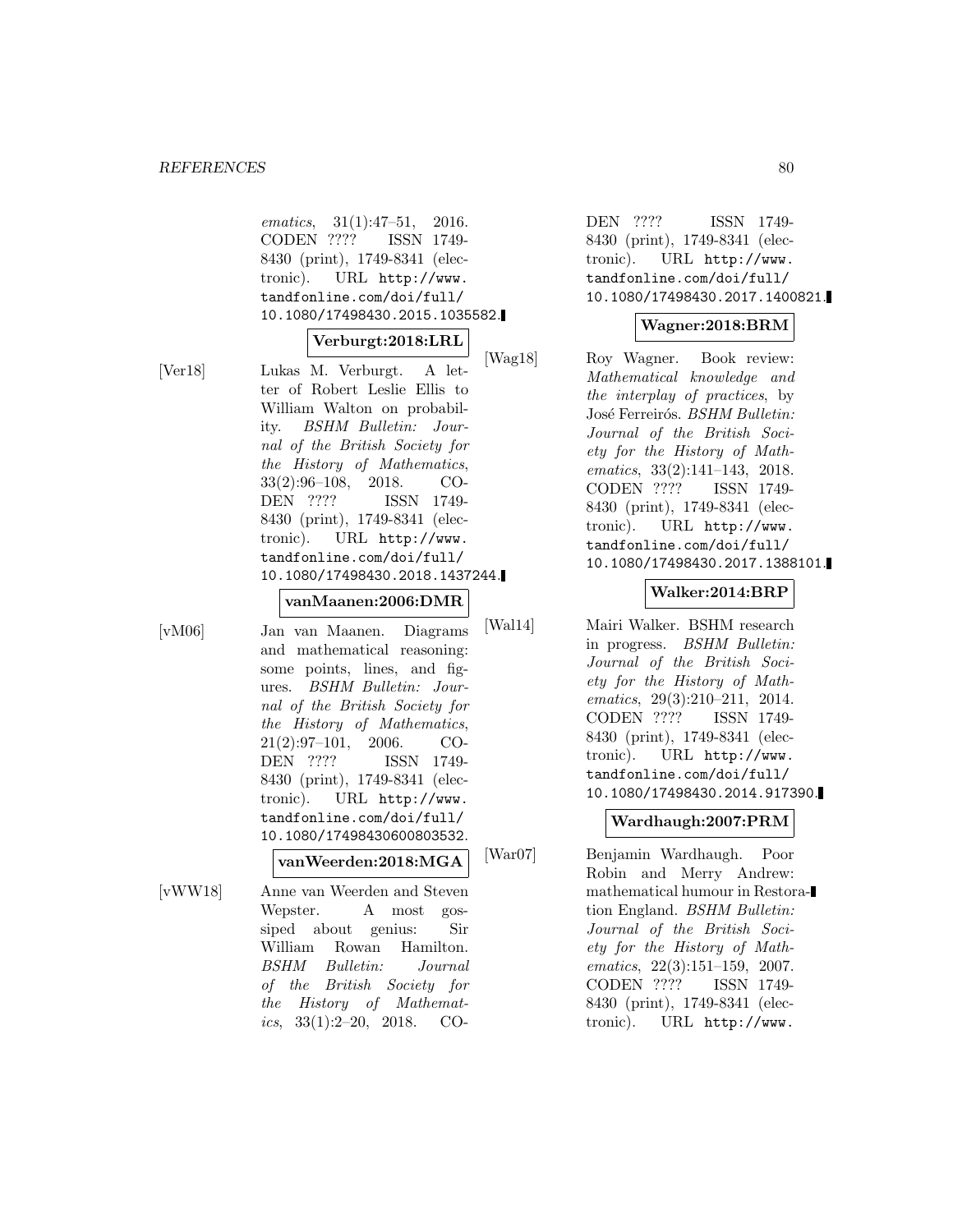tandfonline.com/doi/full/ 10.1080/17498430701581011.

# **Wardhaugh:2009:OM**

[War09] Benjamin Wardhaugh. Other meetings. BSHM Bulletin: Journal of the British Society for the History of Mathematics, 24(2):117–118, 2009. CODEN ???? ISSN 1749- 8430 (print), 1749-8341 (electronic). URL http://www. tandfonline.com/doi/full/ 10.1080/17498430902848656.

## **Wardhaugh:2010:LUP**

[War10] Benjamin Wardhaugh. 'Let us put on the shade of Newton': Isaac Newton on stage, 1829–2006. BSHM Bulletin: Journal of the British Society for the History of Mathematics, 25(2):67–80, 2010. CODEN ???? ISSN 1749- 8430 (print), 1749-8341 (electronic). URL http://www. tandfonline.com/doi/full/ 10.1080/17498431003659844.

# **Wardhaugh:2011:OM**

[War11] Benjamin Wardhaugh. Other meetings. *BSHM Bulletin:* Journal of the British Society for the History of Mathematics, 26(2):129, 2011. CO-DEN ???? ISSN 1749- 8430 (print), 1749-8341 (electronic). URL http://www. tandfonline.com/doi/full/ 10.1080/17498430.2011.561090.

# **Wardhaugh:2014:PME**

[War14] Benjamin Wardhaugh. Printing mathematics in the early modern world research symposium. BSHM Bulletin: Journal of the British Society for the History of Mathematics, 29(3):215–216, 2014. CO-DEN ???? ISSN 1749- 8430 (print), 1749-8341 (electronic). URL http://www. tandfonline.com/doi/full/ 10.1080/17498430.2014.916112.

# **Wardhaugh:2017:CHO**

[War17] Benjamin Wardhaugh. Charles Hutton: 'one of the greatest mathematicians in Europe'? BSHM Bulletin: Journal of the British Society for the History of Mathematics, 32(1):91-99, 2017. CODEN ???? ISSN 1749- 8430 (print), 1749-8341 (electronic). URL http://www. tandfonline.com/doi/full/ 10.1080/17498430.2016.1236319.

# **Wardhaugh:2018:Ea**

[War18a] Benjamin Wardhaugh. Editorial. BSHM Bulletin: Journal of the British Society for the History of Mathematics, 33(1):1, 2018. CO-DEN ???? ISSN 1749- 8430 (print), 1749-8341 (electronic). URL http://www. tandfonline.com/doi/full/ 10.1080/17498430.2017.1400804.

### **Wardhaugh:2018:Eb**

[War18b] Benjamin Wardhaugh. Editorial. BSHM Bulletin: Journal of the British Society for the History of Mathematics, 33(3):147, 2018. CO-DEN ???? ISSN 1749-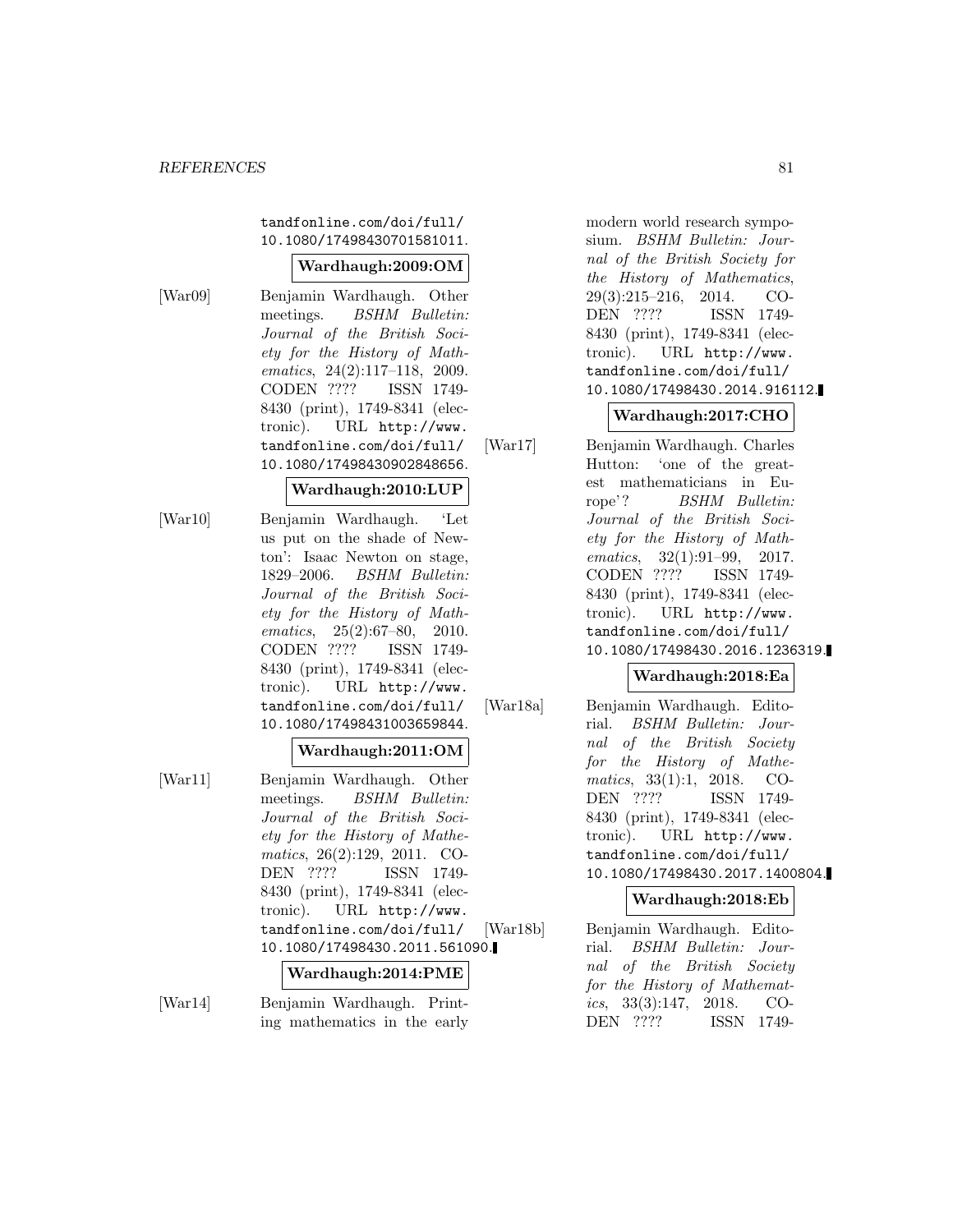8430 (print), 1749-8341 (electronic). URL http://www. tandfonline.com/doi/full/ 10.1080/17498430.2018.1521595.

## **Wardhaugh:2022:E**

[War22] Benjamin Wardhaugh. Editorial. British Journal for the History of Mathematics,  $37(1):1$ ,  $2022$ . CO-DEN ???? ISSN 1749- 8430 (print), 1749-8341 (electronic). URL http://www. tandfonline.com/doi/full/ 10.1080/26375451.2022.2039512.

# **Weeks:2010:BM**

[Wee10] Chris Weeks. BSHM meetings. BSHM Bulletin: Journal of the British Society for the History of Mathematics,  $25(1):39-40$ ,  $2010$ . CO-DEN ???? ISSN 1749- 8430 (print), 1749-8341 (electronic). URL http://www. tandfonline.com/doi/full/ 10.1080/17498430903384065.

# **Wess:2012:AAM**

[Wes12] Jane Wess. Avoiding arithmetic, or the material culture of not learning mathematics. BSHM Bulletin: Journal of the British Society for the History of Mathematics, 27(2):82–106, 2012. CODEN ???? ISSN 1749- 8430 (print), 1749-8341 (electronic). URL http://www. tandfonline.com/doi/full/ 10.1080/17498430.2012.622639.

### **Wess:2016:JWM**

[Wes16] Jane Wess. John Wallis (1616–1703). Mathematics, music theory, and cryptography in 17th century Oxford. Oxford University Mathematical Institute, 9 June 2016. BSHM Bulletin: Journal of the British Society for the History of Mathematics, 31(3):252–253, 2016. CO-DEN ???? ISSN 1749- 8430 (print), 1749-8341 (electronic). URL http://www. tandfonline.com/doi/full/ 10.1080/17498430.2016.1215868.

## **Wess:2018:BM**

[Wes18] Jane Wess. BSHM meetings. BSHM Bulletin: Journal of the British Society for the History of Mathematics, 33(1):70–72, 2018. CO-DEN ???? ISSN 1749- 8430 (print), 1749-8341 (electronic). URL http://www. tandfonline.com/doi/full/ 10.1080/17498430.2017.1394715.

### **Wess:2020:CMH**

[Wes20] Jane Wess. Colin Maclaurin (1698–1746) and his contemporaries on wind and water: the local and the universal. British Journal for the History of Mathematics, 35(1):63–83, 2020. CO-DEN ???? ISSN 1749- 8430 (print), 1749-8341 (electronic). URL http://www. tandfonline.com/doi/full/ 10.1080/26375451.2019.1701861.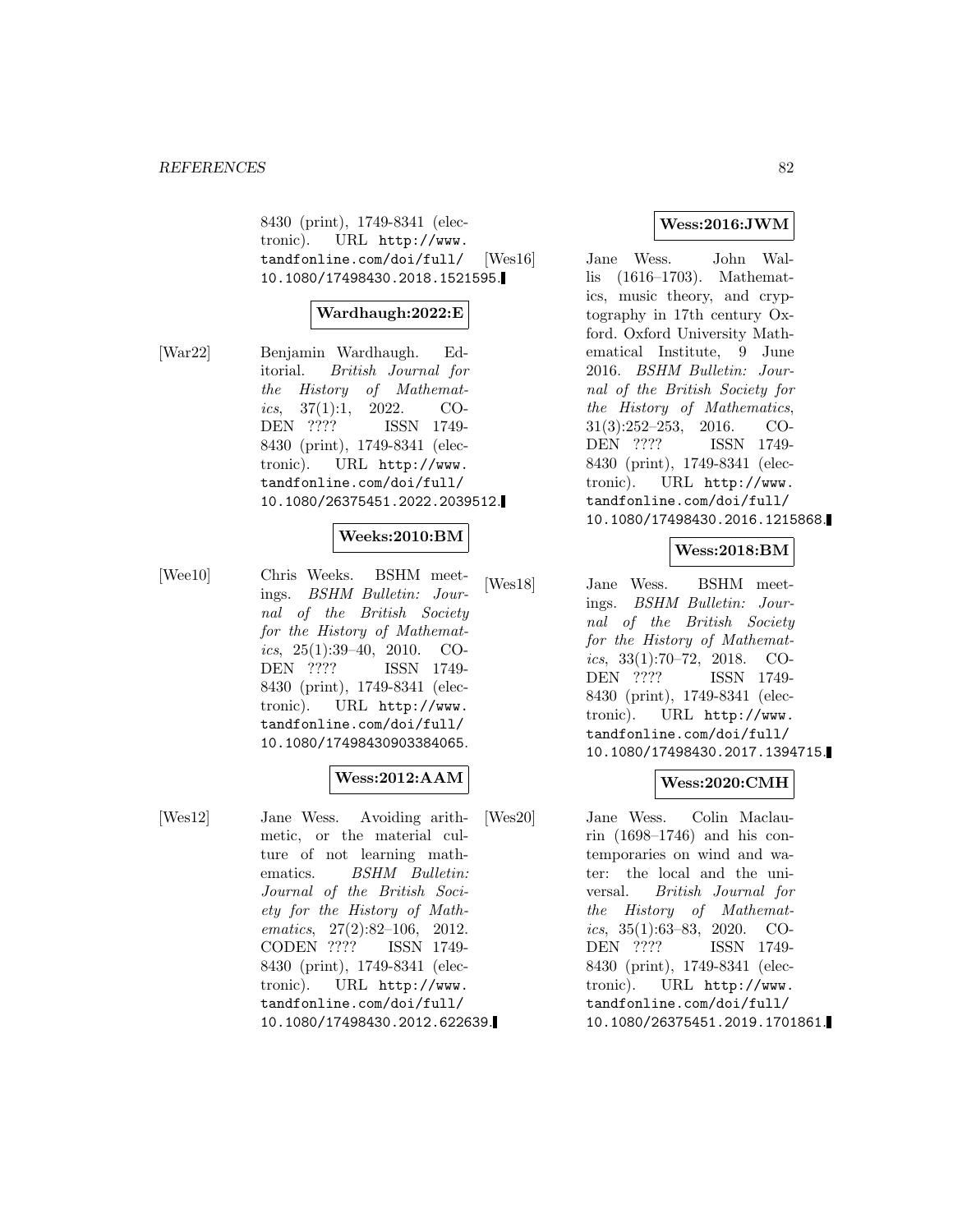### **Wess:2022:STM**

[Wes22] Jane Wess. Symbols and things: mathematics in the age of steam. British Journal for the History of Mathematics, 37(1):82–85, 2022. CODEN ???? ISSN 1749- 8430 (print), 1749-8341 (electronic). URL http://www. tandfonline.com/doi/full/ 10.1080/26375451.2022.2036410.

# **Wilson:2021:BFF**

[WF21] Robin Wilson and Raymond Flood. The BSHM: the first fifty years. British Journal for the History of Mathematics,  $36(2):76-94$ ,  $2021$ . CO-DEN ???? ISSN 1749- 8430 (print), 1749-8341 (electronic). URL http://www. tandfonline.com/doi/full/ 10.1080/26375451.2021.1919462.

# **Whiteside:2014:JNC**

[Whi14] D. T. Whiteside. 'And John Napier created logarithms... '. BSHM Bulletin: Journal of the British Society for the History of Mathematics, 29(3):154–166, 2014. CO-DEN ???? ISSN 1749- 8430 (print), 1749-8341 (electronic). URL http://www. tandfonline.com/doi/full/ 10.1080/17498430.2014.874855.

#### **Whitaker:2015:TIH**

[Whi15] Andrew Whitaker. The Third Irish History of Mathematics Conference. BSHM Bulletin: Journal of the British Society for the History of Mathe-

matics, 30(3):260, 2015. CO-DEN ???? ISSN 1749- 8430 (print), 1749-8341 (electronic). URL http://www. tandfonline.com/doi/full/ 10.1080/17498430.2015.1057008.

## **Wilson:2008:ECM**

[Wil08] Robin Wilson. Euler's combinatorial mathematics. BSHM Bulletin: Journal of the British Society for the History of Mathematics, 23(1):13–23, 2008. CO-DEN ???? ISSN 1749- 8430 (print), 1749-8341 (electronic). URL http://www. tandfonline.com/doi/full/ 10.1080/17498430701799175.

# **Wilson:2013:BM**

[Wil13] Robin Wilson. BSHM meetings. BSHM Bulletin: Journal of the British Society for the History of Mathematics, 28(2):101–106, 2013. CO-DEN ???? ISSN 1749- 8430 (print), 1749-8341 (electronic). URL http://www. tandfonline.com/doi/full/ 10.1080/17498430.2013.760060.

# **Wilson:2014:FEM**

[Wil14] Robin Wilson. In the footsteps of Euler and MacMahon: combinatorics, the mathematics that counts. BSHM Bulletin: Journal of the British Society for the History of Mathematics, 29(3):196–209, 2014. CODEN ???? ISSN 1749- 8430 (print), 1749-8341 (electronic). URL http://www.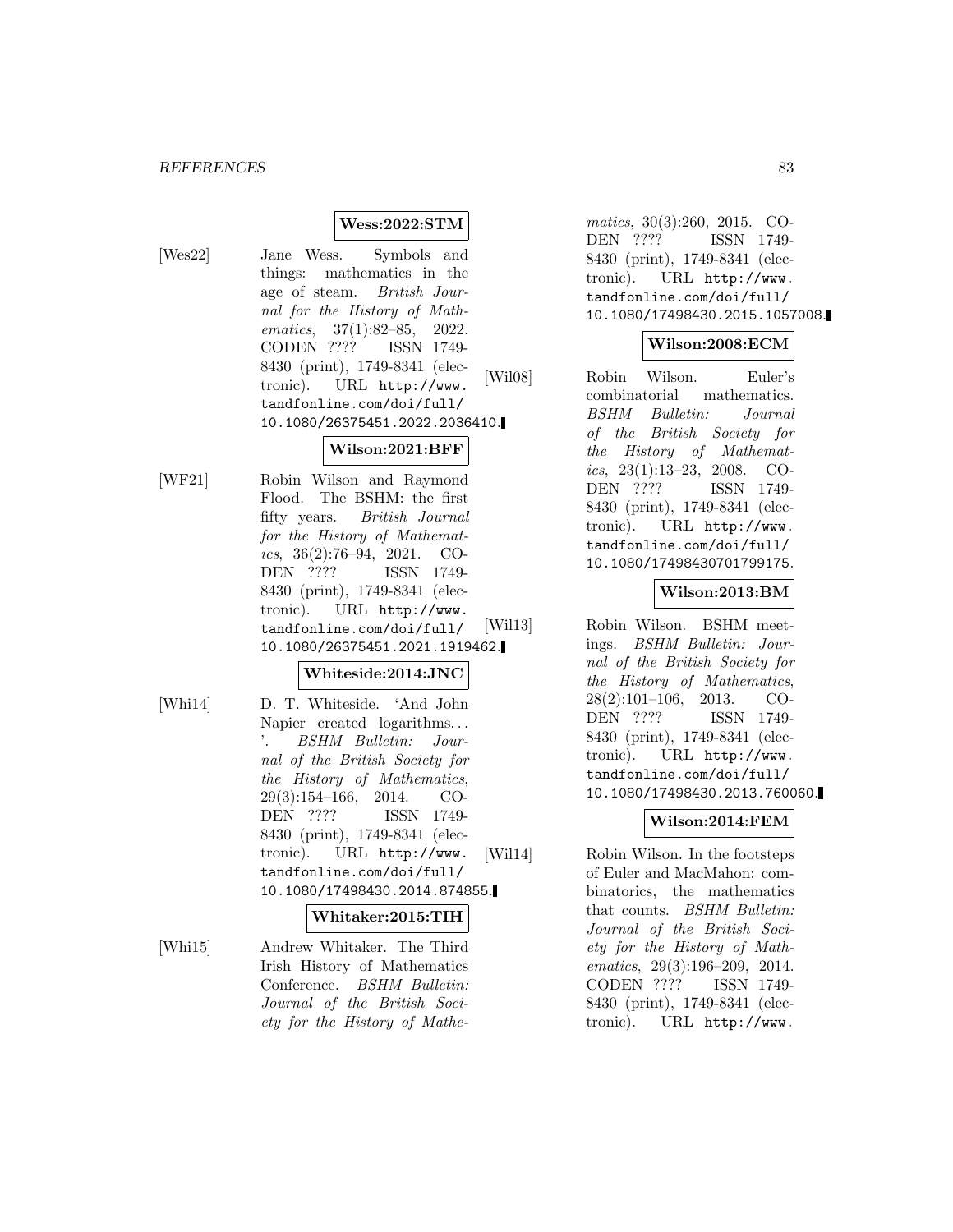### tandfonline.com/doi/full/ 10.1080/17498430.2014.916115.

### **Wilson:2015:BSF**

[Wil15a] Robin Wilson. British Science Festival. BSHM Bulletin: Journal of the British Society for the History of Mathematics, 30(1):78–79, 2015. CODEN ???? ISSN 1749- 8430 (print), 1749-8341 (electronic). URL http://www. tandfonline.com/doi/full/ 10.1080/17498430.2014.966436.

### **Wilson:2015:BCM**

[Wil15b] Robin Wilson. BSHM Christmas meeting. BSHM Bulletin: Journal of the British Society for the History of Mathematics, 30(2):168–169, 2015. CODEN ???? ISSN 1749- 8430 (print), 1749-8341 (electronic). URL http://www. tandfonline.com/doi/full/ 10.1080/17498430.2014.1001619.

### **Wilson:2015:HMF**

[Wil15c] Robin Wilson. History of mathematics film day. BSHM Bulletin: Journal of the British Society for the History of Mathematics, 30(1):79, 2015. CODEN ???? ISSN 1749- 8430 (print), 1749-8341 (electronic). URL http://www. tandfonline.com/doi/full/ 10.1080/17498430.2014.993114.

# **Wilson:2015:HMS**

[Wil15d] Robin Wilson. The history of mathematics in 300 stamps. *BSHM Bulletin:* 

Journal of the British Society for the History of Mathematics, 30(1):80–81, 2015. CODEN ???? ISSN 1749- 8430 (print), 1749-8341 (electronic). URL http://www. tandfonline.com/doi/full/ 10.1080/17498430.2014.993113.

### **Wilson:2015:JMB**

[Wil15e] Robin Wilson. Joint meeting of the BSHM and the IMA North-West Branch. BSHM Bulletin: Journal of the British Society for the History of Mathematics, 30(1):75, 2015. CO-DEN ???? ISSN 1749- 8430 (print), 1749-8341 (electronic). URL http://www. tandfonline.com/doi/full/ 10.1080/17498430.2014.942821.

# **Wilson:2015:NWM**

[Wil15f] Robin Wilson. Non-Western mathematics. BSHM Bulletin: Journal of the British Society for the History of Mathematics, 30(1):77–78, 2015. CODEN ???? ISSN 1749- 8430 (print), 1749-8341 (electronic). URL http://www. tandfonline.com/doi/full/ 10.1080/17498430.2014.942822.

# **Wilson:2015:SBC**

[Wil15g] Robin Wilson. Sixth BSHM– CSHPM Joint Meeting. BSHM Bulletin: Journal of the British Society for the History of Mathematics, 30 (3):255–259, 2015. CO-DEN ???? ISSN 1749- 8430 (print), 1749-8341 (electronic). URL http://www.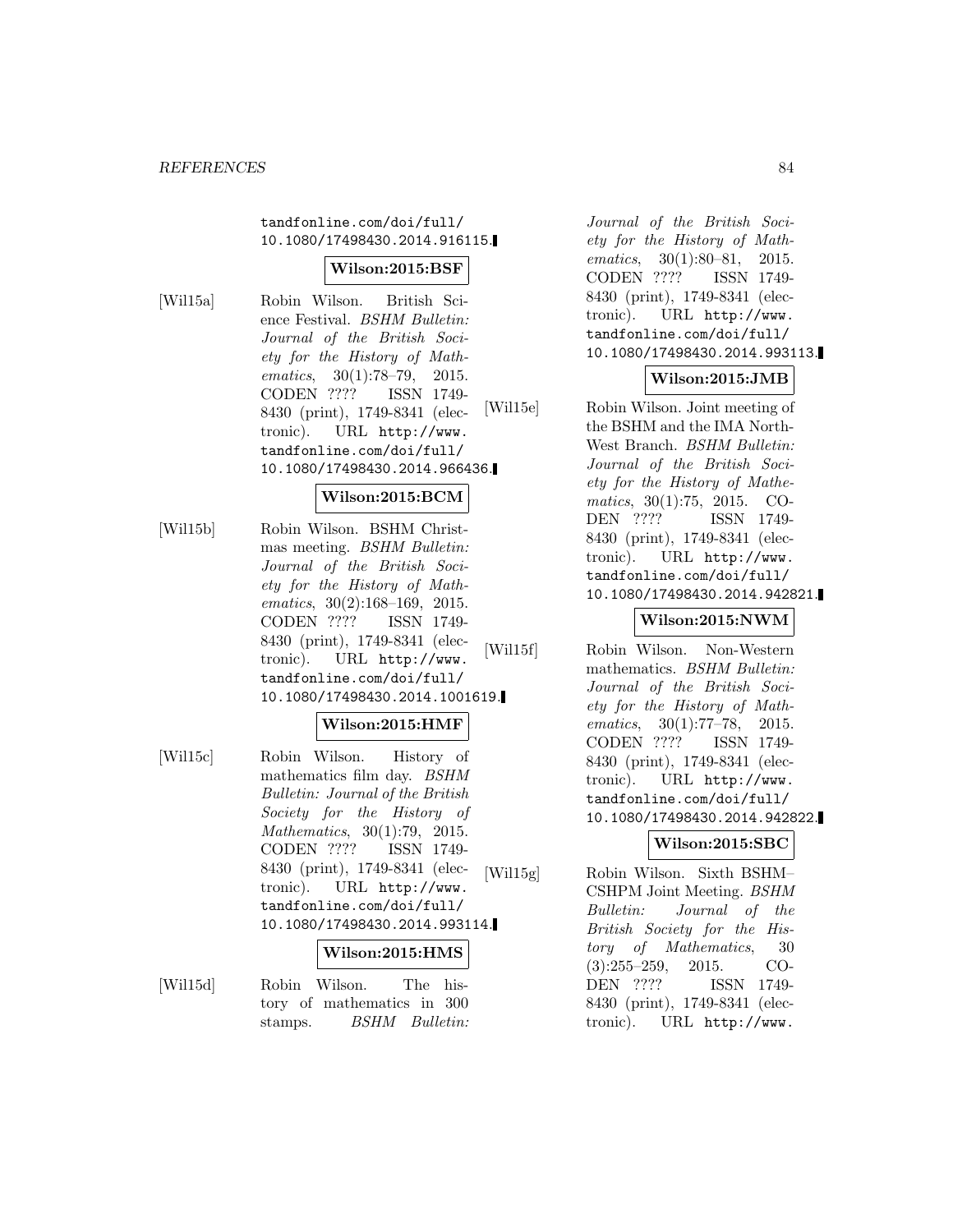tandfonline.com/doi/full/ 10.1080/17498430.2015.1086071.

# **Wilson:2017:GPGa**

[Wil17a] Robin J. Wilson. The Gresham Professors of Geometry. Part 1: the first one hundred years. BSHM Bulletin: Journal of the British Society for the History of Mathematics, 32(2):125–135, 2017. CODEN ???? ISSN 1749- 8430 (print), 1749-8341 (electronic). URL http://www. tandfonline.com/doi/full/ 10.1080/17498430.2016.1236317.

### **Wilson:2017:GPGb**

[Wil17b] Robin J. Wilson. The Gresham Professors of Geometry. Part 2: the next three hundred years. BSHM Bulletin: Journal of the British Society for the History of Mathematics, 32(2):136–148, 2017. CODEN ???? ISSN 1749- 8430 (print), 1749-8341 (electronic). URL http://www. tandfonline.com/doi/full/ 10.1080/17498430.2016.1236318.

# **Wilson:2018:LEM**

[Wil18a] Robin Wilson. Book review: Leonhard Euler: mathematical genius in the Enlightenment, by Ronald S. Calinger. BSHM Bulletin: Journal of the British Society for the History of Mathematics, 33(1):54-55, 2018. CODEN ???? ISSN 1749- 8430 (print), 1749-8341 (electronic). URL http://www.

tandfonline.com/doi/full/ 10.1080/17498430.2017.1308123.

### **Wilson:2018:BLC**

[Wil18b] Robin Wilson. BSHM/ Lewis Carroll Society: The mathematical world of C. L. Dodgson (Lewis Carroll). BSHM Bulletin: Journal of the British Society for the History of Mathematics, 33(1):69–70, 2018. CO-DEN ???? ISSN 1749- 8430 (print), 1749-8341 (electronic). URL http://www. tandfonline.com/doi/full/ 10.1080/17498430.2017.1384202.

# **Weeks:2010:R**

[WM10] Chris Weeks and Tony Mann. Reviews. BSHM Bulletin: Journal of the British Society for the History of Mathematics, 25(2):127–128, 2010. CODEN ???? ISSN 1749- 8430 (print), 1749-8341 (electronic). URL http://www. tandfonline.com/doi/full/ 10.1080/17498431003664471.

### **Wood:2019:BRR**

[Woo19] Miranda Wood. Book review: Robin Wilson, Euler's pioneering equation: the most beautiful theorem in mathematics. British Journal for the History of Mathematics, 34(2):120–123, 2019. CO-DEN ???? ISSN 1749- 8430 (print), 1749-8341 (electronic). URL http://www. tandfonline.com/doi/full/ 10.1080/26375451.2019.1582261.